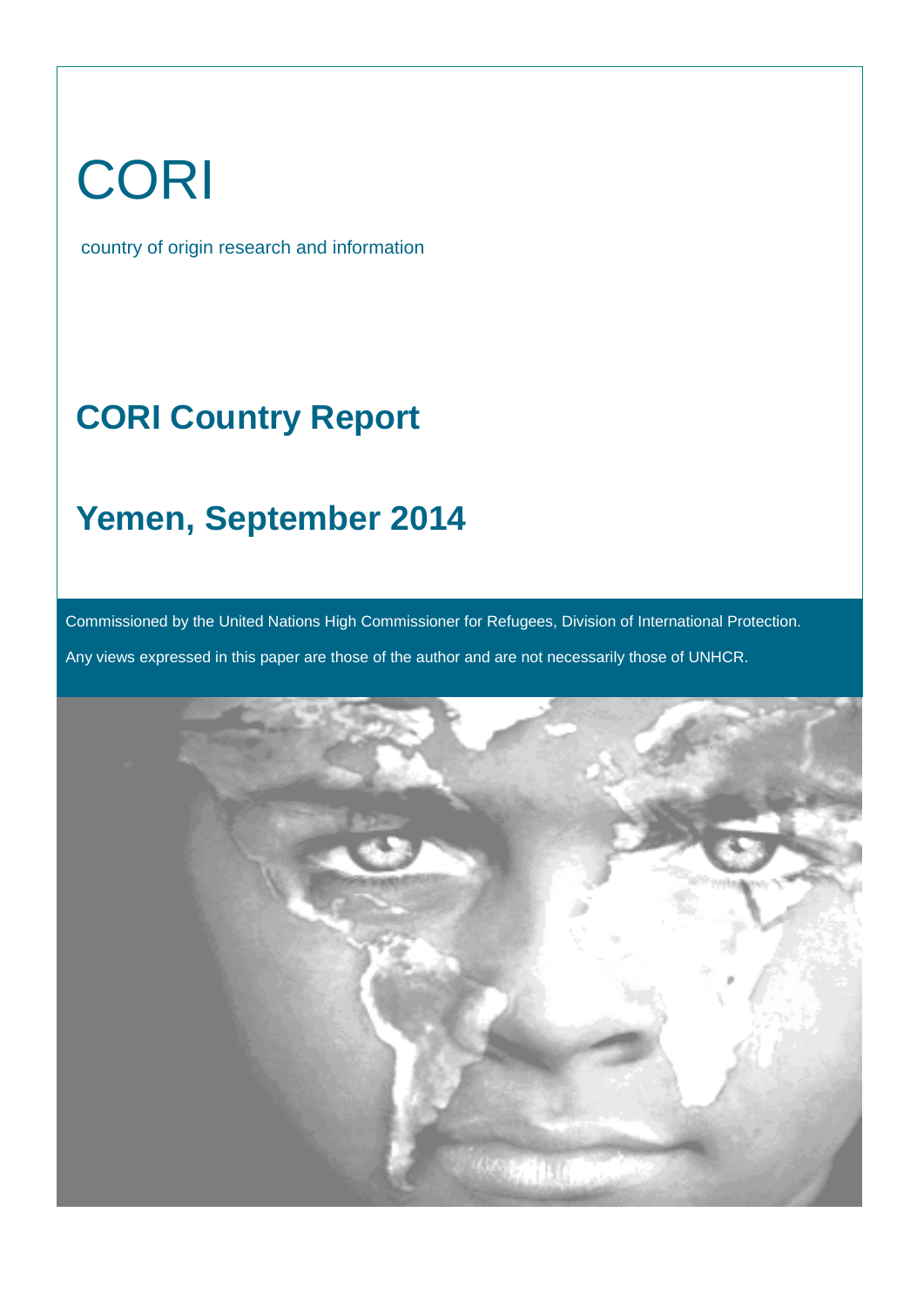#### <span id="page-1-0"></span>**Preface**

Country of Origin Information (COI) is required within Refugee Status Determination (RSD) to provide objective evidence on conditions in refugee producing countries to support decision making. Quality information about human rights, legal provisions, politics, culture, society, religion and healthcare in countries of origin is essential in establishing whether or not a person's fear of persecution is well founded.

CORI Country Reports are designed to aid decision making within RSD. They are not intended to be general reports on human rights conditions. They serve a specific purpose, collating legally relevant information on conditions in countries of origin, pertinent to the assessment of claims for asylum. Categories of COI included within this report are based on the most common issues arising from asylum applications made by nationals from Yemen. This report covers events up to 1<sup>st</sup> September 2014.

COI is a specific discipline distinct from academic, journalistic or policy writing, with its own conventions and protocols of professional standards as outlined in international guidance such as The Common EU Guidelines on Processing Country of Origin Information, 2008 and UNHCR, Country of Origin Information: Towards Enhanced International Cooperation, 2004.

CORI provides information impartially and objectively, the inclusion of source material in this report does not equate to CORI agreeing with its content or reflect CORI's position on conditions in a country. It is acknowledged that all sources have a bias, it is for decision makers to place a weight on sources, assessing relevance to each individual application.

CORI Country Reports are prepared on the basis of publicly available information, studies and commentaries within a specified time frame. All sources are cited and fully referenced. Every effort has been taken to ensure accuracy and comprehensive coverage of the research issues, however as COI is reliant on publicly available documentation there may be instances where the required information is not available. Any translations made are unofficial translations made by CORI, as with all sources referenced, please see the full text of the original article. The reports are not, and do not purport to be, either exhaustive with regard to conditions in the country surveyed, or conclusive as to the merits of any particular claim to refugee status or asylum. Every effort has been made to compile information from reliable sources; users should assess the credibility, relevance and timeliness of source material with reference to the specific research concerns arising from individual applications.

CORI is an independent centre providing specialist research resources to support Refugee Status Determination.

CORI works internationally with all parties to RSD, including governments, legal representatives and NGOs, producing commissioned research reports and providing knowledge management services. CORI works to improve standards of COI production through capacity building and training.

Country of Origin Research and Information (CORI) [www.coricentre.net](http://www.coricentre.net/) [info@coricentre.net](mailto:info@coricentre.net)

**September 2014**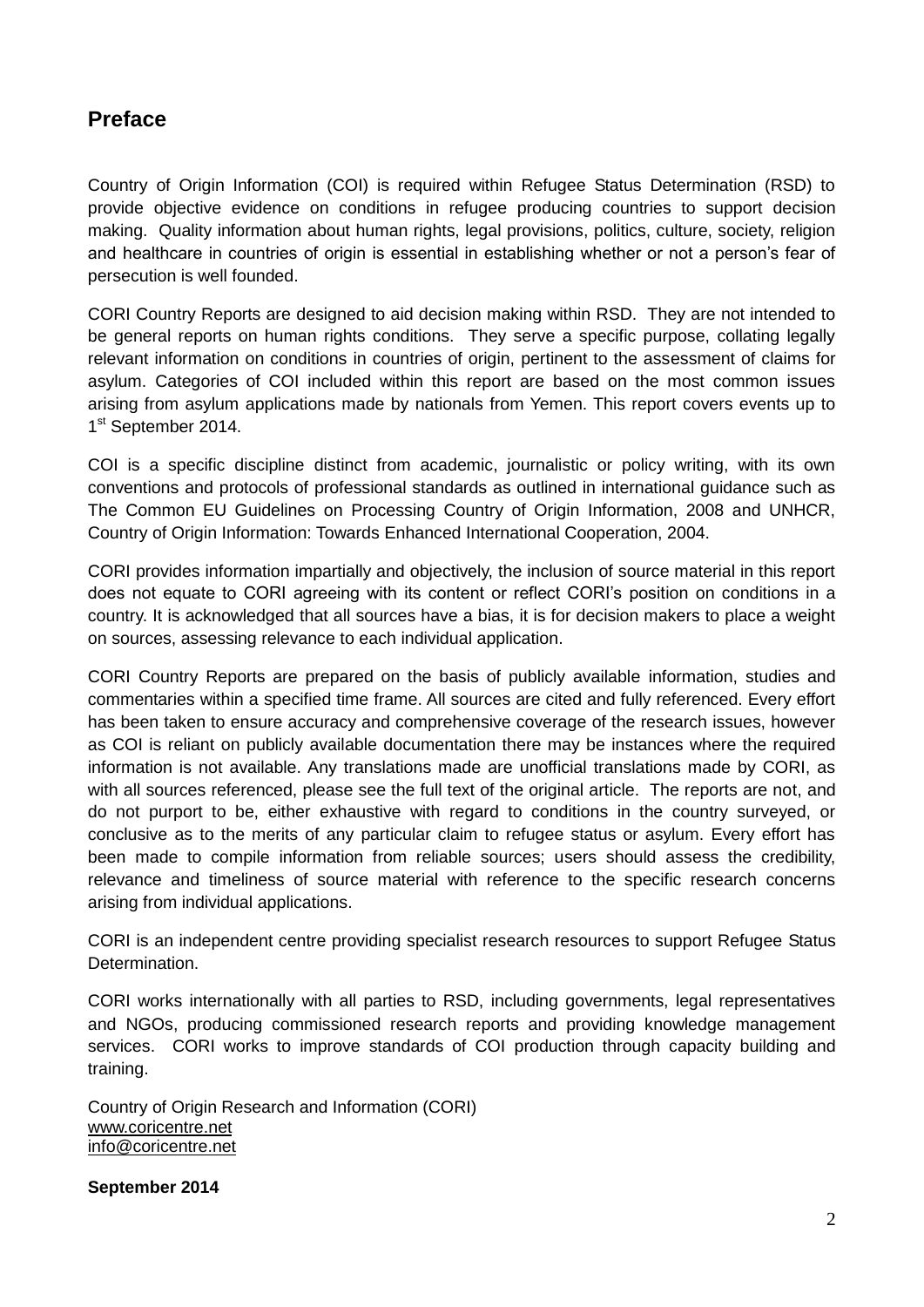### <span id="page-2-0"></span>**Table of Contents**

| А. |      |      |                                                                                                                                                                                    |  |
|----|------|------|------------------------------------------------------------------------------------------------------------------------------------------------------------------------------------|--|
|    |      |      | 1. Description of unresolved disputes and grievances that have led to violent outbreaks7                                                                                           |  |
|    |      | 1.1. | Political grievances vs. grievances relating to land, water, and property7                                                                                                         |  |
|    |      | 1.2. | Individual grievances vs. collective grievances based on political exclusion<br>and economic marginalization of entire groups or areas10                                           |  |
| 2. |      |      | Effect of unresolved conflicts on current violence and the overall level of<br>dissatisfaction and sense of social injustice among various regions and groups 12                   |  |
| 3. |      |      |                                                                                                                                                                                    |  |
|    | 3.1. |      | Conflict between Sunni Salafist groups/armed tribesmen and militants of the                                                                                                        |  |
|    | 3.2. |      | Al Houthi conflict in the Sa'dah Governorate by Shiite insurgents against the                                                                                                      |  |
|    | 4.   |      |                                                                                                                                                                                    |  |
|    | 4.1. |      | The operation of AI Qaeda in the Arabian Peninsula (AQAP) out of Yemen17                                                                                                           |  |
|    | 4.2. |      |                                                                                                                                                                                    |  |
|    | 4.3. |      | Conflict between the Southern Movement (al-Hirak) and state security forces                                                                                                        |  |
|    |      |      | B. Security situation including actors of violence, targeted profiles, number and types of<br>incidents, civilian casualties, number of reported targeted killings, kidnappings 23 |  |
|    |      |      | 1. Highlighting provinces/areas, including the Sa'dah Governorate (conflict between the<br>Houthis and Salafists), Abyan Governorate, Sana'a Governorate, and Da'aleh              |  |
|    |      |      |                                                                                                                                                                                    |  |
|    | 1.1  |      |                                                                                                                                                                                    |  |
|    | 1.2  |      |                                                                                                                                                                                    |  |
|    | 1.3  |      |                                                                                                                                                                                    |  |
|    | 1.4  |      |                                                                                                                                                                                    |  |
| 2. |      |      |                                                                                                                                                                                    |  |
| 3. |      |      |                                                                                                                                                                                    |  |
|    | 3.1  |      | Groups involved and where (which ethnic groups, towns)33                                                                                                                           |  |
|    | 3.2  |      | Types of violence, purpose of violence, and its prevalence (land use issues,<br>cattle, migration patterns, cattle-raiding, abductions of women and children) 34                   |  |
|    | 3.3  |      |                                                                                                                                                                                    |  |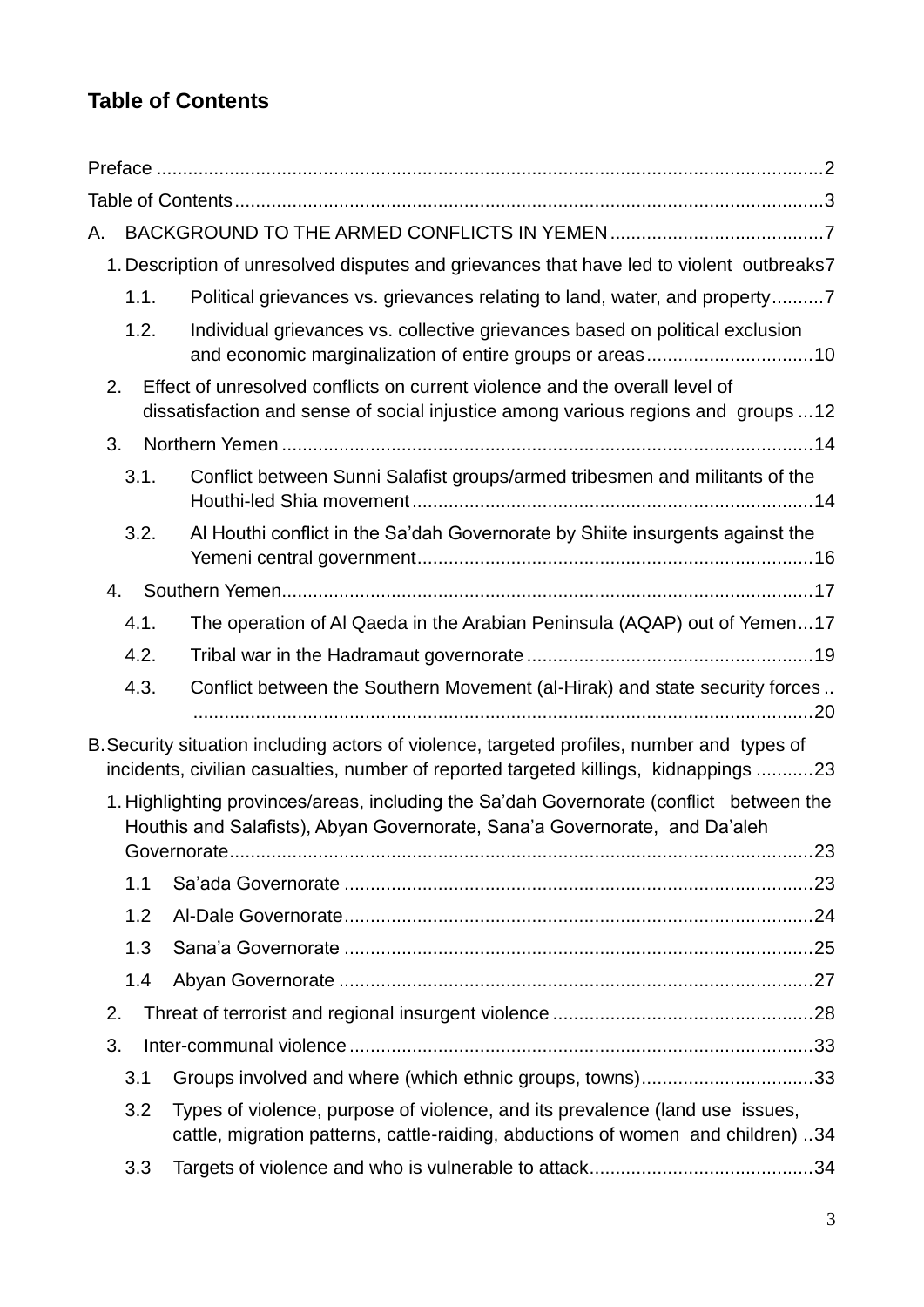|    | 3.4   | Effects on general population (including fear, displacement)35                                                                                                                   |
|----|-------|----------------------------------------------------------------------------------------------------------------------------------------------------------------------------------|
| 4. |       |                                                                                                                                                                                  |
|    | 4.1.  |                                                                                                                                                                                  |
|    | 4.2   |                                                                                                                                                                                  |
|    | 4.3   |                                                                                                                                                                                  |
| 5. |       |                                                                                                                                                                                  |
|    | 5.1   | Since Yemen's National Dialogue Conference (NDC) that took place in March                                                                                                        |
|    | 5.2   | Agreement between northern and southern politicians on putting in place a new                                                                                                    |
|    | 5.3   | The postponement of presidential elections to 2015 that were originally                                                                                                          |
|    | 5.4   | Since the transition government that succeeded President Ali Abdullah Saleh in                                                                                                   |
|    | 5.5   | Status of the constitutional drafting process and information on a public                                                                                                        |
|    | 5.6   | Status of the UN sanctions against former government and opposition leaders                                                                                                      |
| D. |       |                                                                                                                                                                                  |
| 1. |       | Information on the restructuring of the security forces, including: 50                                                                                                           |
|    | 1.1.  |                                                                                                                                                                                  |
|    | 1.2   |                                                                                                                                                                                  |
|    |       | Weakening of the Saleh family's power within the military51<br>1.2.1                                                                                                             |
|    | 1.3   |                                                                                                                                                                                  |
|    |       | 2. Effectiveness of security forces in providing protection to civilians (size, skill, training,<br>and organization of forces relative to the responsibilities given to them)53 |
|    | 2.1   |                                                                                                                                                                                  |
|    | 2.2   | Accountability of offenders within the military and police force (whether impunity                                                                                               |
| Е. |       |                                                                                                                                                                                  |
| 1. |       |                                                                                                                                                                                  |
|    | 1.1.  |                                                                                                                                                                                  |
|    | 1.2   |                                                                                                                                                                                  |
|    | 1.2.1 |                                                                                                                                                                                  |
|    |       | 1.2.2                                                                                                                                                                            |
|    | 1.3.  | Influence of ruling elites within the legal system and their level of oversight                                                                                                  |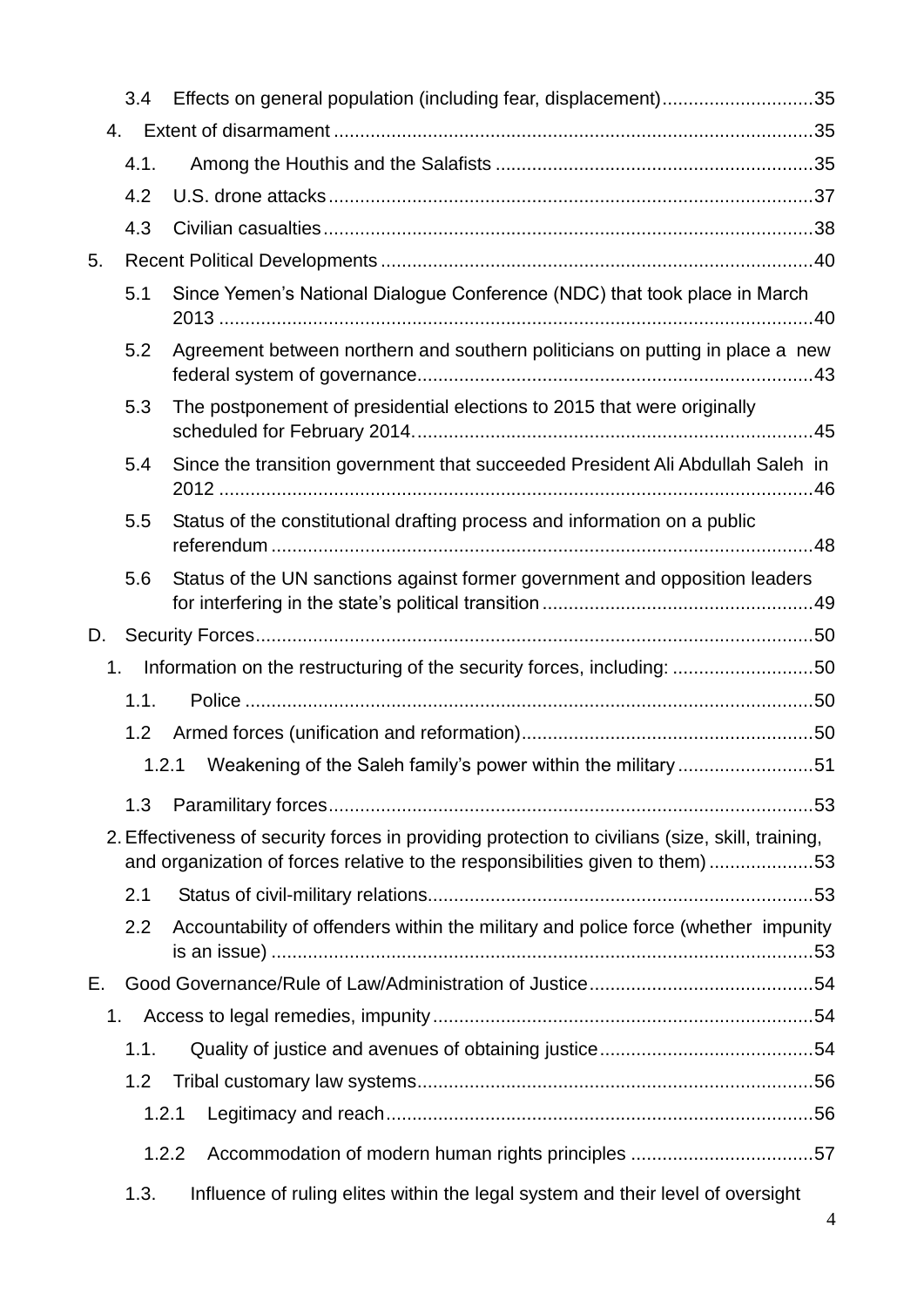|    | 1.3.1  | Existence of legal mechanisms to challenge the ruling elites 58                               |  |
|----|--------|-----------------------------------------------------------------------------------------------|--|
| 2. |        |                                                                                               |  |
|    | 2.1    |                                                                                               |  |
|    |        | 3. Prison conditions (including ill-treatment, torture, overcrowding, health care in prison). |  |
|    |        |                                                                                               |  |
| 4. |        |                                                                                               |  |
| F. |        |                                                                                               |  |
| 1. |        |                                                                                               |  |
|    | 1.1    |                                                                                               |  |
|    |        | 1.1.1 Personal Status Law concerning marriage, divorce, child custody, and                    |  |
|    | 1.1.2  | Level of protection for women who suffer from domestic violence69                             |  |
|    | 1.1.3. |                                                                                               |  |
|    | 1.1.4  |                                                                                               |  |
|    | 1.2.   |                                                                                               |  |
|    | 1.3.   | Forced recruitment of child soldiers by Yemini armed forces and other armed                   |  |
|    |        |                                                                                               |  |
|    | 1.4    |                                                                                               |  |
|    | 1.5    |                                                                                               |  |
|    | 1.6    |                                                                                               |  |
| 2. |        |                                                                                               |  |
| 3. |        |                                                                                               |  |
| 4. |        |                                                                                               |  |
| 5. |        |                                                                                               |  |
|    | 5.1    |                                                                                               |  |
|    | 5.2    |                                                                                               |  |
| G. |        |                                                                                               |  |
| 1. |        | Food and water insecurity (highlighting worst affected provinces/areas) 83                    |  |
| 2. |        |                                                                                               |  |
| 3. |        | Access to health care and other services (including for the displaced population) 86          |  |
| 4. |        |                                                                                               |  |
| Н. |        |                                                                                               |  |
| 1. |        |                                                                                               |  |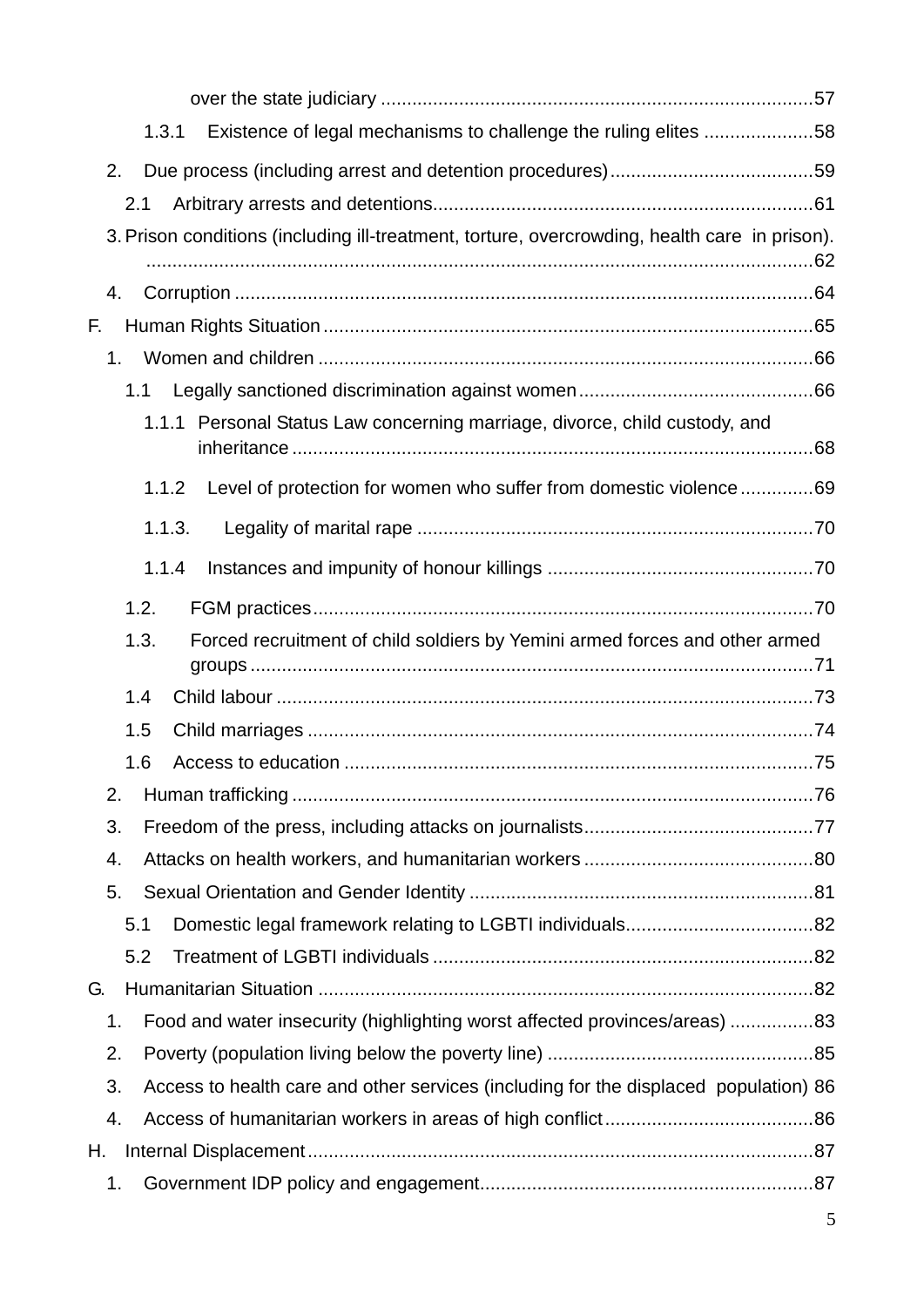| 2. Situation of IDPs who fled Abyan during the 2012 offensive into neighbouring   |  |  |
|-----------------------------------------------------------------------------------|--|--|
|                                                                                   |  |  |
|                                                                                   |  |  |
| 4. IDPs' access to shelter, healthcare, and other basic needs, as well as durable |  |  |
|                                                                                   |  |  |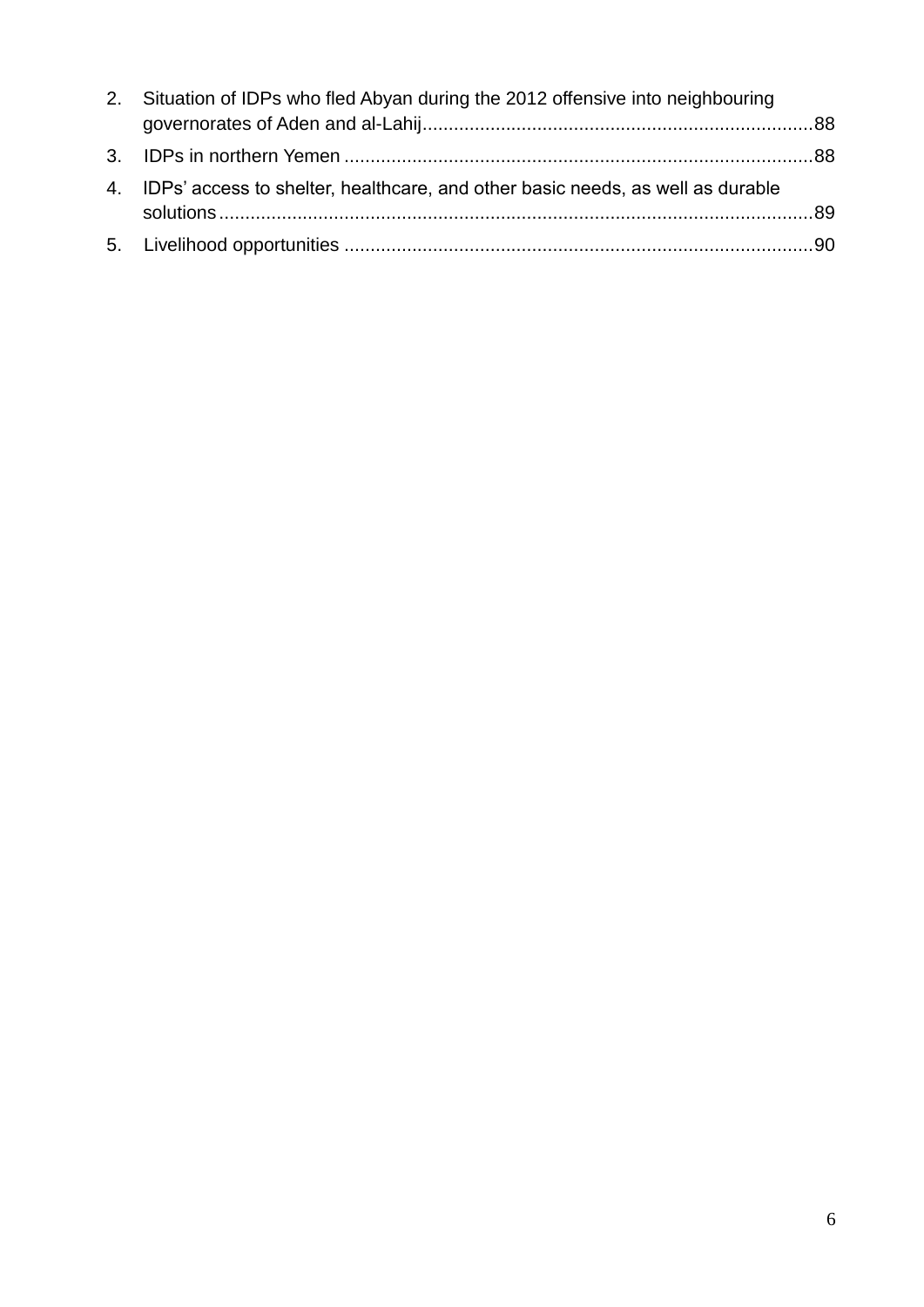#### <span id="page-6-0"></span>**A. BACKGROUND TO THE ARMED CONFLICTS IN YEMEN**

#### <span id="page-6-1"></span>**1. Description of unresolved disputes and grievances that have led to violent outbreaks**

#### <span id="page-6-2"></span>**1.1. Political grievances vs. grievances relating to land, water, and property**

In August 2014 the *Integrated Regional Information Networks* reported that major protests in the capital Sana'a had been sparked by the withdrawal of fuel subsidies and the rising cost of transport, water and food,

"Fuel subsidies are among the few widely available social goods in Yemen, and are said to keep down the cost of transport, water, and food, while supporting local industry. But they have also proven extremely expensive in recent years, costing US\$3bn-3.5bn in 2013, more than a fifth of all state spending, during a period when the government has moved heavily into the red, running successive record deficits and leaning heavily on financing from the increasingly saturated local banking sector.

In July, the government increased the price of gasoline by 60 percent and diesel by 95 percent as part of a package of reforms aimed at unlocking foreign funding and easing pressure on the budget, which has seen growing deficits since the country's 2011 youth-led uprising. The decision sparked major protests in Sana'a while the price of transport and bread have risen at least 20 percent in recent weeks."<sup>1</sup>

In August 2014 *Freedom House* reported that Yemen continued to face political uncertainty in 2013. The secessionist movement in southern Yemen staged protests throughout 2013 against corruption and lack of political inclusion,

"Yemen continued to face political uncertainty in 2013. After replacing long-time president Ali Abdullah Saleh in 2012, President Abu Rabu Mansur Hadi struggled to address a series of national challenges. The secessionist movement in southern Yemen staged protests throughout the year against corruption and lack of political inclusion. Security forces responded violently to protests several times during the year, including in February when authorities killed at least 9 people in response to demonstrations in Aden. Hadi took steps to limit the lingering influence of Saleh and his family in June when he sacked several of the former president's family members from prominent positions in the military and reassigned them to diplomatic posts abroad."<sup>2</sup>

<sup>1</sup> 1 Integrated Regional Information Networks, Yemen fuel subsidy cuts hit poor hardest, 25 August 2014,

[http://www.irinnews.org/report/100535/yemen-fuel-subsidy-cuts-hit-poor-hardest,](http://www.irinnews.org/report/100535/yemen-fuel-subsidy-cuts-hit-poor-hardest) accessed 26 August 2014

<sup>2</sup> Freedom House, Freedom in the World – Yemen, 22 August 2014[, http://www.refworld.org/docid/53fc364b9.html,](http://www.refworld.org/docid/53fc364b9.html) accessed 27 August 2014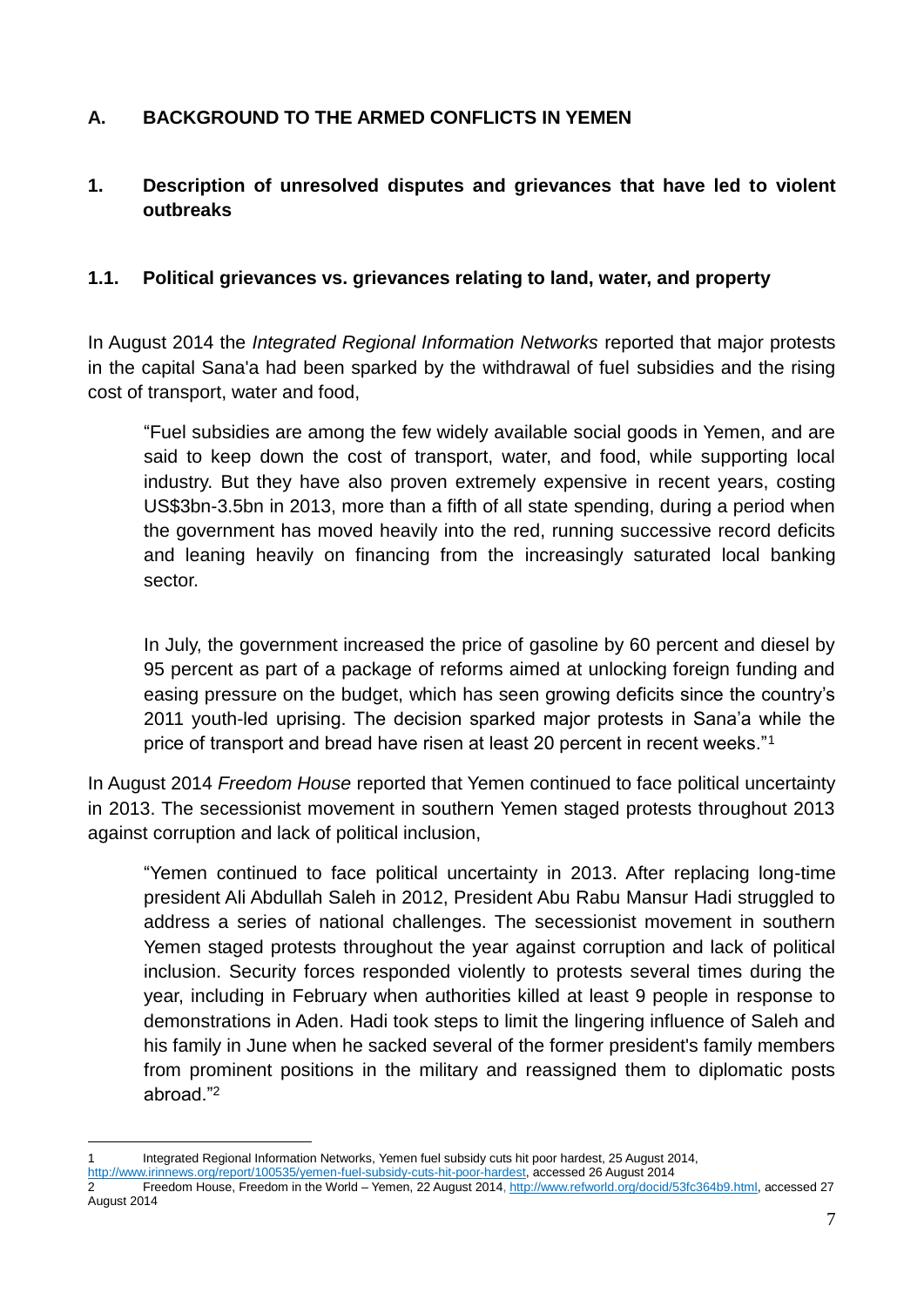In August 2014 *Al Jazeera* reported that tens of thousands of Yemen's Shia rebels rallied in the capital Sanaa, calling for the government to step down, on accusations of corruption,

"Tens of thousands of supporters of Yemen's Shia rebels have rallied in the capital Sanaa to press for the government to step down, as a large number of its backers held a counter-demonstration.

Supporters of Shia rebel leader Abdulmalik al-Houthi have been threatening a "painful" escalation against the government which they accuse of corruption."<sup>3</sup>

According to *Al Jazeera,* the followers of Shia rebel leader al-Houthi want the resignation of the government, the scrapping of fuel price rises and a broader political partnership.<sup>4</sup>

According to *Integrated Regional Information Networks* [a service of the UN Office for the Coordination of Humanitarian Affairs], the Shia al-Houthi rebels take their name from their leader, Hussein Badraddin al-Houthi, who was killed in September 2004, and succeeded by his brother, the current leader, Abdul-Malik al-Houthi.<sup>5</sup>

In August 2014 *Freedom House* reported that the postponement of a referendum for a new constitution and presidential election were extended due to on-going tensions in the south of Yemen. Clashes between a Houthi rebel movement and their Salafi and Al-Islah opponents spread into the capital Sanaa,

"The country's National Dialogue Conference (NDC), a months-long initiative including over 500 delegates aiming to resolve issues such as corruption and Yemen's political future launched in March. Originally scheduled to conclude in September and to put forward a new constitution for a national referendum in October, the NDC was extended and the referendum delayed through the end of the year due to ongoing tensions with the South."<sup>6</sup>

*Freedom House* reported that clashes between an Al-Houthi rebel movement and their Salafi and Al-Islah Sunni opponents spilled into Sanaa,

Low level clashes in the North between the Ansar Allah, a Houthi rebel movement, and their Salafi and Al-Islah Sunni opponents spilled into Sanaa with the spread of demonstrations and random violence there. Security killed 10 Houthi protestors in June."<sup>7</sup>

[http://www.aljazeera.com/news/middleeast/2014/08/2014829194418325716.html,](http://www.aljazeera.com/news/middleeast/2014/08/2014829194418325716.html) accessed 29 August 2014

[http://www.aljazeera.com/news/middleeast/2014/08/2014829194418325716.html,a](http://www.aljazeera.com/news/middleeast/2014/08/2014829194418325716.html)ccessed 29 August 2014<br>5 Integrated Regional Networks, Yemen: The conflict in Saada Governorate – analysis, 24 July 20

<sup>1</sup> 3 Al Jazeera, Yemen capital gripped by huge rival protests, Protesters backing Houthi rebels rally in Sanaa as government supporters call for unity and solidarity with the cabinet, 29 August 2014,

<sup>4</sup> Al Jazeera, Yemen capital gripped by huge rival protests, Protesters backing Houthi rebels rally in Sanaa as government supporters call for unity and solidarity with the cabinet, 29 August 2014,

Integrated Regional Networks, Yemen: The conflict in Saada Governorate – analysis, 24 July 2008, [http://www.irinnews.org/report/79410/yemen-the-conflict-in-saada-governorate-analysis,](http://www.irinnews.org/report/79410/yemen-the-conflict-in-saada-governorate-analysis) accessed 03 September 2014

<sup>6</sup> Freedom House, Freedom in the World – Yemen, 22 August 2014, [http://www.refworld.org/docid/53fc364b9.html,](http://www.refworld.org/docid/53fc364b9.html) accessed 27 August 2014

<sup>7</sup> Freedom House, Freedom in the World – Yemen, 22 August 2014[, http://www.refworld.org/docid/53fc364b9.html,](http://www.refworld.org/docid/53fc364b9.html) accessed 27 August 2014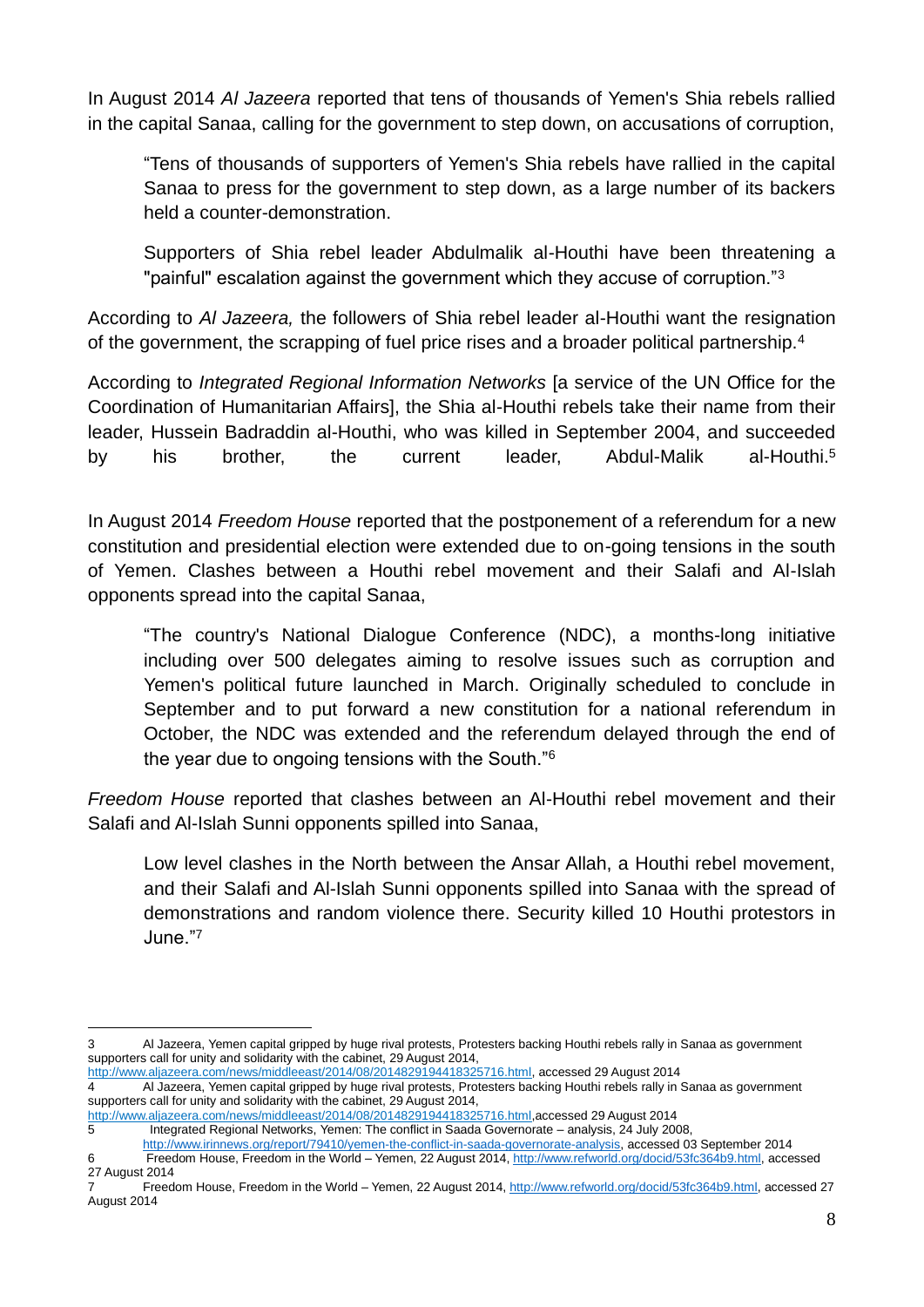In July 2014 the *US Department of State, Bureau of Diplomatic Security* reported that civil unrest rose in 2013; protests stemmed from various issues. Land disputes remained a source of conflict, as well as competing families/tribes ownership of parcels of land,

"Civil unrest rose in 2013 compared to 2012. There were numerous marches and demonstrations, and protests throughout Yemen and in Sanaa in particular. Different groups protested the National Dialogue, the political crisis in Egypt, and the civil war in Syria. Protests have stemmed from a temporary ban on motorcycles, economic developments, and other domestic issues. In addition to protests, land disputes remain a source of conflict, as competing families/tribes lay claim to the parcels of land<sup>"8</sup>

In April 2013 *Yemen News* reported that two people were killed in confrontations over access to water in Al-Mashana district,

"Confrontations over access to a natural spring erupted on Sunday, in Al-Mashana district of Ibb governorate, killing two men from the local families of Bani Salah and Bait Dhawi.

One bystander, unaffiliated with the feud, was also injured.

Security forces rushed to the scene of the fight on Sunday evening. An unspecified number of individuals have been detained and are being questioned in regards to the deaths and injury. Forensic investigations are underway."<sup>9</sup>

In April 2013 *Yemen Times* reported that the country was in a water crisis which had led to localised violence. The *Yemen Times* quoted the Minister of Water and Environment as stating that "The water problem is more important than any political issue,"

"Abd Al-Salam Razaz, the Minister of Water and Environment, told the Yemen Times the entire country—not just Ibb—is in the middle of a water crisis. This, he assessed, has caused an increase in fights as locals scramble to ensure that they won't be left without access to the shrinking resource.

Last month, two men were killed in Taiz during a fight which broke out over access to a spring. A similar incident took place in Dhamar, in which ten people were injured.

Last week, clashes broke out in Amran governorate, killing two and injuring five.

Yemen faces a severe water shortage, the United Nations Development Program has assessed in past research. Available ground water is being depleted at "an alarming rate." The country's urbanization in the past decades has aggravated the problem.

<sup>1</sup> 8 US Department of State, Bureau of Diplomatic Security, Yemen 2014 Crime and Safety Report, 22 July 2014, [https://www.osac.gov/Pages/ContentReportDetails.aspx?cid=15104,](https://www.osac.gov/Pages/ContentReportDetails.aspx?cid=15104) accessed 28 August 2014

<sup>9</sup> Yemen Times, 18 April 2013, Water dispute claims two lives in Ibb, [http://www.yementimes.com/en/1669/news/2241/Water](http://www.yementimes.com/en/1669/news/2241/Water-dispute-claims-two-lives-in-Ibb.htm)[dispute-claims-two-lives-in-Ibb.htm,](http://www.yementimes.com/en/1669/news/2241/Water-dispute-claims-two-lives-in-Ibb.htm) accessed 20 July 2014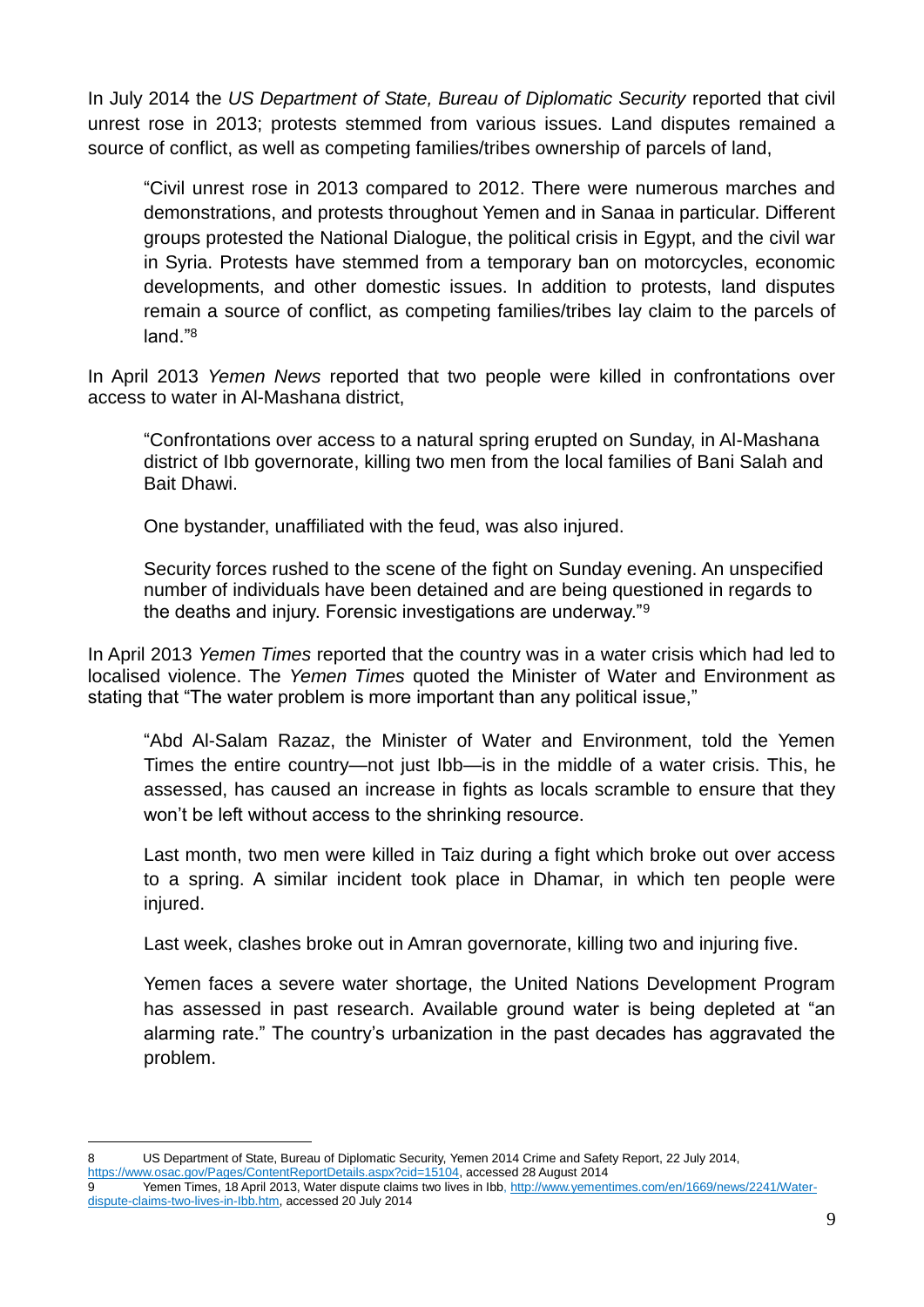Razaz estimates that there are around 55,000 wells in Yemen. That number includes both licensed and unlicensed wells. The proliferation of the unregulated digging of wells is often cited as one of the main reasons Yemen's water resources are so scarce."<sup>10</sup>

#### <span id="page-9-0"></span>**1.2. Individual grievances vs. collective grievances based on political exclusion and economic marginalization of entire groups or areas**

In August 2014 *Integrated Regional Information Networks* reported that an increase in fuel prices set off "a wave of discontent" in Yemen, with major protests in the capital Sanaa. *Integrated Regional Information Networks* reported that price increases threatened to plunge hundreds of thousands of Yemenis into poverty and food insecurity,

"A sharp increase in fuel prices threatens to plunge hundreds of thousands of Yemenis into poverty and food insecurity in the Arab world's poorest country particularly if regular welfare payments to Yemen's poorest people continue to be dispersed erratically, aid organizations have warned.

The government's decision to slash fuel subsidies has set off a wave of discontent, with major protests in the capital Sana'a over the past week calling for the cuts to be reversed and the government to be dissolved.

While the cuts were widely seen as a necessary step in order to avoid economic meltdown, a government commitment to use the savings to boost welfare spending has so far not materialized, with the welfare payments over six months late."<sup>11</sup>

*Integrated Regional Information Networks* further reported that in July 2014 the government increased the price of gasoline by 60% and diesel by 95%. This decision marked major protests in Sanaa and the price of transport and bread have risen at least 20% in recent weeks. The cut in fuel subsidies could lead to an additional 500,000 Yemenis falling under the breadline,

"In July, the government increased the price of gasoline by 60 percent and diesel by 95 percent as part of a package of reforms aimed at unlocking foreign funding and easing pressure on the budget, which has seen growing deficits since the country's 2011 youth-led uprising. The decision major protests in Sana'a while the price of transport and bread have risen at least 20 percent in recent weeks.

In an internal document seen by IRIN, Yemen's Ministry of Planning and International Cooperation (MoPIC) estimates that the decision to cut fuel subsidies could lead to an additional 500,000 Yemenis falling under the breadline. More than

<sup>1</sup> 10 The Yemen Times, Water dispute claims two lives in IBB, 18 April 2013,

[http://www.yementimes.com/en/1669/news/2241/Water-dispute-claims-two-lives-in-Ibb.htm,](http://www.yementimes.com/en/1669/news/2241/Water-dispute-claims-two-lives-in-Ibb.htm) accessed 4 August 2014 11 Integrated Regional Information Networks, Yemen fuel subsidy cuts hit poor hardest, 25 August 2014, [http://www.irinnews.org/report/100535/yemen-fuel-subsidy-cuts-hit-poor-hardest,](http://www.irinnews.org/report/100535/yemen-fuel-subsidy-cuts-hit-poor-hardest) accessed 26 August 2014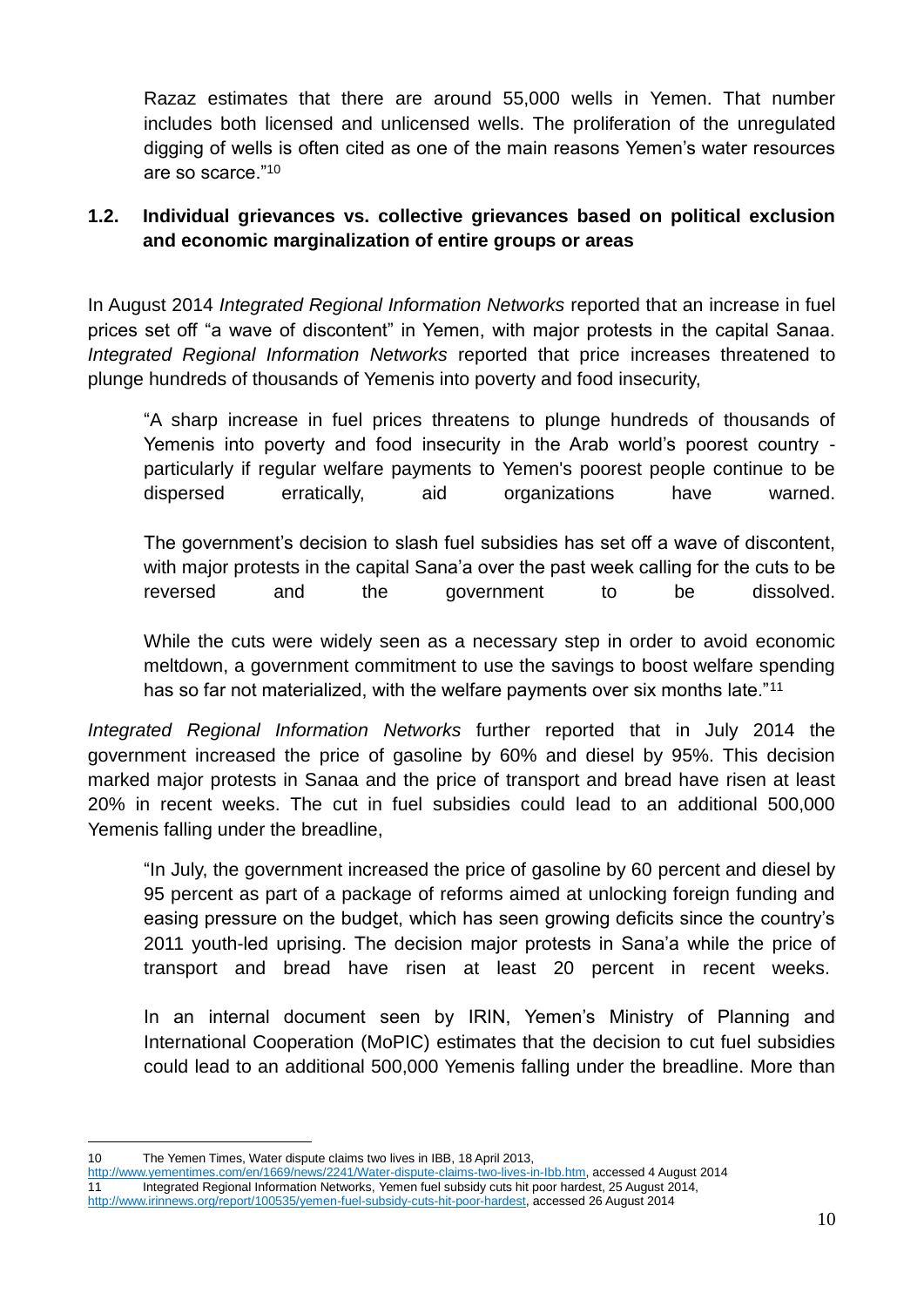half Yemen's population - in excess of 12.5 million people - currently lives in poverty."<sup>12</sup>

*Integrated Regional Information Networks* reported that the Yemeni government agreed that the increase in fuel prices would be compensated by an increase in grants to the poorest Yemenis through the Social Welfare Fund. However, payments have not been regular,

"To prevent such a disastrous situation the government had promised to redirect any savings made from cutting subsidies - which historically benefited the country's wealthiest people - towards welfare payments for the poorest. Sana'a announced in early August that it would add 250,000 people to the list of those receiving unconditional cash transfers from the Social Welfare Fund (SWF) - the state-run body that organizes the payments - bringing the total number of people covered by the fund to 1.75 million. Individuals would receive quarterly handouts up to YR12,000 (\$60).

But SWF, which is supported by a number of foreign governments and international institutions including the World Bank, has not made regular payments to its beneficiaries since the beginning of the year, SWF officials confirmed to IRIN. In early August the fund finally made its first payment in 2014, providing people with money that was due in January."<sup>13</sup>

In an interview with Al Jazeera in July 2014, the *Yemeni Human Rights Minister* said that the federal system agreed under the National Dialogue Conference [See Section C below, 'Recent Political Developments'] has met the demands of the southern Yemenis who have complained of being completely marginalised and excluded in the past,

"The southern cause has been strongly present since 2011. The southerners are going through a restitution period. Half of the cabinet members and the National Dialogue delegates are from the south; the president and the prime minister are from the south, after being completely marginalised and excluded in the past.

The federal system has met the demands of the southerners. The federal system has divided the south into two regions, and that will give the southerners a big margin of self-government. I think that these [pro-succession] calls will fade away when there is economic recovery and the existing problems are settled."<sup>14</sup>

<sup>1</sup> 12 Integrated Regional Information Networks, Yemen fuel subsidy cuts hit poor hardest, 25 August 2014, [http://www.irinnews.org/report/100535/yemen-fuel-subsidy-cuts-hit-poor-hardest,](http://www.irinnews.org/report/100535/yemen-fuel-subsidy-cuts-hit-poor-hardest) accessed 26 August 2014

<sup>13</sup> Integrated Regional Information Networks, Yemen fuel subsidy cuts hit poor hardest, 25 August 2014, [http://www.irinnews.org/report/100535/yemen-fuel-subsidy-cuts-hit-poor-hardest,](http://www.irinnews.org/report/100535/yemen-fuel-subsidy-cuts-hit-poor-hardest) accessed 26 August 2014

<sup>14</sup> Al Jazeera, Q&A: Yemen's human rights minister - Hooria Mashhour told Al Jazeera that there is 'public consensus' in Yemen to end US drone strikes in the country, 16 July 2014, [http://www.aljazeera.com/news/middleeast/2014/07/qa-yemen-human-rights](http://www.aljazeera.com/news/middleeast/2014/07/qa-yemen-human-rights-minister-2014715135235852776.html)[minister-2014715135235852776.html,](http://www.aljazeera.com/news/middleeast/2014/07/qa-yemen-human-rights-minister-2014715135235852776.html) accessed 10 August 2014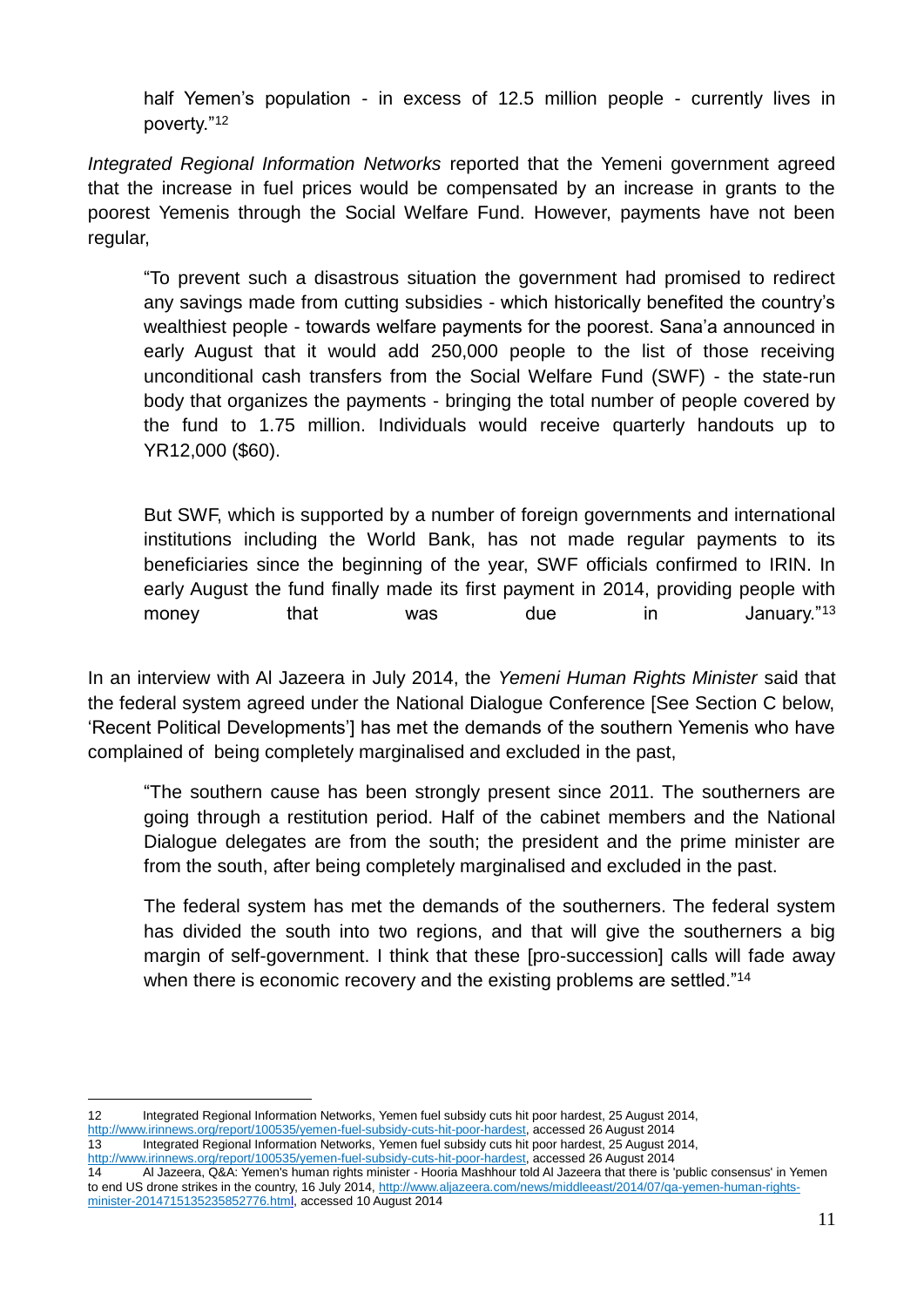#### <span id="page-11-0"></span>**2. Effect of unresolved conflicts on current violence and the overall level of dissatisfaction and sense of social injustice among various regions and groups**

In its 2014 world report *Human Rights Watch* reported that violence continued between security forces and armed factions in the north and south,

"Clashes continued between state security forces and armed factions demanding greater autonomy in southern Yemen and between Salafist groups and armed tribesmen and Huthis in the north."<sup>15</sup>

In July 2014 the *United Nations Security Council* demanded that Al Houthi militants, and all armed groups and parties involved in the violence, disarm, withdraw and relinquish control of the city of Amran, amid a serious deterioration of the security situation in Yemen,

"Amid a serious deterioration of the security situation in Yemen due to ongoing turmoil in the country's restive northwest, the United Nations Security Council today demanded that Al Houthi militants, all armed groups and parties involved in the violence disarm, withdraw and relinquish control of [the city of] Amran.

Deeply regretting the high number of casualties caused by the violence, the Council, in a statement to the press by the 15-member body's President, Eugene Richard Gasana of Rwanda, demanded that the armed groups "hand over weapons and ammunition pillaged in Amran to the national authorities loyal to the Government."

There are reports of more than 200 civilians, including women and children, having been killed, and thousands of people are reportedly trapped inside the conflict zone in Amran City, unable to flee the fighting, according to the statement."<sup>16</sup>

In June 2013 *Amnesty International* reported that armed conflicts in Yemen have seen gross violations of international humanitarian law and human rights law by state and nonstate armed groups,

"In recent years, armed conflicts in Yemen have seen gross violations of international humanitarian law and human rights law by state and non-state armed groups, and caused the internal displacement of thousands of people,most of whom have yet to return to their homes.

Armed group Ansar al-Shari'a committed gross human rights abuses during its control, from February 2011 until June 2012, of parts of the Abyan and Shabwa governorates. These included summary killings and punishments, including hand amputations and flogging on those they accused of "crimes" or who did not conform with their beliefs. During an offensive launched in April 2012 against Ansar al-

1

<sup>15</sup> Human Rights Watch, World Report, 2014, Yemen[, http://www.hrw.org/world-report/2014/country-chapters/yemen,](http://www.hrw.org/world-report/2014/country-chapters/yemen) accessed 14 August 2014

<sup>16</sup> UN News Service, Yemen: Security Council demands militants' withdrawal from north-western city, 11 July 2014, [http://www.refworld.org/docid/53c6253c4.html,](http://www.refworld.org/docid/53c6253c4.html) accessed 02 August 2014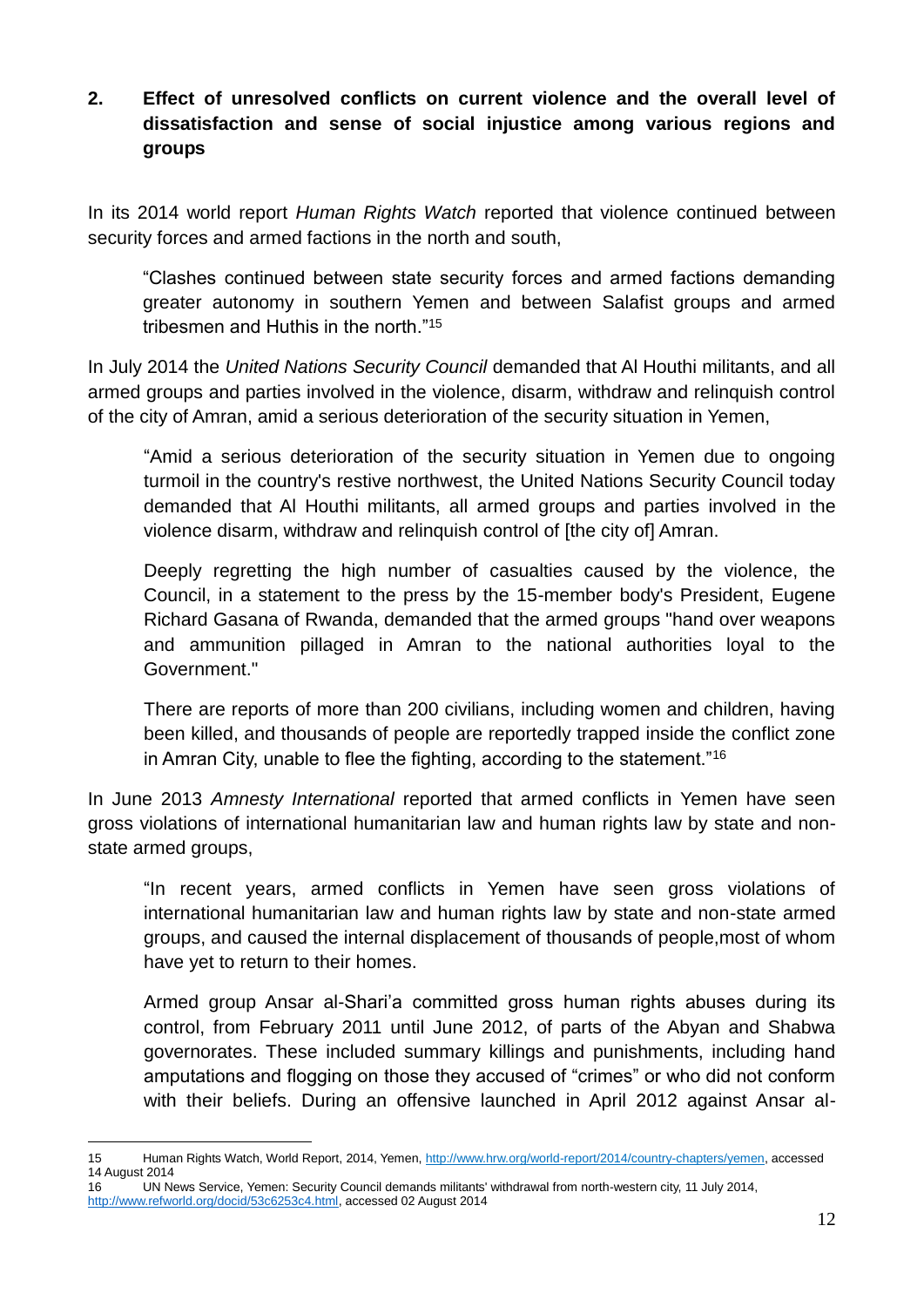Shari'a, government forces carried out indiscriminate and disproportionate attacks resulting in civilian deaths and injuries. US forces used unmanned drones to attack suspected supporters of al-Qa'ida in Abyan province and elsewhere, apparently with the consent of the Yemeni government. Some civilians were reported to have been killed, but it is unclear whether they died in US drone strikes or attacks by Yemeni forces, and no investigations have been held into these incidents. Hundreds, possibly thousands, of civilians were killed during the conflict in the northern Sa'da region in late 2009 and early 2010, which involved heavy aerial bombardment by Yemeni and Saudi Arabian forces. In 2012 reports emerged that the Huthi armed group, after taking control of most of Sa'da in early 2011, had unlawfully killed or forcibly expelled dozens of members of families they perceived to oppose them, as well as destroying and confiscating the property of some of them."<sup>17</sup>

In July 2014 the *BBC* reported that ten thousand families have left the city of Amran to escape conflict between Zaidi Shia rebels and the military,

"Ten thousand families have fled the north Yemeni city of Amran to escape a battle between Zaidi Shia rebels and the military, the Red Crescent says. A further 5,000 families are said to be trapped inside the city, about 50km (30 miles) north of the capital Sanaa, after rebels overran several areas.

The clashes erupted last week after a ceasefire collapsed and troops reportedly attacked rebel positions. Medics and officials said at least 60 people had been killed and 180 wounded.

The rebels, known as Houthis, have staged periodic uprisings over the past 10 years in an effort to win greater autonomy for their strongholds in the far north. In February, they seized areas of Amran province in fighting that left more than 150 people dead, and at least 120 others were reportedly killed in another flare-up of violence in June."18

In August 2014, the *US Department of State* released a press release condemning the "provocative, aggressive and destabilising" actions taken by the Houthis against the Government of Yemen. USDOS called on the Houthis to immediately dismantle their armed camps and withdraw their forces from Amran,

"The United States joins the United Nations Security Council and the international community in strongly condemning the actions taken by the Houthis, led by Abdul Malik al Houthi, and those who support them. Their actions seek to undermine the Gulf Cooperation Council (GCC) political transition process and Yemen's stability. In particular, we condemn the Houthi's provocative, aggressive, and destabilizing actions and incitement against the Government of Yemen, the establishment of

1

<sup>17</sup> Amnesty International, Yemen: Submission to the UN Universal Period Review 18th Session of the UPR Working Group, January – February 2014 , 1 June 2013, MDE 31/002/2014, [http://www.refworld.org/docid/52eb7e2f4.html,](http://www.refworld.org/docid/52eb7e2f4.html) accessed 28 August 2014 18 BBC, Amran : Thousands flee fighting in north Yemeni city, 08 July 2014, [http://www.bbc.com/news/world-middle-east-](http://www.bbc.com/news/world-middle-east-28212609)[28212609,](http://www.bbc.com/news/world-middle-east-28212609) accessed 04 August 2014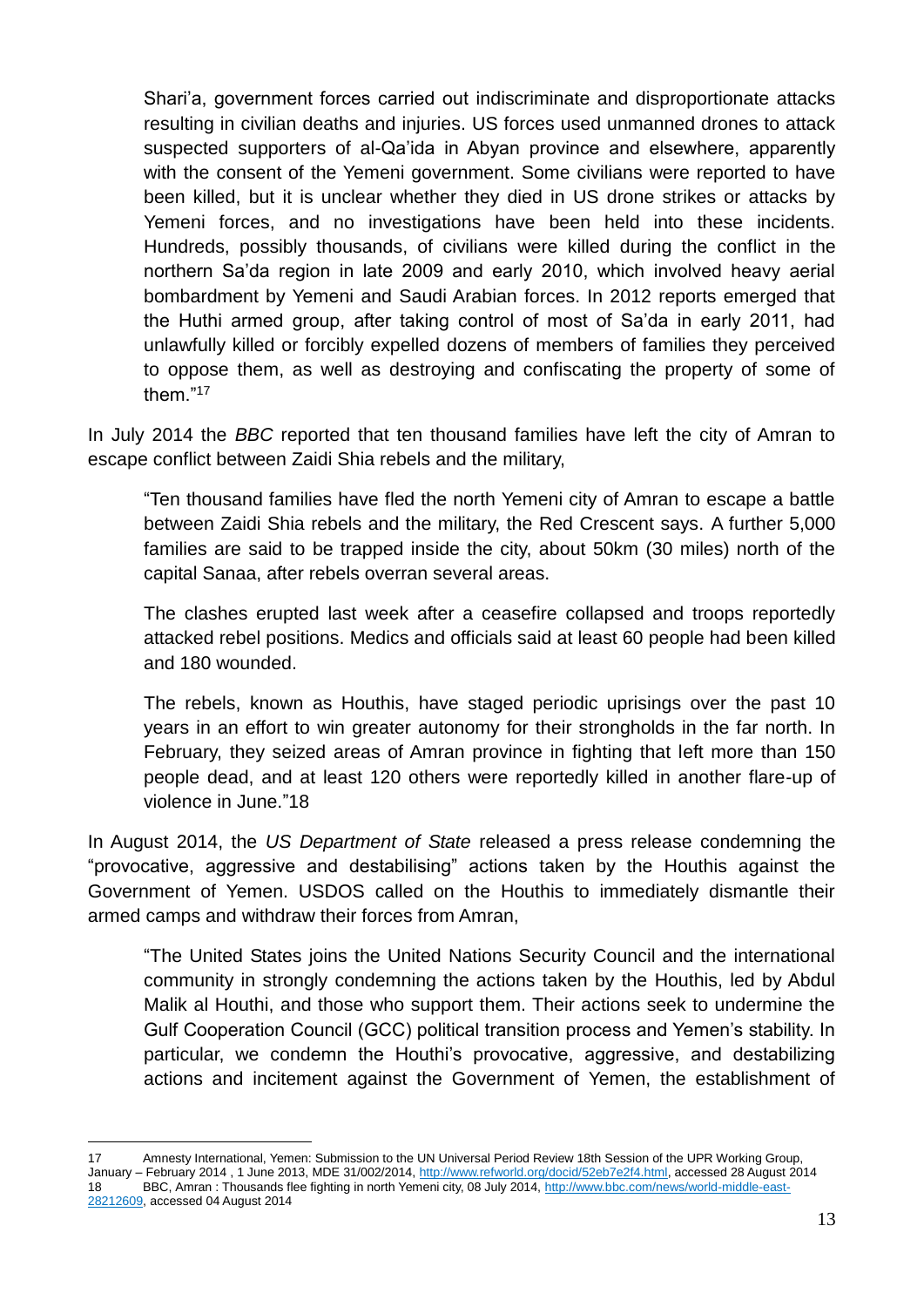armed camps in and around Sana'a, and their continued illegitimate control of Amran.

We call on the Houthis to immediately dismantle their armed camps and checkpoints in and around Sana'a; withdraw their forces from Amran, return Amran to Government of Yemen control, and return the weapons looted from the 310thBrigade compound; implement ceasefires in all conflict areas to prevent further violence from destabilizing the transition process; and cooperate with the Government of Yemen efforts to achieve a sustainable and peaceful political resolution to the current conflict, consistent with the GCC Initiative and National Dialogue recommendations."<sup>19</sup>

#### <span id="page-13-0"></span>**3. Northern Yemen**

In August 2014 the *International Crisis Group* reported that there clashes in the north, between Houthis and rival tribes and army units intensified in early July, killing hundreds and displacing tens of thousands of people.<sup>20</sup>

#### <span id="page-13-1"></span>**3.1. Conflict between Sunni Salafist groups/armed tribesmen and militants of the Houthi-led Shia movement**

In July 2014 the US based research and analysis institute, the *Jamestown Foundation* described the Houthis as a Zaydi Shiite religious-political movement in northern Yemen. According to the *Jamestown Foundation*, the Salafist community takes a sterner view of Zaydi Shi'ism,

"The Houthis are a religious-political movement in northern Yemen that have fought a series of wars with the central government. The Houthis are Zaydi Shiites, but so are most of their opponents in the Hashid tribal confederation, which includes the powerful al-Ahmar clan. Even religious differences between the Zaydis and the Shafi'i Sunni population of Yemen (a slight majority since unification with the largely Sunni south) are minimal, though the small but growing Salafist community in Yemen takes a sterner view of Zaydi Shi'ism."<sup>21</sup>

As noted above, according to *Integrated Regional Information Networks* [a service of the UN Office for the Coordination of Humanitarian Affairs], the Shia al-Houthi rebels take their name from their leader, Hussein Badraddin al-Houthi, who was killed in September 2004, and succeeded by his brother, the current leader, Abdul-Malik al-Houthi.<sup>22</sup>

1 19 US Department of State, Press Statement: Yemen: Actions Taken by the Houthis, 29 August 2014, [http://www.state.gov/r/pa/prs/ps/2014/231174.htm,](http://www.state.gov/r/pa/prs/ps/2014/231174.htm) accessed 29 August 2014

21 Jamestown Foundation, Houthis Battle Army and Tribal Militias for Control of Yemen's Amran Governorate , 25 July 2014, Terrorism Monitor Volume: 12 Issue: 15, [http://www.refworld.org/docid/53e8b0d24.html,](http://www.refworld.org/docid/53e8b0d24.html) accessed 29 August 2014 22 Integrated Regional Networks, Yemen: The conflict in Saada Governorate – analysis, 24 July 2008,

<sup>20</sup> International Crisis Group, CrisisWatch Database, Yemen, 1 August 2014, [http://www.crisisgroup.org/en/publication](http://www.crisisgroup.org/en/publication-type/crisiswatch/crisiswatch-database.aspx?CountryIDs)[type/crisiswatch/crisiswatch-database.aspx?CountryIDs=](http://www.crisisgroup.org/en/publication-type/crisiswatch/crisiswatch-database.aspx?CountryIDs){9D2149C0-C350-40FC-BE12-7693FB454AEE}#results, accessed 12 August 2014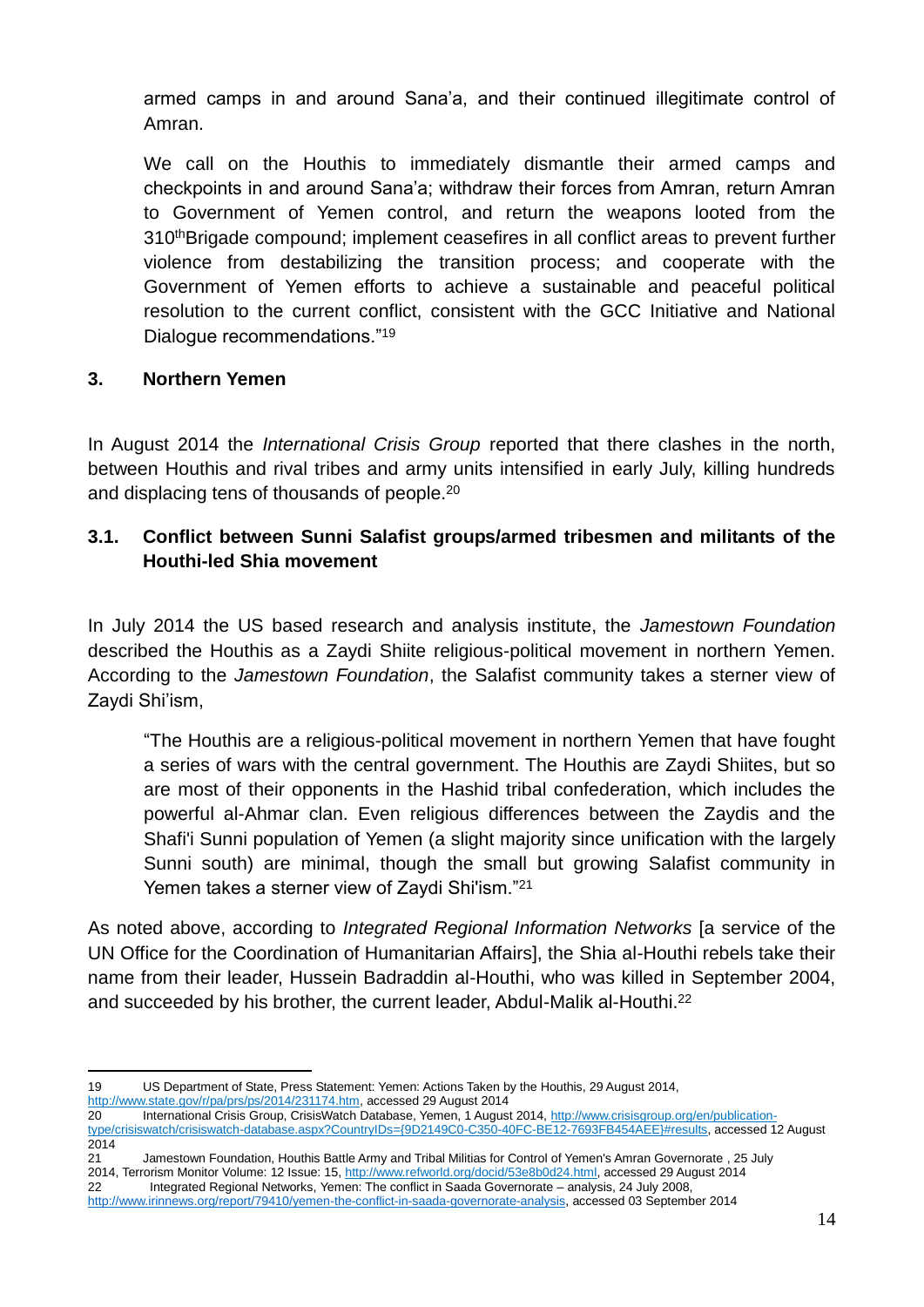In August 2014, *Al Jazeera* reported that the Yemeni government accuses the Houthis of spreading radical Shia ideology and the general view is that the Houthis are forging strong ties with Iran and Hezbollah. Saudi Arabia has labelled the Houthis a terrorist organisation,

"The government accuses the Houthis of spreading radical Shia ideology, and there is general feeling that the Houthis are forging strong ties with Iran and Hezbollah. Earlier this year, Saudi Arabia labelled the group a terrorist organisation."<sup>23</sup>

In 2008 *Integrated Regional Information Networks* stated that the Yemeni government accuses the Al-Houthi rebels of trying to install an Islamic Imamate government based on Zaydi doctrine. The Al-Houthis sat they have been defending their doctrine,

"The government accuses the rebels of trying to install an Islamic Imamate government based on Zaydi doctrine. It has variously described the group as "extremist", "iterrorist", "backward" and "apostate".

The al-Houthis, meanwhile, say they have been defending themselves from a "dictatorial, corrupt power" that had tried to "eliminate their doctrine".<sup>24</sup>

*Integrated Regional Information Networks* reported that crucial to an understanding of the present conflict in Yemen is that while all Al-Houthis are Zaydis, not all Zaydis support them. This has been used by the government to persuade rival clans to fight the rebels,

"However, crucial to an understanding of the present conflict is that while the al-Houthi rebels are Zaydis, by no means all Zaydis support the al-Houthi rebels something that has been exploited by the government, which has persuaded rival Zaydi clans, backed by government forces, to lead the fighting against them in the mountain fastnesses of northern Yemen.

Over the past four years the government has recruited thousands of northern tribesmen - mainly Zaydis and Salafis who are Sunni - to fight the rebels.<sup>25</sup>

*Integrated Regional Information Networks* reported that a representative from a local newspaper said the Yemeni government thought it best to fight the Al-Houthis with the help of a tribal coalition. In July 2008 President Saleh met with tribal leaders with a view to forming a 27,000 strong army to fight the Al Houthi,

"The government thought it would be best to fight tribal power [the rebels] with the help of a tribal coalition," Mohammed Aysh, managing editor of al-Sharei local newspaper and also an expert on the Saada conflict, told IRIN.

<sup>1</sup> 23 Al Jazeera, Yemen: Houthi influence on the rise, 25 August 2014[, http://blogs.aljazeera.com/blog/middle-east/yemen-houthi](http://blogs.aljazeera.com/blog/middle-east/yemen-houthi-influence-rise)[influence-rise,](http://blogs.aljazeera.com/blog/middle-east/yemen-houthi-influence-rise) accessed 04 September 2014

<sup>24</sup> Integrated Regional Networks, Yemen: The conflict in Saada Governorate – analysis, 24 July 2008, [http://www.irinnews.org/report/79410/yemen-the-conflict-in-saada-governorate-analysis,](http://www.irinnews.org/report/79410/yemen-the-conflict-in-saada-governorate-analysis) accessed 03 September 2014 25 Integrated Regional Networks, Yemen: The conflict in Saada Governorate – analysis, 24 July 2008, [http://www.irinnews.org/report/79410/yemen-the-conflict-in-saada-governorate-analysis,](http://www.irinnews.org/report/79410/yemen-the-conflict-in-saada-governorate-analysis) accessed 03 September 2014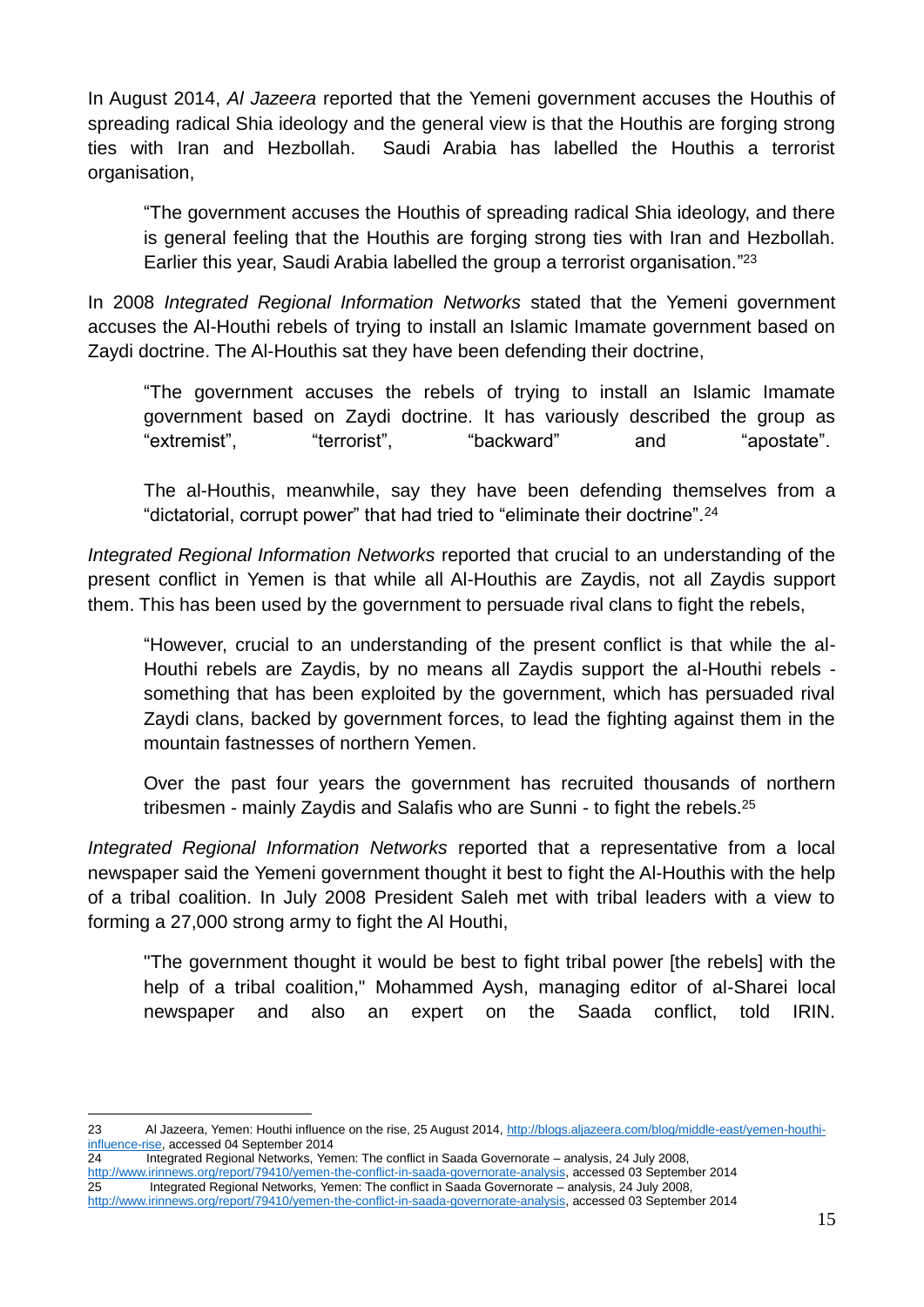[ ] In early July President Saleh met various tribal leaders with a view to forming an anti-al-Houthi "popular army" of 27,000 tribesmen."<sup>26</sup>

In August 2014 *Freedom House* reported that low level clashes between Houthi and Salafi movements spread into Sanaa in 2013,

"Low level clashes in the North between the Ansar Allah, a Houthi rebel movement, and their Salafi and Al-Islah Sunni opponents spilled into Sanaa with the spread of demonstrations and random violence there"<sup>27</sup>

In March 2013 *Child Soldiers International* reported that since 2004 the northernmost governorates of Yemen have experienced successive armed conflict involving the Al-Houthis, state armed forces and state-allied tribal militias,

"In addition to the 2011-2012 anti-government protests, Yemen has a history of instability and internal armed conflict. Since 2004, the northernmost governorates of Yemen have experienced successive armed conflicts waged between an armed opposition group called the Al-Houthi and the state armed forces and state-allied tribal militias."<sup>28</sup>

#### <span id="page-15-0"></span>**3.2. Al Houthi conflict in the Sa'dah Governorate by Shiite insurgents against the Yemeni central government**

In June 2014 the *International Crisis Group* reported that Shiite fighters had consolidated control over Saada governorate and that despite ceasefire agreements tensions were high between Houthis and other opponents,

"The power balance in Yemen's north is shifting. In early 2014, Zaydi Shiite fighters, known as the Huthis or Ansar Allah (Partisans of God), won a series of battles, in effect consolidating their control over Saada governorate, on the border of Saudi Arabia, and expanding southward to the gates of the capital, Sanaa. Now a patchwork of shaky ceasefires is in place, albeit battered by bouts of violence. Tensions are high between Huthis and their various opponents – the Ahmar family, Major General Ali Mohsen al-Ahmar (no relation to the Ahmar family) and his military allies, Salafi fighters, and the Sunni Islamist party, Islah, and their affiliated tribes. Fear is growing that an escalation could draw the state into a prolonged conflict."<sup>29</sup>

In August 2014 *Al Jazeera* stated that the Houthis, have emerged as a powerful faction and have expanded their power base in the north and the east, and last July al-Houthi

<sup>1</sup> 26 Integrated Regional Networks, Yemen: The conflict in Saada Governorate – analysis, 24 July 2008,

[http://www.irinnews.org/report/79410/yemen-the-conflict-in-saada-governorate-analysis,](http://www.irinnews.org/report/79410/yemen-the-conflict-in-saada-governorate-analysis) accessed 03 September 2014 27 Freedom House, Freedom in the World – Yemen, 22 August 2014[, http://www.refworld.org/docid/53fc364b9.html,](http://www.refworld.org/docid/53fc364b9.html) accessed 27 August 2014

<sup>28</sup> Child Soldiers International, Report to the Committee on the Rights of the Child in advance of Yemen's initial periodic report on the Optional Protocol to the Convention on the Rights of the Child on the involvement of children in armed conflict, March 2013, [http://www.refworld.org/docid/5208b8a64.html,](http://www.refworld.org/docid/5208b8a64.html) accessed 29 August 2014

<sup>29</sup> International Crisis Group, The Huthis: From Saada to Sanaa, 10 June 2014, [http://www.crisisgroup.org/en/regions/middle](http://www.crisisgroup.org/en/regions/middle-east-north-africa/iraq-iran-gulf/yemen/154-the-huthis-from-saada-to-sanaa.aspx)[east-north-africa/iraq-iran-gulf/yemen/154-the-huthis-from-saada-to-sanaa.aspx,](http://www.crisisgroup.org/en/regions/middle-east-north-africa/iraq-iran-gulf/yemen/154-the-huthis-from-saada-to-sanaa.aspx) 20 July 2014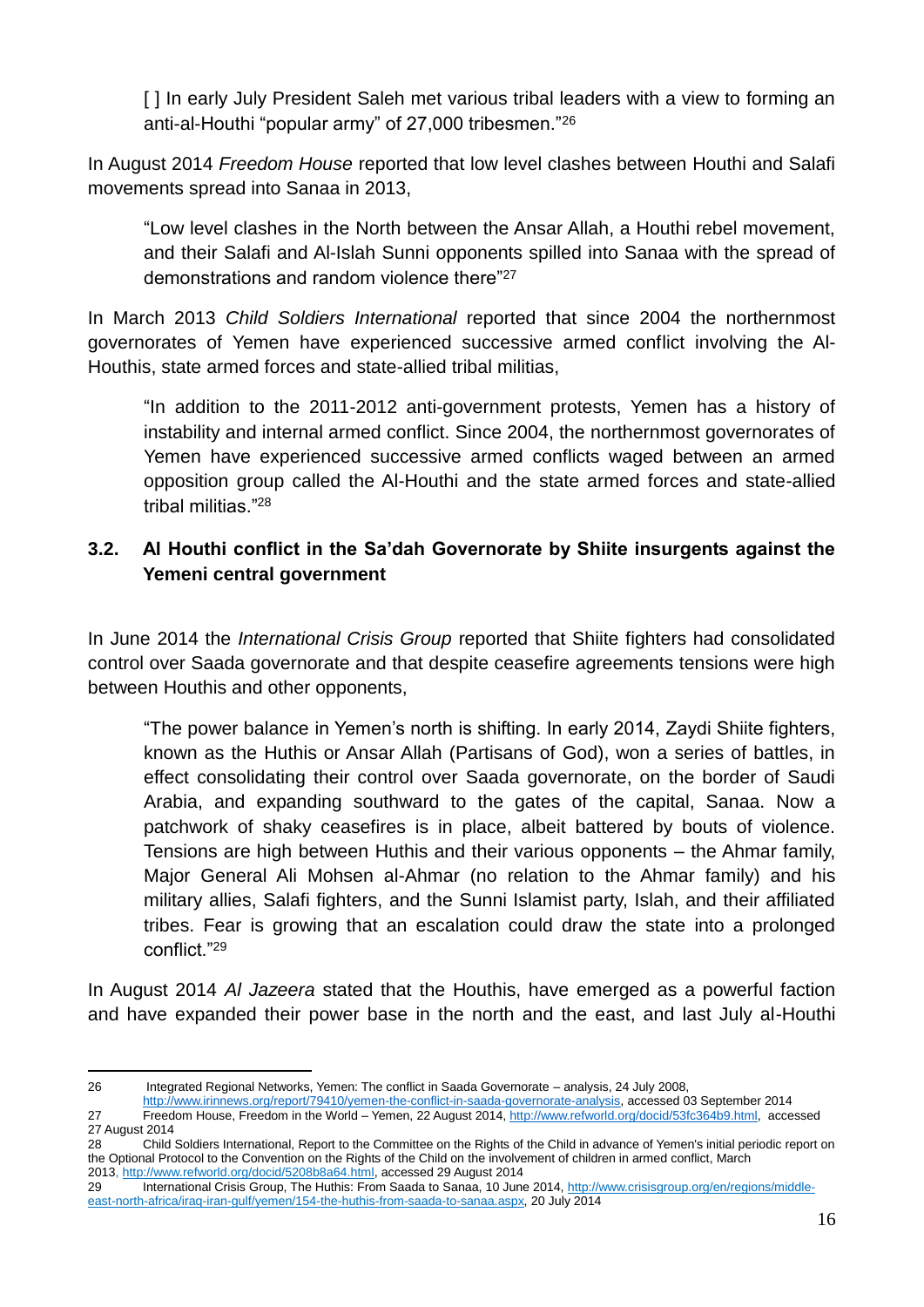fighters rolled into the city of Amran north of the capital, killing an army general and seizing huge depots of arms and ammunition.<sup>30</sup>

In August 2014 the *New York Times* reported that Shiite rebels presented Yemen's government with new demands in order to stop their demonstrations by tens of thousands of members in Sanaa. The Shiite rebels previously demanded the establishment of a new government and a review of all economic policies. The new demands include having more representation in a review agency that oversees the rewriting of the Constitution and efforts to carry out a new federal system,

"Members of a Shiite rebel group on Monday presented Yemen's government with new demands in order to stop their protests, hardening their positions and prolonging a standoff in the capital.

The demonstrations by tens of thousands of members of the heavily armed Houthi group have put security authorities on alert. Tanks and armored vehicles have been deployed to Sana, the capital, to protect government buildings and embassies.

The Houthis have set up tents in Sana, and some militants have taken over rooftops and beefed up their defenses along the city's main airport road and near three ministries, prompting fears of armed confrontations.

They previously demanded the establishment of a new government and a review of all economic policies, first among them a recent decision to end fuel subsidies that caused prices to nearly double.

On Monday, the Houthis made additional demands, including having more representation in a national review agency that oversees the rewriting of the Constitution and efforts to carry out a new federal system, said a member of a Yemeni presidential delegation."<sup>31</sup>

Also see section B (a) below for further information on Houthi conflict in the Sa'dah Governorate by Shiite insurgents against the Yemeni central government.

#### <span id="page-16-0"></span>**4. Southern Yemen**

#### <span id="page-16-1"></span>**4.1. The operation of Al Qaeda in the Arabian Peninsula (AQAP) out of Yemen**

In August 2014 *Freedom House* reported that Al Qaeda continued to carry out regular attacks in 2013,

Al-Qaeda in the Arabian Peninsula (AQAP) carried out regular attacks during the year. Insecurity in the south and Yemeni and American concerns about terrorism led

17

<sup>&</sup>lt;u>.</u> 30 Al Jazeera, Yemen: Houthi influence on the rise, 25 August 2014[, http://blogs.aljazeera.com/blog/middle-east/yemen-houthi](http://blogs.aljazeera.com/blog/middle-east/yemen-houthi-influence-rise)[influence-rise,](http://blogs.aljazeera.com/blog/middle-east/yemen-houthi-influence-rise) accessed 04 September 2014 31 New York Times, Shiite Rebels Make New Demands to Yemen, 25 August 2014,

http://www.nytimes.com/2014/08/26/world/middleeast/shiite-rebels-make-new-demands-to-yemen.html?partner=rss&emc=rss&\_r=0, accessed 26 August 2014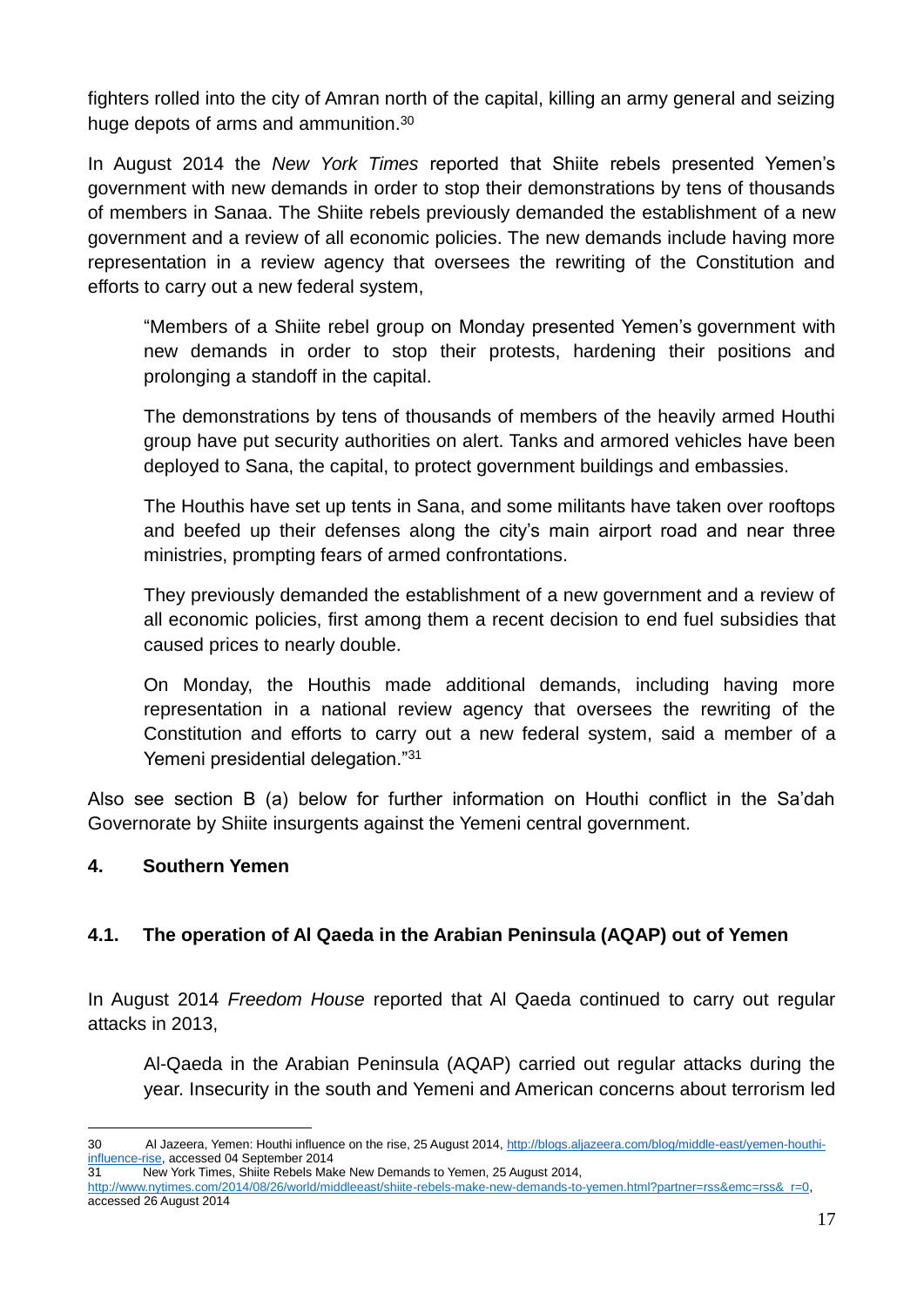the United States to continue its controversial policy of using to unmanned aerial drones to strike at targets in the country."<sup>32</sup>

In July 2014 the *US Department of State* also reported that Al Qaeda continued to carry out terrorist attacks throughout the country,

"During the year terrorist groups, including al-Qaida in the Arabian Peninsula (AQAP), continued to carry out terrorist attacks throughout the country, characterizing their actions as warfare against apostates."<sup>33</sup>

In its 2014 world report *Human Right Watch* reported that AQAP carried out bombings against security forces and kidnapped foreigners,

"AQAP carried out dozens of deadly bombings and other attacks on Yemeni security forces. The Islamist group held several foreigners for ransom, releasing most after weeks or months, but continued to detain Saudi diplomat Abdallah al-Khalidi, who was abducted in March 2012."<sup>34</sup>

In its 2014 world report *Human Rights Watch* reported that at least 52 were killed and 161 injured by a suicide bomb attack against Yemen's Defense Ministry compound,

"The Yemeni government and the United States continued to engage in military operations with the Islamist armed group Al-Qaeda in the Arabian Peninsula (AQAP). On December 5, suicide bombing attacks both claimed and denied by AQAP against Yemen's Defense Ministry compound killed at least 52 people and injured another 161. The dead included at least seven foreign doctors and nurses working at the military hospital in the compound."35

In August 2014 *Al Jazeera* reported that the Yemeni government killed at least eight members of Al Qaeda in the Arabian Peninsula, raising the death toll of on-going clashes to 36. The military waged a wide offensive against Al Qaeda in spring,

"Yemeni troops defending a key southern city have battled with suspected members of al-Qaeda in the Arabian Peninsula for a second day, killing at least eight of them and raising the fighters total death toll from the ongoing clashes to 26."<sup>36</sup>

 $\lceil$ 

<u>.</u>

In the spring, the military waged a wide offensive against al-Qaeda strongholds in the south "37

<sup>32</sup> Freedom House, Freedom in the World – Yemen, 22 August 2014[, http://www.refworld.org/docid/53fc364b9.html,](http://www.refworld.org/docid/53fc364b9.html) accessed 27 August 2014

<sup>33</sup> US Department of State, 2013 Report on International Religious Freedom - Yemen, 28 July 2014, [http://www.refworld.org/docid/53d906eb14.html,](http://www.refworld.org/docid/53d906eb14.html) accessed 02 August 2014

<sup>34</sup> Human Rights Watch, World Report, 2014, Yemen[, http://www.hrw.org/world-report/2014/country-chapters/yemen,](http://www.hrw.org/world-report/2014/country-chapters/yemen) accessed 14 August 2014

<sup>35</sup> Human Rights Watch, World Report, 2014, Yemen[, http://www.hrw.org/world-report/2014/country-chapters/yemen,](http://www.hrw.org/world-report/2014/country-chapters/yemen) accessed 14 August 2014

<sup>36</sup> Al Jazeera, Yemeni troops clash with 'al-Qaeda fighters', 07 August 2014,

[http://www.aljazeera.com/news/middleeast/2014/08/yemeni-troops-clash-with-al-qaeda-fighters-201487142136753280.html,](http://www.aljazeera.com/news/middleeast/2014/08/yemeni-troops-clash-with-al-qaeda-fighters-201487142136753280.html) accessed 10 August 2014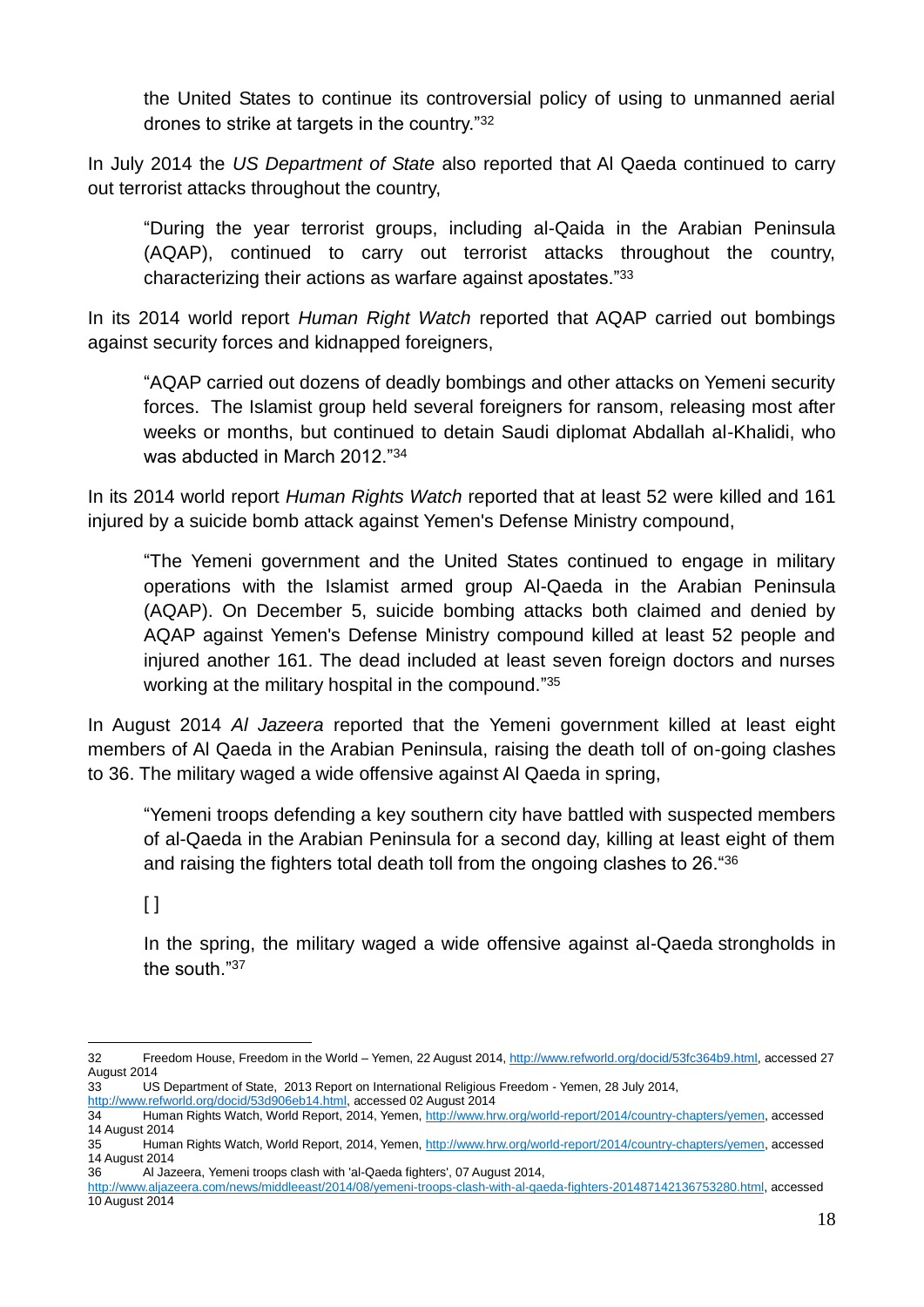*Al Jazeera* reported that the US has waged a long-standing drone campaign against Al-Qaeda,

The US has waged a long-standing drone campaign against al-Qaeda suspects in Yemen, killing a number of high-ranking operatives, but also scores of civilians, drawing criticism from the Yemeni government and human rights groups."<sup>38</sup>

In August 2014 *Al Jazeera* reported that Al Qaeda called for attacks on the US in response to air strikes against Islamist fighters,

"Al-Qaeda in the Arabian Peninsula has called on jihadists to target the United States, after Washington launched air strikes in Iraq against Islamist fighters calling themselves the Islamic State.

In a statement published on a Twitter account affiliated with the group's local affiliate, Ansar al-Shariah, AQAP said on Thursday: "... We declare our solidarity with our Muslim brothers in Iraq."

"We call on all Islamist groups ... to go after America as part of its plan for jihad, militarily, economically, or through the media."

"And we call on every Muslim, especially anyone who can enter America, to champion his brothers by going to war against America with everything he can."<sup>39</sup>

In August 2014 the *Yemen Times* reported that Al Qaeda released a statement announcing its support for the Islamic State in Iraq,

"Al-Qaeda in the Arabian Peninsula (AQAP) published a statement on its Al-Manbar website on August 14 announcing support for the operations of the Islamic State in Iraq and the Levant (ISIL), which now calls itself the Islamic State, in Iraq."<sup>40</sup>

#### <span id="page-18-0"></span>**4.2. Tribal war in the Hadramaut governorate**

In July 2014 Yemeni newspaper *Asharq Al-Awsat* reported that local sources said that Al-Qaeda had announced plans to establish an "Islamic emirate" in the Hadhramaut region. The governorate is known for its largely Sufi inhabitants' strict adherence to conservative religious norms,

"Al-Qaeda in the Arabian Peninsula (AQAP) has announced plans to establish an "Islamic emirate" in the Hadhramaut region of Yemen, according to sources in the area.

<u>.</u>

<sup>37</sup> Al Jazeera, Yemeni troops clash with 'al-Qaeda fighters', 07 August 2014, [http://www.aljazeera.com/news/middleeast/2014/08/yemeni-troops-clash-with-al-qaeda-fighters-201487142136753280.html,](http://www.aljazeera.com/news/middleeast/2014/08/yemeni-troops-clash-with-al-qaeda-fighters-201487142136753280.html) accessed 10 August 2014 38 Al Jazeera, Yemeni troops clash with 'al-Qaeda fighters', 07 August 2014,

[http://www.aljazeera.com/news/middleeast/2014/08/yemeni-troops-clash-with-al-qaeda-fighters-201487142136753280.html,](http://www.aljazeera.com/news/middleeast/2014/08/yemeni-troops-clash-with-al-qaeda-fighters-201487142136753280.html) accessed 10 August 2014

<sup>39</sup> Al Jazeera, Al-Qaeda in Yemen calls for attacks on US, 15 August 2014,

[http://www.aljazeera.com/news/middleeast/2014/08/al-qaeda-yemen-calls-attacks-us-201481511413460575.html,](http://www.aljazeera.com/news/middleeast/2014/08/al-qaeda-yemen-calls-attacks-us-201481511413460575.html) accessed 18 August 2014

<sup>40</sup> Yemen Times, AQAP Announces Support for ISIL, 19 August 2014[, http://www.yementimes.com/en/1808/news/4216/AQAP](http://www.yementimes.com/en/1808/news/4216/AQAP-announces-support-for-ISIL.htm)[announces-support-for-ISIL.htm,](http://www.yementimes.com/en/1808/news/4216/AQAP-announces-support-for-ISIL.htm) accessed 6 August 2014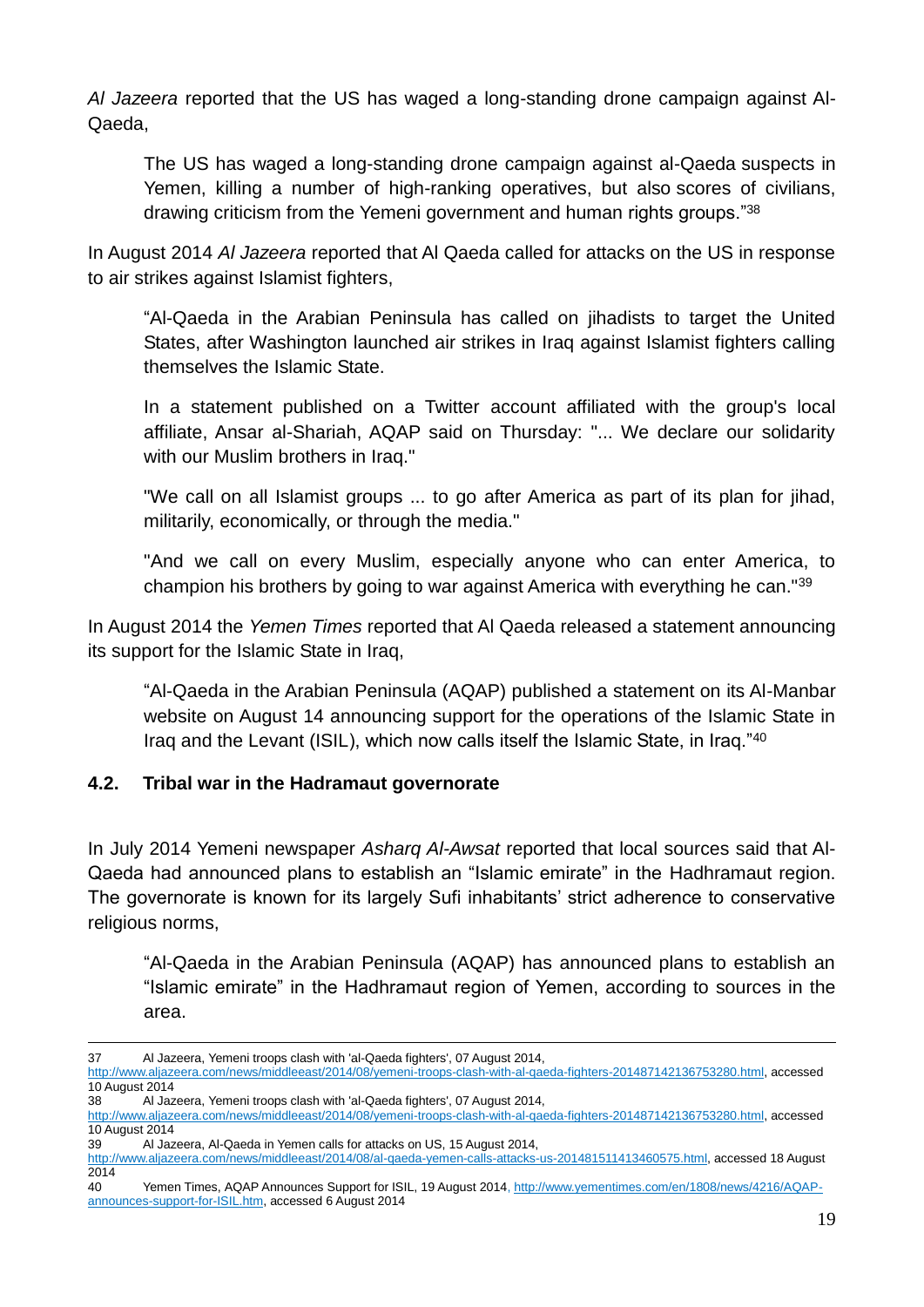Sources in Hadhramaut speaking on the condition of anonymity told *Asharq Al-Awsat* that the organization had distributed a flyer on Sunday and Monday that announced a ban on women visiting markets without a male chaperone. It also barred them from participating in sports.

The organization's decree comes despite the fact that the Hadhramaut governorate, which stretches from the Gulf of Aden to the Saudi border, is known for its largely Sufi inhabitants' strict adherence to conservative religious norms. Most women already wear the niqab, or full-face veil."41

*Asharq Al-Awsat* reported that sources said Al-Qaeda had been able to build a base among the governorate's tribes, which rebelled against what they claimed was a theft by the central government of the governorate's oil revenues,

"The sources said Al-Qaeda has been able to build a base of support among the governorate's tribes, which launched a rebellion against what they claimed was the central government's theft of Hadhramaut's oil revenues in December 2013, after a tribal leader was shot dead by the Yemeni army."

*Asharq Al-Awsat* reported that the governorate has recently been the scene of a number of terrorist attacks,

"The governorate has recently been the scene of a number of terrorist attacks, including an attack on a border post between Yemen and Saudi Arabia in the town of Wadia that killed a number of security officers at the beginning of July.

Other attacks targeted the airport in the provincial capital, Seiyun, as well as security and military posts in the area. AQAP has also been blamed for an attack that killed a number of women who worked at a date-processing factory in the province."42

#### <span id="page-19-0"></span>**4.3. Conflict between the Southern Movement (al-Hirak) and state security forces**

In April 2013 *The Economist* reported that long-standing grievances have come close to boiling point since four southerners demonstrating for secession were killed by security forces on 21 February 2013,

"Since four southerners demonstrating for secession were killed by security forces on February 21st, long-standing grievances have come close to boiling point. Strikes and large-scale street protests have periodically shut down the city for days at a time"43

<sup>1</sup> 41 Asharq Al-Awsat, Al-Qaeda announces planned creation of "emirate" in Yemen: sources, 22 July 2014, [http://www.aawsat.net/2014/07/article55334563,](http://www.aawsat.net/2014/07/article55334563) accessed 28 August 2014

<sup>42</sup> Asharq Al-Awsat, Al-Qaeda announces planned creation of "emirate" in Yemen: sources, 22 July 2014, [http://www.aawsat.net/2014/07/article55334563,](http://www.aawsat.net/2014/07/article55334563) accessed 28 August 2014

<sup>43</sup> The Economist, Unrest in Yemen: Southern grumps - Which is worse for the north: southern secession or al-Qaeda? 13 April 2013, [http://www.economist.com/news/middle-east-and-africa/21576113-which-worse-north-southern-secession-or-al-qaeda-southern](http://www.economist.com/news/middle-east-and-africa/21576113-which-worse-north-southern-secession-or-al-qaeda-southern-grumps)[grumps,](http://www.economist.com/news/middle-east-and-africa/21576113-which-worse-north-southern-secession-or-al-qaeda-southern-grumps) accessed 28 August 2014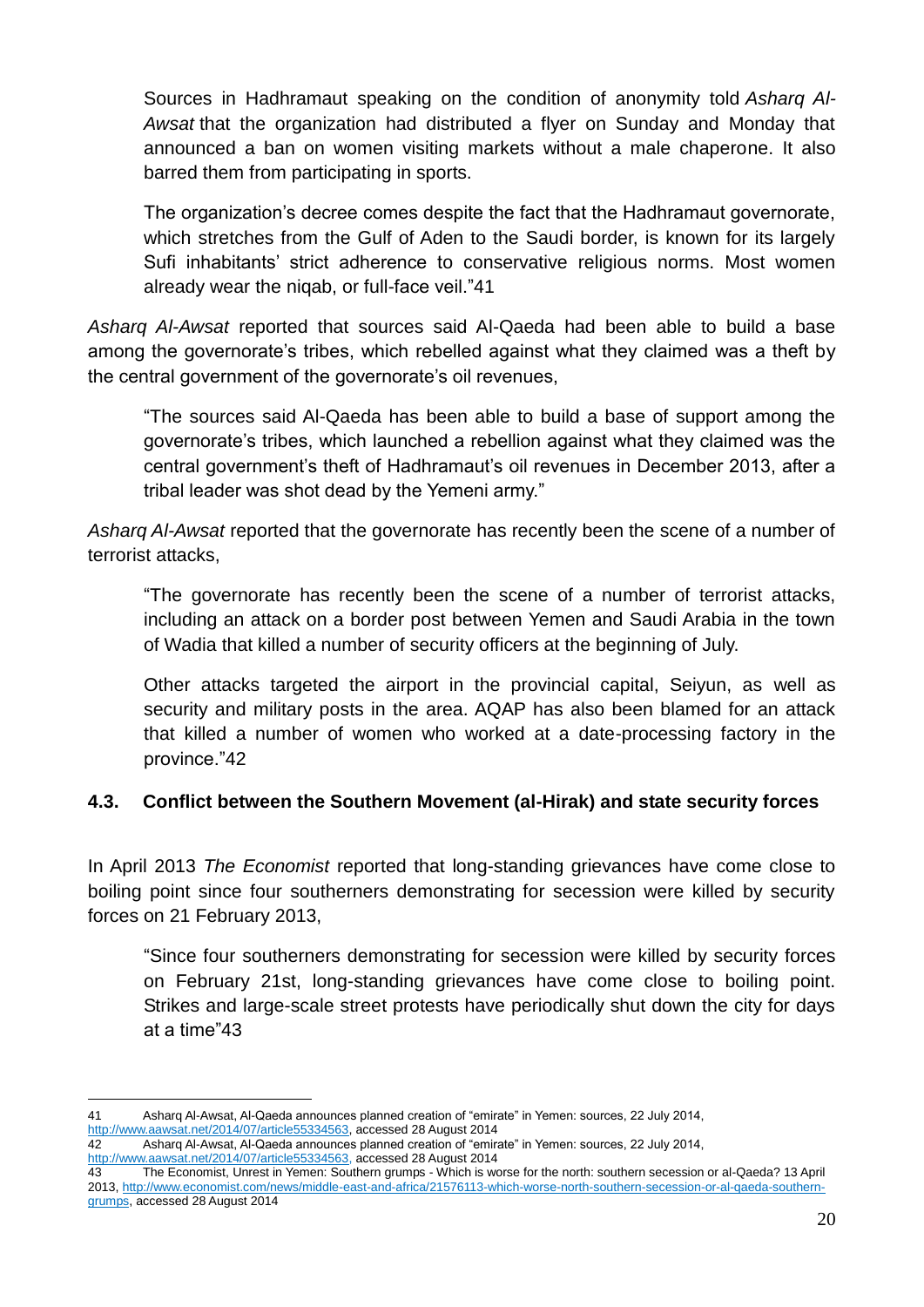In January 2014 *Al Jazeera* reported complaints of unequal treatment of southern Yemenis led to the foundation of Al Hirak, the separatist group which has become increasingly visible since the 2011 uprising,

"When Yemen's south captures headlines at home and abroad, it is almost always because of the 'Southern Question' - complaints of unequal treatment of southern Yemenis by their northern counterparts that led to the foundation of the separatist Southern Movement, better known in Yemen as Hirak al-Janoubi or simply Hirak, in 2007.

Hirak has become an increasingly visible presence since the 2011 uprising that ousted Yemen's longtime President Ali Abdullah Saleh, and has been largely peaceful until now. But the standoff on Mansoura Street was representative in many ways of what daily life has become for southerners. Every few days, the south is brought to a standstill as two protagonists - Hirak, and the central government - play out a ritualised, low-intensity conflict in which there is no clear winner or loser. Young people lack education and jobs. For now, all they can do is to vent their frustration by tossing rocks at the army, the straw men of the north."44

In September 2013 the *International Crisis Group* reported that the Southern Movement are calling for separation or two state federalism,

"the question of the state's structure inevitably is tied to the so-called Southern issue, shorthand for the political, economic and social demands emanating from the South, which had been an independent state prior to 1990. There, a loosely aligned mix of organisations and activists, known as the Southern Movement (Hiraak), is calling for separation or, at a minimum, temporary two-state federalism followed by a referendum on the South's future. Separatist sentiment is running high and appears to have strengthened over the course of the transition."<sup>45</sup>

In January 2014 *Al Jazeera* reported that after Yemen's civil war, the Saleh regime cemented its control over the south, forcibly retiring southern soldiers and civil servants,

"After the civil war, the Saleh regime cemented its control over the south, forcibly retiring thousands of southern soldiers and civil servants and seizing land previously held by the socialist government, distributing it among senior military officers and tribal sheikhs loyal to Saleh. Some of Yemen's biggest oil fields are in the south, and many southerners complain that the revenues from oil exports were stolen by the regime, rather than being recycled into projects to develop the southern economy.

Southerners say that they have seen no improvement in their situation since Saleh stepped down, and Hirak's leadership has largely refused to take part in ongoing

45 International Crisis Group, Yemen's Southern Question: Avoiding a breakdown, 25 September 2013, [http://www.crisisgroup.org/en/regions/middle-east-north-africa/iraq-iran-gulf/yemen/145-yemen-s-southern-question-avoiding-a](http://www.crisisgroup.org/en/regions/middle-east-north-africa/iraq-iran-gulf/yemen/145-yemen-s-southern-question-avoiding-a-breakdown.aspx)[breakdown.aspx,](http://www.crisisgroup.org/en/regions/middle-east-north-africa/iraq-iran-gulf/yemen/145-yemen-s-southern-question-avoiding-a-breakdown.aspx) accessed 20 July 2014

<sup>1</sup> 44 Al Jazeera, Analysis: No voice for Yemen's southern youth: Young southerners would be key to an armed uprising in Yemen, yet their voices are rarely heard, 23 January 2014, [http://www.aljazeera.com/indepth/features/2014/01/analysis-no-voice-yemen](http://www.aljazeera.com/indepth/features/2014/01/analysis-no-voice-yemen-southern-youth-20141227274387428.html)[southern-youth-20141227274387428.html,](http://www.aljazeera.com/indepth/features/2014/01/analysis-no-voice-yemen-southern-youth-20141227274387428.html) accessed 28 August 2014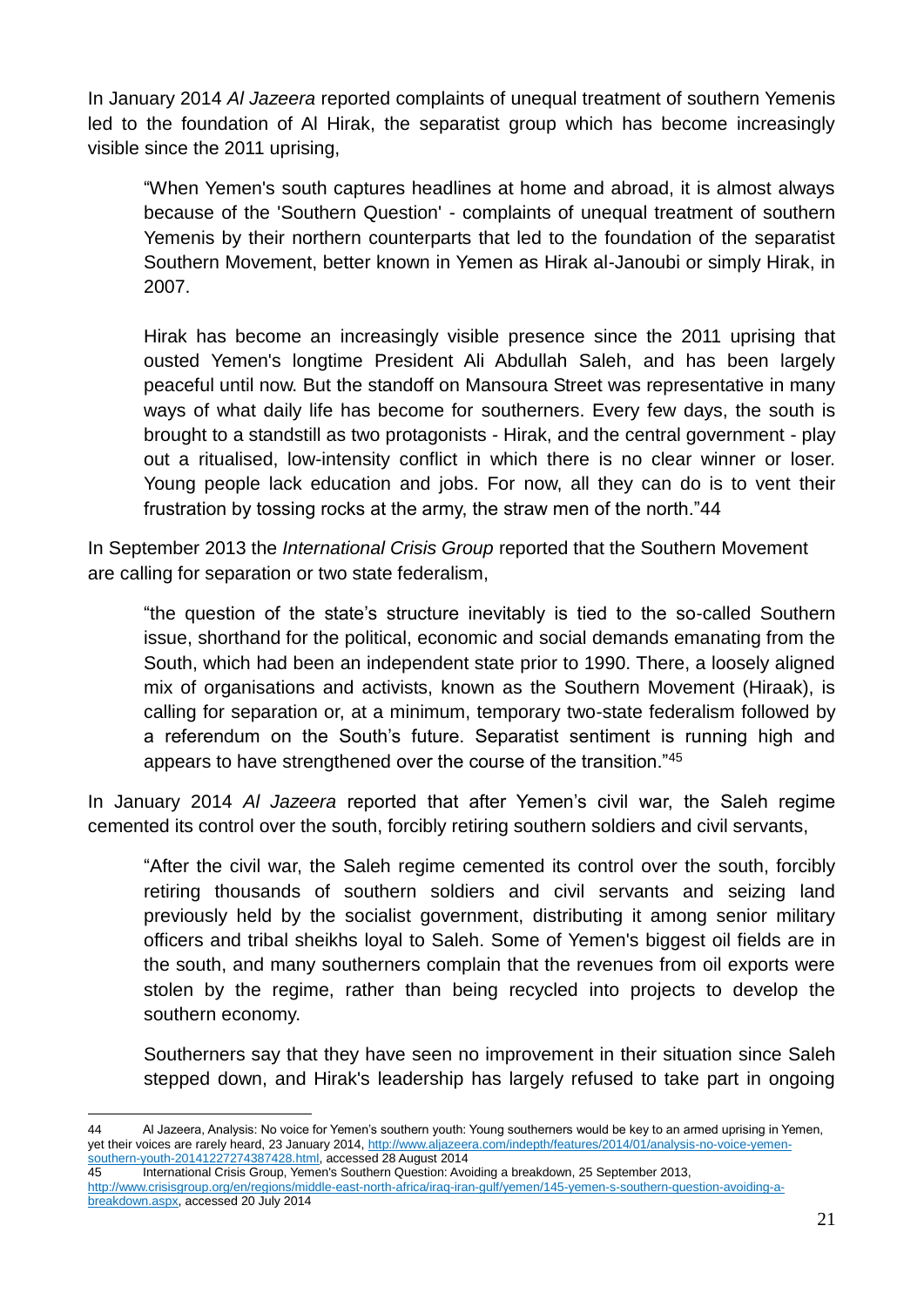national reconciliation talks in Sanaa, demanding a referendum on independence which they say "all" southerners want. Hadi, a southerner himself, has said he will not allow unity to be broken, while tribal leaders in the north have promised war if any serious attempt is made at secession."46

<sup>&</sup>lt;u>.</u> 46 Al Jazeera, Analysis: No voice for Yemen's southern youth: Young southerners would be key to an armed uprising in Yemen, yet their voices are rarely heard, 23 January 2014[, http://www.aljazeera.com/indepth/features/2014/01/analysis-no-voice-yemen](http://www.aljazeera.com/indepth/features/2014/01/analysis-no-voice-yemen-southern-youth-20141227274387428.html)[southern-youth-20141227274387428.html,](http://www.aljazeera.com/indepth/features/2014/01/analysis-no-voice-yemen-southern-youth-20141227274387428.html) accessed 28 August 2014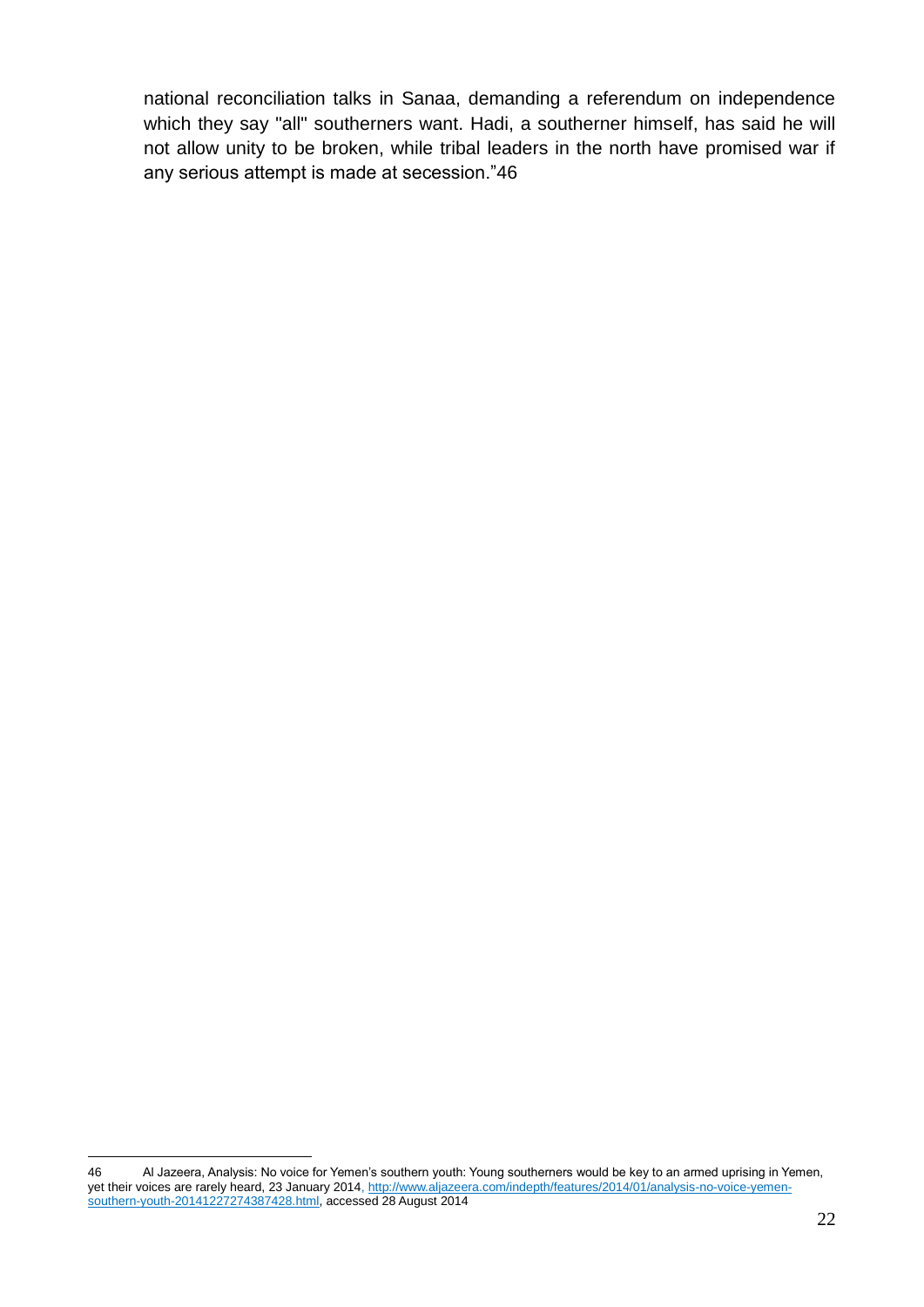<span id="page-22-0"></span>**B. Security situation including actors of violence, targeted profiles, number and types of incidents, civilian casualties, number of reported targeted killings, kidnappings**

In February 2014 the *US Department of State* reported that non-state actors committed significant abuses during the year,

"Non-state actors engaged in internal armed conflict with government forces and committed significant abuses during the year. Multiple armed groups, including progovernment and opposition tribal militias, regionally and religiously oriented insurgents, and terrorist groups including al-Qaida in the Arabian Peninsula (AQAP) perpetrated numerous human rights abuses. During the year AQAP repeatedly attacked security installations and conducted frequent campaigns to kill government officials and individuals deemed to engage in "immoral" conduct."<sup>47</sup>

<span id="page-22-1"></span>**1. Highlighting provinces/areas, including the Sa'dah Governorate (conflict between the Houthis and Salafists), Abyan Governorate, Sana'a Governorate, and Da'aleh Governorate**

#### <span id="page-22-2"></span>**1.1 Sa'ada Governorate**

In July 2014 the *US Department of State* reported that members of the Houthi movement continued a long-running, low level conflict with Salafis, especially in the Sa'ada governorate. Up to 200 individuals were killed,

"Politically motivated usage of sectarian rhetoric and propagation of Salafi-Sunni Islam fueled inter-sectarian tensions and conflict. Members of the Houthi movement continued a long-running, low-level conflict with Salafis, especially in the Sa'ada Governorate and parts of neighboring al-Jawf Governorate, which escalated substantially toward the end of the year. Throughout the year the Sa'ada Houthi community demanded that the Salafis from the Dammaj Institute -- a center of Salafi teaching, where students and their family members live, study, and allegedly participate in military training -- give up their weapons and expel foreign students. The conflict escalated into a localized battle and partial blockades late in the year. Up to 200 individuals were killed, and Salafis called for "jihad to protect Dammaj" and the use of sectarian language became more prevalent. Moreover, Salafis and Houthis each charged the other with inserting traditions or blocking traditions in mosques, sometimes leading to conflict. Clashes occurred in August, when a group of Sunni worshipers insisted on performing *Taraweeh* prayers (additional prayers predominantly identified with Sunni Islam) in a Zaydi mosque in Sana'a.

<sup>1</sup> 47 United States Department of State, 2013 Country Reports on Human Rights Practices - Yemen, 27 February 2014, [http://www.refworld.org/docid/53284a4814.html,](http://www.refworld.org/docid/53284a4814.html) accessed 04 September 2014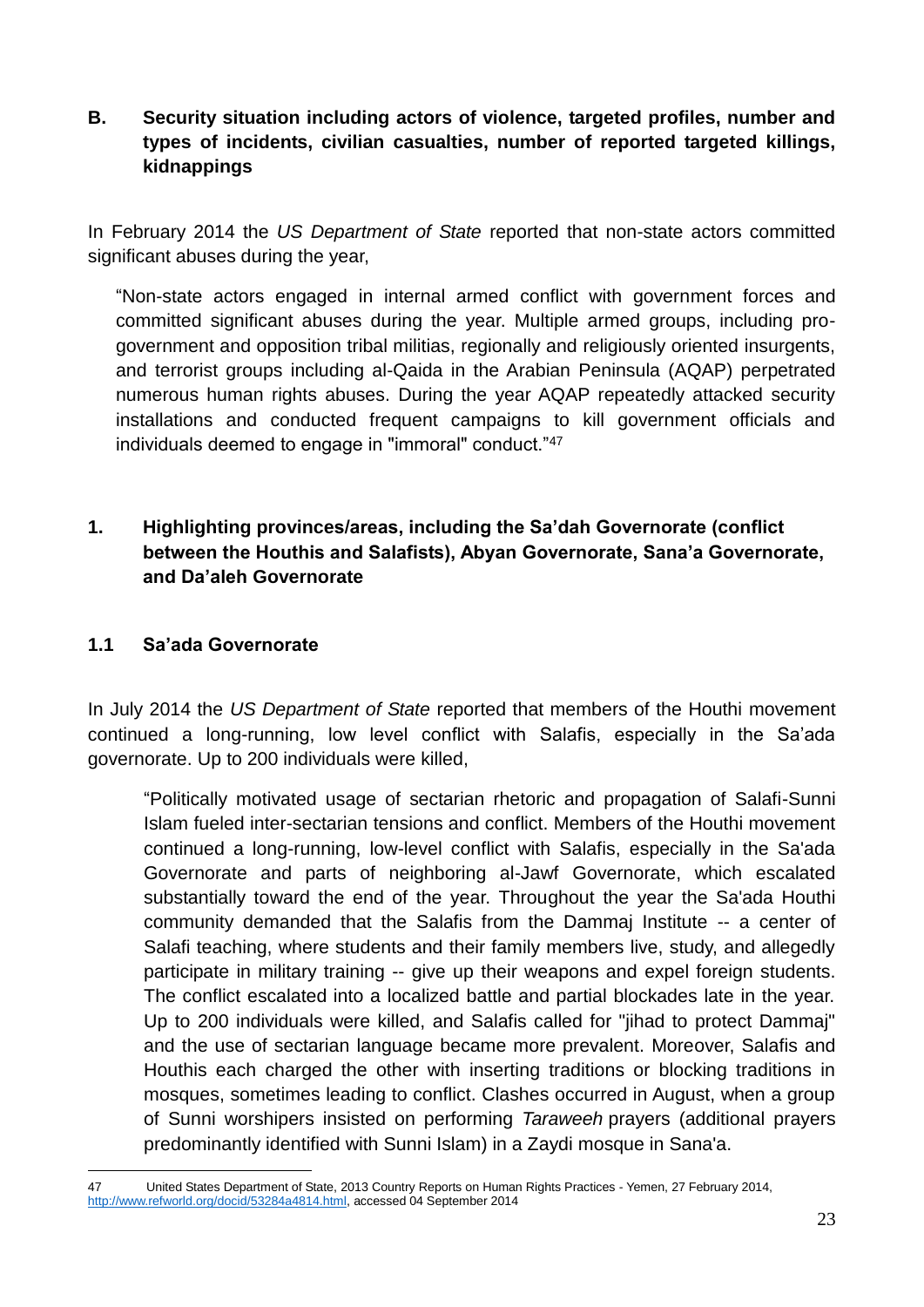Salafis based in Sa'ada accused Houthis of conducting raids against local residents and well known Sunni places of worship or study. The Salafis and other Sunni residents of the area called on the government to intervene. According to media reports in July, contests between Sunni Salafists and Zaydi Shia over control of two mosques in the capital led to fighting in which knives were used and to a bomb attack that wounded five people."<sup>48</sup>

*USDOS* also reported that a resurgence of Houthi-supported Shia celebrations, especially in Sana'a, occasionally led to clashes with Sunnis.<sup>49</sup>

#### <span id="page-23-0"></span>**1.2 Al-Dale Governorate**

In January 2014 *Human Rights Watch* called for the Yemeni authorities to make public their findings into an attack on a funeral in al-Dale`a governorate in December 2013 in which 15 people died,

"The Yemeni authorities should make public their findings into an attack on December 27, 2013, on the funeral of a southern separatist activist and prosecute any wrongdoing. The Yemeni military claimed that it was targeting armed militants in the attack in al-Dale`a governorate, which killed 15 people including two boys aged 3 and 11, and wounded at least 23 people.

 $\lceil \rceil$ 

The funeral service was for Fahmi Muhammad Qasim, 26, of the Southern Movement (or Hirak), an umbrella group seeking independence or greater autonomy for southern Yemen, who had died in a traffic accident. The service was being held in a public school courtyard in the village of Sanah, Hajr District in al-Dale`a governorate. Qasim was from the area, and school courtyards are commonly used in rural Yemen for large gatherings. It was held on a Friday, when schools are closed, and so the students were not there.

Witnesses told Human Rights Watch that about 150 people, including at least 30 children, were present when the funeral began at 1 p.m. in the school courtyard. At around 1:30 p.m., witnesses spotted an armored vehicle mounting a large-caliber gun shoot three rounds of direct fire at the school. The first round hit the ground floor of the school. About five minutes later a second and third round hit the first floor of the school, destroying two classrooms, the witnesses said. Two people nearby told Human Rights Watch that they saw at least four rounds strike houses and other buildings near the school, destroying one of them, which media reports confirmed."<sup>50</sup>

In June 2014 *Amnesty International* reported that the incident remains to be investigated,

<sup>1</sup> 48 US Department of State, 2013 Report on International Religious Freedom - Yemen, 28 July 2014, <http://www.refworld.org/docid/53d906eb14.html> , accessed 02 August 2014

<sup>49</sup> US Department of State, 2013 Report on International Religious Freedom - Yemen, 28 July 2014,

[http://www.refworld.org/docid/53d906eb14.html,](http://www.refworld.org/docid/53d906eb14.html) accessed 02 August 2014

<sup>50</sup> Human Rights Watch, Yemen: Publish Findings on Funeral Attack, Investigate Military Culpability, Address Wrongdoing, 16 January 2014[, http://www.hrw.org/news/2014/01/15/yemen-publish-findings-funeral-attack,](http://www.hrw.org/news/2014/01/15/yemen-publish-findings-funeral-attack) accessed 02 August 2014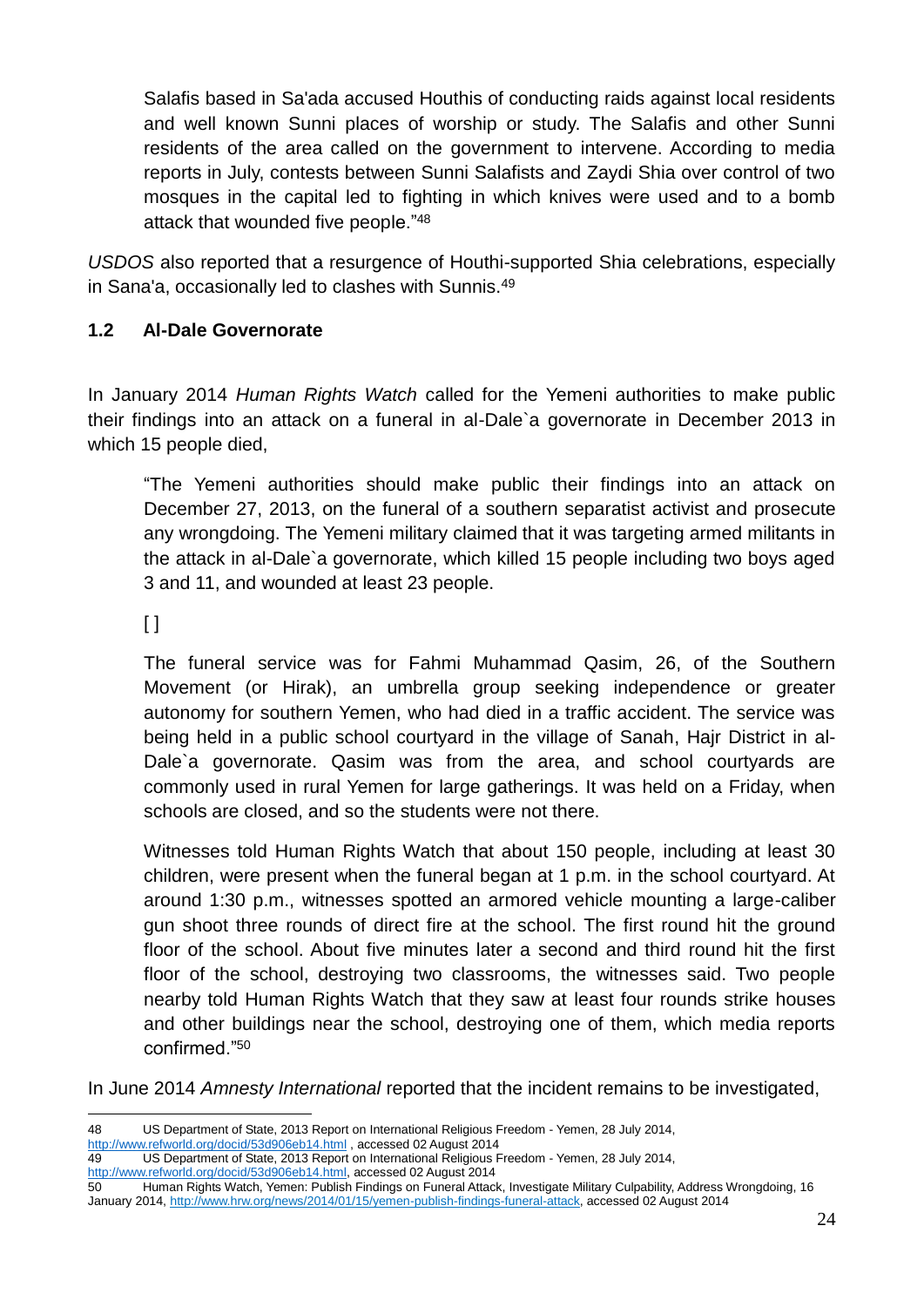"While Amnesty International appreciates efforts made by the authorities to protect and promote human rights in Yemen despite challenging conditions, it is extremely concerned at the ongoing violations and abuses in the armed conflicts targeting civilians in the north, and in the south and southeast of the country. The massacre of dozens of peaceful mourners, including children, in al-Sanah in al-Dale' on 27 December 2013, allegedly by the army's 33rd armoured brigade, has to date not been adequately investigated, and no one has been brought to justice."<sup>51</sup>

In March 2014 *Amnesty International* reported that the Yemeni government has failed to investigate the deaths of 50 peaceful protesters in Sana'a in 2011,

"Yemen's authorities have manifestly failed to hold a thorough and independent investigation into the deaths of at least 50 peaceful demonstrators and bystanders killed in Sana'a during one of the bloodiest incidents of the 2011 uprising, said Amnesty International.

 $\lceil$ 

On 18 March 2011, unidentified gunmen opened fire during a peaceful protest in Sana'a's Change Square, killing at least 50 demonstrators and bystanders.

An investigation was opened shortly after the incident by the then Attorney General. However, two weeks later, former President Ali Abdullah Saleh replaced him after he voiced public concern that his attempts to look into allegations about the involvement of top officials were being blocked.

In July 2011, the case was brought before a Criminal Court in Sana'a, which later ordered the new Attorney General to investigate senior officials - such as the former President - who had not been charged, but are widely believed to be implicated. The Attorney General has refused to do so.

The prospects for justice through the current process are exacerbated by the fact that, in 2012, a law was passed granting immunity to the former President and all of those who worked under him during his rule. This was a clear breach of Yemen's obligation under international law to investigate and prosecute those responsible for human rights violations."<sup>52</sup>

#### <span id="page-24-0"></span>**1.3 Sana'a Governorate**

1

In August 2014 the *UN Office for the Coordination of Humanitarian Affairs* (UNOHCA) reported that Al Houthi captured Amran City on 8 July 2014. Fighting also spread to several districts in Sana'a Governorate,

<sup>51</sup> Amnesty International, Lack of investigation into human rights violations entrenches impunity: Human Rights Council adopts Universal Periodic Review outcome on Yemen, 19 June 2014[, http://www.refworld.org/docid/53a97fe24.html,](http://www.refworld.org/docid/53a97fe24.html) accessed 02 August 2014 52 Amnesty International, Yemen: Three years on no justice for Sana'a protest killings, 18 March 2014, [http://www.refworld.org/docid/532bf08f4.html,](http://www.refworld.org/docid/532bf08f4.html) accessed 02 August 2014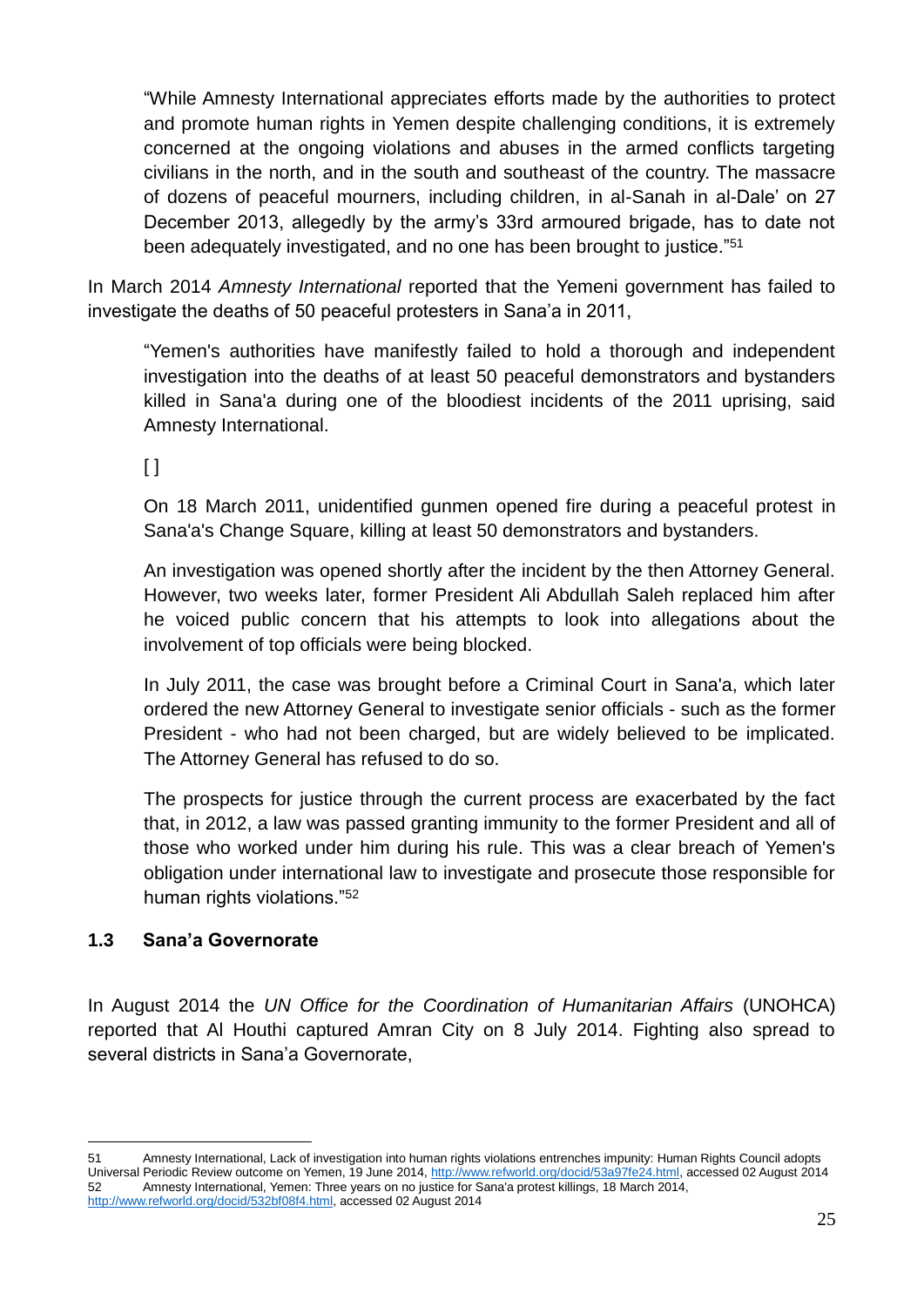"Following intermittent fighting in Amran Governorate since May, clashes between Al Houthi and Government forces culminated in the Al Houthi capture of Amran City on 8 July. Fighting also spread to several districts in neighbouring Sana'a Governorate during this time. This temporarily cut off access to Amran from Sana'a, where many humanitarian partners had based their Amran operations. Although media reports widely cited an agreement by Al Houthis to withdraw from Amran, local sources indicated widely divergent interpretations among parties to the conflict on the scope of this agreement."<sup>53</sup>

In August 2014, the *UN Security Council* condemned the actions of the Houthis who overran the city of Amran and set up camps around Sa'ana,

"Condemning the actions of the Houthis in Yemen who overran the city of Amran and the army headquarters there on 8 July, the Security Council this morning called on the faction to withdraw, cease hostilities in the area and remove camps and checkpoints around the country's capital, San'a".<sup>54</sup>

In August 2014 the *International Crisis Group* reported that "Tribal militants continued to attack critical energy infrastructure crippling oil exports, causing lengthy electricity blackouts in Sanaa. "<sup>55</sup>

#### **1.4 Amran Governorate**

In July 2014 the *German Federal Office for Migration and Asylum* reported that the Houthi rebels conquered the provincial capital of Amran after heavy fighting. The Houthi are fighting for the independence of their tribal areas in the north,

"The Shiite al-Huthi rebels announced that they had conquered the provincial capital of Amran in north Yemen after heavy fighting. In recent days al-Huthi rebels had engaged in heavy fighting with the Yemeni soldiers and fighters of the Islah Party in Amran province. A rebel spokesman said that the fighters of the Sunni Islah party had fled the town. The army said that the rebels had surrounded a military base and fired at the soldiers from the surrounding buildings. The rebels had started an uprising in 2004. They are fighting for the independence of their tribal areas in the north of the country."<sup>56</sup>

*UNOCHA* reported that as of 6 August 2014, de facto control of Amran Governorate was in the hands of Al Houthis. *UNOHCA* reported that security has improved,

"As of 6 August, de facto control of Amran Governorate was in the hands of Al Houthis who invited local government officials to return to work. Security has

[http://www.un.org/News/Press/docs/2014/sc11543.doc.htm,](http://www.un.org/News/Press/docs/2014/sc11543.doc.htm) accessed 29 August 2014

<sup>&</sup>lt;u>.</u> 53 UNOCHA, Humanitarian Bulletin, Yemen, Issue 29 | 10 July – 10 August 2014,

[https://yemen.humanitarianresponse.info/system/files/documents/files/OCHA%20Yemen%20Humanitarian%20Bulletin%20Issue%2029](https://yemen.humanitarianresponse.info/system/files/documents/files/OCHA%20Yemen%20Humanitarian%20Bulletin%20Issue%2029%20-%2010%20July%20to%2010%20August%202014.pdf) [%20-%2010%20July%20to%2010%20August%202014.pdf,](https://yemen.humanitarianresponse.info/system/files/documents/files/OCHA%20Yemen%20Humanitarian%20Bulletin%20Issue%2029%20-%2010%20July%20to%2010%20August%202014.pdf) accessed 29 August 2014

<sup>54</sup> UN Department of Public Information, Security Council, in Presidential Statement, Urges Stop To Escalating Campaign by Yemeni Faction to 'Bring Down The Government', Disrupt Transition, 29 August 2014,

<sup>55</sup> International Crisis Group, CrisisWatch Database, Yemen, 1 August 2014, [http://www.crisisgroup.org/en/publication](http://www.crisisgroup.org/en/publication-type/crisiswatch/crisiswatch-database.aspx?CountryIDs)[type/crisiswatch/crisiswatch-database.aspx?CountryIDs=](http://www.crisisgroup.org/en/publication-type/crisiswatch/crisiswatch-database.aspx?CountryIDs){9D2149C0-C350-40FC-BE12-7693FB454AEE}#results, accessed 12 August 2014

<sup>56</sup> Germany: Federal Office for Migration and Asylum, Information Centre Asylum and Migration Briefing Notes (14 July 2014), 14 July 2014[, http://www.refworld.org/docid/53c7c0e14.html,](http://www.refworld.org/docid/53c7c0e14.html) accessed 02 August 2014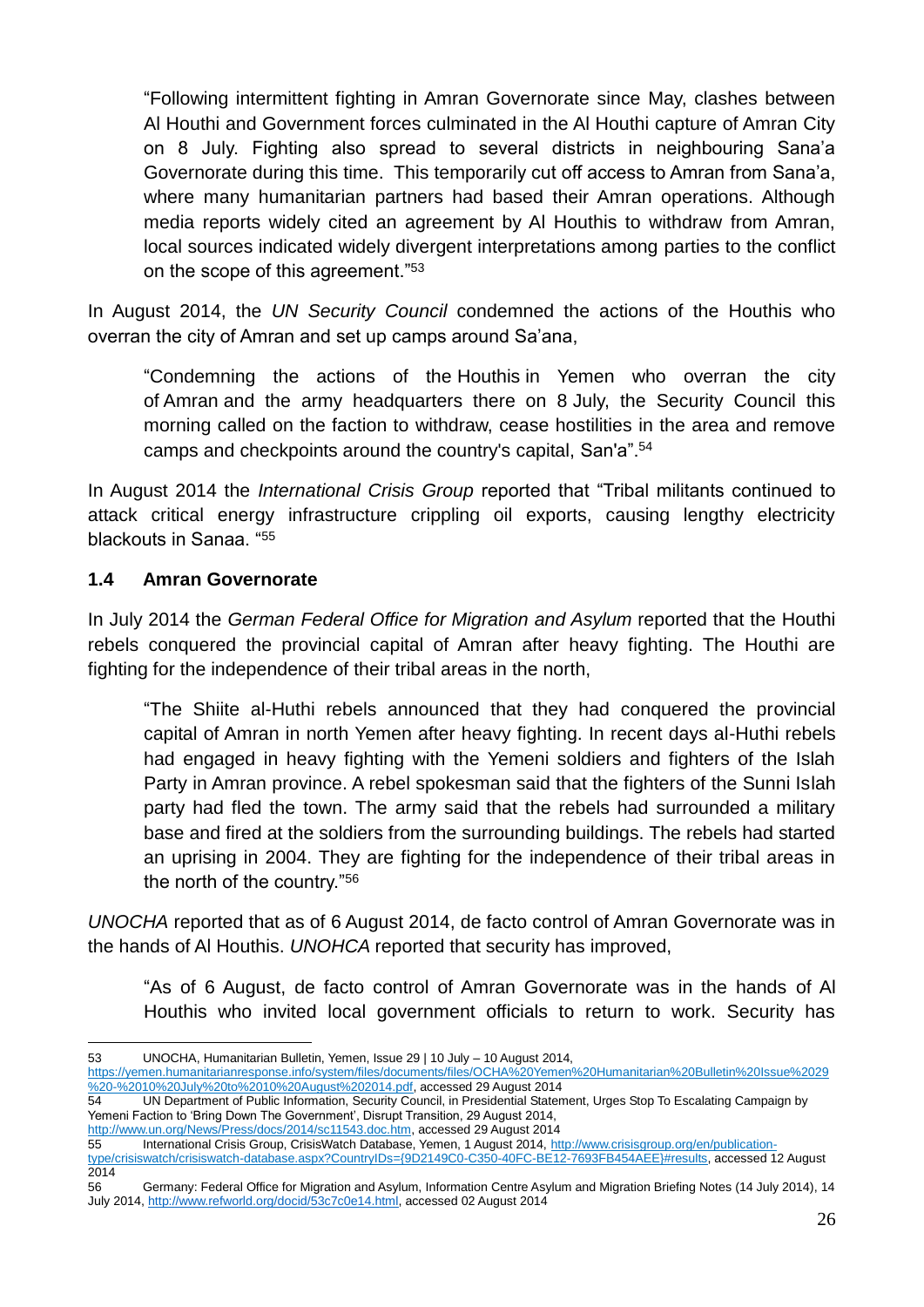improved considerably since fighting ended on 9 July, and reports from partners indicate that civilians are able to move freely through the area and the markets are functioning."<sup>57</sup>

In August 2014 *Reuters* news agency reported that at least 200 people were killed and more than 35,000 displaced last month when Houthi rebels overtook Amran, 50 kms (30 miles) north of the capital Sanaa,

"In north-eastern Yemen, tribal sources said the fighting between the Shi'ite Houthi fighters and rivals loyal to the Islamist Islah party erupted in al-Jouf province on Tuesday night with both sides using heavy weaponry including tanks that were previously captured from the army.

Ceasefire agreements reached with government intervention have repeatedly failed to stop the conflict between the two sides. At least 200 people were killed and more than 35,000 displaced last month when Houthi rebels overtook Amran, 50 kms (30 miles) north of the capital Sanaa."<sup>58</sup>

In August 2014 the *International Crisis Group* reported that "the Houthis agreed to return Amran to govt control following pressure from President Hadi, along with UNSC, U.S., EU and GCC; tensions remained high, skirmishes continued in surrounding areas."<sup>59</sup>

#### <span id="page-26-0"></span>**1.4 Abyan Governorate**

A report by *Amnesty International* said that Abyan province saw a "human rights catastrophe" during the conflict between the government and al-Qaeda-linked militants in 2011 and 2012.60

Amnesty International reported that Ansar al-Sharia, an armed group affiliated with Al Qaeda in the Arabian Peninsula, controlled most towns and villages in Abyan by mid-2011, leading to an exodus of people from the Governorate,

"Ansar al-Shari'a (Partisans of al-Shari'a), an armed group affiliated with al-Qa'ida in the Arabian Peninsula (AQAP), rapidly established control of the small city of Ja'ar in the southern governorate of Abyan in early 2011. This was the period when the Yemeni authorities were brutally repressing large protests calling for President Ali Abdullah Saleh to step down. The armed group successfully attacked government forces and officials, and quickly gained considerable territory. By mid-

58 Reuters, Militants kills nine in southern Yemen, 15 die in northern clashes, 13 August 2014,

[http://www.reuters.com/article/2014/08/13/us-yemen-violence-idUSKBN0GD0PY20140813,](http://www.reuters.com/article/2014/08/13/us-yemen-violence-idUSKBN0GD0PY20140813) accessed 29 August 2014

60 Amnesty International, Conflict in Yemen: Abyan's Darkest Hour, July 2012,

<sup>&</sup>lt;u>.</u> 57 UNOCHA, Humanitarian Bulletin, Yemen, Issue 29 | 10 July – 10 August 2014,

[https://yemen.humanitarianresponse.info/system/files/documents/files/OCHA%20Yemen%20Humanitarian%20Bulletin%20Issue%2029](https://yemen.humanitarianresponse.info/system/files/documents/files/OCHA%20Yemen%20Humanitarian%20Bulletin%20Issue%2029%20-%2010%20July%20to%2010%20August%202014.pdf) [%20-%2010%20July%20to%2010%20August%202014.pdf,](https://yemen.humanitarianresponse.info/system/files/documents/files/OCHA%20Yemen%20Humanitarian%20Bulletin%20Issue%2029%20-%2010%20July%20to%2010%20August%202014.pdf) accessed 29 August 2014

International Crisis Group, CrisisWatch Database, Yemen, 1 August 2014, [http://www.crisisgroup.org/en/publication-](http://www.crisisgroup.org/en/publication-type/crisiswatch/crisiswatch-database.aspx?CountryIDs)

[type/crisiswatch/crisiswatch-database.aspx?CountryIDs=](http://www.crisisgroup.org/en/publication-type/crisiswatch/crisiswatch-database.aspx?CountryIDs){9D2149C0-C350-40FC-BE12-7693FB454AEE}#results, accessed 12 August 2014

[http://www.amnesty.org/en/library/asset/MDE31/010/2012/en/5c85d728-a9ab-4693-afe9-edecc2b8670e/mde310102012en.pdf,](http://www.amnesty.org/en/library/asset/MDE31/010/2012/en/5c85d728-a9ab-4693-afe9-edecc2b8670e/mde310102012en.pdf) accessed 29 August 2014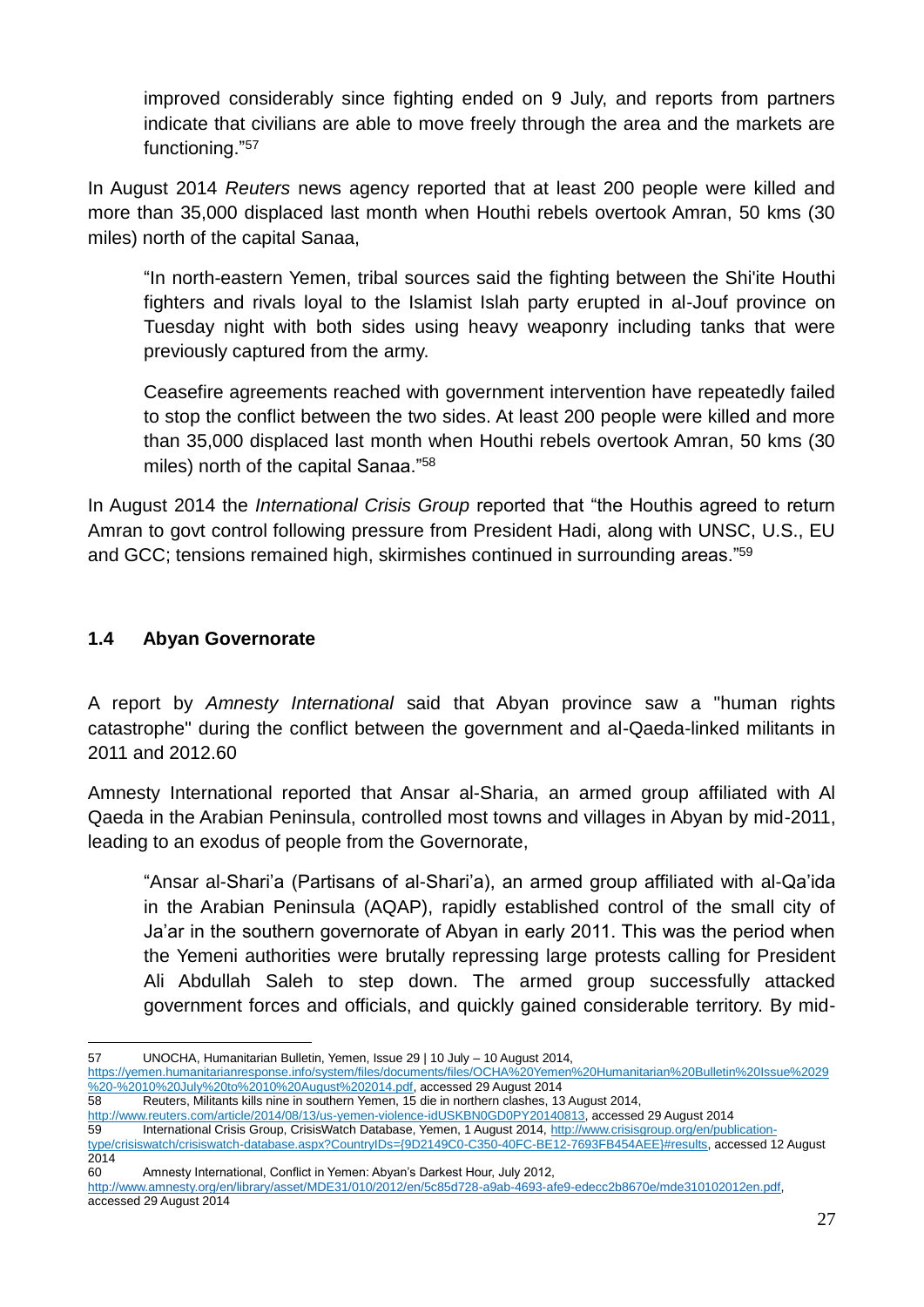2011, it controlled most towns and villages in Abyan, including the governorate's capital, Zinjibar, just 60km from the country's second largest city, Aden.

Fighting between government forces and Ansar al-Shari'a led to an exodus of people from Abyan following the armed group's control of Zinjibar in May 2011."<sup>61</sup>

*Amnesty International* reported that during its 14 month rule, Ansar al-Sharia committed a wide range of human rights violations including summary killings and amputations, overlapping with violations of international humanitarian law,

"During its 14-month rule in Ja'ar, Ansar al-Shari'a committed a wide range of human rights abuses in its attempts to maintain "order". It imposed punishments, including summary killings and amputations, on people it accused of spying, "sorcery" and theft, among other activities. It attempted to enforce discriminatory and repressive social and religious norms through the threat of violence. It intimidated, harassed and detained community activists perceived as challenging its rule. It also disrupted education and health care by restricting how schools could operate, and became involved in criminal activities to finance its activities.

As the situation in Abyan evolved into an armed conflict in mid-2011, abuses committed by Ansar al-Shari'a sometimes overlapped with violations of international humanitarian law (IHL), the rules of war. These included recklessly exposing civilians to harm by storing ammunition and explosives in crowded residential areas and initiating attacks from the immediate vicinity of inhabited houses, apprehending, holding and ill-treating civilians, restricting access to medical care, and heavy use of mines and booby traps."<sup>62</sup>

[See also Section B (e)]

#### <span id="page-27-0"></span>**2. Threat of terrorist and regional insurgent violence**

[See also Section A. Background to the conflict in Yemen]

In July 2014 the *US Department of State, Bureau of Diplomatic Security* reported that Yemen's various challenges coupled with poor economic conditions and a generally weak national security apparatus have allowed lawlessness to flourish and have given space for extremist groups to operate,

"The Republic of Yemen government transitioned to a new government in February 2012. However, Yemen continues to face many challenges, including resistance to change by former regime officials; tribal disputes; anti-government groups - including Houthi groups in the north -- and a southern secessionist movement. These challenges, coupled with poor economic conditions and a generally weak

<sup>1</sup> 61 Amnesty International, Conflict in Yemen: Abyan's Darkest Hour, July 2012,

[http://www.amnesty.org/en/library/asset/MDE31/010/2012/en/5c85d728-a9ab-4693-afe9-edecc2b8670e/mde310102012en.pdf,](http://www.amnesty.org/en/library/asset/MDE31/010/2012/en/5c85d728-a9ab-4693-afe9-edecc2b8670e/mde310102012en.pdf) accessed 29 August 2014 62 Amnesty International, Conflict in Yemen: Abyan's Darkest Hour, July 2012,

[http://www.amnesty.org/en/library/asset/MDE31/010/2012/en/5c85d728-a9ab-4693-afe9-edecc2b8670e/mde310102012en.pdf,](http://www.amnesty.org/en/library/asset/MDE31/010/2012/en/5c85d728-a9ab-4693-afe9-edecc2b8670e/mde310102012en.pdf) accessed 29 August 2014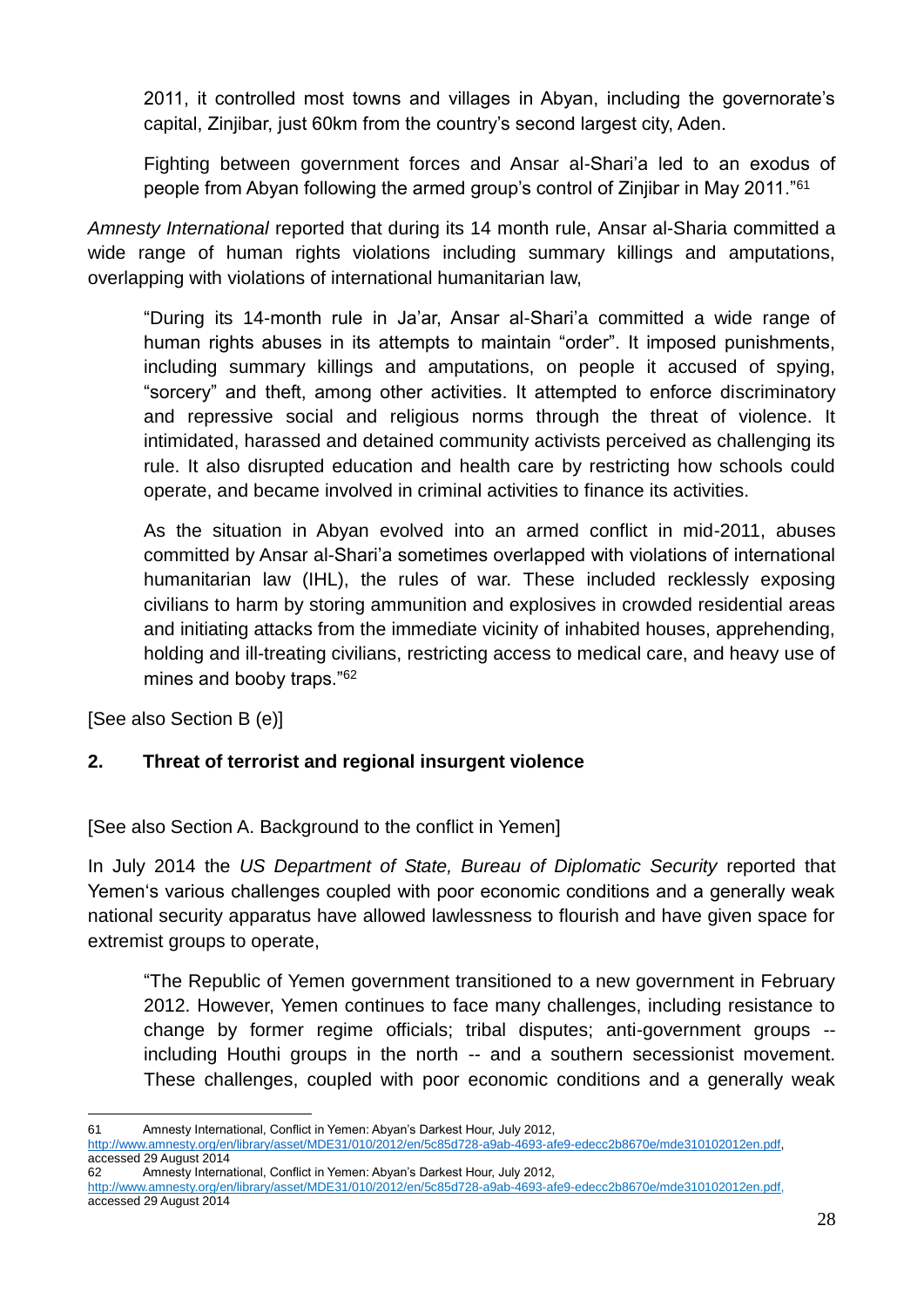national security apparatus, have allowed lawlessness to flourish in many regions and have given space for extremist groups to operate."<sup>63</sup>

The *US Department of State, Bureau of Diplomatic Security* reported that indigenous and international terrorism present the most serious security concerns in Yemen.<sup>64</sup>

Reporting on events in 2013, the *US Department of State, Bureau of Diplomatic Security* listed a number of local, regional, and international terrorism threats/concerns,<sup>65</sup>

- Al-Qai'da in the Arabian Penninsula (AQAP) and AQAP-affiliated groups carried out hundreds of attacks -- including suicide bombings, car bombings, ambushes, kidnappings, and targeted assassinations by gunmen riding motorcycles -- throughout Yemen. The following list is not exhaustive, and details only a small fraction of the incidents recorded in 2013
- On January 10, unknown gunmen ambushed and killed Sheikh Ali Abdullah Abdul Salam in Mahfid, Abyan Governorate. Sheikh Abdul Salam served as an intermediary between the Yemeni government and AQAP
- On January 16, two unidentified gunmen riding motorcycles shot and killed Deputy Security Chief of the Dhamar Governorate, Brigadier General Abdullah al-Mushki, just south of Sana'a.
- On January 28, a suicide bomber affiliated with AQAP drove a vehicle-borne improvised explosive device (VBIED) into a checkpoint on the outskirts of Rada'a, al-Bayda Governorate, killing 11 soldiers and wounding 17
- On February 04, militants affiliated with Ansar al-Sharia ambushed Yemeni troops in the Walad Rabi'a district, al-Bayda Governorate, killing two soldiers and wounding three.
- On April 27, militants reportedly affiliated with AQAP attacked a checkpoint in Rada'a, al-Bayda Governorate, killing five soldiers.
- On June 27, armed tribesmen blew up the oil pipeline in Sirwah, Ma'rib Governorate, and remained at the site to prevent engineering teams from repairing the damage.
- On September 20, militants reportedly affiliated with AQAP detonated two car bombs at a military camp in al-Nashama, Shebwah Governorate, killing 21 soldiers. In a separate but related incident, armed gunmen attacked the police headquarters in Mayfa'a, killing eight police. The attackers reportedly kidnapped several soldiers during the attack and escaped vehicles. Using using stolen stolen vehicles. On Sept 9, an Air Force bus was bombed, and six Air Force personnel died in the attack. The bomb was apparently attached to the underside of the bus.

1 63 US Department of State, Bureau of Diplomatic Security, Yemen 2014 Crime and Safety Report, 22 July 2014, [https://www.osac.gov/Pages/ContentReportDetails.aspx?cid=15104,](https://www.osac.gov/Pages/ContentReportDetails.aspx?cid=15104) accessed 28 August 2014 64 US Department of State, Bureau of Diplomatic Security, Yemen 2014 Crime and Safety Report, 22 July 2014, [https://www.osac.gov/Pages/ContentReportDetails.aspx?cid=15104,](https://www.osac.gov/Pages/ContentReportDetails.aspx?cid=15104) accessed 28 August 2014 65 US Department of State, Bureau of Diplomatic Security, Yemen 2014 Crime and Safety Report, 22 July 2014, [https://www.osac.gov/Pages/ContentReportDetails.aspx?cid=15104,](https://www.osac.gov/Pages/ContentReportDetails.aspx?cid=15104) accessed 28 August 2014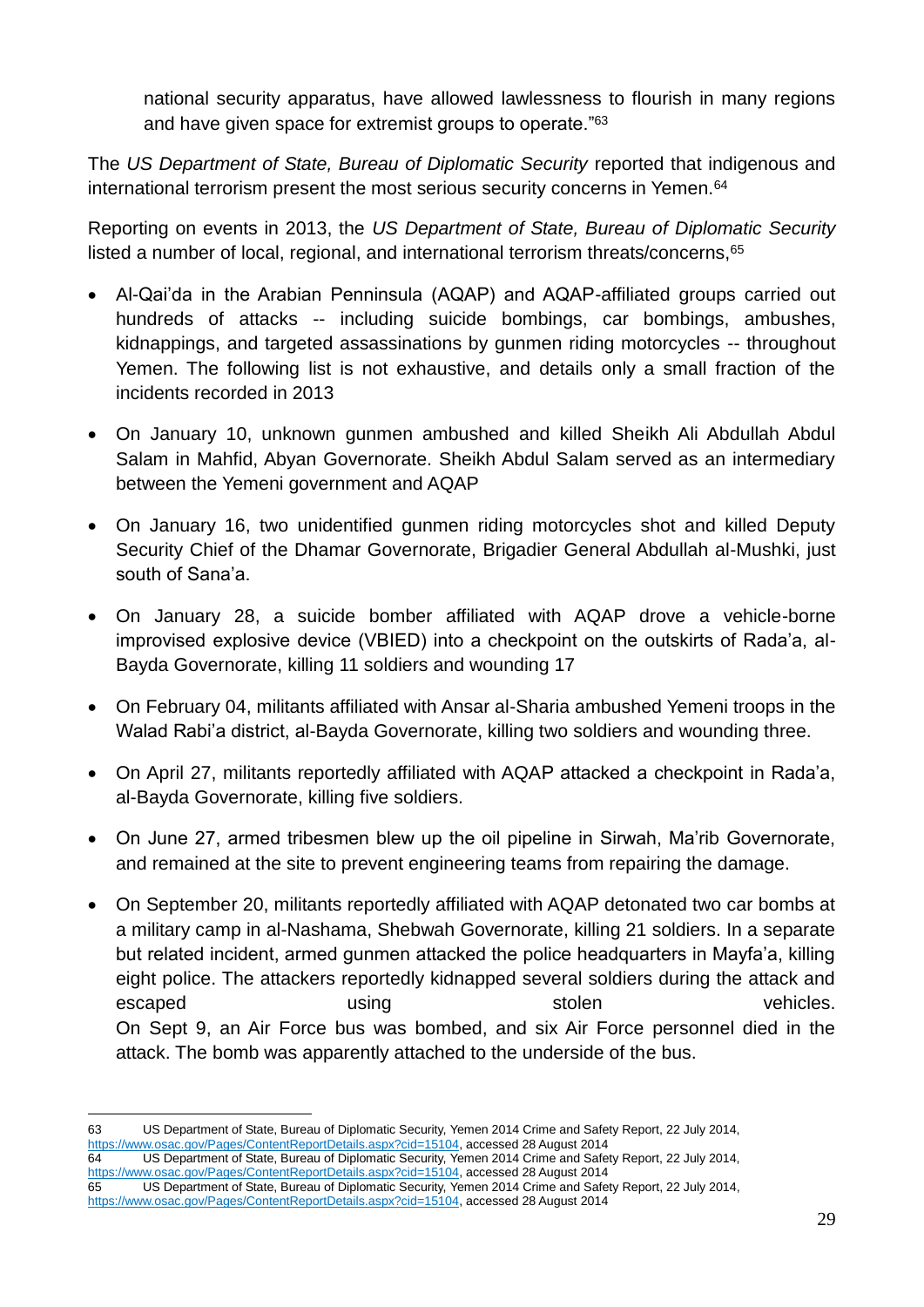- On September 30, AQAP militants overran the Second Military Regional Command (2MRC) headquarters in Mukalla, Hadramaut Governorate, killing 10 soldiers. A suicide bomber detonated a VBIED outside of the 2MRC building at the onset of the attack. Armed gunmen, wearing military uniforms, exchanged fire with soldiers before storming the 2MRC headquarters and taking hostages.
- On October 6, a German diplomatic security officer was murdered in the Haddah area of Sana'a, reportedly in a botched kidnapping attempt.
- On October 11, a suicide bomber blew himself up in a market in Yafa'a, Lahi Governorate, wounding seven people.
- On November 26, unidentified gunmen shot two Belarusians working as private contractors in Sana'a, killing one. In a separate incident, unidentified gunmen shot and killed Colonel Ahmed Ismail al-Jahdary, director of training at the police academy in Sana'a.
- On December 05, militants affiliated with AQAP initiated a complex attack on the Ministry of Defense headquarters in Sana'a. Suicide bombers detonated two VBIEDs: the first to gain entry into the complex, and the second in front of the hospital. Attackers wearing military uniforms entered the hospital and gunned down medical staff, patients, and visitors indiscriminately. The Yemeni government reported 57 people killed and hundreds wounded. Qasim al-Raymi, an AQAP military commander, apologized for the attack on the hospital in a December 21 video statement after the extent of the murder of innocent civilians was publicized, stirring widespread public outrage.
- On December 15, a Japanese diplomat was attacked outside his hotel in the Haddah area of Sana'a. The attack occurred as he entered his vehicle. He was injured but survived what was reportedly a botched kidnapping.

In January 2014 the *New York Times* reported that gunmen killed an Iranian diplomat as he left the Iranian ambassadors house in Sana'a.<sup>66</sup>

In March 2014 the *United Nations Security Council* condemned terrorist attacks in Hadramawt which killed 20 Yemeni soldiers.<sup>67</sup>

In May 2014 the *United Nations Security Council* condemned a terrorist attack in Sana'a which killed one person and injured an unspecified number of others.<sup>68</sup>

In May 2014 Irish daily newspaper the *Independent* reported that Al Qaeda militants launched attacks in southern Yemen targeting army, security and government buildings, killing at least 16 troops.<sup>69</sup>

68 United Nations, UN News Centre, Security Council decries deadly terrorist attack in Yemeni capital, 5 May 2014, [http://www.un.org/apps/news/story.asp?NewsID=47728#.VChiMBaPL00,](http://www.un.org/apps/news/story.asp?NewsID=47728#.VChiMBaPL00) accessed 20 September 2014

<sup>1</sup> 66 The New York Times, Iranian diplomat dies in Yemen after shooting, 18 January 2014,

[http://www.nytimes.com/2014/01/19/world/middleeast/iran-diplomat-dies-in-yemen-after-shooting.html,](http://www.nytimes.com/2014/01/19/world/middleeast/iran-diplomat-dies-in-yemen-after-shooting.html) accessed 22 September 2014<br>67 **United Nations UN News Centre, Security Council strongly condemns deadly terrorist attack i** United Nations, UN News Centre, Security Council strongly condemns deadly terrorist attack in Yemen, 26 March 2014, [http://www.un.org/apps/news/story.asp?NewsID=47434#.VChlixaPL00,](http://www.un.org/apps/news/story.asp?NewsID=47434#.VChlixaPL00) accessed 20 September 2014

<sup>69</sup> Independent, Al Qaida fighters kill 16 in Yemen, 24 May 2014[, http://www.independent.ie/world-news/middle-east/al-qaida](http://www.independent.ie/world-news/middle-east/al-qaida-fighters-kill-16-in-yemen-30300752.html)[fighters-kill-16-in-yemen-30300752.html,](http://www.independent.ie/world-news/middle-east/al-qaida-fighters-kill-16-in-yemen-30300752.html) accessed 21 September 2014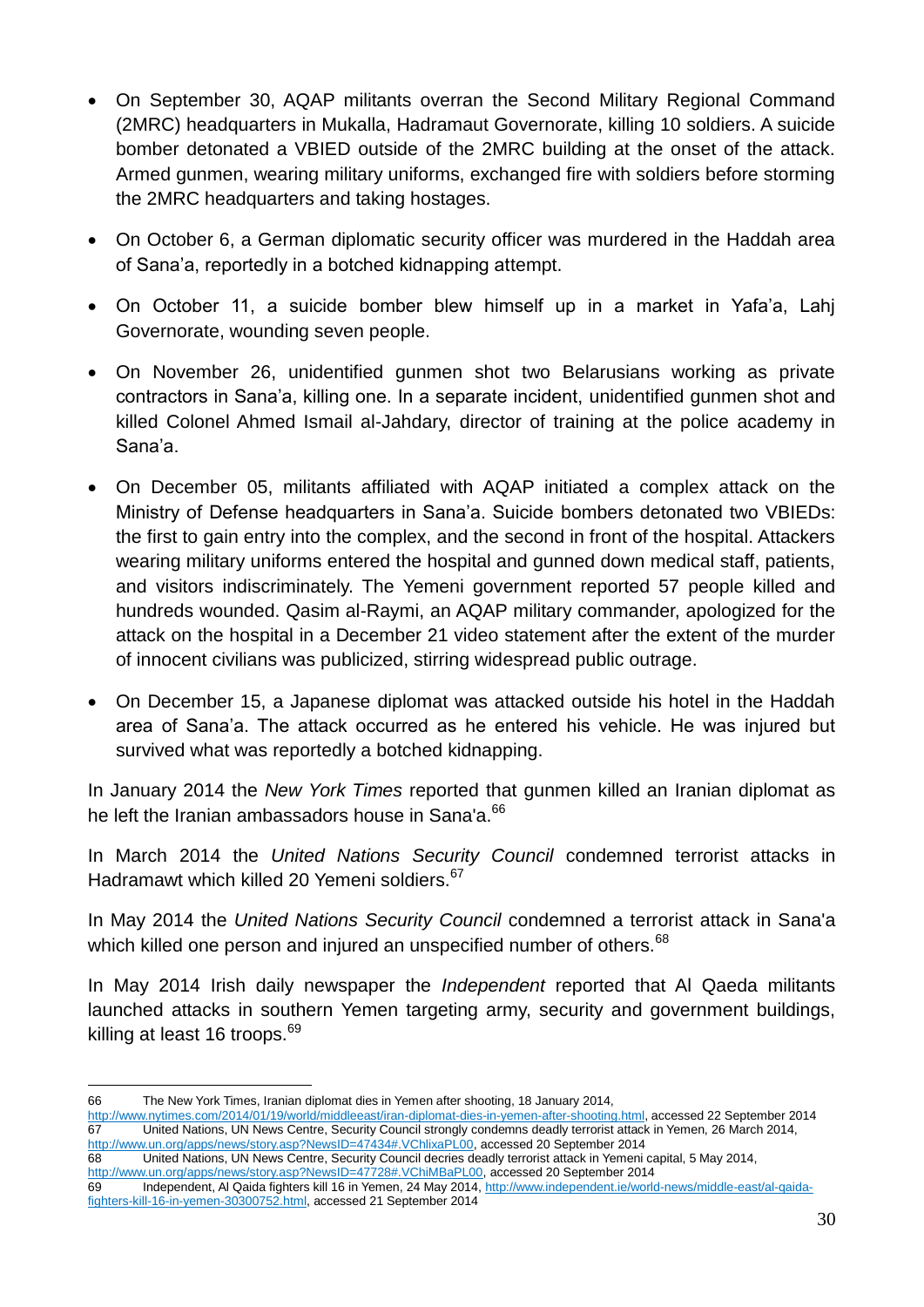In June 2014 *Al Jazeera* reported that armed men attacked power lines leaving the whole country without power,

"Yemen remains in a state of total darkness a day after a series of attacks on power lines left the country without electricity.

The country's energy ministry reported power lines linking the capital, Sanaa, with the al-Qaeda stronghold of Marib were attacked on Tuesday, leaving the entire nation of 23 million people without power.

"The act of sabotage at Kilometre 78 suspended the entire national power and energy grid, including at Marib's gas plant, and cut power in all provinces," a ministry spokesman told the defence ministry news website.

According to state news agency Saba, power lines in Marib had come under attack twice.

Technical teams were attempting to fix the lines after the first assault, but gunmen sabotaged them a second time and prevented technicians from fixing them again."<sup>70</sup>

In June 2014 *Al Jazeera* reported that eight army medics were killed and nine others injured by gunmen whilst riding a bus on route to Basaheeb military hospital.<sup>71</sup>

In June 2014 *The New York Times* reported that more than 500 people had been killed in the Amran Province in the past three weeks in fighting between the Yemeni army and Shi'ite insurgents.<sup>72</sup>

In June 2014 *The New York Times* reported that coordinated attacks against an international airport, a military barracks and a post office by militants killed at least 15 people, including at least nine civilians who were killed by a suicide bomber.<sup>73</sup>

In July 2014 *The Washington Post* reported that at least 35 people were killed and 40 wounded in two days of fighting between Shi'ite rebels and government allied tribesmen in and around the city of Amran.<sup>74</sup>

In July 2014 *Reuters* reported that over 200 people were killed on 8 July when the provincial capital Omran was seized by Shi'ite Muslim tribal fighters, displacing more than 35,000 people,

"More than 35,000 people have been displaced in Yemen's Omran province, a local government refugee agency said on Wednesday, a day after Shi'ite Muslim tribal

[http://www.aljazeera.com/news/middleeast/2014/06/power-line-assault-plunge-yemen-into-darkness-201461164559672523.html,](http://www.aljazeera.com/news/middleeast/2014/06/power-line-assault-plunge-yemen-into-darkness-201461164559672523.html)  accessed 20 September 2014

- 71 Al Jazeera, Medics killed in southern Yemen attack, 15 June 2014, [http://www.aljazeera.com/news/middleeast/2014/06/medics-killed-southern-yemen-attack-201461573415161370.html,](http://www.aljazeera.com/news/middleeast/2014/06/medics-killed-southern-yemen-attack-201461573415161370.html) accessed 20
- 
- September 2014<br>72 The Ne The New York Times, Yemen: Deadly fighting flares, 4 June 2014,

[http://www.nytimes.com/2014/06/04/world/middleeast/yemen-deadly-fighting-flares.html,](http://www.nytimes.com/2014/06/04/world/middleeast/yemen-deadly-fighting-flares.html) accessed 21 September 2014 73 The New York Times, Yemen: Militants attacks airport, 26 June 2014,

[http://www.nytimes.com/2014/06/27/world/middleeast/yemen-militants-attack-airport.html,](http://www.nytimes.com/2014/06/27/world/middleeast/yemen-militants-attack-airport.html) accessed 21 September 2014 74 The Washington Post, Dozens die as rebels, tribesmen clash, 7 July 2014, [http://www.washingtonpost.com/world/world](http://www.washingtonpost.com/world/world-digest-july-7-2014/2014/07/06/908b3174-0535-11e4-a0dd-f2b22a257353_story.html)[digest-july-7-2014/2014/07/06/908b3174-0535-11e4-a0dd-f2b22a257353\\_story.html,](http://www.washingtonpost.com/world/world-digest-july-7-2014/2014/07/06/908b3174-0535-11e4-a0dd-f2b22a257353_story.html) accessed 21 September 2014

<sup>1</sup> 70 Al Jazeera, Power-line attack plunges Yemen into darkness, 11 June 2014,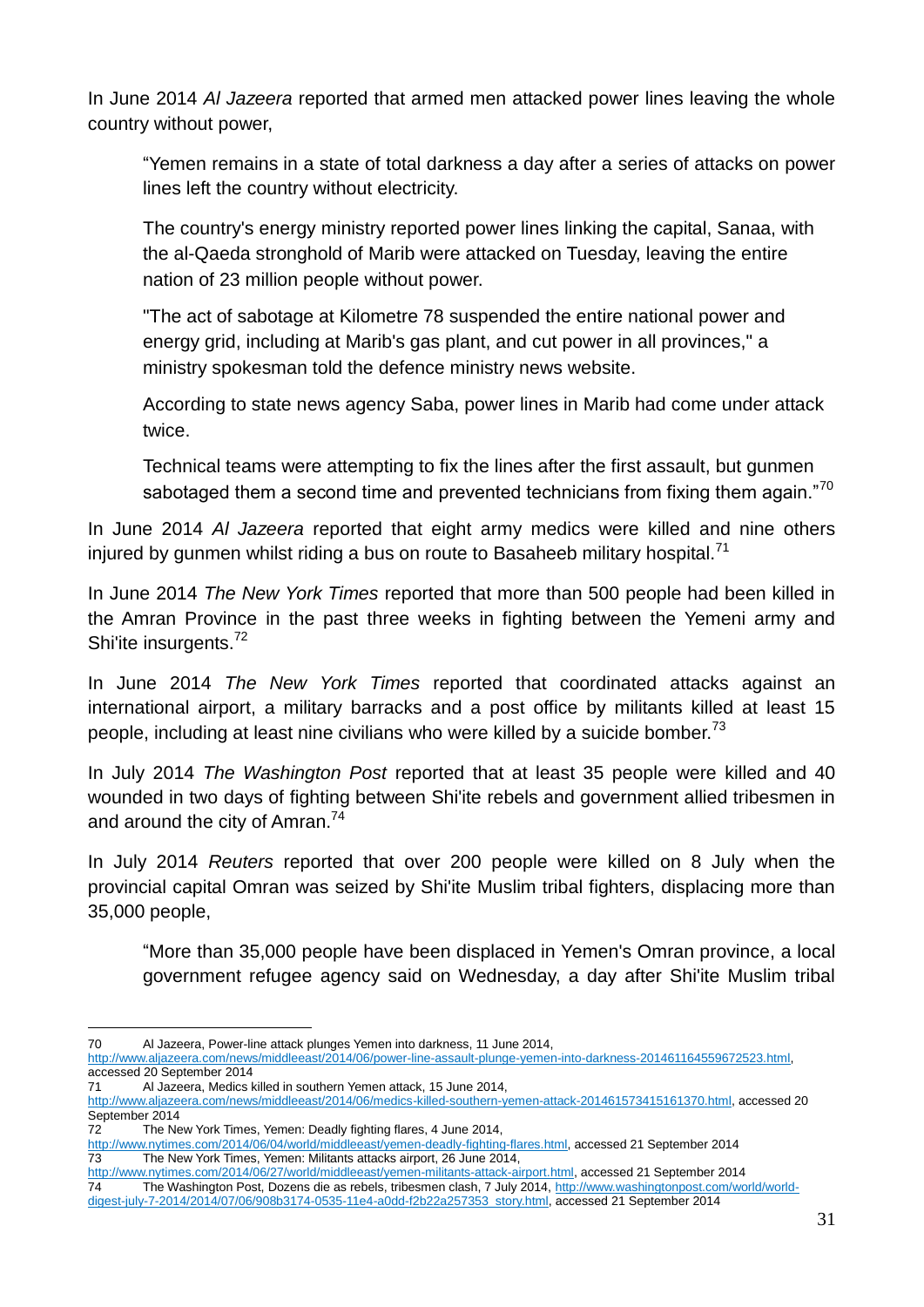fighters overran the provincial capital following fighting that killed more than 200 people.

 $\Box$ 

He said that most of these families were now staying in the open with no shelter and were in desperate need of humanitarian aid. Many others were still stuck in areas of confrontation unable to leave due to the clashes or because they cannot afford to pay for the costs of leaving, he said."<sup>75</sup>

In August 2014 the *New York Times* reported that a plot to kill former President, Ali Abdullah Saleh, with explosives planted in a tunnel running inside his compound was uncovered.<sup>76</sup>

In August 2014 the *New York Times* reported that 15 soldiers were pulled off public transport and shot by Al Qaeda militants,

"Al Qaeda militants killed 15 soldiers in southern Yemen after seizing them from a public bus on Friday, military officials and witnesses said, in what appeared to be retaliation for an army offensive. The officials said the soldiers had been heading to Sana, the capital, for a vacation from the southern city of Sayoun when militants stopped their bus, pulled them off and shot them to death near Shibam, in the southern province of Hadramawt, officials said."<sup>77</sup>

In August 2014 *Reuters* reported that 9 people were killed and 14 injured by a roadside bomb in the southern town of Saber in Lahej province. *Reuters* reported a further 15 people died in al-Jouf province, in north-eastern Yemen, in fighting between Shi'ite Houthi fighters and Sunnis fighters loyal to the Islamist Islah party.<sup>78</sup>

In August 2014 travel advice from the *UK Foreign and Commonwealth Office* (FCO) advised that there was a high threat from terrorism throughout Yemen and terrorists continued to threaten further attacks,

"There is a high threat from terrorism throughout Yemen and specific methods of attack are evolving and increasing in sophistication. Terrorists continue to threaten further attacks, particularly in light of on-going Yemeni security operations in the south. Al-Qaida in the Arabian Peninsula (AQAP) has previously targeted western interests and there could be a threat to commercial sites, transport infrastructure, diplomatic missions and any place where westerners gather.

There is a very high threat of kidnap from armed tribes, criminals and terrorists. So far in 2014, a number of foreign nationals have been kidnapped, and groups

1 75 Reuters, Refugee agency says more than 35,000 people displaced by Yemen fighting, 9 July 2014,

[http://www.reuters.com/article/2014/07/09/us-yemen-houthis-displaced-idUSKBN0FE1VX20140709,](http://www.reuters.com/article/2014/07/09/us-yemen-houthis-displaced-idUSKBN0FE1VX20140709) accessed 21 September 2014<br>76 New York Times. Yemen: Assassination plot foiled. 14 August 2014, New York Times, Yemen: Assassination plot foiled, 14 August 2014,

[http://www.nytimes.com/2014/08/09/world/middleeast/yemen-militants-kill-15-soldiers.html,](http://www.nytimes.com/2014/08/09/world/middleeast/yemen-militants-kill-15-soldiers.html) accessed 20 September 2014 78 Reuters, Militants kills nine in southern Yemen, 15 die in northern clashes, 13 August 2014, [http://www.reuters.com/article/2014/08/13/us-yemen-violence-idUSKBN0GD0PY20140813,](http://www.reuters.com/article/2014/08/13/us-yemen-violence-idUSKBN0GD0PY20140813) accessed 22 September 2014

[http://www.nytimes.com/2014/08/15/world/middleeast/yemen-assassination-plot-foiled.html?\\_r=0,](http://www.nytimes.com/2014/08/15/world/middleeast/yemen-assassination-plot-foiled.html?_r=0) accessed 20 September 2014 77 New York Times, Yemen: Militants kill 15 soldiers, 8 August 2014,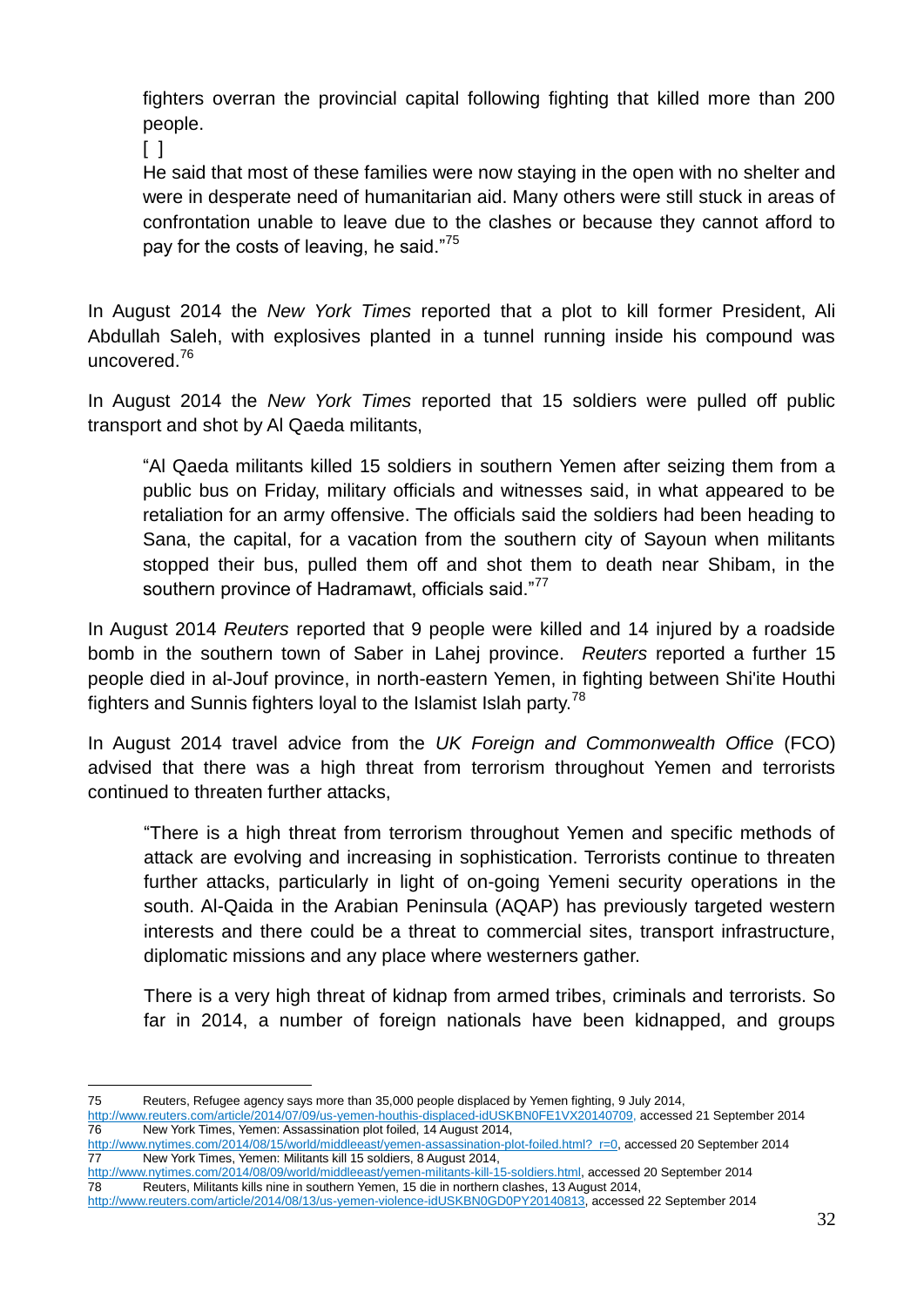actively continue to target westerners. In February and March 2014, there were at least 3 separate kidnap attempts against well-protected westerners.

The situation in Yemen remains volatile with continuing unrest and violent clashes. The threat of an escalation of violence and disorder remains."<sup>79</sup>

#### <span id="page-32-0"></span>**3. Inter-communal violence**

#### <span id="page-32-1"></span>**3.1 Groups involved and where (which ethnic groups, towns)**

In August 2014, *Reuters* news agency reported that the main groups involved in violence are Sunni Muslim militants from Al Qaeda and Shi'ite tribesmen and rival Sunni Islamists in the north,

"Yemen has been buffeted by violence mainly involving Sunni Muslim militants from al Qaeda in the south and Shi'ite tribesmen and rival Sunni Islamists in the north since mass protests in 2011 forced long-serving President Ali Abdullah Saleh to step down.

The country is also battling a secessionist movement in the south and the nationwide spread of an al Qaeda insurgency."<sup>80</sup>

In August 2014 *Freedom House* reported that tensions between Zaidis and Sunnis escalated and spread in 2013,

"Tensions between Zaidis, Yemen's largest Shiite community, and Sunnis escalated and spread in 2013. Ongoing unrest between Ansar Allah, a Houthi rebel movement and the state in the North continued in 2013. Clashes between Houthis an Sunni Salafis in the north killed more than 250 people in November and December. Tensions also spread to Sanaa where the two communities waged low level violence against one another, including random attacks, struggles to control mosques, and staging competing demonstrations. State authorities responded harshly against Zaidi protests, killed 10 in one demonstration in June."<sup>81</sup>

[See also Section B. 'Security situation including actors of violence, targeted profiles, number and types of incidents, civilian casualties, number of reported targeted killings, kidnappings]

<sup>1</sup> 79 UK Foreign and Commonwealth Office, Foreign Travel Advice, Yemen, 26 August 2014, [https://www.gov.uk/foreign-travel](https://www.gov.uk/foreign-travel-advice/yemen)[advice/yemen,](https://www.gov.uk/foreign-travel-advice/yemen) accessed 28 August 2014

<sup>80</sup> Reuters, Militants kills nine in southern Yemen, 15 die in northern clashes, 13 August 2014,

<http://www.reuters.com/article/2014/08/13/us-yemen-violence-idUSKBN0GD0PY20140813,accessed> 29 August 2014 81 Freedom House, Freedom in the World – Yemen, 22 August 2014[, http://www.refworld.org/docid/53fc364b9.html,](http://www.refworld.org/docid/53fc364b9.html) accessed 29 August 2014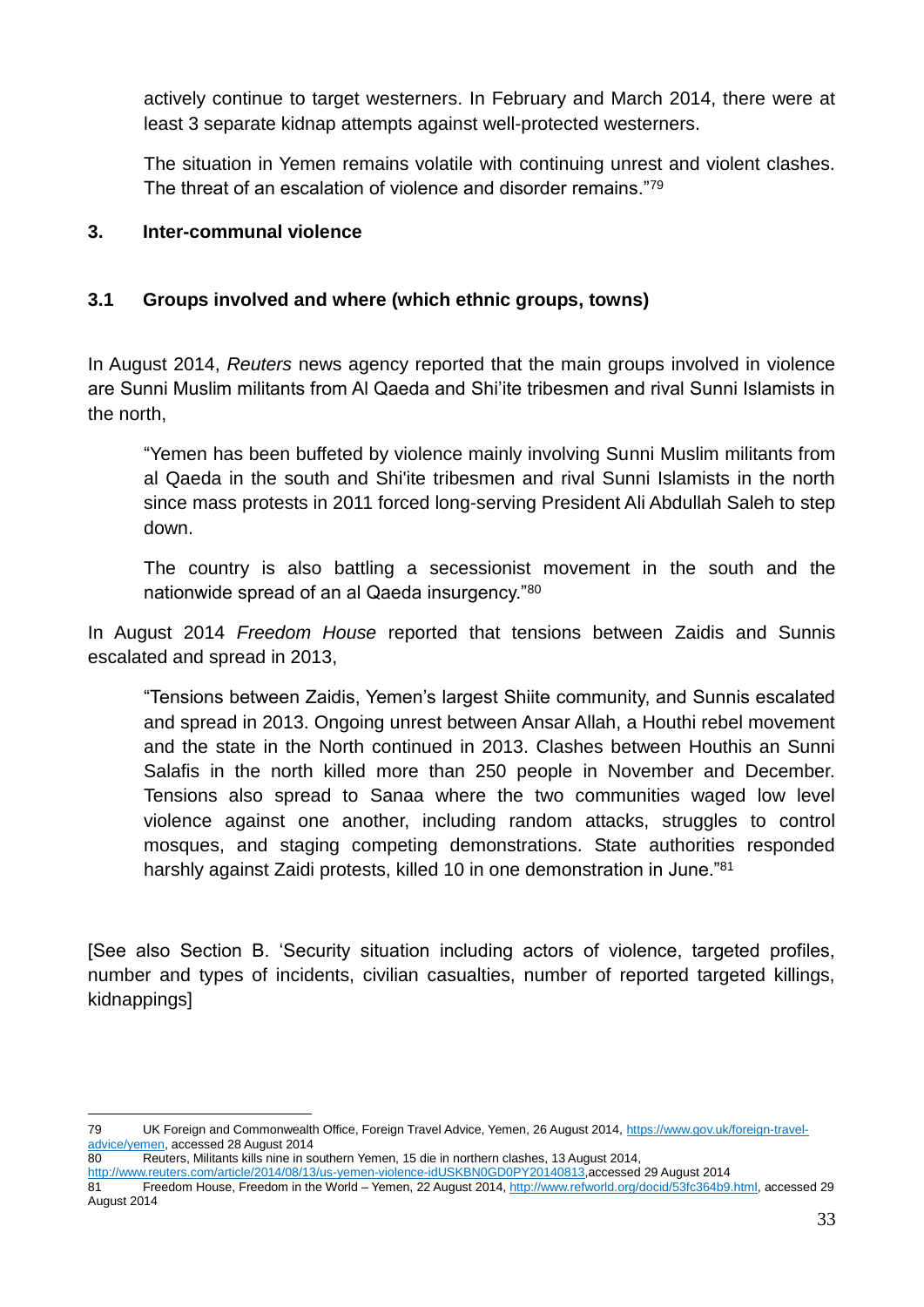#### <span id="page-33-0"></span>**3.2 Types of violence, purpose of violence, and its prevalence (land use issues, cattle, migration patterns, cattle-raiding, abductions of women and children)**

In August 2014 *Reuters* news agency reported that the Houthis have said their fight is against rivals loyal to the Islamist Islah party,

"The Houthis, named after their leader's tribe, have said their fight was against rivals loyal to the Islamist Islah party - which has links to the Sunni Muslim Brotherhood - rather than the government."<sup>82</sup>

In February 2014 the *US Department of State* reported that a number of internal conflicts continued in 2013 and the use of excessive force and other abuses was reported by all parties in conflict areas,

"A number of significant internal conflicts continued during the year. The use of excessive force and other abuses by all parties was reported in conflict areas. Clashes occurred in the center of the country, near the capital, including in the districts of Arhab and Nihm, and near Ta'iz. Government forces and progovernment tribal proxies battled fighters who sought to retain tribal control over routes and resources."<sup>83</sup>

*USDOS* reported that terrorist groups, including AQAP, regularly carried out attacks against government representatives and installations, members of Hirak, and other individuals accused of "immoral" behaviour.<sup>84</sup>

#### <span id="page-33-1"></span>**3.3 Targets of violence and who is vulnerable to attack**

In February 2014 the *US Department of State* reported that government forces responded with excessive force to demonstrations and protests. On 21 February 2013, security forces opened fire on protestors, killing at least 4 and wounding 40 others,

"There were numerous reports that members of the security forces committed arbitrary or unlawful killings. Government forces and their proxies responded at times with excessive force to demonstrations and protests in various parts of the country, particularly in Aden, where groups affiliated with the Southern Mobility Movement (Hirak) clashed with security forces and government proxies. On February 21, security forces opened fire to disperse a protest by Hirak activists in Aden, killing at least four persons and wounding 40 others. Excessive force was also used on both sides in internal armed conflicts in Sana'a, Marib, Ta'iz, Zinjibar,

1 82 Reuters, Militants kills nine in southern Yemen, 15 die in northern clashes, 13 August 2014, [http://www.reuters.com/article/2014/08/13/us-yemen-violence-idUSKBN0GD0PY20140813,](http://www.reuters.com/article/2014/08/13/us-yemen-violence-idUSKBN0GD0PY20140813) accessed 29 August 2014 83 United States Department of State, 2013 Country Reports on Human Rights Practices - Yemen, 27 February 2014, [http://www.refworld.org/docid/53284a4814.html,](http://www.refworld.org/docid/53284a4814.html) accessed 04 September 2014 84 United States Department of State, 2013 Country Reports on Human Rights Practices - Yemen, 27 February 2014, [http://www.refworld.org/docid/53284a4814.html,](http://www.refworld.org/docid/53284a4814.html) accessed 04 September 2014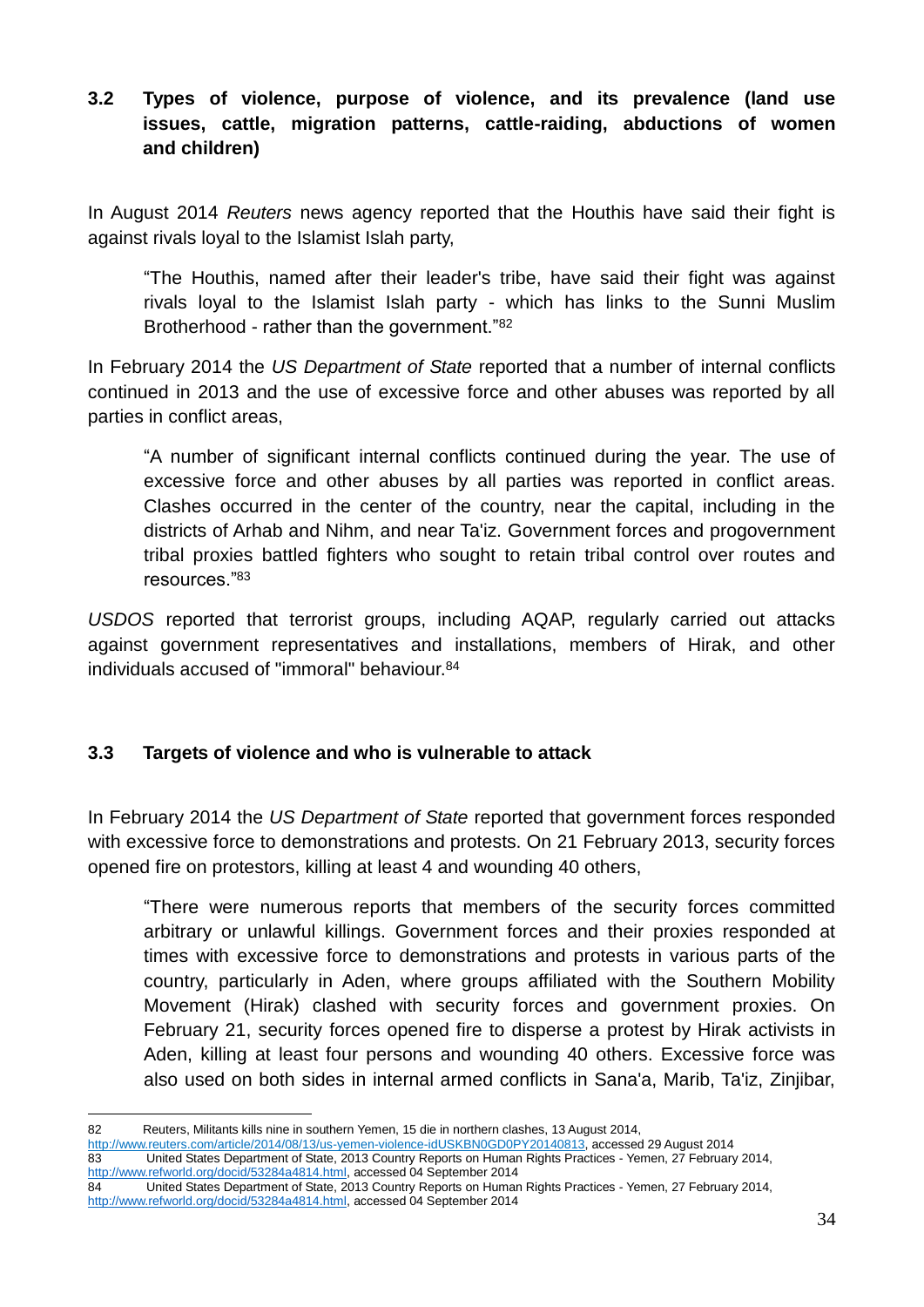Abyan, and elsewhere, resulting in the killing of civilian bystanders. Incidents in which significant numbers of innocent bystanders or non-combatants were killed dropped notably compared with the previous year, according to reports from local NGOs. NGO representatives stated, however, there were considerably more smallscale incidents that resulted in such deaths during the year."85

*USDOS* further reported that there were fewer incidents that resulted in large numbers of persons being killed, however targeted killings increased in 2013, directed at members of security organisations or foreign officials,

"There were fewer incidents during the year that resulted in large numbers of persons being killed, compared with the widespread violence of 2011. Clashes in and around Sana'a were sporadic and smaller in scale, with few fatalities. Targeted killings, however, increased during the year, usually directed at members of security organizations or foreign officials. In addition to the killings of security officials by drive-by motorcyclists, there were two bombings of military buses carrying recruits."<sup>86</sup>

In August 2014 the *UN Office for the Coordination of Humanitarian Affairs* (UNOCHA) reported that the Amran conflict has particularly affected women and children,

"The Amran conflict has particularly affected women, boys and girls. According to partner estimates, most IDPs from the recent conflict are women and children. Many families were displaced without adult male protection. IDPs living with host families often stay in overcrowded rooms where privacy is a major concern for women and girls. IDPs sheltering in schools or other public buildings faced similar concerns."<sup>87</sup>

#### <span id="page-34-0"></span>**3.4 Effects on general population (including fear, displacement)**

\*See sections below: G 'Humanitarian Situation' and Section H 'Internal Displacement' for further information on the effects on the general population in Yemen.\*

#### <span id="page-34-1"></span>**4. Extent of disarmament**

1

#### <span id="page-34-2"></span>**4.1. Among the Houthis and the Salafists**

<sup>85</sup> United States Department of State, 2013 Country Reports on Human Rights Practices - Yemen, 27 February 2014, [http://www.refworld.org/docid/53284a4814.html,](http://www.refworld.org/docid/53284a4814.html) accessed 04 September 2014

<sup>86</sup> United States Department of State, 2013 Country Reports on Human Rights Practices - Yemen, 27 February 2014, [http://www.refworld.org/docid/53284a4814.html,](http://www.refworld.org/docid/53284a4814.html) accessed 04 September 2014

<sup>87</sup> UN Office for the Coordination of Humanitarian Affairs (UNOCHA, Humanitarian Bulletin, Yemen, Issue 29, 10 July – 10 August 2014,

[https://yemen.humanitarianresponse.info/system/files/documents/files/OCHA%20Yemen%20Humanitarian%20Bulletin%20Issue%2029](https://yemen.humanitarianresponse.info/system/files/documents/files/OCHA%20Yemen%20Humanitarian%20Bulletin%20Issue%2029%20-%2010%20July%20to%2010%20August%202014.pdf) [%20-%2010%20July%20to%2010%20August%202014.pdf,](https://yemen.humanitarianresponse.info/system/files/documents/files/OCHA%20Yemen%20Humanitarian%20Bulletin%20Issue%2029%20-%2010%20July%20to%2010%20August%202014.pdf) accessed 29 August 2014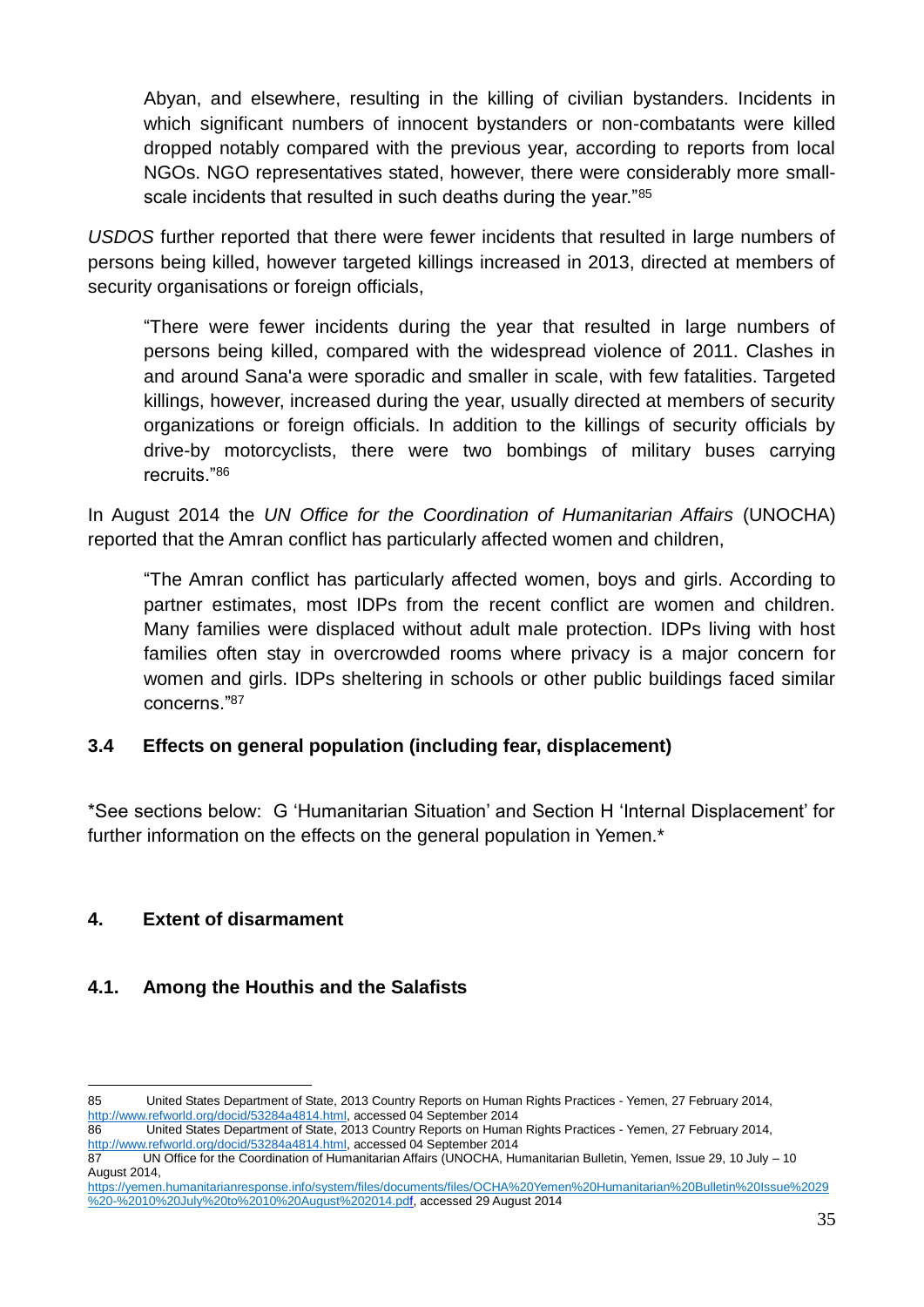In March 2014 the *Yemen Post* reported that the Houthis rejected UN Security Council resolution 2140 and warned that as a group they will not agree to disarmament,

"On Friday the Houthis rejected UN Security Council resolution 2140 and warned that as a group they never agree to disarmament. Saleh Habra, the Head of the Houthis political council and former NDC representative wrote on his Facebook page that the group will never surrender its weapons as it had an inherent and inalienable right to protect its people from aggression.

 $\lceil$   $\rceil$ 

Last week President Abdo Rabbo Mansour Hadi called for the Houthis to surrender their weapons as a guarantee their men would no longer pose a threat to peace and stability. The group which is led by Abdel Malek al Houthi has categorically refused to cooperate, arguing the state sought only to serve Islahis' interests and not that of the Yemeni people.

No longer a northern rebel faction, the Houthis have gained incredible traction over the past two years, to such an extent that they present a tangible political and military threat to al-Islah, Yemen's most powerful political group. "No one has the right to disarm the Houthi movement," wrote Habra on social media."<sup>88</sup>

However in April 2014 the *Yemen Post* reported that UN Special Envoy to Yemen confirmed that he had secured an agreement with the Houthis which sets out the terms for disarmament,

"Following months of uncertainty and aggravated tensions in the northern province of Amran as Houthis militants have sporadically clashed with local tribesmen for control over territories, UN Special Envoy to Yemen, Jamal Benomar confirmed that he had secured an agreement with the Houthis (Shi'ite group organized under the leadership of Abdel-Malek al-Houthi) which sets the terms for disarmament.

"The Houthis have agreed to a new initiative by President Abed Rabbo Mansour Hadi to promote dialogue related to disarmament, demobilization and reintegration," he told reporters late on Thursday in the Yemeni capital, Sana'a."<sup>89</sup>

In April 2014 local news agency the *Shia News Association* also reported that the UN Special Envoy had reached a disarmament deal with the Houthis. <sup>90</sup> In April 2014 *Al Arabiya* reported that the Houthis agreed to a new initiative by President Abed Rabbo Mansour Hadi to promote dialogue related to the rebels' "disarmament, demobilization and reintegration."<sup>91</sup>

<sup>1</sup> 88 Yemen Post, The Houthis reject UNSC resolution and calls for disarmament, 01 March 2014,

[http://yemenpost.net/Detail123456789.aspx?ID=3&SubID=7633,](http://yemenpost.net/Detail123456789.aspx?ID=3&SubID=7633) accessed 29 August 2014<br>89 Yemen Post. UN Special Envoy to Yemen brokers truce with Houthis. 29 April 201 Yemen Post, UN Special Envoy to Yemen brokers truce with Houthis, 29 April 2014, [http://yemenpost.net/Detail123456789.aspx?ID=3&SubID=7788,](http://yemenpost.net/Detail123456789.aspx?ID=3&SubID=7788) accessed 29 August 2014

<sup>90</sup> Shia News Association, UN envoy to Yemen brokers disarmament deal with Shia group, 25 April 2014, [http://en.shafaqna.com/other-services/of-the-week/item/27442-un-envoy-to-yemen-brokers-disarmament-deal-with-shia-](http://en.shafaqna.com/other-services/of-the-week/item/27442-un-envoy-to-yemen-brokers-disarmament-deal-with-shia-group.html?tmpl=component&print=1)

[group.html?tmpl=component&print=1,](http://en.shafaqna.com/other-services/of-the-week/item/27442-un-envoy-to-yemen-brokers-disarmament-deal-with-shia-group.html?tmpl=component&print=1) accessed 04 September 2014 ,

<sup>91</sup> Al Arabiya, U.N. Yemen envoy says rebel group agrees to talks, 25 April 2014,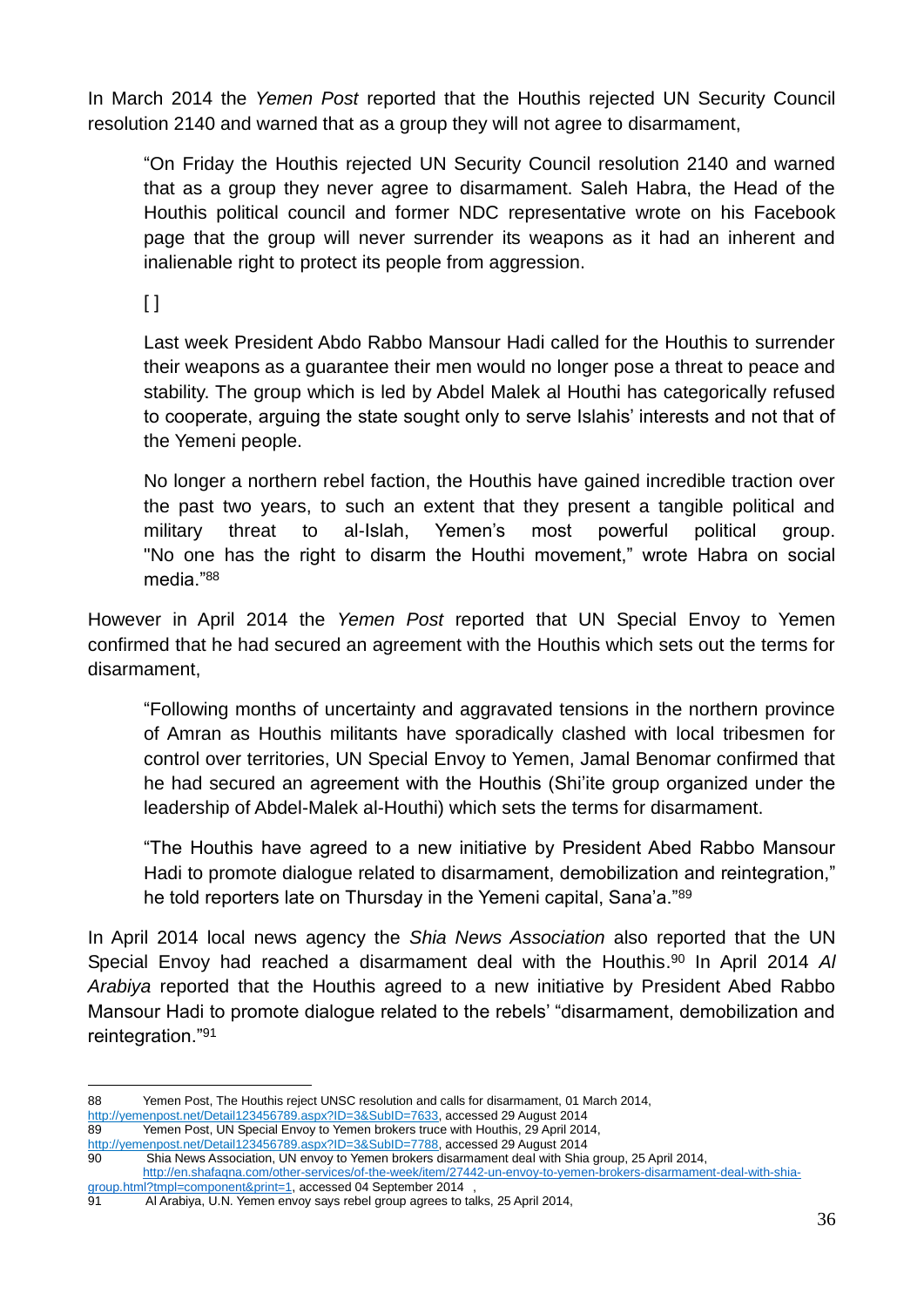#### **4.2 U.S. drone attacks**

In its 2014 world report *Human Rights Watch* reported that the US carried out at least 22 drone strikes against alleged AQAP members as of mid September 2013, killing between 72 and 139 people,

"The US carried out at least 22 drone strikes on alleged AQAP members as of mid-September, according to the New America Foundation and the United Kingdombased Bureau of Investigative Journalism. The strikes killed between 72 and 139 people, most of them alleged militants, but lack of access to most targeted areas and the unwillingness of the United States to provide information on attacks, prevented full inquiries, including regarding civilian casualties.

A Human Rights Watch investigation of six US targeted killing operations in Yemen—one in 2009 and the rest in 2012-13—found two attacks were unlawfully indiscriminate and four others raised serious laws-of-war concerns."<sup>92</sup>

In August 2014 *Al Jazeera* reported that a US drone killed three suspected Al- Qaeda fighters,

"Three suspected al-Qaeda fighters have been killed in a drone strike in Yemen's central province of Maareb, security officials have said.

"The air raid was conducted by a US drone plane which targeted a house in the Maareb province, killing three people inside who are suspected to be members of al-Qaeda," a local official told the Reuters news agency."<sup>93</sup>

In December 2013 *Amnesty International* reported on an airstrike that killed 15 men in Rada', al-Bayda Governorate - around 170km south-east of the capital Sana'a. Local reports allege that a drone was used – which may suggest US involvement,

"The confusion over who was responsible for an airstrike that killed 15 men on their way to a wedding in Yemen on Thursday exposes a serious lack of accountability for scores of civilian deaths in the country, Amnesty International said.

Local security officials reportedly said the wedding convoy had been mistaken for al-Qa'ida operatives, but did not identify the type of aircraft used in the attack. Local media and tribal officials allege that a drone was used - if true, this would point to US involvement in the attack.

<sup>1</sup> [http://english.alarabiya.net/en/News/middle-east/2014/04/25/U-N-Yemen-envoy-says-rebel-group-agrees-to-talks.html,](http://english.alarabiya.net/en/News/middle-east/2014/04/25/U-N-Yemen-envoy-says-rebel-group-agrees-to-talks.html) accessed 04 September 2014

<sup>92</sup> Human Rights Watch, World Report, 2014, Yemen[, http://www.hrw.org/world-report/2014/country-chapters/yemen,](http://www.hrw.org/world-report/2014/country-chapters/yemen) accessed 14 August 2014

<sup>93</sup> Al Jazeera, Drone strike kills suspected Yemen fighters, 09 August 2014, [http://www.aljazeera.com/news/middleeast/2014/08/drone-strike-kills-suspected-yemen-fighters-201489152413100581.html,](http://www.aljazeera.com/news/middleeast/2014/08/drone-strike-kills-suspected-yemen-fighters-201489152413100581.html) accessed

<sup>10</sup> August 2014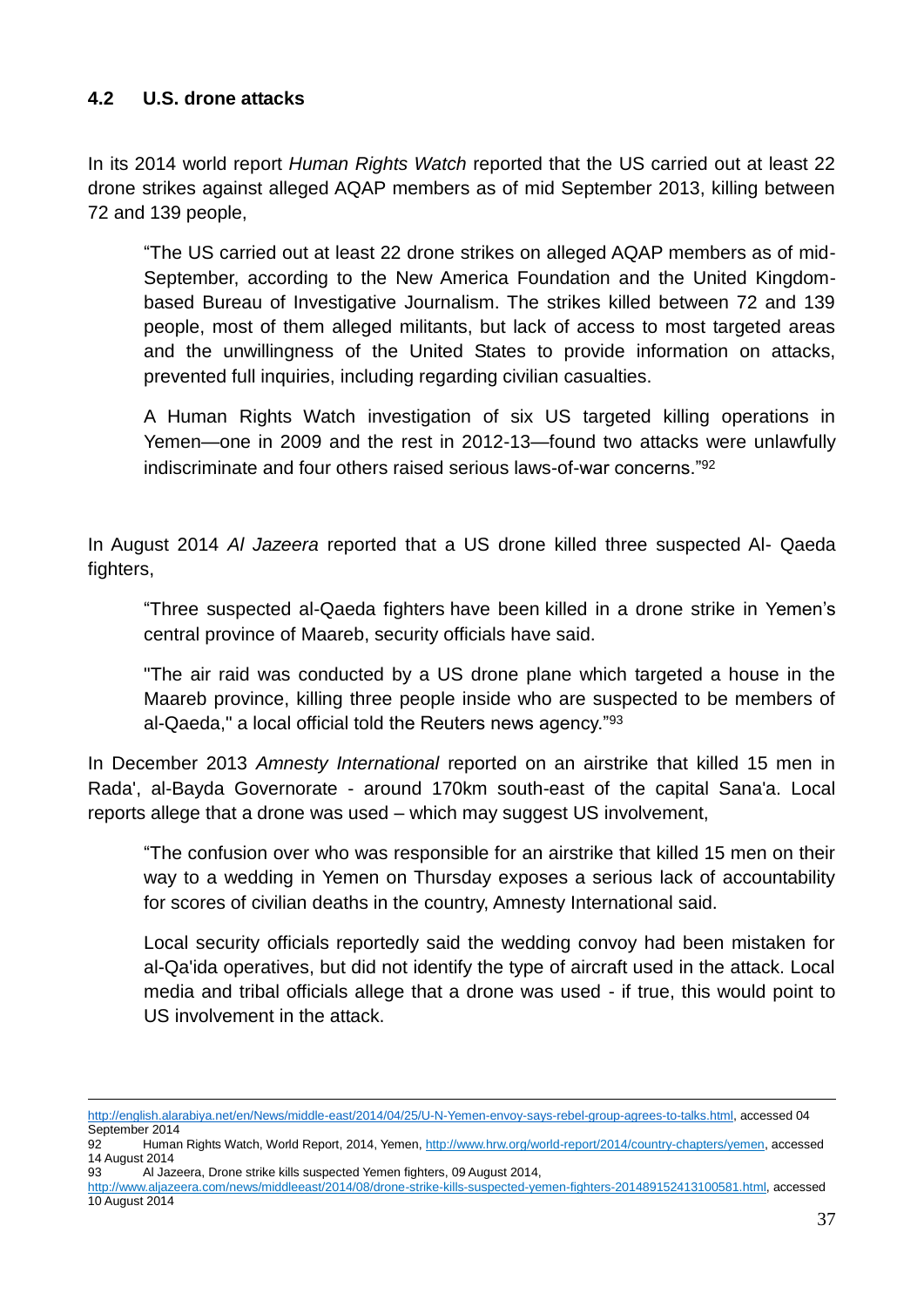"Even if it turns out that this was a case of killings based on mistaken identity or dodgy intelligence, whoever was responsible needs to own up to the error and come clean about what happened in this incident," said Philip Luther, Director of Amnesty International's Middle East and North Africa Programme.

"The appalling lack of transparency over civilian deaths in Yemen means that when violations occur, the victims and their families have no effective access to redress or reparations. The utter lack of accountability for these killings must end."

According to local reports, at least 15 men were killed and a number of others wounded on Thursday when three missiles targeted a convoy of cars in Rada', al-Bayda Governorate - around 170km south-east of the capital Sana'a. Three of the 15 bodies were completely unidentifiable as they were blown into pieces in the attack."<sup>94</sup>

#### **4.3 Civilian casualties**

In July 2014 in an interview with *Al Jazeera*, the *Yemen Human Rights Minister* stated she is against drone strikes because they affect civilians,

"I am against drone strikes because they affect civilians. The National Dialogue [transitional talks between Yemen's political and apolitical groups to reach a road map for the country's future] and the parliament called for the halting of drone strikes, so there is public consensus about the need for putting an end to drone missions.

I visited a victim of a drone strike in Rada'a district who lost his leg and one of his eyes. The man is working as a shepherd. Since he did not receive any reparations from the government, his poor family was forced to borrow money to treat him

There are many similar cases of people who lost their ability to work because of drone strikes. All reports that we receive show that no one has compensated the victims."<sup>95</sup>

In February 2014 *Human Rights Watch* reported that a US drone strike in December 2013 killed at least 12 men and wounded at least 15 others attending a wedding procession. All were civilians,

"On December 12, 2013, a United States aerial drone launched four Hellfire missiles on a convoy of 11 cars and pickup trucks during a counterterrorism operation in rural Yemen. The strike killed at least 12 men and wounded at least 15 others, 6 of them seriously. Yemen authorities initially described all those killed in the attack outside the city of Rad`a as "terrorists." The US government never officially acknowledged any role in the attack, but unofficially told media that the

<sup>&</sup>lt;u>.</u> 94 Amnesty International, Yemen: Death of 15 civilians in airstrike underscores serious lack of accountability, 13 December 2013, [http://www.refworld.org/docid/52b009c24.html,](http://www.refworld.org/docid/52b009c24.html) accessed 02 August 2014

<sup>95</sup> Al Jazeera, Q&A: Yemen's human rights minister - Hooria Mashhour told Al Jazeera that there is 'public consensus' in Yemen to end US drone strikes in the country, 16 July 2014, [http://www.aljazeera.com/news/middleeast/2014/07/qa-yemen-human-rights](http://www.aljazeera.com/news/middleeast/2014/07/qa-yemen-human-rights-minister-2014715135235852776.html)[minister-2014715135235852776.html,](http://www.aljazeera.com/news/middleeast/2014/07/qa-yemen-human-rights-minister-2014715135235852776.html) accessed 10 August 2014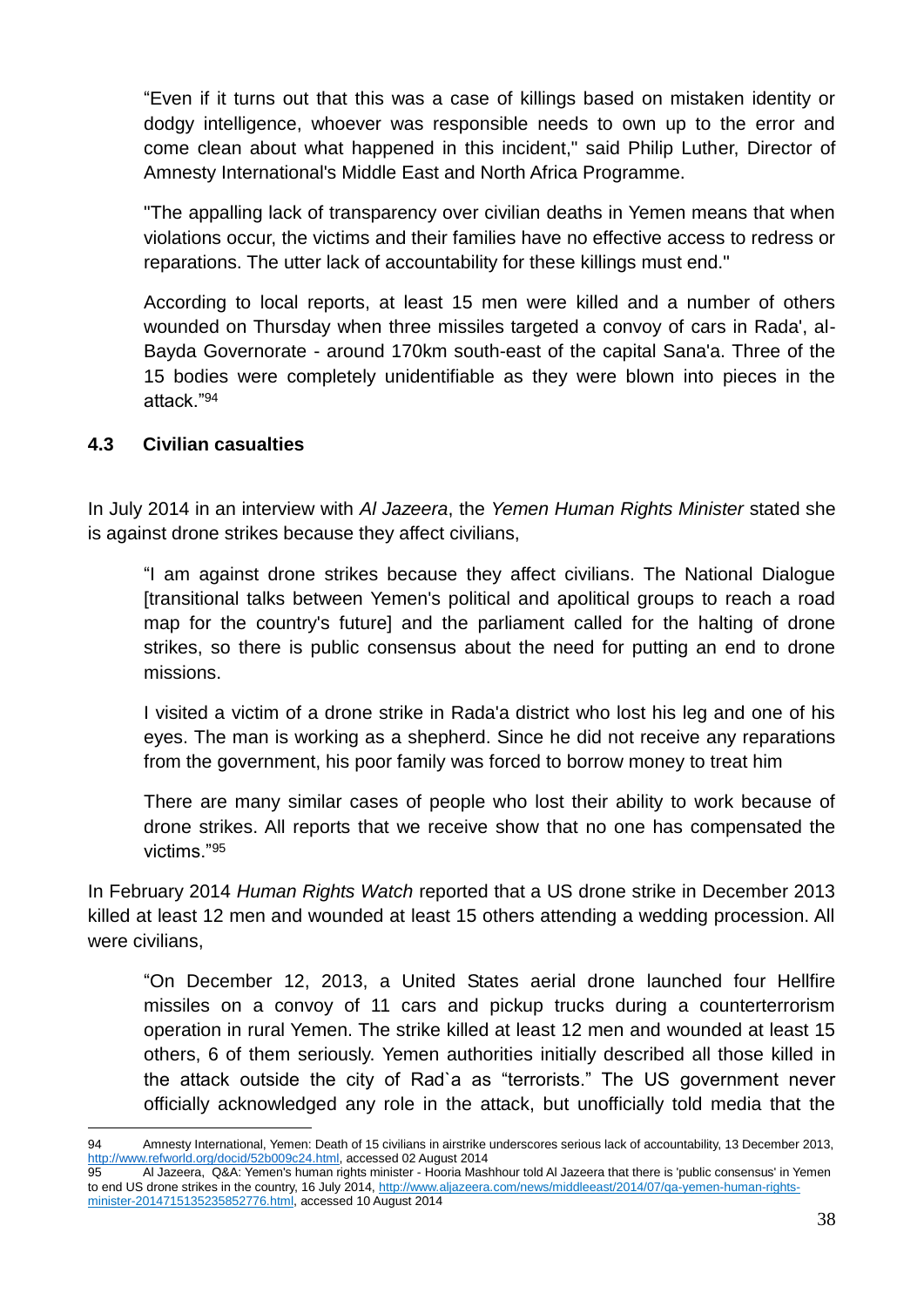dead were militants, and that the operation targeted a "most-wanted" member of Al-Qaeda in the Arabian Peninsula (AQAP) who was wounded and escaped.

Witnesses and relatives of the dead and wounded interviewed by Human Rights Watch in Yemen said the convoy was a wedding procession. They said everyone in the procession was a civilian, including all of the dead and injured, and that the bride received a superficial face wound."

After the attack, angry residents blocked a main road in Rad`a, a provincial capital in central Yemen, while displaying the bodies of those killed. Provincial authorities then unofficially acknowledged civilian casualties by providing money and assault rifles—a traditional gesture of apology—to the families of the dead and wounded.

Human Rights Watch found that the convoy was indeed a wedding procession that was bringing the bride and family members to the groom's hometown. The procession also may have included members of AQAP, although it is not clear who they were or what was their fate. However the conflicting accounts, as well as actions of relatives and provincial authorities, suggest that some, if not all, of those killed and wounded were civilians.

This raises the possibility that the attack may have violated the laws of war by failing to discriminate between combatants and civilians, or by causing civilian loss disproportionate to the expected military advantage.

Neither the US government nor the Yemeni government has offered specific information that those whom the eight relatives and witnesses interviewed by Human Rights Watch listed as killed and injured were involved in militant activities." 96

The United States has conducted at least 86 targeted killing operations in Yemen since 2009, killing some 500 people, according to research groups that track the attacks.<sup>97</sup> The Long War Journal reports that this includes 105 civilians.<sup>98</sup> The main target in Yemen is Al-Qaeda in the Arabian Peninsula (AQAP), which President Barack Obama has called Al-Qaeda's "most active and dangerous affiliate."<sup>99</sup>

In an October 2013 report, *Human Rights Watch* examined six US targeted killings in Yemen from 2009 to 2013 and found two of the strikes indiscriminately killed civilians.<sup>100</sup>

In August 2014 the *Washington Post* reported that the Yemeni government paid the families of those killed in a US drone strike in 2013 more than \$1million,

<sup>&</sup>lt;u>.</u> 96 Human Rights Watch, A Wedding That Became a Funeral: US Drone Attack on Marriage Procession in Yemen, 20 February 2014, ISBN: 978-1-62313-1074[, http://www.refworld.org/docid/530740134.html,](http://www.refworld.org/docid/530740134.html) accessed 10 August 2014

<sup>97</sup> The Long War Journal, "Charting the data for US air strikes in Yemen, 2002 – 2014,"

[http://www.longwarjournal.org/multimedia/Yemen/code/Yemen-strike.php,](http://www.longwarjournal.org/multimedia/Yemen/code/Yemen-strike.php) accessed 10 August 2014 98 The Long War Journal, "Charting the data for US air strikes in Yemen, 2002 – 2014,"

[http://www.longwarjournal.org/multimedia/Yemen/code/Yemen-strike.php,](http://www.longwarjournal.org/multimedia/Yemen/code/Yemen-strike.php) accessed 10 August 201

<sup>99</sup> The White House, Message to the Congress, Report Consistent with War Powers Resolution, 6-Month Report of December 13, 2013[, http://www.whitehouse.gov/the-press-office/2013/12/13/message-congress-report-consistent-war-powers-resolution,](http://www.whitehouse.gov/the-press-office/2013/12/13/message-congress-report-consistent-war-powers-resolution) accessed

<sup>10</sup> August 2014<br>100 Huma Human Rights Watch, "Between a Drone and Al-Qaeda" The Civilian Cost of US Targeted Killings in Yemen, 22 October

<sup>2013,</sup> [http://www.refworld.org/docid/530740134.html,](http://www.refworld.org/docid/530740134.html) accessed 10 August 2014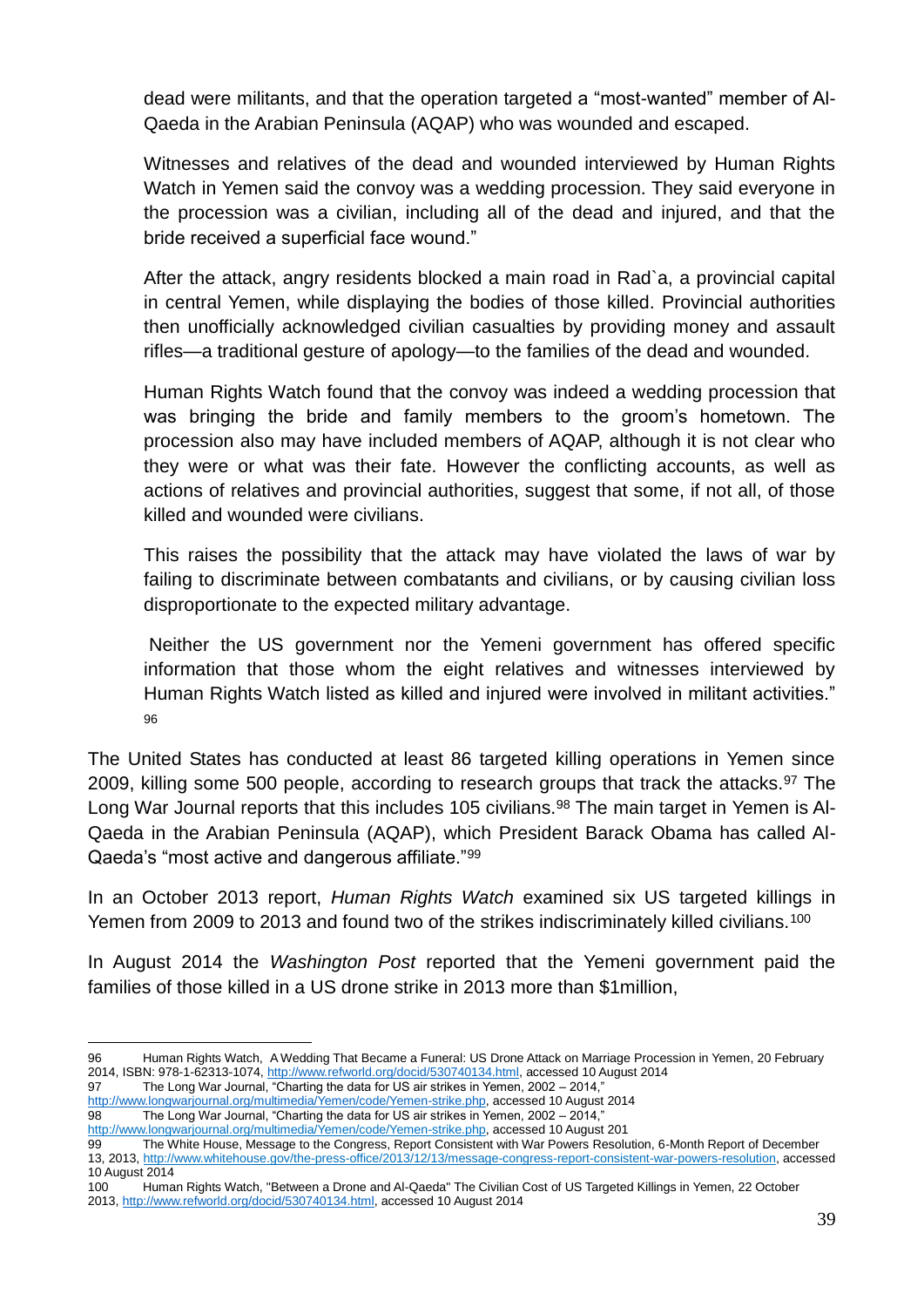"The Yemeni government paid the families of those killed or injured in [a U.S. drone](http://www.washingtonpost.com/world/officials-us-drone-strike-kills-13-in-yemen/2013/12/12/3b070f0a-6375-11e3-91b3-f2bb96304e34_story.html)  [strike last year](http://www.washingtonpost.com/world/officials-us-drone-strike-kills-13-in-yemen/2013/12/12/3b070f0a-6375-11e3-91b3-f2bb96304e34_story.html) more than \$1 million, according to documents that provide new details on secret condolence payments seen as evidence that civilians with no ties to al-Qaeda were among the casualties.

The documents, which are signed by Yemeni court officials and victims' relatives, record payouts designed to quell anger over a U.S. strike that hit vehicles in a wedding party and prompted a suspension of the U.S. military's authority to carry out drone attacks on a dangerous al-Qaeda affiliate.

The records reveal payments that are many times larger than Yemeni officials acknowledged after the strike. The \$1 million-plus figure also exceeds the total amount distributed by the U.S. military for errant strikes in Afghanistan over an entire year."<sup>101</sup>

#### **5. Recent Political Developments**

### **5.1 Since Yemen's National Dialogue Conference (NDC) that took place in March 2013**

The National Dialogue Conference (NDC) was a transitional dialogue process held at the Movenpick Hotel in Sana'a, Yemen from March 18, 2013 to January 24, 2014.<sup>102</sup> It began on 18 March 2013 with 565 delegates including an 'unprecedented' number of youth, women and civil society organisations.<sup>103</sup> The structure of the dialogue was outlined in United Nations Security Council Resolution 2051.<sup>104</sup>

The NDC work was divided according to nine wide ranging thematic working groups.<sup>105</sup>

In its 2014 world report *Human Rights Watch* reported that there had been delays to the process of the National Dialogue Conference due to political maneuvering,

"Five hundred and sixty five representatives of political parties, women, youth, and civil society launched a national dialogue process in March, which was slated to produce recommendations within six months to guide the subsequent constitutional

1 101 Washington Post, 18 August 2014, [http://www.washingtonpost.com/world/national-security/yemeni-victims-of-us-military](http://www.washingtonpost.com/world/national-security/yemeni-victims-of-us-military-drone-strike-get-more-than-1million-in-compensation/2014/08/18/670926f0-26e4-11e4-8593-da634b334390_story.html)[drone-strike-get-more-than-1million-in-compensation/2014/08/18/670926f0-26e4-11e4-8593-da634b334390\\_story.html,](http://www.washingtonpost.com/world/national-security/yemeni-victims-of-us-military-drone-strike-get-more-than-1million-in-compensation/2014/08/18/670926f0-26e4-11e4-8593-da634b334390_story.html) accessed 26 August 2014<br>102 Ye

- 102 Yemen Times, National Dialogue Conference Concludes, 28 January 2014,
- [http://www.yementimes.com/en/1750/news/3398/National-Dialogue-Conference-concludes.htm,](http://www.yementimes.com/en/1750/news/3398/National-Dialogue-Conference-concludes.htm) accessed 04 September 2014 103 United States Institute of Peace, Process Lessons Learned in Yemen's National Dialogue, February 2014, [http://www.usip.org/sites/default/files/SR342\\_Process-Lessons-Learned-in-Yemens-National-Dialogue.pdf,](http://www.usip.org/sites/default/files/SR342_Process-Lessons-Learned-in-Yemens-National-Dialogue.pdf) accessed 04 September

<sup>2014</sup>

<sup>104</sup> UN Security Council 2051, The Situation in the Middle East, 12 June 2012, S/RES/2051 (2012), [http://unscr.com/en/resolutions/2051,](http://unscr.com/en/resolutions/2051) accessed 04 September 2014

<sup>105</sup> A full list of conference topics can be found in the Appendix of United States Institute of Peace, Process Lessons Learned in Yemen's National Dialogue, February 2014, [http://www.usip.org/sites/default/files/SR342\\_Process-Lessons-Learned-in-Yemens-](http://www.usip.org/sites/default/files/SR342_Process-Lessons-Learned-in-Yemens-National-Dialogue.pdf)[National-Dialogue.pdf,](http://www.usip.org/sites/default/files/SR342_Process-Lessons-Learned-in-Yemens-National-Dialogue.pdf) accessed 04 September 2014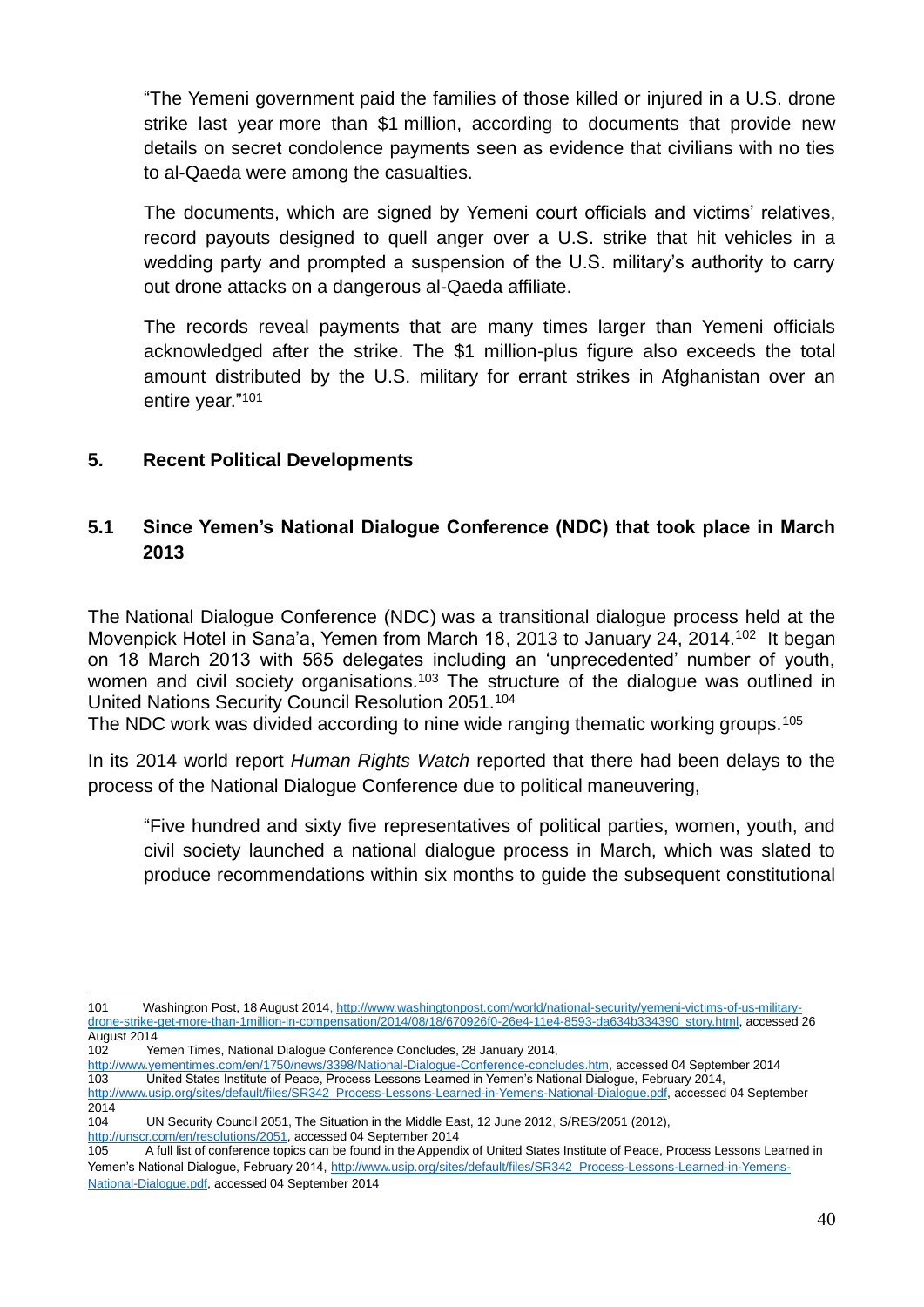drafting process regarding the nature of the state. At time of writing, the dialogue had yet to end because of delays caused by political maneuvering."<sup>106</sup>

In September 2013 the *International Crisis Group* reported that the timetable of the NDC has been delayed,

"Yemen is at a critical juncture. Its six-month National Dialogue Conference (NDC) was to have closed on 18 September, ushering in constitution drafting, a constitutional referendum and new elections. The timetable has slipped, and, though no end date has been set, there is an understandable urge among many international and some domestic actors to stick closely to agreed deadlines, wrap up the NDC negotiations and finish the transition to-do list. But despite progress, there is no broad-based, implementable agreement on the state's future structure, and thus on the South's status. Worse, such a result is unlikely to emerge from the current dialogue, even with a short extension. A rush to declare victory and complete the transition checklist could mean forcing through an outcome without necessary legitimacy or buy-in. It would be better to agree to a time-limited delay of the referendum, put in place modified transitional arrangements and ensure the next round of negotiations is in concert with confidence-building measures and includes a wider, more representative array of Southern voices."<sup>107</sup>

In September 2013 the *International Crisis Group* reported that the NDC faced severe limitations but had made some progress. The *International Crisis Group* reported that the NDC had considered possible outcomes to the Southern issue but that there was a lack of detail,

"To an extent, the NDC has made advances. It helped launch a healthy and overdue public debate over the roots of the Southern problem and began the consideration of potential outcomes. But the conference faced severe limitations. Debate in Sanaa is far removed from the increasingly separatist Southern street. Within the NDC, discussion of solutions, bereft of detail, was squeezed into the last two months of negotiations. Although consensus appears to be forming around a federal structure, critical elements remain unresolved: how to define administrative boundaries; redistribute political authority; and share resources. Even a general agreement will be hard to achieve. It will require bridging the yawning gap between Hiraak delegates, who demand a three-year transition under two-part federalism in order to rebuild the Southern state in advance of an ill-defined referendum on the South's future status, and staunch pro-unity advocates, who passionately reject this option.

Garnering popular support for any eventual agreement will be more challenging still. The Hiraak delegation suspended its participation for nearly three weeks,

<sup>&</sup>lt;u>.</u> 106 Human Rights Watch, Worl d Report 2014, Yemen[, http://www.hrw.org/world-report/2014/country-chapters/yemen,](http://www.hrw.org/world-report/2014/country-chapters/yemen) accessed 14 August 2014

<sup>107</sup> International Crisis Group, Yemen's Southern Question: Avoiding a breakdown, 25 September 2013, [http://www.crisisgroup.org/en/regions/middle-east-north-africa/iraq-iran-gulf/yemen/145-yemen-s-southern-question-avoiding-a](http://www.crisisgroup.org/en/regions/middle-east-north-africa/iraq-iran-gulf/yemen/145-yemen-s-southern-question-avoiding-a-breakdown.aspx)[breakdown.aspx,](http://www.crisisgroup.org/en/regions/middle-east-north-africa/iraq-iran-gulf/yemen/145-yemen-s-southern-question-avoiding-a-breakdown.aspx) accessed 20 July 2014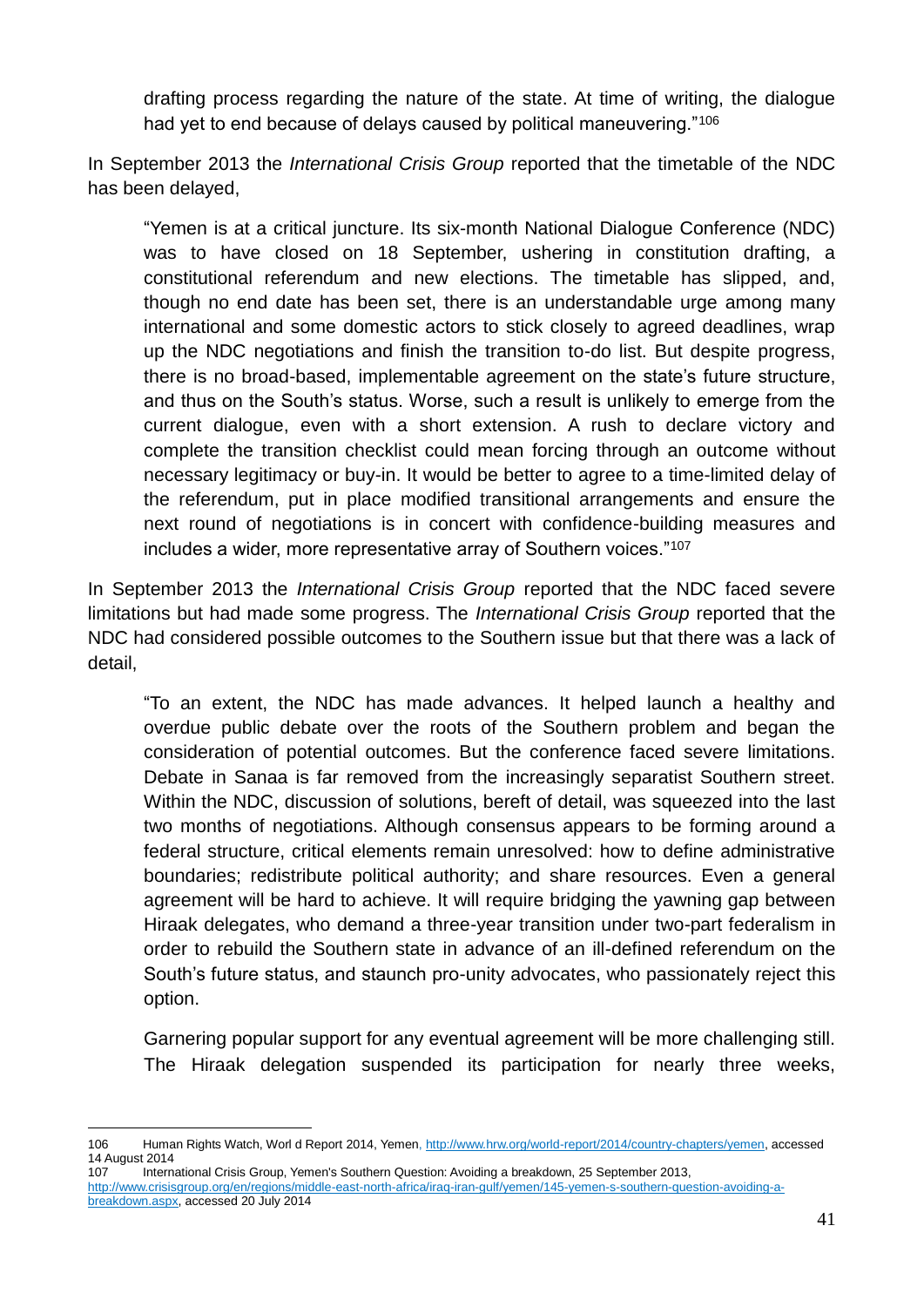complaining that negotiations were biased against it; even that delegation hardly is representative of broader and more militant Hiraak sentiment."

In September 2013 the *International Crisis Group* reported that many in the South had a lack of confidence in the NDC and that security and economic conditions in the region had not changed,

"The South's lack of faith in the NDC process perhaps was inevitable, but it has been exacerbated by the absence of genuine measures to improve security and economic conditions in the region. Government promises notwithstanding, little has changed, further undercutting those Southerners willing to negotiate and providing fodder to those for whom the only way out is separation.

As the time for reaching an agreement nears, all parties appear to be digging in their heels. The Hiraak NDC delegation demands significant concessions, arguing that anything short of two-state federalism and/or a promise to organise a referendum on the South's future status is unacceptable; leaders from the former ruling party, the General People's Congress (GPC), and from the predominant Islamist party, Islah, flatly refuse either prospect, clinging to the notion of a federal model with multiple administrative units."<sup>108</sup>

In April 2014 the *UK Foreign and Commonwealth Office* reported that the National Dialogue Conference made a number of positive recommendations in 2013,

"Some progress was made. The National Dialogue Conference (NDC) made a number of positive recommendations, notably to introduce a minimum legal age for marriage, and renewed commitments to pass a law on transitional justice and establish a commission to investigate the alleged human rights violations in 2011. Women and youth were well represented at the NDC, and a bill to establish a national human rights commission was drafted. The conclusion of the NDC is a positive step in Yemen's transition. But effective implementation will be a challenge. For Yemen's human rights situation to improve, the government will need to work quickly to enshrine the NDC's recommendations into the new constitution and enforce them by law."<sup>109</sup>

In June 2014 the *International Crisis Group* reported that President Hadi held talks with Houthi leader Abd-al-Malik al-Huthi about implementing the NDC, but that NDC conclusions had yet to be implemented into a peace deal,

"In April 2014, President Hadi initiated talks with Huthi leader Abd-al-Malik al-Huthi about ending the recent fighting and implementing the NDC. But Hadi and UN Special Envoy Jamal Benomar must go further and transform the NDC conclusions into an implementable peace deal. The talks must include, at least informally,

<sup>1</sup> 108 International Crisis Group, Yemen's Southern Question: Avoiding a breakdown, 25 September 2013, [http://www.crisisgroup.org/en/regions/middle-east-north-africa/iraq-iran-gulf/yemen/145-yemen-s-southern-question-avoiding-a-](http://www.crisisgroup.org/en/regions/middle-east-north-africa/iraq-iran-gulf/yemen/145-yemen-s-southern-question-avoiding-a-breakdown.aspx)

[breakdown.aspx,](http://www.crisisgroup.org/en/regions/middle-east-north-africa/iraq-iran-gulf/yemen/145-yemen-s-southern-question-avoiding-a-breakdown.aspx) accessed 20 July 2014 109 FCO - UK Foreign and Commonwealth Office: Human Rights and Democracy Report 2013 - Section XI: Human Rights in

Countries of Concern - Yemen, 10 April 2014, [http://www.ecoi.net/local\\_link/273734/389498\\_en.html,](http://www.ecoi.net/local_link/273734/389498_en.html) accessed 29 August 2014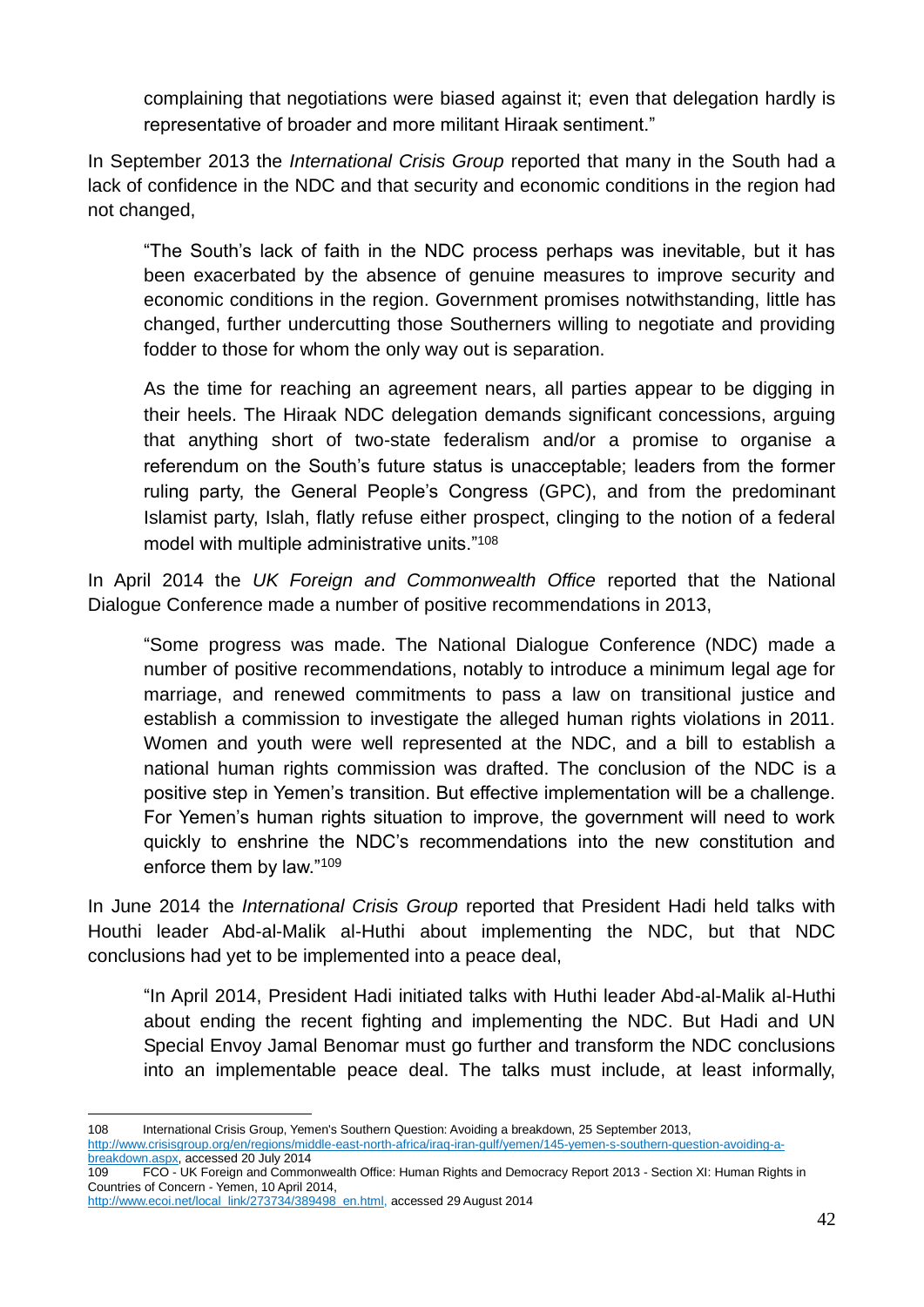additional stakeholders: high-level representatives of the General People's Congress (GPC, former President Saleh's party), Islah, the Ahmars, Ali Mohsen and Salafis. Any realistic peace plan will need to satisfy the core concerns of belligerents and guarantee them with enforcement mechanisms."<sup>110</sup>

In August 2014 *Reuters* news agency reported that the fuel prices issue has negatively affected talks on forming a new government,

"Talks on forming a new Yemeni government collapsed on Sunday over demands by Shi'ite Muslim Houthis to restore fuel subsidies cut by President Abd-Rabbu Mansour Hadi, officials said, and further demonstrations in the capital Sanaa were expected."<sup>111</sup>

In August 2014 the *Middle East Eye* reported that the Houthi's drive to push out the Yemeni government gained momentum after fuel prices were almost doubled,

"In the beginning of 2013, the Yemeni National Dialogue Conference was launched with the expectation of diffusing the political disputes, through peaceful negotiations between all conflicting Yemeni factions, including the Houthis.

"After ten months of intensive dialogue between: Yemen's Islah Party, The Southern Movement, Yemen's Socialist Party, the Houthi group, the GPC and the Salafist group (Rashad Party), the NDC ended with the drafting of a document which outlined 2000 resolutions to be implement by a new Yemeni government.

However, the transitional government remained in power, which caused the Houthi delegates to withdraw participation from the NDC. They began to take to the streets to demand the downfall of the government which they professed unlawful.

The Houthi's drive to dissolve the Yemeni government gained momentum after Hadi's government decided to nearly double the prices of fuel and diesel at the end of July, a move which ignited public anger and streets riots deploring the fuel price hikes.

In an unprecedented event, the Houthi leader delivered a speech last Sunday in which he gave the Yemeni government an ultimatum: to reverse the cutting of fuel subsides by Friday, or else "legitimate actions" would be taken to tumble the government."<sup>112</sup>

# **5.2 Agreement between northern and southern politicians on putting in place a new federal system of governance**

<sup>1</sup> 110 International Crisis Group, The Huthis: From Saada to Sanaa, 10 June 2014, [http://www.crisisgroup.org/en/regions/middle](http://www.crisisgroup.org/en/regions/middle-east-north-africa/iraq-iran-gulf/yemen/154-the-huthis-from-saada-to-sanaa.aspx)[east-north-africa/iraq-iran-gulf/yemen/154-the-huthis-from-saada-to-sanaa.aspx,](http://www.crisisgroup.org/en/regions/middle-east-north-africa/iraq-iran-gulf/yemen/154-the-huthis-from-saada-to-sanaa.aspx) 20 July 2014 111 Reuters, Talks on new Yemeni government collapse over Shi'ite Houthi subsidy demands, 24 August 2014,

[http://www.reuters.com/article/2014/08/24/us-yemen-protests-idUSKBN0GN06820140824,](http://www.reuters.com/article/2014/08/24/us-yemen-protests-idUSKBN0GN06820140824) accessed 24 August 2014

<sup>112</sup> Middle East Eye, Anti-government sentiment continues to grow in Yemen, 23 August 2014, [http://www.middleeasteye.net/news/houthis-move-topple-yemeni-government-1562958798,](http://www.middleeasteye.net/news/houthis-move-topple-yemeni-government-1562958798) accessed 24 August 2014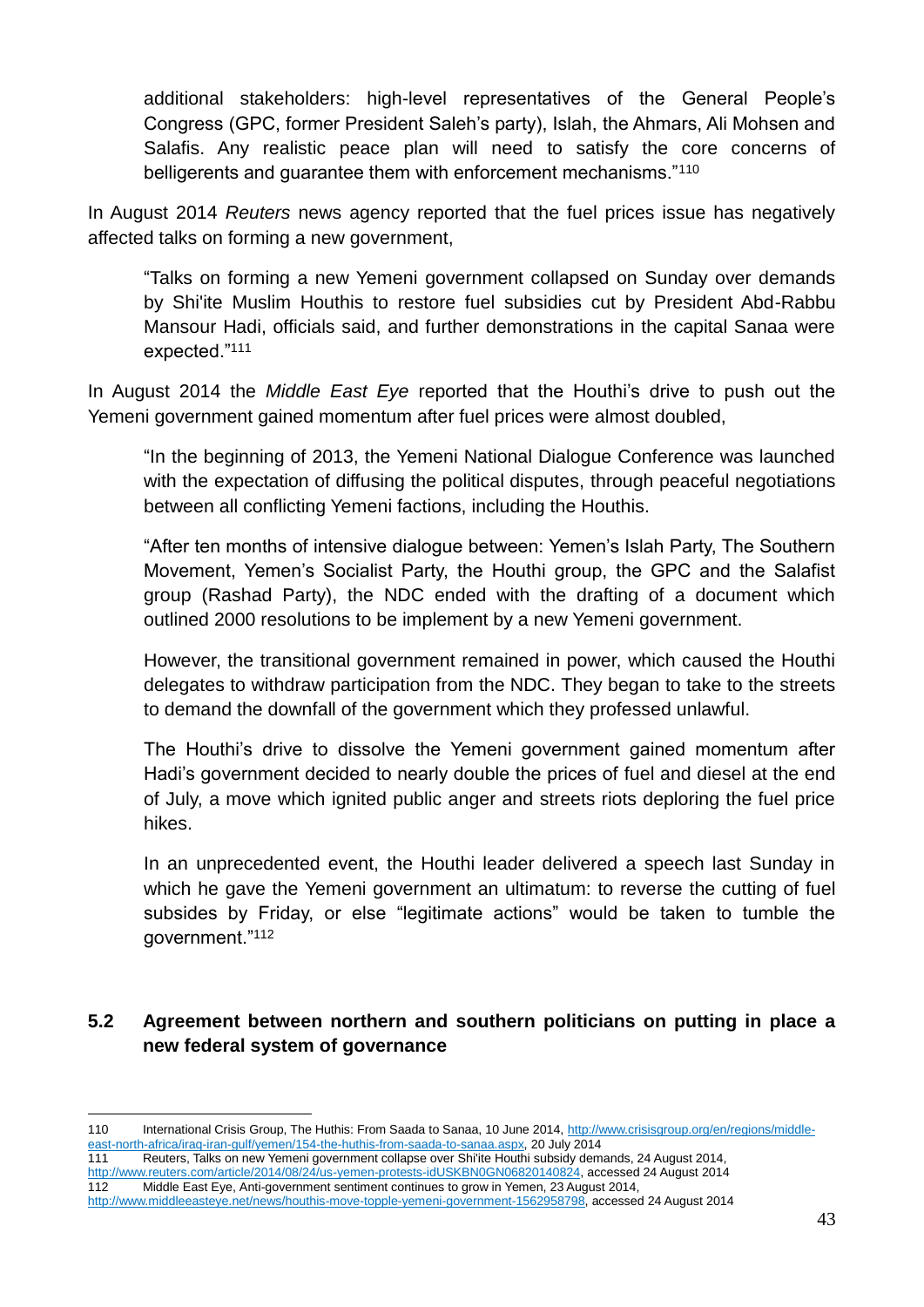In February 2014 the *BBC* reported that Yemen is to become a federation of six regions as part of its political transition,

"Yemen is to become a federation of six regions as part of its political transition, state media report. Final approval was given by a committee chaired by President Abdrabbuh Mansour Hadi following two weeks of talks with delegates from across the country.

The federal structure should be enshrined in a new constitution that must be put to a referendum. The move is intended to end the complaints against centralisation that fed rebellions in the north and south."<sup>113</sup>

The *BBC* reported that southern leaders rejected the decision to divide Yemen into six federations – many from the south had called for a federation of two regions,

"Many politicians from the south had called for a federation of two regions.

They argued that it would put them on a more equal footing with the north while securing their access to a larger share of the country's oil resources, which are located in the south.

Southern leaders swiftly rejected Monday's announcement.

"What has been announced about the six regions is a coup against what had been agreed at the dialogue," Mohammed Ali Ahmed, a former South Yemen interior minister who returned from exile in March 2012 and withdrew from the NDC in November, told the Reuters news agency.

Nasser al-Nawba, a founder of the separatist Hiraak al-Janoubi (Southern Movement), meanwhile vowed that it would continue what he described as its peaceful struggle until independence was achieved."<sup>114</sup>

In February 2014 *the Yemen News Agency (SABA)* reported that a Presidential panel agrees to transform the country into "federal state of six regions,

"A meeting of the region determination committee chaired by President Abdo Rabbu Mansour Hadi approved on Monday the transformation of Yemen to a six-region federation."115

In February 2014 *Al Jazeera* reported that the decision to split the future federation into six regions may not be accepted by southerners,

"Yemen's parties had been divided on whether to split the future federation into two or six regions. The government feared that a straight north-south divide could set the stage for the disgruntled south to secede.

<sup>1</sup> 113 BBC, Yemen to become federation of six regions, 10 February 2014[, http://www.bbc.com/news/world-middle-east-26125721,](http://www.bbc.com/news/world-middle-east-26125721)  accessed 29 August 2014

<sup>114</sup> BBC, Yemen to become federation of six regions, 10 February 2014[, http://www.bbc.com/news/world-middle-east-26125721,](http://www.bbc.com/news/world-middle-east-26125721)  accessed 29 August 2014

<sup>115</sup> Yemen News Agency (SABA) Yemen to become six-region federation, committee approves, 10 February 2014, [http://www.sabanews.net/en/news341196.htm,](http://www.sabanews.net/en/news341196.htm) accessed 04 September 2014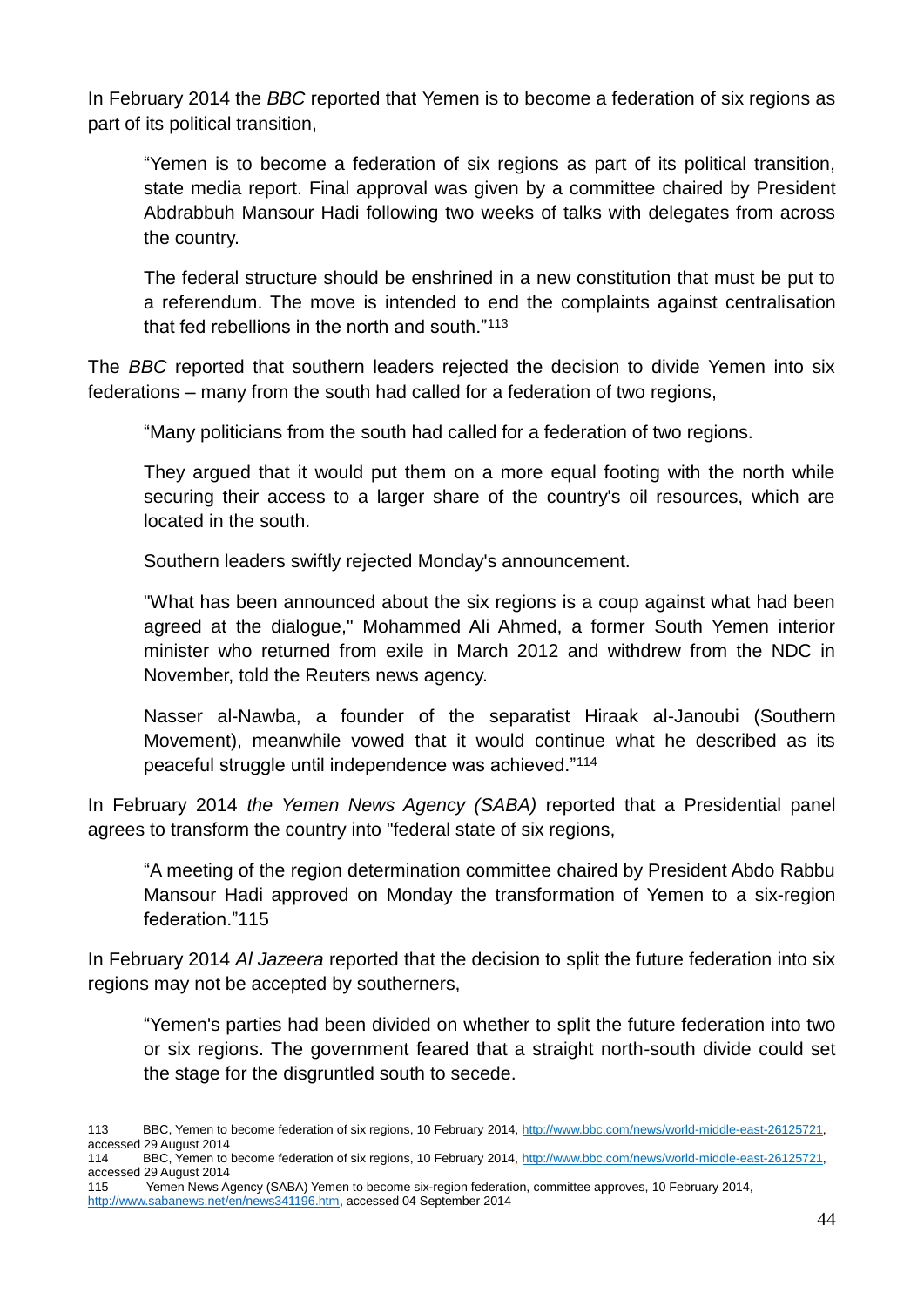Hashem Ahelbarra, Al Jazeera's Yemen correspondent, said that even with the decision, which is step forward for the country's democracy, it will still face problems in the future.

"It shows that people in the north, who consider themselves the political elite in Yemen, still insist that they have to become and stay as a majority and therefore they were granted four provinces in the federal system," he said, adding that doubted the southerners would accept the system."<sup>116</sup>

# **5.3 The postponement of presidential elections to 2015 that were originally scheduled for February 2014.**

In January 2014 US based news and information analysis company *IHS* reported that the National Dialogue Conference ended on 25 January 2014 and extended President Abdurabu Mansour Hadi's presidential term by one year. IHS reported that presidential elections will only be held after a referendum for a new constitution is held,

"The National Dialogue Conference (NDC) was originally scheduled to end on 18 September 2013, with a draft constitution approved by all the delegates, as well as consensus over a framework to resolve long-standing Houthi and southern grievances. It ended on 25 January 2014, with consensus over the concept of federal state representatives in the Yemeni NDC, including the former ruling General People's Congress (GPC) reached. The Document on Solutions and Guarantees (DSC) was signed on 8 January 2014. President Abdurabu Mansour Hadi was mandated as the chairman of the committee tasked with determining the number of regions in the new federalist state. The NDC also extended Hadi's term in office by one year and formally approved the concept of a federal state on 21 January. However, presidential elections will only be held after the new constitution is finalised through a referendum."<sup>117</sup>

In January 2014 the *Yemen Times* reported that under the outcomes of the National Dialogue Conference, perhaps the most contentious was the extension of the incumbent President's term in office by one year,

"NDC [National Dialouge Conference] Secretary General Ahmed Awad Bin Mubarak said that NDC members on Tuesday reached a consensus on the conference's final document, which paves the way for a new constitution. The document also stipulates that Yemen will become a multi-region federal system.

Perhaps the most contentious decision the document allows for is a one-year

117 IHS Jane's 360, Yemeni president consolidates power base and gains control of constitution drafting process, 27 January 2014, [http://www.janes.com/article/33134/yemeni-president-consolidates-power-base-and-gains-control-of-constitution-drafting-process,](http://www.janes.com/article/33134/yemeni-president-consolidates-power-base-and-gains-control-of-constitution-drafting-process)  accessed 04 September 2014

<sup>1</sup> 116 Al Jazeera, Yemen to become six-region federation, 10 February 2014,

[http://www.aljazeera.com/news/middleeast/2014/02/yemen-become-six-region-federation-2014210124731726931.html,](http://www.aljazeera.com/news/middleeast/2014/02/yemen-become-six-region-federation-2014210124731726931.html) accessed 04 September 2014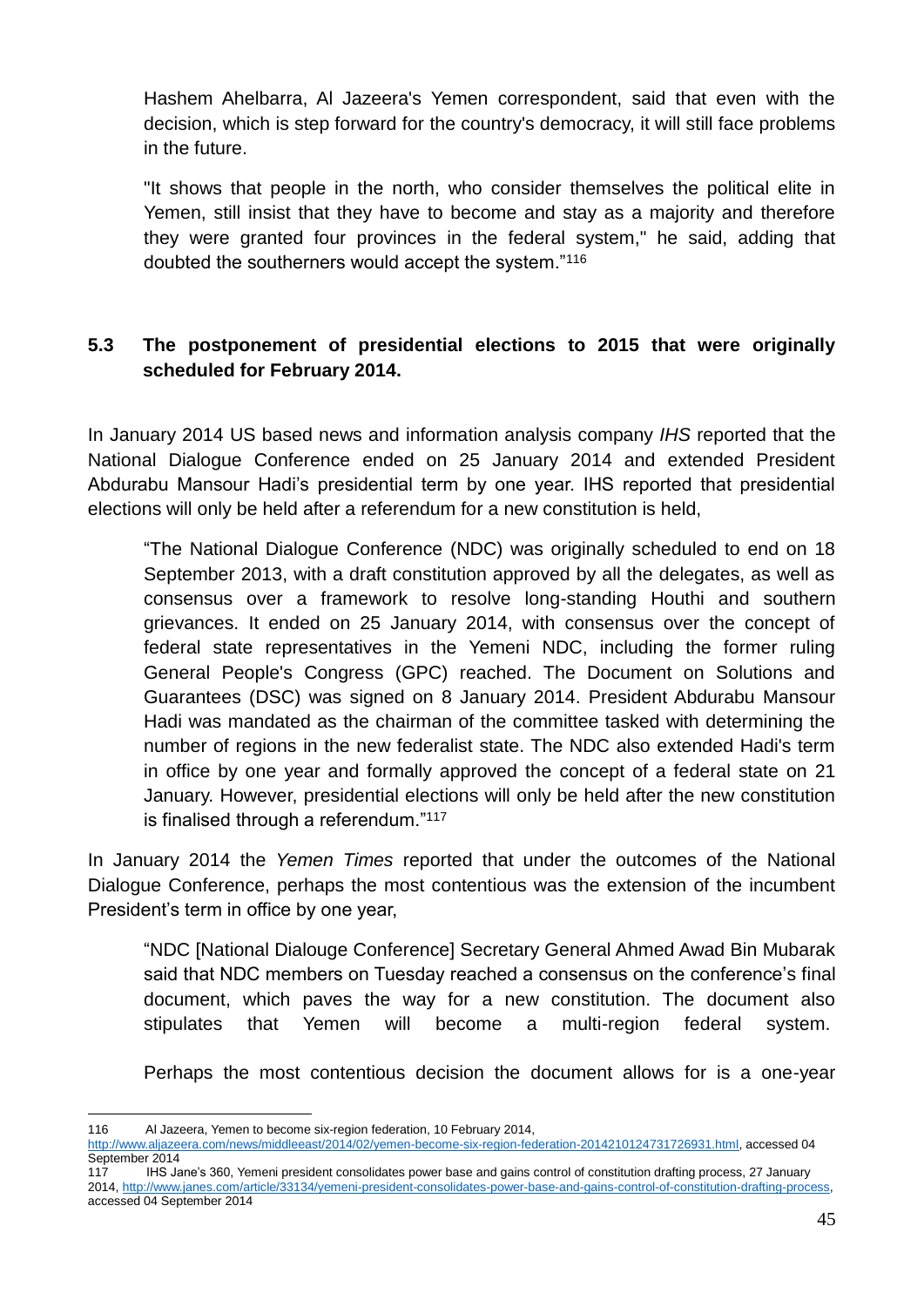extension of Hadi's term in office. Proponents of the extension say it empowers the president to reform the government to achieve more efficiency and integrity. Hadi will also be in charge of restructuring the Shura Council—an advisory board to the Parliament—so that it is composed of equal numbers of Northern and Southern representatives."<sup>118</sup>

In Marcy 2014 *Al Jazeera* reported that presidential elections are "likely to be held before the end of 2015."<sup>119</sup>

In May 2014 the *AL Monitor* reported that the General People's Congress party (the ruling political party in Yemen) increasingly demanded on carrying out presidential elections. However the demands did not last long as the party was neither ready, nor would the international community given its supports,

"At the end of 2013, the General People's Congress (GPC) increasingly demanded on carrying out presidential elections, which were supposed to be held at the end of the transitional period. The demands did not hold up for long, though. The party itself was not ready for elections, and the international community, the sponsor of the political process, would not have agreed to hold presidential elections as long as the transitional period had only expired time-wise while the remaining missions were still pending. On the other hand, other powers called for holding parliamentary elections, but these demands also did not last long, perhaps because they were not serious or because the electoral process was not possible in the first place.

All political parties in Yemen are calling for the implementation of the outcomes of the [National Dialogue Conference,](http://www.al-monitor.com/pulse/politics/2013/12/yemen-national-dialogue-conference-disputes-delays.html) and thus the discussions of other issues have been postponed. These issues include presidential and parliamentary elections, as well as a cabinet reshuffling or the replacement of the current government with a government that encompasses competent members."<sup>120</sup>

# **5.4 Since the transition government that succeeded President Ali Abdullah Saleh in 2012**

In August 2014 *Reuters* news agency reported that thousands gathered in Sanaa to demand that the government rescind a decision to cut fuel subsidies,

"Tens of thousands of Yemenis converged on the capital Sanaa on Monday in a demonstration organised by the Shi'ite Houthi movement, demanding the government rescind a decision to curb fuel subsidies and calling on the administration to resign.

[201432112448542617.html,](http://www.aljazeera.com/video/asia/2014/03/yemen-quiet-president-201432112448542617.html) accessed 04 September 2014

<sup>1</sup> 118 Yemen Times, National Dialogue Conference Concludes, 28 January 2014,

[http://www.yementimes.com/en/1750/news/3398/National-Dialogue-Conference-concludes.htm,](http://www.yementimes.com/en/1750/news/3398/National-Dialogue-Conference-concludes.htm) accessed 04 September 2014 119 Al Jazeera, Yemen's quiet president, 02 Marc 2014, [http://www.aljazeera.com/video/asia/2014/03/yemen-quiet-president-](http://www.aljazeera.com/video/asia/2014/03/yemen-quiet-president-201432112448542617.html)

<sup>120</sup> AL Monitor, Yemen's political stalemate persists, as Houthis gain influence, 16 May 2014, [http://www.al](http://www.al-monitor.com/pulse/politics/2014/05/yemen-political-stalemate-houthis-gain-influence.html#ixzz3CNZomSFb)[monitor.com/pulse/politics/2014/05/yemen-political-stalemate-houthis-gain-influence.html##ixzz3CNZomSFb,](http://www.al-monitor.com/pulse/politics/2014/05/yemen-political-stalemate-houthis-gain-influence.html#ixzz3CNZomSFb) accessed 04 September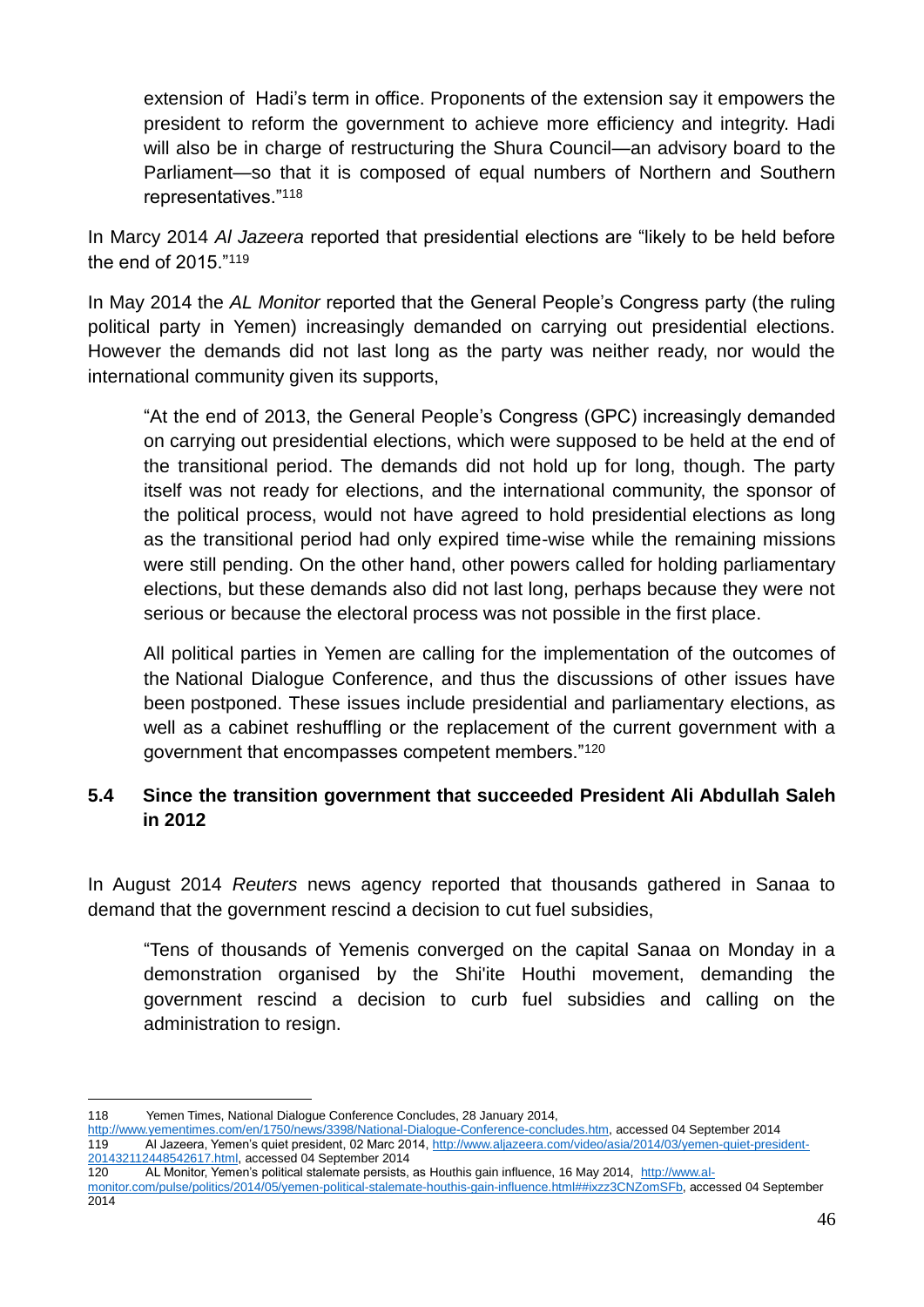The three-hour demonstration, mostly by Shi'ite Muslims, was the latest escalation by the Houthis, whose fighters have repeatedly fought government forces since 2004.

They have been trying to tighten their grip on the north as the majority Sunni country moves towards a federal system that will devolve more power to regions.

The demonstrators in central Sanaa chanted slogans calling for the fall of Prime Minister Mohammed Salem Basindwa's administration and waved posters accusing the government of corruption and describing the law to remove fuel subsidies as "a deadly dose for the people".<sup>121</sup>

In August 2014 *Al Jazeera* reported that the Al-Houthi leader called protestors to continue protesting in the capital,

"The UN Security Council on Friday called on the Houthis to end hostilities against the government and warned foreign countries not to interfere.

But late on Sunday, the Shia Houthi leader Abdul Malek al-Houthi said the time had come for the "third stage in popular escalation".

"The last phase mostly falls in the framework of civil disobedience ... I direct my call to the residents of the capital and its outskirts to gather tomorrow morning in Change Square," Houthi said in a televised address on a channel owned by the Houthis.

"The steps will continue to the end of the week," he said, adding that "if the corrupt continue dealing in an irresponsible way, we will be forced into further steps."<sup>122</sup>

In September 2014 the *Yemen Times* reported that following the call made by Abdulmalik Al-Houthi on Houthis took to the streets across several Yemeni governorates on Monday 1<sup>st</sup> September to announce the "third escalation phase" against the government,

"In a televised speech on Sunday, Abdulmalik Al-Houthi explained the third escalation to include organized sit-ins in front of public institutions and ministries to prevent public employees from performing their jobs in an attempt to put pressure on President Abdu Rabu Mansour Hadi.

He also called on his supporters, who had already set encampments near to key ministries along Airport Road, to flock to Sana'a's Change Square to stage demonstrations.

The Houthis started the "first escalation" on August 18 and set camps at the entrances of Sana'a. The "second escalation" began a week later when Houthis

<sup>&</sup>lt;u>.</u> 121 Reuters, Tens of thousands of Yemeni Houthis protest against fuel reform, government, 18 August 2014, [http://www.reuters.com/article/2014/08/18/yemen-protests-idUSL5N0QO2CN20140818,](http://www.reuters.com/article/2014/08/18/yemen-protests-idUSL5N0QO2CN20140818) accessed 29 August 201

<sup>122</sup> Al Jazeera, Call for Houthi civil disobedience in Yemen, 31 August 2014,

[http://www.aljazeera.com/news/middleeast/2014/08/call-houthi-civil-disobedience-yemen-2014831212127650924.html,](http://www.aljazeera.com/news/middleeast/2014/08/call-houthi-civil-disobedience-yemen-2014831212127650924.html) accessed 03 September 2014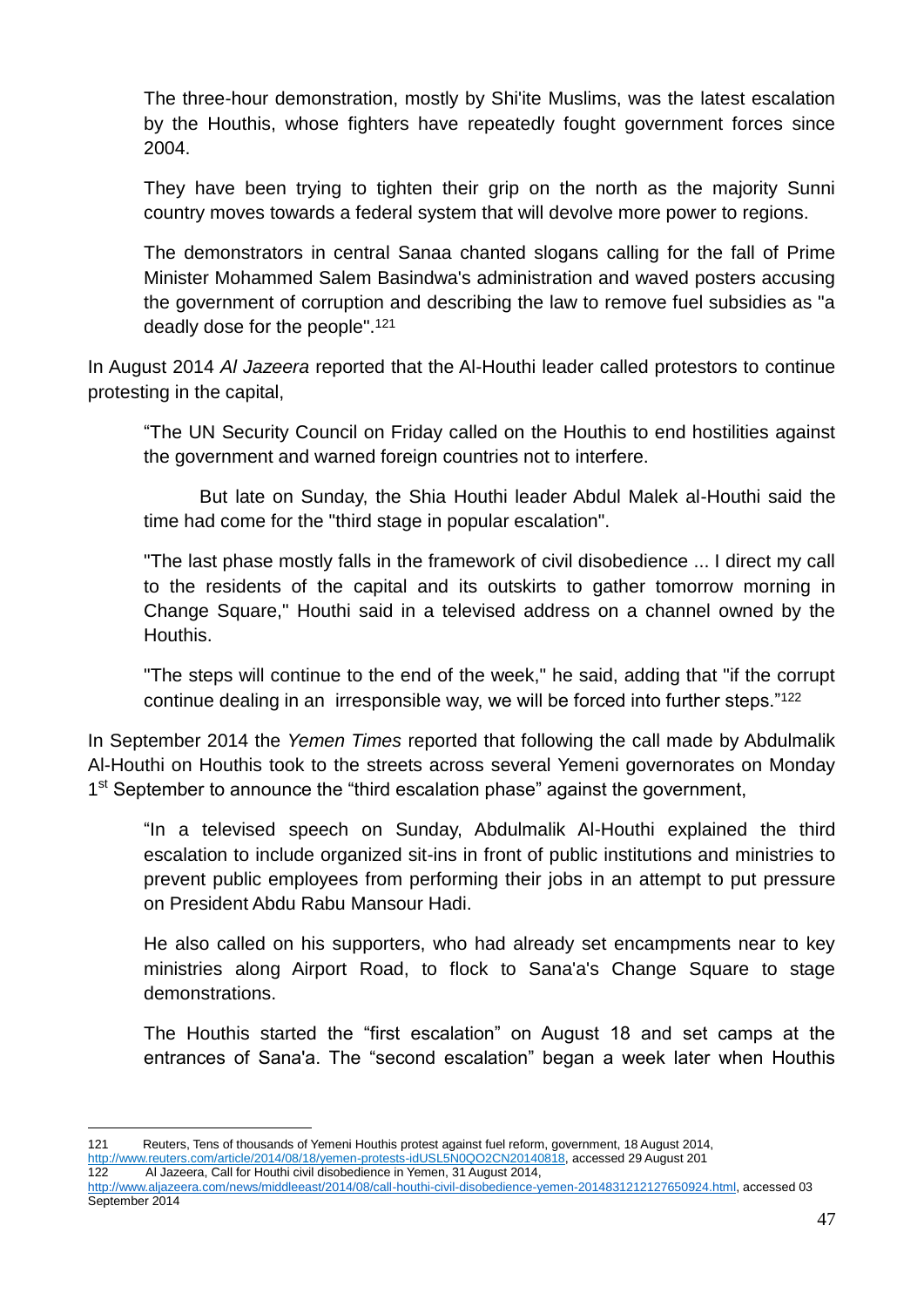extended their presence by pitching tents close to key ministries along the Airport Road.

On Monday, as part of the third escalation, tens of thousands of Houthi members and supporters marched the streets in Amran, Sa'ada, Dhamar, and Taiz governorates, pressing for their demands to be met, and promising to persist until the government is ousted.

The Houthis' demands include the replacement of the government, a U-turn on fuel subsidy cuts, and the implementation of the NDC outcomes.

Three massive demonstrations in Sana'a caused severe traffic disruptions in the capital on Monday morning."<sup>123</sup>

In August 2014 *Freedom House* reported that the Yemeni government and opposition launched the National Dialogue Conference in March 2013.

"As part of the transitional agreement, the Yemeni government and the opposition launched the country's NDC in March. The NDC, while boycotted by some in the opposition, was attended by 565 delegates, including members of the Southern separatist movement as well as rebels from the north. The Dialogue was not free of controversy, as some Yemenis were displeased with which delegates were selected to participate. The NDC was meant to move forward a new constitution that would be put up for a national referendum in October. The referendum was delayed due to tensions between Sanaa and the South. In December, several political parties agreed that giving limited autonomy to the South based vaguely on the notion of federalism would help break through stalled dialogue talks. It remained unclear at the end of the year what political force the agreement would have."<sup>124</sup>

# **5.5 Status of the constitutional drafting process and information on a public referendum**

As noted above, the National Dialogue Conference was meant to move forward a new constitution that would be put up for a national referendum in October. The referendum was delayed due to tensions between Sanaa and the South.<sup>125</sup>

In August 2014 the *UN Security Council* stressed the need for an initial draft of the Yemeni Constitution be passed,

"It [The UN Security Council] also stressed the need for an initial draft of the Yemeni Constitution to be passed to the National Authority review in a timely manner in order to conduct a referendum without delay. It reiterated the call for credible

<sup>1</sup> 123 Yemen Times, Houthis Begin "Third Escalation, 02 September 2014,

[http://www.yementimes.com/en/1812/news/4268/Houthis-begin-%E2%80%9Cthird-escalation%E2%80%9D.htm,](http://www.yementimes.com/en/1812/news/4268/Houthis-begin-) accessed 03 September 2014

<sup>124</sup> Freedom House, Freedom in the World – Yemen, 22 August 2014, [http://www.refworld.org/docid/53fc364b9.html,](http://www.refworld.org/docid/53fc364b9.html) accessed 27 August 2014

<sup>125</sup> Freedom House, Freedom in the World – Yemen, 22 August 2014[, http://www.refworld.org/docid/53fc364b9.html,](http://www.refworld.org/docid/53fc364b9.html) accessed 27 August 2014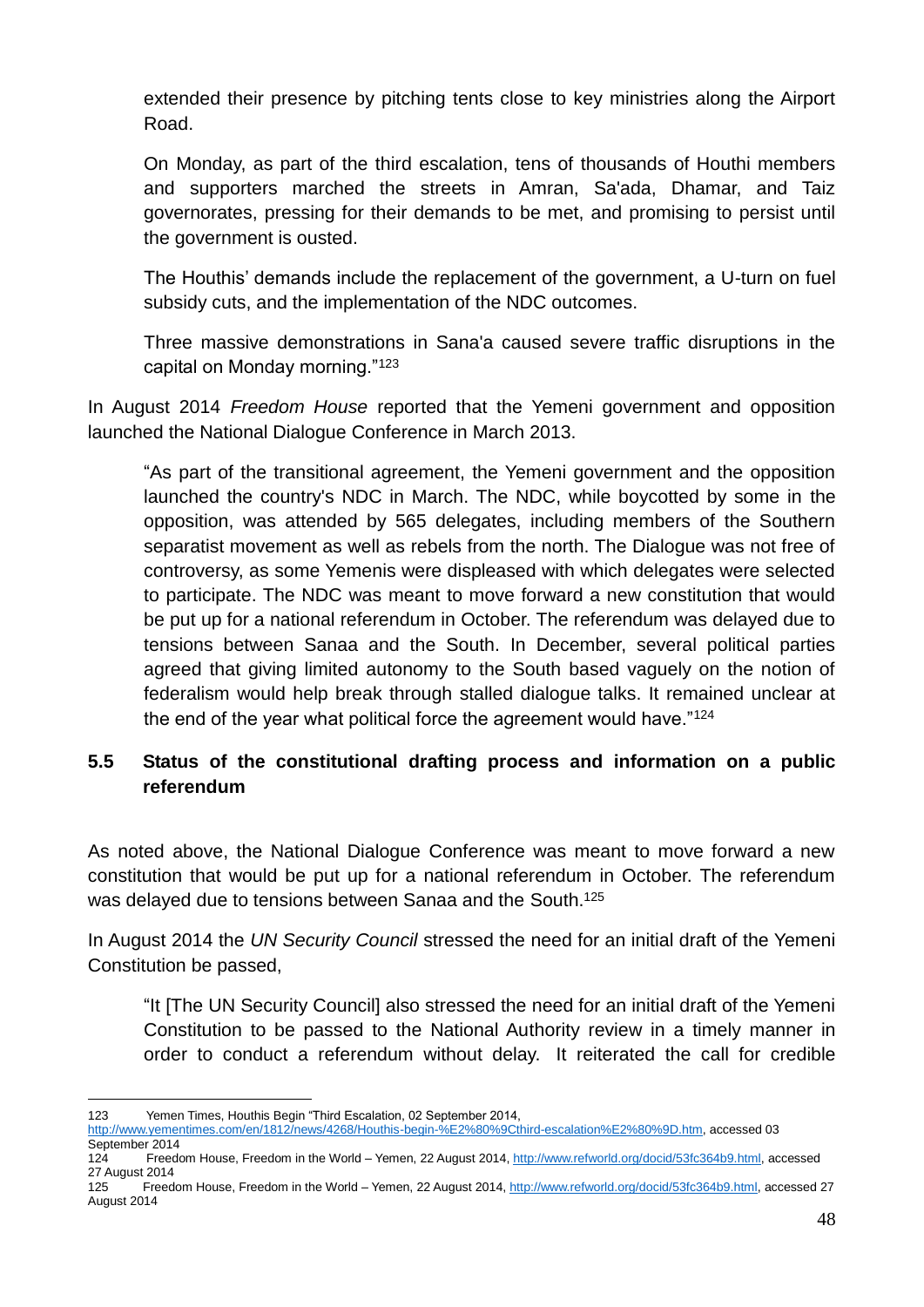investigations into human rights violations in the country, in line with the outcomes of the Dialogue Conference and the Gulf Cooperation Council mechanism. Noting the formidable challenges confronting Yemen, it encouraged expedited reforms and implementation of socio-economic plans, and urged all parties to facilitate safe, unhindered access for humanitarian assistance."<sup>126</sup>

# **5.6 Status of the UN sanctions against former government and opposition leaders for interfering in the state's political transition**

In February 2014 the *United Nations Security Council* welcomed Yemen's decision to launch the National Dialogue Conference on 18 March and threatened to use economic sanctions to stop reported spoilers aiming to derail the political transition,

"In a presidential statement, the 15-member Council said that the Conference should be conducted in an "inclusive manner involving the full participation of all segments of Yemeni society, including representatives from the South and other regions, and the full and effective participation of youth and women."

The national dialogue is meant to feed into a constitution-making progress, and pave the way for general elections to be held in 2014.

In today's statement, the Council cautioned against interference from the former regime, former opposition, and others "who do not adhere to the guiding principles of the Implementation Mechanism Agreement for the transition process," including former president Saleh and former vice president Ali Salim Al-Beidh.

It was also concerned about reports of money and weapons being brought into Yemen from outside for the purpose of undermining the transition.

The Council said it is ready to "consider further measures," including under Article 41 of the UN Charter, if actions aimed at undermining the Government of National Unity and the political transition continue.

Article 41 falls under Chapter VII of the Charter, which deals with threats to the peace, breaches of the peace and acts of aggression. It states that the Council may decide what measures – not involving the use of armed force – are to be employed to give effect to its decisions, and it may call on UN Member States to apply such measures.

<sup>&</sup>lt;u>.</u> 126 UN Department of Public Information, Security Council, in Presidential Statement, Urges Stop To Escalating Campaign by Yemeni Faction to 'Bring Down The Government', Disrupt Transition, 29 August 2014, [http://www.un.org/ews/Press/docs/2014/sc11543.doc.htm,](http://www.un.org/ews/Press/docs/2014/sc11543.doc.htm) accessed 29 August 2014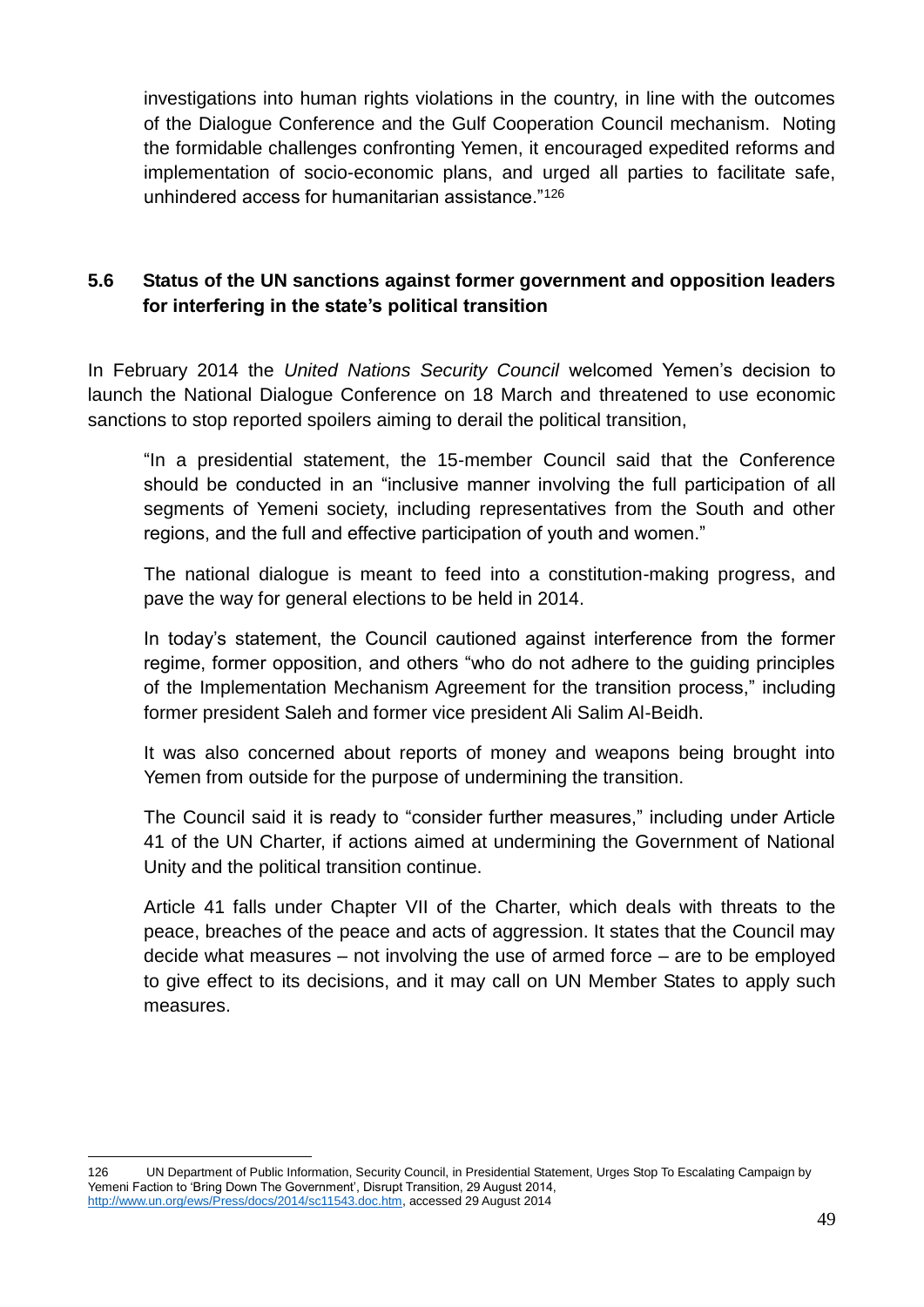These may include complete or partial interruption of economic relations and of rail, sea, air, postal, telegraphic, radio, and other means of communication, and the severance of diplomatic relations."<sup>127</sup>

#### **D. Security Forces**

# **1. Information on the restructuring of the security forces, including:**

### **1.1. Police**

In February 2014 the *US Department of State* reported that abuses still continued, despite efforts to disband the former police state,

"Despite government efforts to disband the former police state and reform the security services during the transition, local nongovernmental organizations (NGOs) and activists reported that abuses continued. Security forces essentially remained immune from civilian oversight."<sup>128</sup>

*USDOS* further reported that corruption and impunity were serious problems,

"Corruption and impunity were serious problems throughout the military-security establishment and intelligence bureaucracy. Some police stations reportedly maintained an internal affairs section to investigate security force abuses, and citizens had the right to file complaints with the Prosecutor's Office."<sup>129</sup>

In an undated report, INTERPOL, the world's largest international police organization, with 190 member countries, reported that national police structures are currently being examined with a view to restructuring and a new reformed force is "due to be launched shortly".<sup>130</sup>

#### **1.2 Armed forces (unification and reformation)**

In April 2013, the *Fair Observer* reported that Yemen's transitional President, Abdo Rabo Mansour Hadi, issued Presidential Decree No. 104/2013, which outlined a move to legislate the removal of direct control over military troops under the authority of former President Saleh's son,

"Hadi's decree was well received by people around the country and Yemenis abroad via social media networks. In particular, people were elated at the

http://www.un.org/apps/news/story.asp?NewsID=44158#.VADse\_IdUX8, accessed 29 August 2014<br>128 US Department of State (USDOS) Country Reports on Human Rights Practices-Yemen.

[http://www.refworld.org/docid/53284a4814.html,](http://www.refworld.org/docid/53284a4814.html) accessed 25 August 2014

<sup>1</sup> 127 UN News Centre, Yemen: Security Council threatens sanctions if political process is blocked, 15 February 2013,

<sup>128</sup> US Department of State (USDOS) Country Reports on Human Rights Practices- Yemen, 27 February 2014, [http://www.refworld.org/docid/53284a4814.html,](http://www.refworld.org/docid/53284a4814.html) accessed 25 August 2014

<sup>129</sup> US Department of State (USDOS) Country Reports on Human Rights Practices- Yemen, 27 February 2014,

<sup>130</sup> INTERPOL, Member Countries: Yemen, [http://www.interpol.int/Member-countries/Asia-South-Pacific/Yemen,](http://www.interpol.int/Member-countries/Asia-South-Pacific/Yemen) accessed 25 August 2014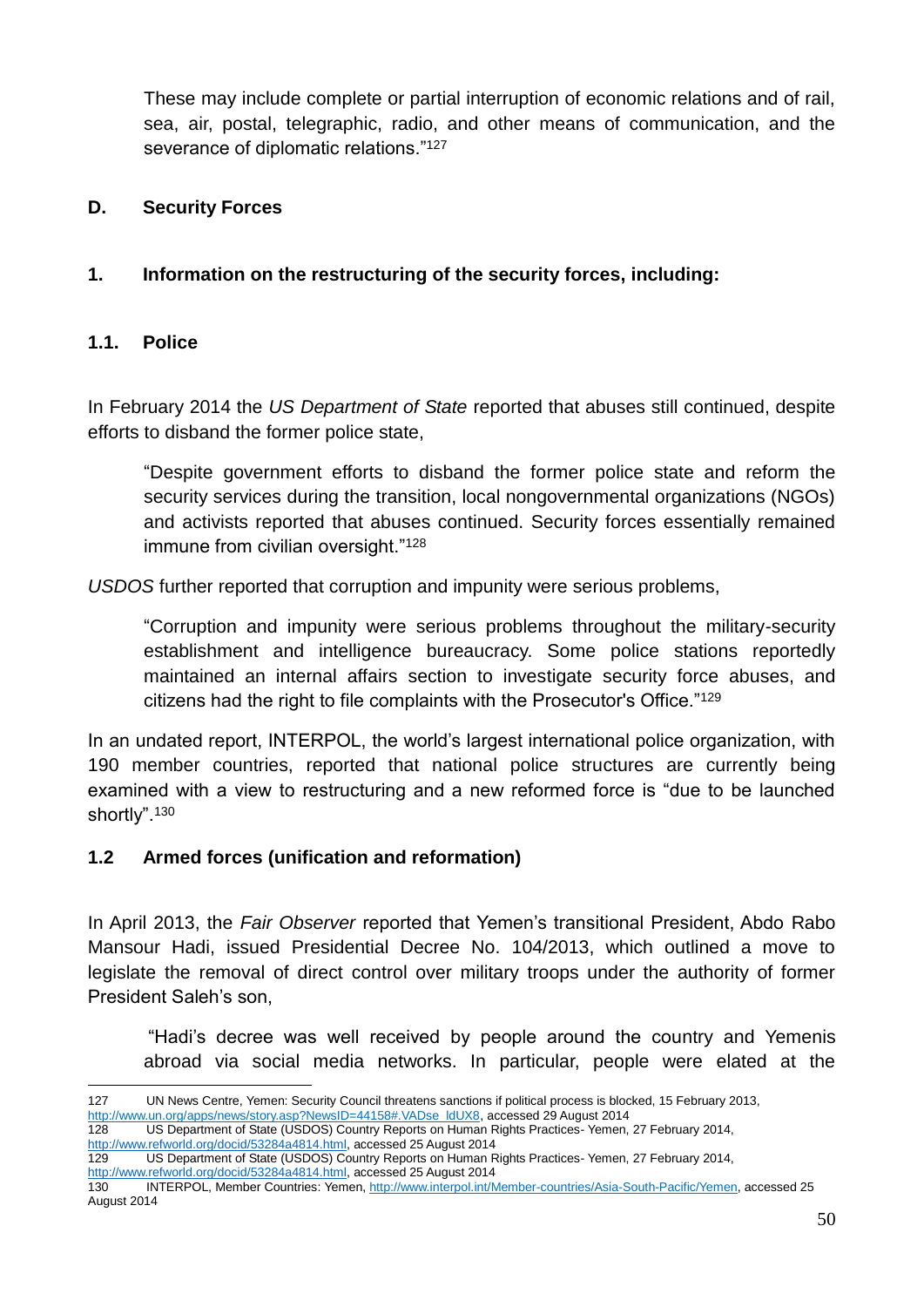president's surprising move to legislate the removal of direct control over military troops under the authority of Generals Ali Muhsin al-Ahmar and Ahmed Ali Abdullah Saleh, former President Saleh's son. While such decisions contributed to a surge in optimism, the general view among southern leaders, northern Houthi rebels and observers in Sana'a is that the process still fuels proxy conflicts creating opportunities for militants, militias and sheikhdoms."<sup>131</sup>

In April 2013 the *International Crisis Group* reported that military reform will require the instillation of a coherent command structure, discipline and removing the influence of the old elite,

"Although President Abdo Robo Mansour Hadi has taken important first steps, the harder part lies ahead: undoing a legacy of corruption and politicisation; introducing a coherent administrative and command structure, instilling discipline and unified esprit de corps; and continuing to weaken the old elite's hold without provoking a backlash. All this must be done as the nation faces a redoubtable array of security challenges, including al-Qaeda attacks; sabotage of critical infrastructure; growing armed tribal presence in major cities; Huthi territorial gains in the North; and increasing violence in the South over the issue of separation.

There is a long way to go. Under former President Ali Abdullah Saleh, the militarysecurity services were virtually immune from civilian oversight and operated largely outside the law. Loyalties flowed to individual commanders, who hailed mostly from the president's family or tribe."<sup>132</sup>

In August 2014 *IHS Jane's Intelligence Review* reported that reforms had been implemented to tackle corruption within public services, including the military,

"The reforms are intended to tackle widespread corruption by removing thousands of 'ghost workers' from the payroll that the government estimates to cost around USD200 million a year. The military has been particularly prone to abusing the existing system, with some senior officers vastly exaggerating the number of soldiers under their command, and siphoning off additional salaries."<sup>133</sup>

#### *1.2.1 Weakening of the Saleh family's power within the military*

In August 2014 *Freedom House* reported that Hadi took steps to address Saleh's influence in the military in 2012 by restructuring the army and dismissing military leaders related to Saleh,

133 IHS Janes Intelligence Review, Risk of attacks on Yemen's energy infrastructure rses as result of military payroll reform, 14 August 2014, [http://www.janes.com/article/42050/risk-of-attacks-on-yemen-s-energy-infrastructure-rises-as-result-of-military-payroll](http://www.janes.com/article/42050/risk-of-attacks-on-yemen-s-energy-infrastructure-rises-as-result-of-military-payroll-reform)[reform,](http://www.janes.com/article/42050/risk-of-attacks-on-yemen-s-energy-infrastructure-rises-as-result-of-military-payroll-reform) accessed 28 August 2014

<sup>1</sup> 131 Fair Observer, Military Restructuring in Yemen Opens a Second Power Vacuum: Part 1, 24 April 2013,

[http://168.61.42.194/article/military-restructuring-yemen-opens-second-power-vacuum-part-1?page=11,](http://168.61.42.194/article/military-restructuring-yemen-opens-second-power-vacuum-part-1?page=11) accessed 25 August 2014<br>132 International Crisis Group, Yemen's military-security reform: Seeds of new conflict?, 4 April International Crisis Group, Yemen's military-security reform: Seeds of new conflict?, 4 April 2013,

[http://www.crisisgroup.org/en/regions/middle-east-north-africa/iraq-iran-gulf/yemen/139-yemens-military-security-reform-seeds-of-new](http://www.crisisgroup.org/en/regions/middle-east-north-africa/iraq-iran-gulf/yemen/139-yemens-military-security-reform-seeds-of-new-conflict.aspx)[conflict.aspx,](http://www.crisisgroup.org/en/regions/middle-east-north-africa/iraq-iran-gulf/yemen/139-yemens-military-security-reform-seeds-of-new-conflict.aspx) accessed 20 July 2014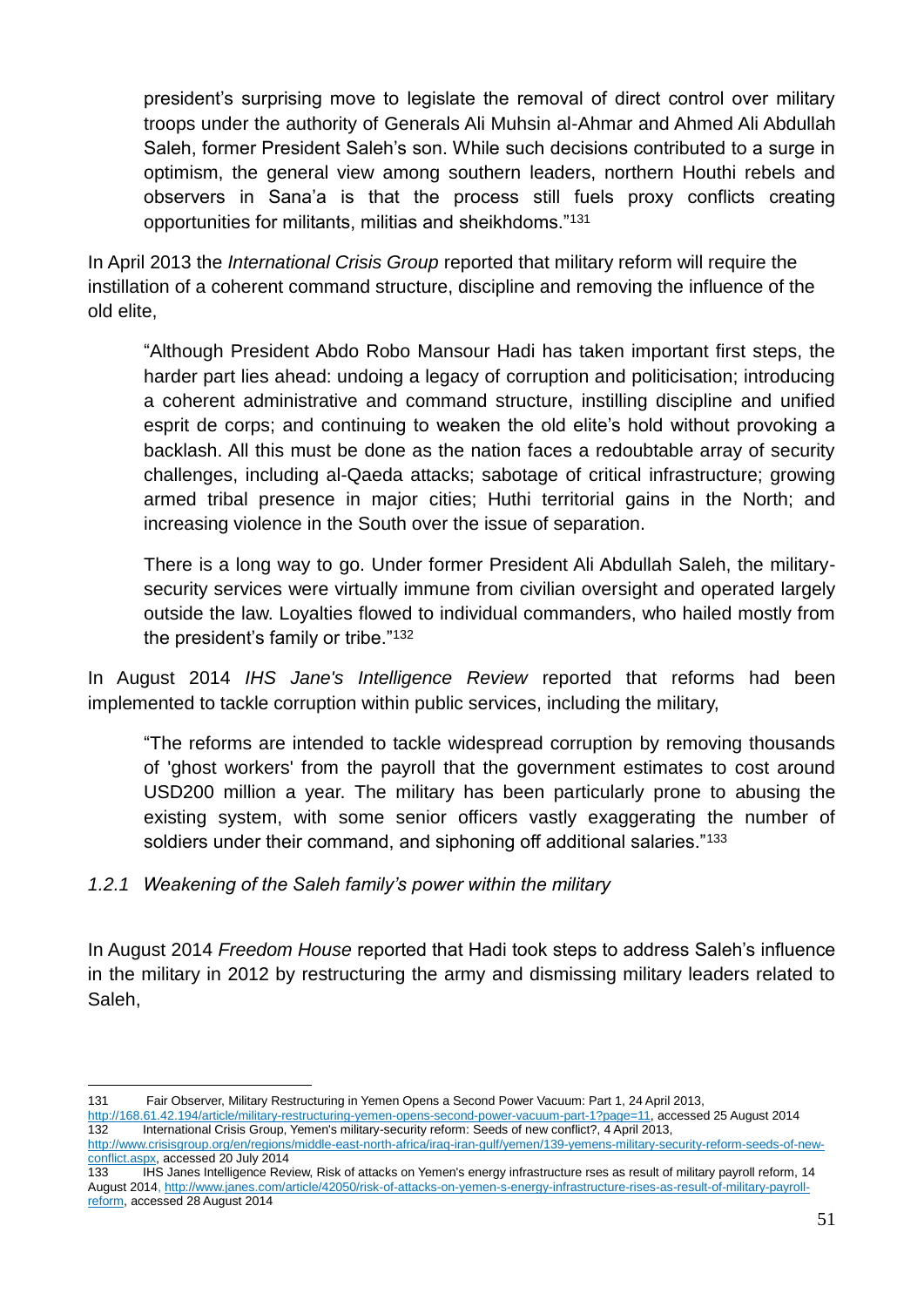"Since coming to power Hadi has struggled to consolidate his political authority. Yemen's political stability has been adversely affected by meddling by Saleh and his supporters within the military. Hadi took steps to address Saleh's lingering influence within the military in 2012 by restructuring the army and dismissing military leaders closely related to Saleh, including his son, brother, and one of his nephews. Hadi took additional measures in 2013, assigning Saleh's son Ahmed Ali Saleh as the country's ambassador to the UAE and sending Saleh's nephew Ammar Muhammad Abdullah Saleh to Ethiopia, where he took up a diplomatic post as military attaché."<sup>134</sup>

<sup>1</sup> 134 Freedom House, Freedom in the World – Yemen, 22 August 2014, [http://www.refworld.org/docid/53fc364b9.html,](http://www.refworld.org/docid/53fc364b9.html) accessed 27 August 2014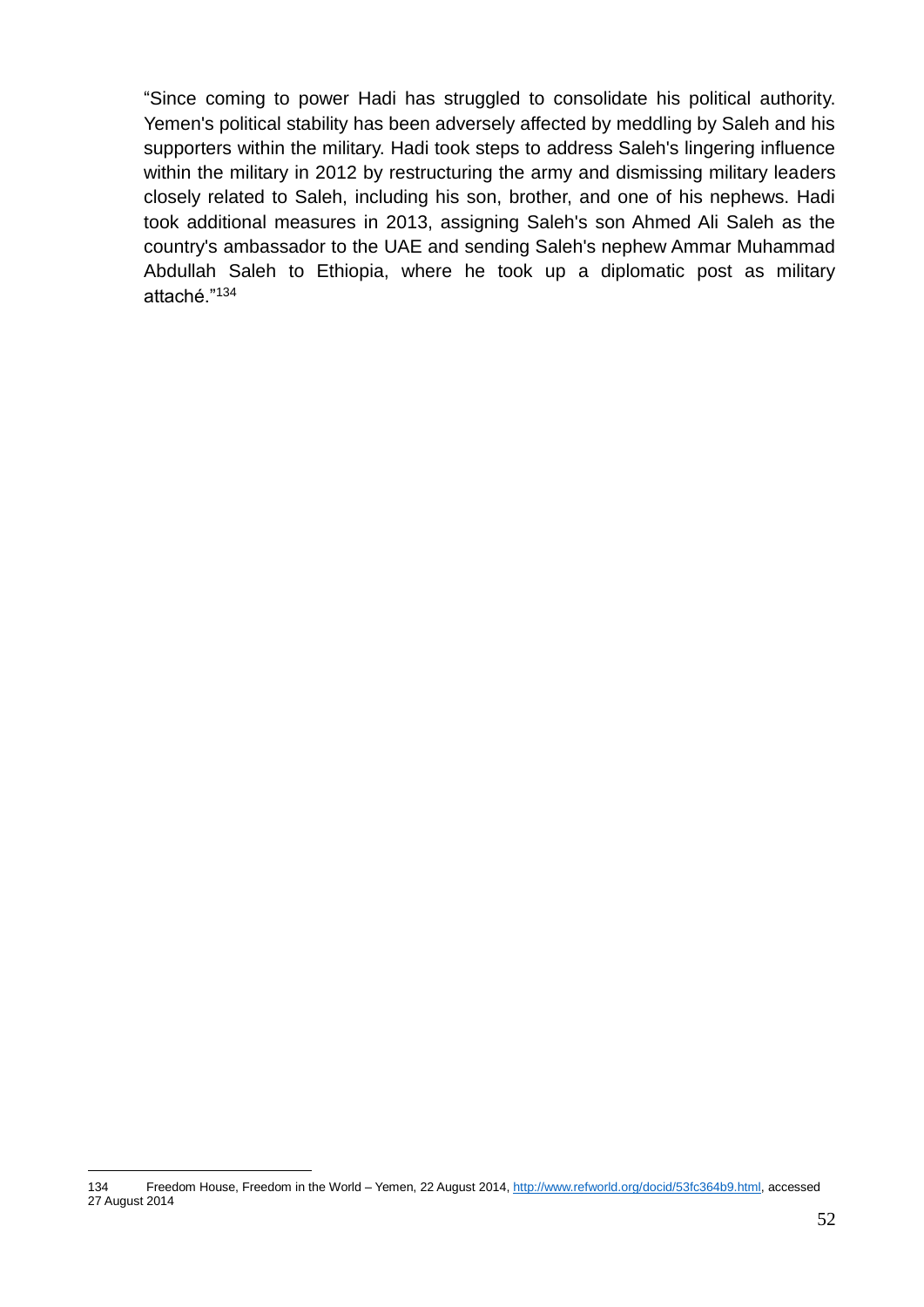### **1.3 Paramilitary forces**

*Global Security* reports that Yemen's paramilitary force has about 71,000 troops. Approximately 50,000 constitute the Central Security Organization of the Ministry of Interior; they are equipped with a range of infantry weapons and armoured personnel carriers. An additional 20,000 are forces of armed tribal levies. Yemen is building up a small coast guard under the Ministry of Interior, training naval military technicians for posts in Aden and Al Mukalla. The coast guard currently has 1,200 personnel.<sup>135</sup>

In September 2013 *Human Rights Watch* reported the alleged torture of a detainee by paramilitary Central Security Forces officers,

"Al-Sanbare told Human Rights Watch that after he had a dispute with paramilitary Central Security Forces officers on August 25, they beat him severely, breaking his arm. The officers then transferred him to a jail, where they shackled his arms and legs but did not treat his injuries. After his release, the police Criminal Investigation Division (CID) intervened with three public hospitals and a private hospital where he sought treatment for his injuries to keep him from getting a medical examination record of his condition. The case raises both the serious problem of torture in Yemeni detention centers and the government's efforts to block redress for victims of abuse."136

# **2. Effectiveness of security forces in providing protection to civilians (size, skill, training, and organization of forces relative to the responsibilities given to them)**

# **2.1 Status of civil-military relations**

<u>.</u>

We were unable to identify information within the timeframe for this research.

# **2.2 Accountability of offenders within the military and police force (whether impunity is an issue)**

In February 2014 *USDOS* reported that impunity for security officials remained a problem in Yemen,

"Impunity for security officials remained a problem, as the government was slow to act against officials implicated in committing abuses and using excessive force. Some

<sup>135</sup> Global Security, Yemen Intelligence Agencies, [http://www.globalsecurity.org/intell/world/yemen/index.html,](http://www.globalsecurity.org/intell/world/yemen/index.html) accessed 25 August 2014

<sup>136</sup> Human Rights Watch, [Yemen: State Security Forces Torture Victim Denied Justice,](http://www.hrw.org/news/2013/09/12/yemen-state-security-forces-torture-victim-denied-justice) Authorities Try to Block Redress for Injuries, 12 September 2013[, http://www.hrw.org/news/2013/09/12/yemen-state-security-forces-torture-victim-denied-justice,](http://www.hrw.org/news/2013/09/12/yemen-state-security-forces-torture-victim-denied-justice) accessed 25 August 2014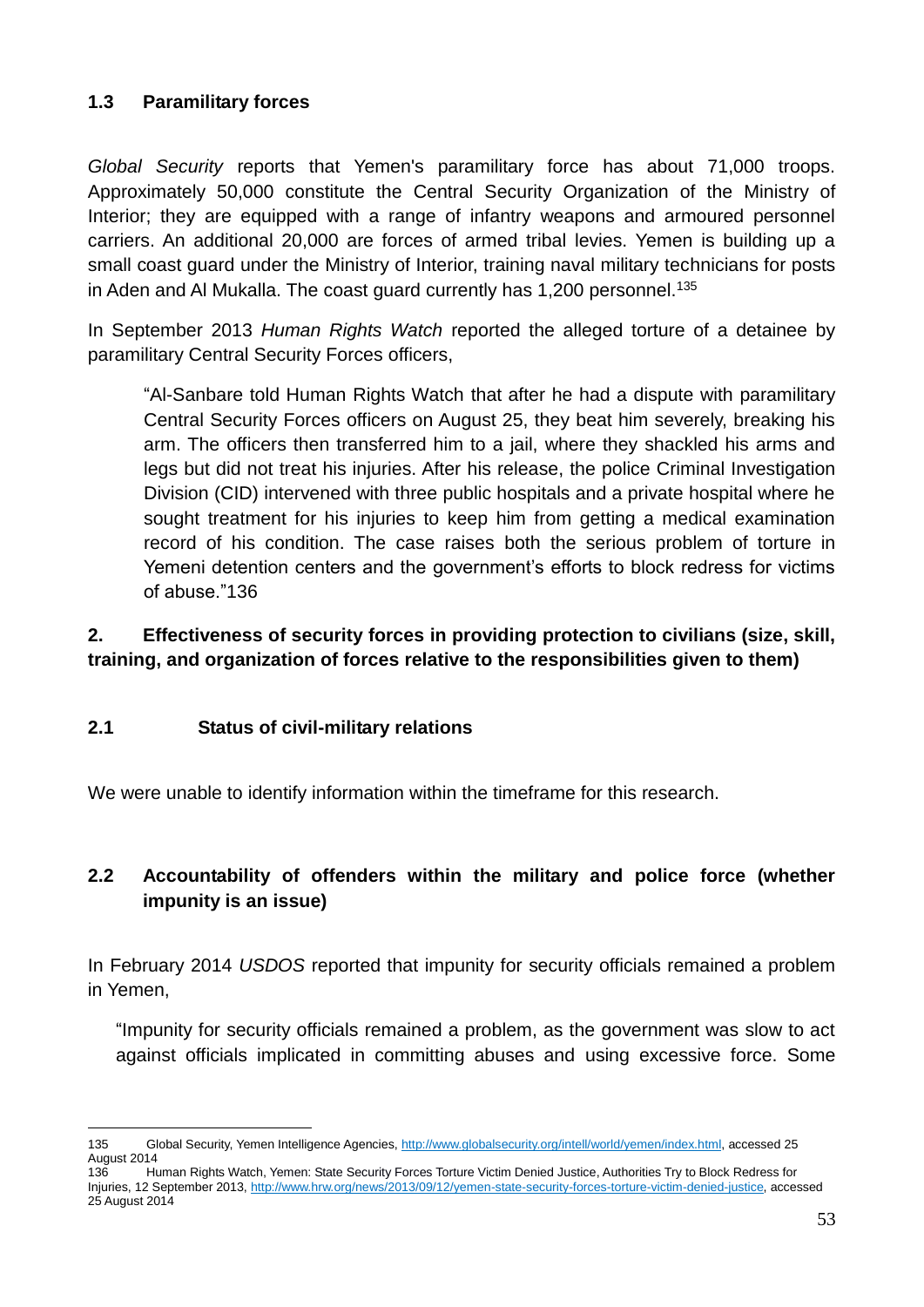remained in their posts or were transferred to new ones. The government took some steps to address impunity by removing some officers from their posts."<sup>137</sup>

# **E. Good Governance/Rule of Law/Administration of Justice**

### **1. Access to legal remedies, impunity**

### **1.1. Quality of justice and avenues of obtaining justice**

In February 2014 the *Global Observatory* reported that,

"About 50% of all Yemenis have little to no access to effective legal recourse that can help them resolve their differences."<sup>138</sup>

In February 2014 the *US Department of State* reported that the judiciary was weak and not fully independent; hampered by corruption and political interference,

"The constitution provides for an independent judiciary, but the judiciary was weak and not fully independent, as corruption and political interference severely hampered its operations. Litigants maintained, and the government acknowledged, that judges' social ties and occasional bribery influenced verdicts. Many judges were poorly trained and some allowed personal or political affiliations to affect how cases were handled. The government's lack of capacity and at times reluctance to enforce court orders, especially outside the cities, further undermined the credibility of the judiciary. Members of the judiciary also were threatened and harassed to influence cases."<sup>139</sup>

In April 2014, the *UK Foreign and Commonwealth Office* reported that Yemen is transitioning from confession-based prosecutions to evidence based and that the judiciary is subject to interference,

The government of Yemen acknowledges a weakness in the rule of law, with Yemen still transitioning from confession-based prosecutions to those based on evidence. The judiciary is still subject to government interference, and judges and lawyers continue to face intimidation."<sup>140</sup>

In August 2014 *Freedom House* reported that the judiciary is susceptible to interference from the executive and authorities have a poor record of enforcing judicial decisions,

<sup>1</sup> 137 US Department of State (USDOS) Country Reports on Human Rights Practices- Yemen, 27 February 2014, [http://www.refworld.org/docid/53284a4814.html,](http://www.refworld.org/docid/53284a4814.html) accessed 24 August 2014

<sup>138</sup> Global Observatory, Injustice Begets Violence, and Violence Begets More of Both: The Case of Yemen, 03 February 2014, [http://theglobalobservatory.org/analysis/670-injustice-begets-violence-violence-begets-more-of-both-the-case-of-yemen.html,](http://theglobalobservatory.org/analysis/670-injustice-begets-violence-violence-begets-more-of-both-the-case-of-yemen.html) accessed 29 August 2014

<sup>139</sup> US Department of State (USDOS) Country Reports on Human Rights Practices- Yemen, 27 February 2014, [http://www.refworld.org/docid/53284a4814.html,](http://www.refworld.org/docid/53284a4814.html) accessed 24 August 2014

<sup>140</sup> FCO - UK Foreign and Commonwealth Office: Human Rights and Democracy Report 2013 - Section XI: Human Rights in Countries of Concern - Yemen, 10 April 2014, [http://www.ecoi.net/local\\_link/273734/389498\\_en.html,](http://www.ecoi.net/local_link/273734/389498_en.html) accessed 29 August 2014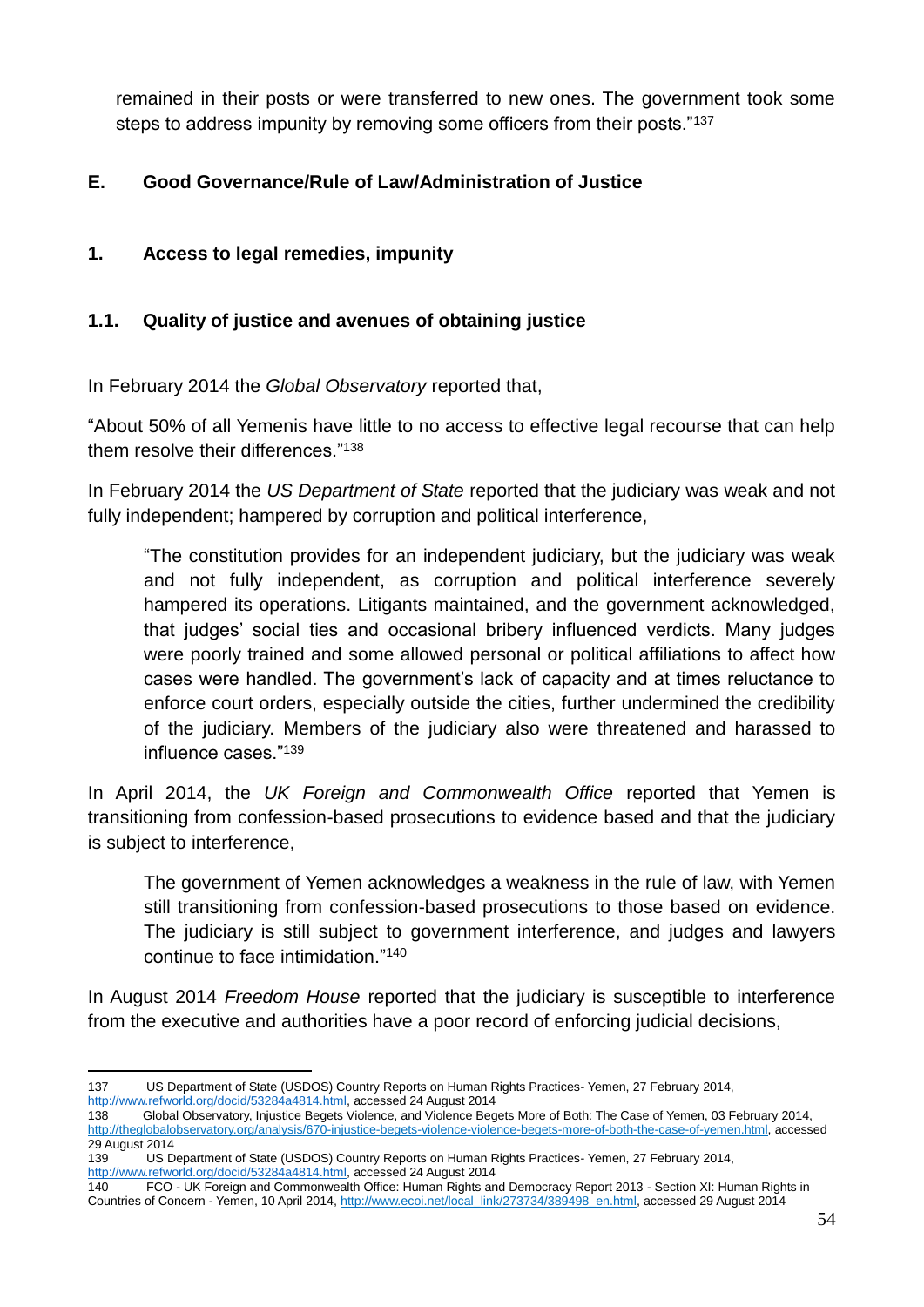"The judiciary is nominally independent, but it is susceptible to interference from the executive branch. Authorities have a poor record on enforcing judicial rulings, particularly those issued against prominent tribal or political leaders. Lacking an effective court system, citizens often resort to tribal forms of justice or direct appeals to executive authorities. Arbitrary detention is partly the result of inadequate training for law enforcement officers and a lack of political will on the part of senior government officials to eliminate the problem. Security forces affiliated with the Political Security Office (PSO) and the Ministry of the Interior torture and abuse detainees, and PSO prisons are not closely monitored."<sup>141</sup>

In April 2014, the *UK Foreign and Commonwealth Office* reported that the Yemeni government failed to establish a commission to investigate alleged human rights violations in 2011,

"The government failed to establish the commission to investigate the alleged human rights violations in 2011."<sup>142</sup>

In its 2014 world report *Human Rights Watch* reported that there were delays to the establishment of a proposed independent commission of inquiry and that a draft transitional justice law presented by President Hadi was deeply flawed,

"In September 2012, President Hadi decreed that an independent commission of inquiry should be created to investigate alleged violations committed during the 2011 uprising and recommend accountability for perpetrators and redress for victims. Over one year later, he had still not nominated the commissioners.

Hadi presented a deeply flawed draft transitional justice law to parliament in January, but it has yet to be passed. The draft law does not grant victims judicial redress, but is merely a victim compensation scheme, limited in time to events of 2011."<sup>143</sup>

In its 2014 world report *Human Rights Watch* reported that a trial of 78 defendents in September 2012 who were suspected of involvement in the killing og 45 protestors was marred by political interference,

"The trial began in September 2012 of 78 defendants—but not the key suspects for the deadliest attack of the uprising, in which pro-government gunmen killed 45 protesters and wounded 200 on March 18, 2011. It was marred by political interference, failure to follow leads that might have implicated government officials, and factual errors."<sup>144</sup>

1

<sup>141</sup> Freedom House, Freedom in the World – Yemen, 22 August 2014, [http://www.refworld.org/docid/53fc364b9.html,](http://www.refworld.org/docid/53fc364b9.html) accessed 27 August 2014

<sup>142</sup> FCO - UK Foreign and Commonwealth Office: Human Rights and Democracy Report 2013 - Section XI: Human Rights in Countries of Concern - Yemen, 10 April 2014,

[http://www.ecoi.net/local\\_link/273734/389498\\_en.html,](http://www.ecoi.net/local_link/273734/389498_en.html) accessed 29 August 2014

<sup>143</sup> Human Rights Watch, World Report, 2014, Yemen[, http://www.hrw.org/world-report/2014/country-chapters/yemen,](http://www.hrw.org/world-report/2014/country-chapters/yemen) accessed 14 August 2014

<sup>144</sup> Human Rights Watch, World Report, 2014, Yemen, [http://www.hrw.org/world-report/2014/country-chapters/yemen,](http://www.hrw.org/world-report/2014/country-chapters/yemen) accessed 14 August 2014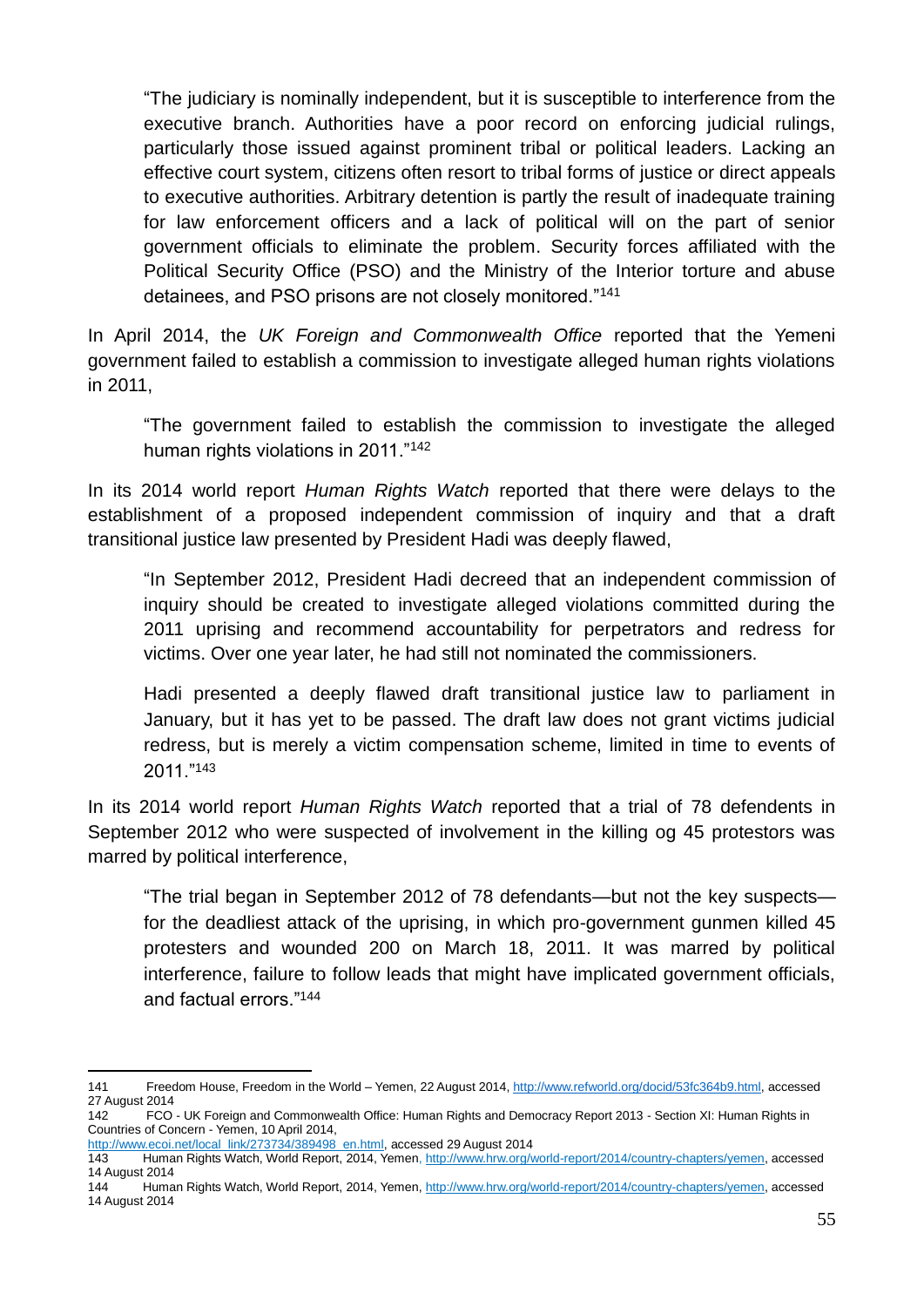#### **1.2 Tribal customary law systems**

#### *1.2.1 Legitimacy and reach*

In April 2013 the *Carnegie Endowment for International Peace* (CEIP) a US based private non-profit organization stated that tribal customary law has been relied on for centuries, if not millennia, in Yemen,

"Yemenis have relied on indigenous tribal traditions to regulate conflict and establish justice for centuries, if not millennia. Tribal law has effectively handled conflicts between various tribes, between tribes and extractive companies, and between tribes and the government. It has successfully prevented and resolved conflicts over resources, development services, and land, and has sometimes managed to contain complex revenge-killing cases."<sup>145</sup>

In February 2014 the *Global Observatory* reported that,

"50% [of Yemeni's] has reasonably good access to tribal customary law systems. These remain fairly effective but are under growing strains.*"146*

In 2014 *USDOS* further reported that tribal mediators reportedly settled almost all rural cases without reference to the formal court system*.147*

In 2012 *CEIP* stated that tribal mechanisms for conflict resolution need to be integrated with the formal system so that they work alongside and complement formal institutions.<sup>148</sup>

In 2012 *CEIP* stated that Yemenis turn to tribal customary law because of perceived corruption and interference in the judiciary,

"Tribal Customary Law is dominant in tribal areas, and Yemenis in urban areas often prefer to use it over the formal court system. Moreover, people are often discouraged from turning to the government because of perceived corruption, nepotism, lack of integrity, and inefficiency, as well as the length of judicial processes and the government's inability to reinforce the law the law and court orders. The government has been criticized for making payments to individuals who create conflict (spoilers) in an effort to convince them not to, for instance, block roads etc.

The government of Yemen acknowledges the tribal system and sometimes turns to tribes to resolve complex conflicts, especially those between the government and tribes, and tribes and corporations working in tribal areas. This was the case in May

147 US Department of State (USDOS) Country Reports on Human Rights Practices- Yemen, 27 February 2014, [http://www.refworld.org/docid/53284a4814.html,](http://www.refworld.org/docid/53284a4814.html) accessed 03 September 2014

<sup>1</sup> 145 Carnegie Endowment for International Peace, Tribal Governance and Stability in Yemen, Nadwa Al-Dawsari, April 2012, [http://carnegieendowment.org/files/yemen\\_tribal\\_governance.pdf,](http://carnegieendowment.org/files/yemen_tribal_governance.pdf) accessed 29 August 2014

<sup>146</sup> Global Observatory, Injustice Begets Violence, and Violence Begets More of Both: The Case of Yemen, 03 February 2014, [http://theglobalobservatory.org/analysis/670-injustice-begets-violence-violence-begets-more-of-both-the-case-of-yemen.html,](http://theglobalobservatory.org/analysis/670-injustice-begets-violence-violence-begets-more-of-both-the-case-of-yemen.html) accessed 29 August 2014

<sup>148</sup> Carnegie Endowment for International Peace, Tribal Governance and Stability in Yemen, Nadwa Al-Dawsari, April 2012, [http://carnegieendowment.org/files/yemen\\_tribal\\_governance.pdf,](http://carnegieendowment.org/files/yemen_tribal_governance.pdf) accessed 29 August 2014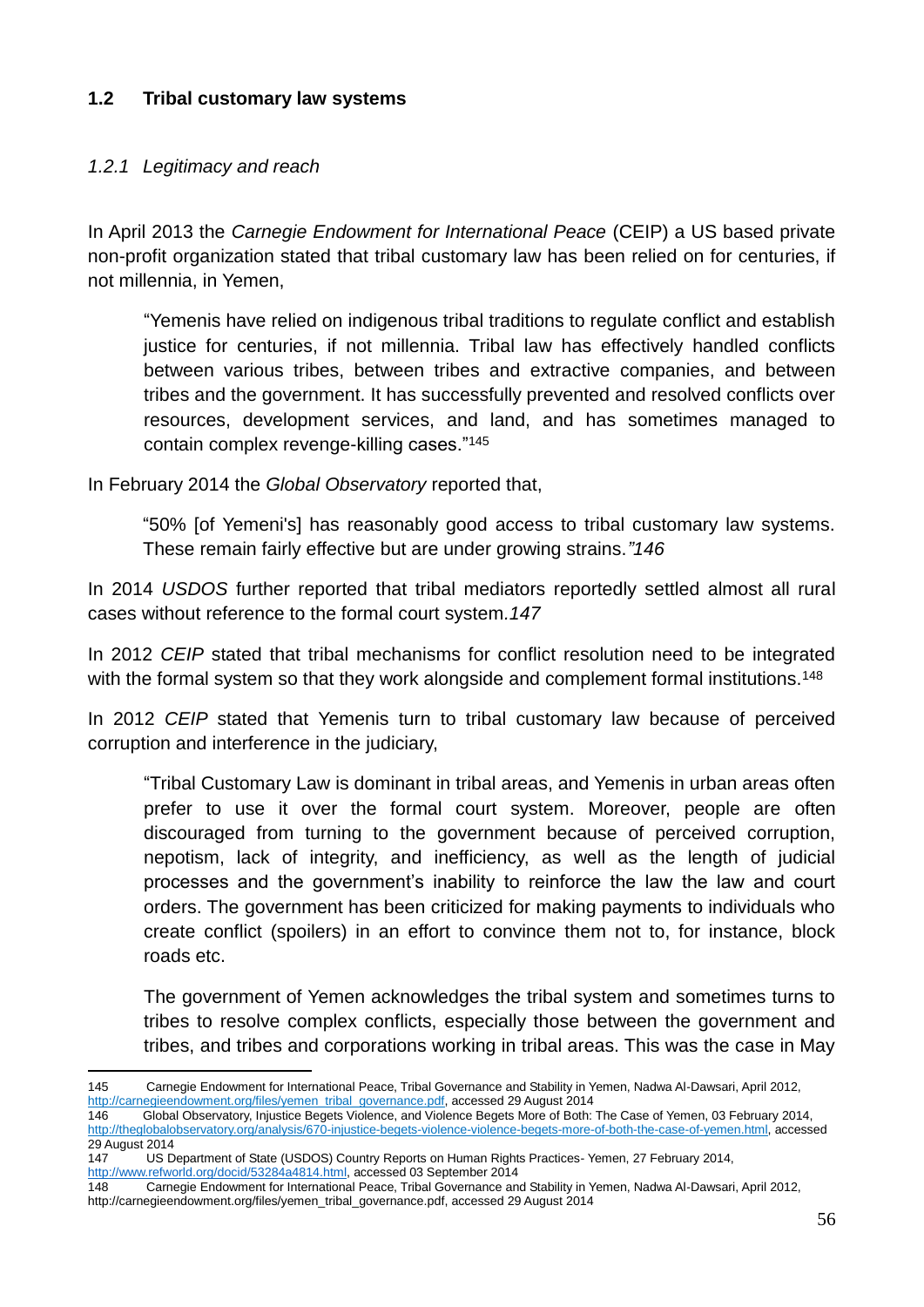2010 , when the deputy governor of Marib was killed in a drone attack. Former president Saleh himself requested the intervention of a mediation committee that included prominent shieks from the Marib governorate to contain a potential clash between the government forces and tribes."<sup>149</sup>

In February 2014, the *US Department of State* reported that unauthorised prisons and detention centres controlled by tribes in rural areas continued to operate,

"Unauthorized "private" prisons and detention centers controlled by tribes in rural areas continued to operate on the basis of traditional tribal justice. Tribal leaders sometimes placed "problem" tribesmen in private jails, sometimes simply rooms in a sheikh's house, to punish them for noncriminal actions. Tribal authorities often detained persons for personal or tribal reasons without trial or judicial sentencing."<sup>150</sup>

### *1.2.2 Accommodation of modern human rights principles*

[See 1.2.1 Legitimacy and Reach]

# **1.3. Influence of ruling elites within the legal system and their level of oversight over the state judiciary**

In February 2014 the *Yemen Times* stated that since 1990 the state judiciary has become an extension of the ruling elite on a nationwide scale. The Yemen Times stated that cases that concern interests involving influential individuals are either not prosecuted of judgements are never implemented,

"Against this background, the first trend that is clearly discernible in the area of justice is that, since 1990, the state judiciary has incrementally become an extension of the ruling elite on a nationwide scale. This was achieved through three interlinked processes. First, the executive took control of the Supreme Judicial Council – charged with administration of the judiciary. As a result, judicial independence became largely fictional. Second, the judiciary was largely staffed on the basis of party-affiliation and loyalty instead of merit. Third, legal training, civic education and legal infrastructure were, probably purposefully, vastly underfunded in relation to what popular demand for justice required. These developments had three general consequences. To start with, cases that concern interests involving influential individuals are either not prosecuted or judgments are not implemented (an estimated 60 percent). Moreover, the grand corruption that is practised by major

<sup>1</sup> 149 Carnegie Endowment for International Peace, Tribal Governance and Stability in Yemen, Nadwa Al-Dawsari, April 2012, [http://carnegieendowment.org/files/yemen\\_tribal\\_governance.pdf,](http://carnegieendowment.org/files/yemen_tribal_governance.pdf) accessed 29 August 2014 150 US Department of State (USDOS) Country Reports on Human Rights Practices- Yemen, 27 February 2014,

[http://www.refworld.org/docid/53284a4814.html,](http://www.refworld.org/docid/53284a4814.html) accessed 03 September 2014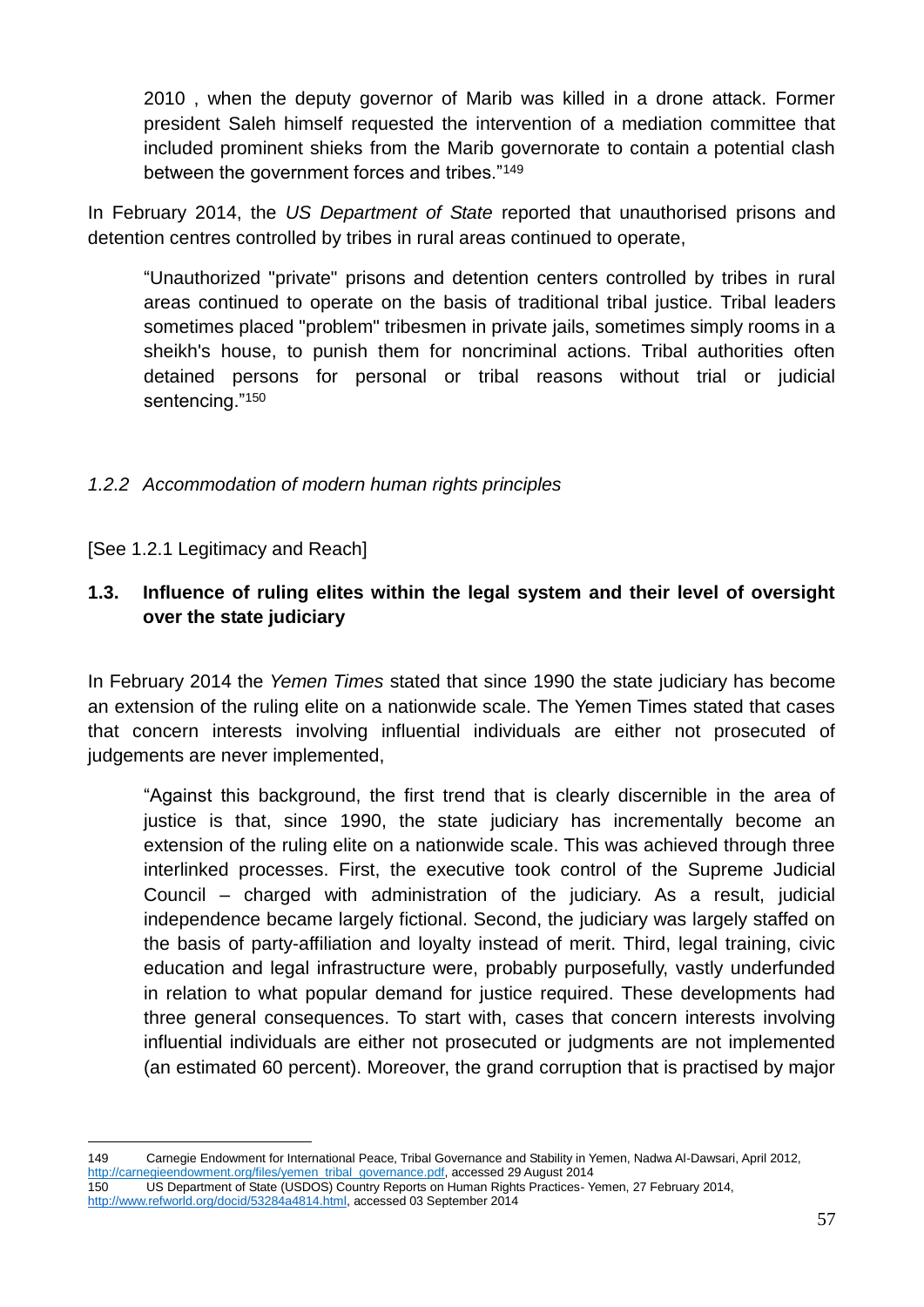powerbrokers is replicated at micro-scale throughout the state judiciary. Finally, in many places state-based justice is simply absent."<sup>151</sup>

In August 2014, *Freedom House* reported that as part of the November 2011 agreement for him to step down from power, former president Ali Abdullah Saleh was granted immunity from prosecution for his role in the country's deadly crackdown in 2011.<sup>152</sup>

*1.3.1 Existence of legal mechanisms to challenge the ruling elites*

In its 2014 world report *Human Rights Watch* reported that immuity and inaction has led to a lack of accountability of ruling elites,

"In 2012, Yemen's parliament granted Saleh and his aides immunity from prosecution, and the current president, Abdu Rabu Mansour Hadi, has not created mechanisms to provide accountability for past abuses."<sup>153</sup>

In its 2014 world report *Human Rights Watch* reported that in April 2013 a trial judge ordered that former president Salah and 11 top aides be reinvestigated in connection with a trial of defendents suspected of involvement with progovernment groups who killed 45 protesters, that was marred by political interference.<sup>154</sup>

In February 2014 the *Global Observatory* reported that limited access to effective legal recourse is,

"largely the result of conscious efforts by Yemen's ruling elites over the past 20-odd years to capture and marginalize the legal mechanisms that could have been used to challenge their rule.

In consequence, a large number of disputes have remained unresolved, and many of these disputes have become grievances. Some of these grievances have been collectivized, turned violent, and contributed to an increase in sectarian politics.

This suggests that the current violence in Yemen is driven at least in part by interests and injustices at the micro-level. Hence, grand geopolitical narratives should be treated with caution. It also suggests that improving Yemen's "state of justice" is vital to give implementation of the recent results of the National Dialogue Conference a chance."<sup>155</sup>

<sup>1</sup> 151 The Yemen Times, From The Struggle For Citizenship To The Fragmentation Of Justice - Yemen From 1990 To 2013, 20 February 2014, [http://www.yementimes.com/en/1757/opinion/3510/From-the-struggle-for-citizenship-to-the-fragmentation-of-justice---](http://www.yementimes.com/en/1757/opinion/3510/From-the-struggle-for-citizenship-to-the-fragmentation-of-justice---Yemen-from-1990-to-2013.htm)

[Yemen-from-1990-to-2013.htm,](http://www.yementimes.com/en/1757/opinion/3510/From-the-struggle-for-citizenship-to-the-fragmentation-of-justice---Yemen-from-1990-to-2013.htm) accessed 04 September 2014<br>152 Freedom House, Freedom in the World - Yemen, 22 152 Freedom House, Freedom in the World – Yemen, 22 August 2014[, http://www.refworld.org/docid/53fc364b9.html,](http://www.refworld.org/docid/53fc364b9.html) accessed 03 September 2014

<sup>153</sup> Human Rights Watch, World Report, 2014, Yemen[, http://www.hrw.org/world-report/2014/country-chapters/yemen,](http://www.hrw.org/world-report/2014/country-chapters/yemen) accessed 14 August 2014

Human Rights Watch, World Report, 2014, Yemen[, http://www.hrw.org/world-report/2014/country-chapters/yemen,](http://www.hrw.org/world-report/2014/country-chapters/yemen) accessed 14 August 2014

<sup>155</sup> Global Observatory, Injustice Begets Violence, and Violence Begets More of Both: The Case of Yemen, 03 February 2014, [http://theglobalobservatory.org/analysis/670-injustice-begets-violence-violence-begets-more-of-both-the-case-of-yemen.html,](http://theglobalobservatory.org/analysis/670-injustice-begets-violence-violence-begets-more-of-both-the-case-of-yemen.html) accessed 29 August 2014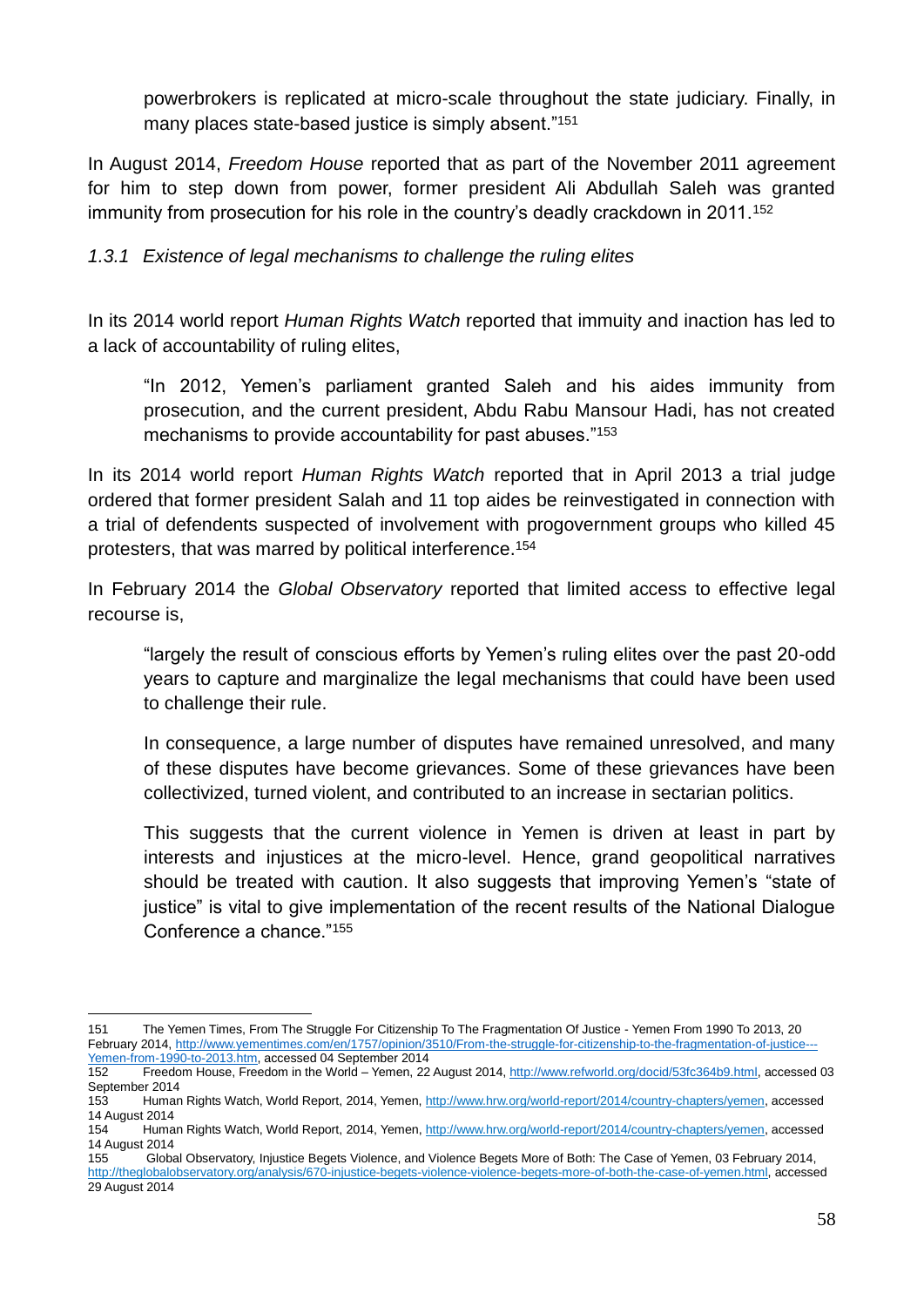The *Global Observatory* stated that against tribal customary law is the main mechanism for the peaceful legal resolution of disputes, however, it is suffering from a gradual erosion of its legitimacy as a result of cooption of tribal leaders by ruling elites,

"Tribal customary law is the main mechanism for the peaceful legal resolution of disputes, which has been the case for centuries. About 70-80% of all disputes that are resolved legally are estimated to be handled by this system. However, tribal law is suffering from a gradual erosion of its legitimacy and reach. Cooptation of tribal leaders by the ruling elite-cum-government; growing business interests of sheikhs that create conflicts of interests; and the struggle of tribal law to resolve collective action problems as well as accommodate modern human rights principles cause it to vary significantly in relevance across Yemen. This is a dangerous development in a society in which the rich tradition of tribal customary law has traditionally exercised significant restraint on impunity and dispute escalation."<sup>156</sup>

### **2. Due process (including arrest and detention procedures)**

In August 2014 *Freedom House* reported that the Yemeni judiciary is nominally independent, but susceptible to interference. Authorities have a poor record on enforcing judicial rulings and citizens turn to tribal systems of justice,

"The judiciary is nominally independent, but it is susceptible to interference from the executive branch. Authorities have a poor record on enforcing judicial rulings, particularly those issued against prominent tribal or political leaders. Lacking an effective court system, citizens often resort to tribal forms of justice or direct appeals to executive authorities. Arbitrary detention is partly the result of inadequate training for law enforcement officers and a lack of political will on the part of senior government officials to eliminate the problem. Security forces affiliated with the Political Security Office (PSO) and the Ministry of the Interior torture and abuse detainees, and PSO prisons are not closely monitored."<sup>157</sup>

In February 2014 the *US Department of State* reported that the Yemeni government frequently did not adhere to arrest and detention procedural safeguards that are guaranteed under Yemeni law,

"The law provides that an individual cannot be arrested unless apprehended while committing a criminal act or served with a summons, and that a detainee must be arraigned within 24 hours or be released. The judge or prosecuting attorney must inform the accused of the basis for the arrest and decide whether detention is required. The law stipulates a detainee may not be held longer than seven days

<u>.</u>

<sup>156</sup> Global Observatory, Injustice Begets Violence, and Violence Begets More of Both: The Case of Yemen, 03 February 2014, [http://theglobalobservatory.org/analysis/670-injustice-begets-violence-violence-begets-more-of-both-the-case-of-yemen.html,](http://theglobalobservatory.org/analysis/670-injustice-begets-violence-violence-begets-more-of-both-the-case-of-yemen.html) accessed 29 August 2014

<sup>157</sup> Freedom House, Freedom in the World – Yemen, 22 August 2014, [http://www.refworld.org/docid/53fc364b9.html,](http://www.refworld.org/docid/53fc364b9.html) accessed 25 August 2014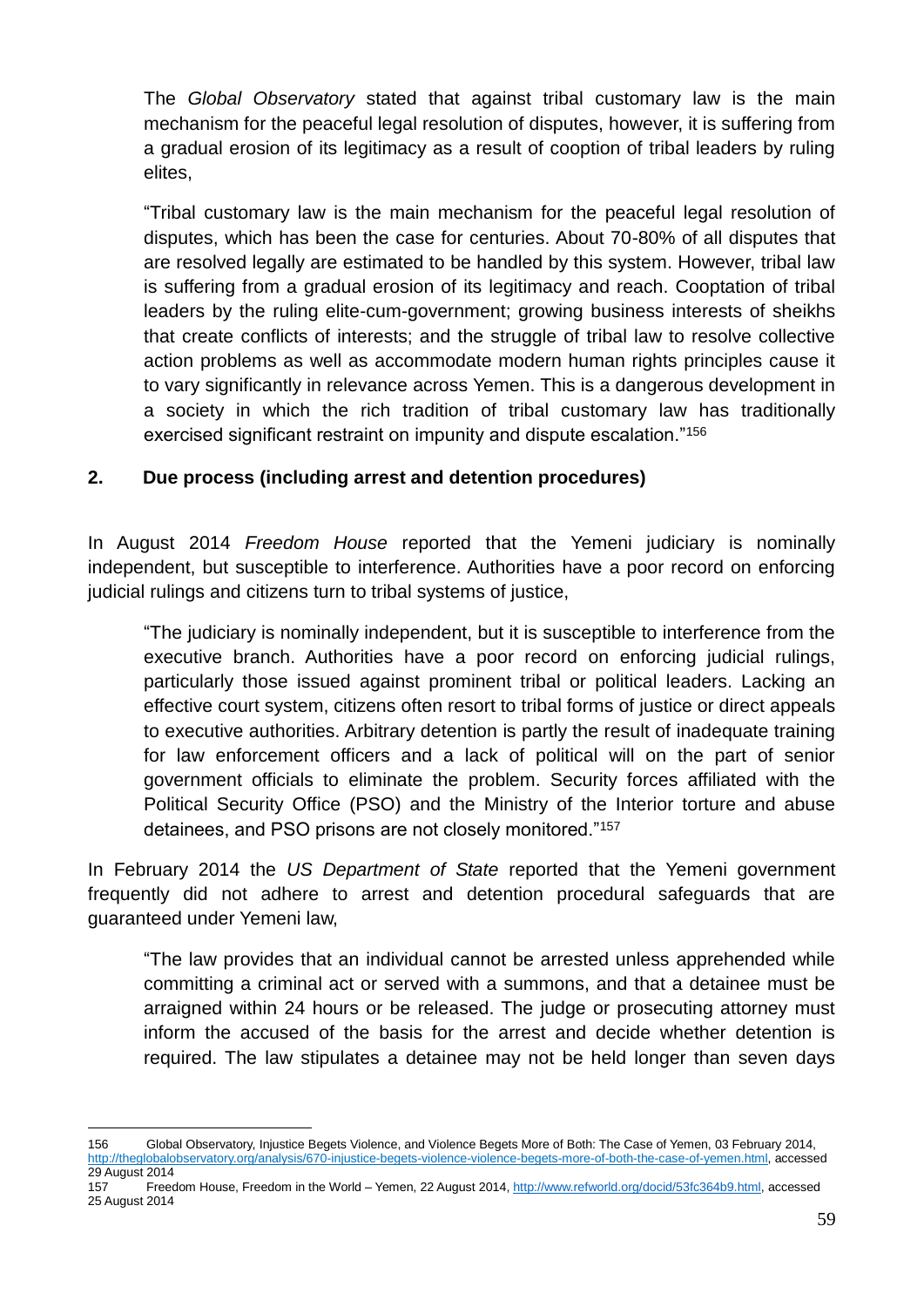without a court order. The government frequently did not adhere to these requirements, due to both lack of capacity and poor policy guidance.

The law contains provisions for bail, but some authorities abided by these provisions only if they received a bribe. Incommunicado detention is prohibited and the law provides detainees the right to inform their families of their arrest, and allows detainees to decline to answer questions without an attorney present, but authorities did not always respect these rights. The law states the government must provide attorneys for indigent detainees, but it often did not do so."<sup>158</sup>

According to *USDOS*, citizens regularly accused security officials of ignoring due process when arresting and detaining suspects and demonstrators. Persons were arrested and detained without charge, family notification, or hearings,

"Citizens regularly accused security officials of ignoring due process when arresting and detaining suspects and demonstrators. Some members of the security forces continued to arrest or detain incommunicado persons for varying periods without charge, family notification, or hearings. Detainees often did not know which investigating agency arrested them, and the agencies frequently complicated this determination by unofficially transferring custody of individuals among agencies."<sup>159</sup>

In April 2014 *Human Rights Watch* reported that despite the fact that Yemen is a party to the International Covenant on Civil and Political Rights which prohibits imprisonment "merely on the ground of inability to fulfill a contractual obligation" under article 11, there are at least 142 people are being held in the Sanaa Central Prison in Yemen because of a debt or fine they are unable to pay.<sup>160</sup>

*Human Rights Watch* described the story of a 35 year old woman held in prison for one year and 3 months because she is unable to pay a debt,

"Anwar Ali al-Sayid, 35, was a businesswoman with investments in a factory in Aleppo, Syria and multiple real estate ventures including a wedding hall in Sanaa. The uprisings in the Arab world greatly affected her investments: Yemen's uprising in 2011 forced her to shut her wedding hall and a bomb attack in late 2011 destroyed the factory in Syria. Investors took her to court seeking their money, and a judge ruled that she owed them a total of 450 million Yemeni Riyal (YER) (US\$2.1 million). She sold all her assets and some of the investments were forgiven but she had a remaining debt of YER50 million (\$233,000).

The judge ordered her to pay back that amount, but she has been held in prison for one year and three months because she is unable to pay. She says she asked the judge to allow her to prove insolvency, but the judge said that this would be

<sup>1</sup> 158 US Department of State (USDOS) Country Reports on Human Rights Practices- Yemen, 27 February 2014, [http://www.refworld.org/docid/53284a4814.html,](http://www.refworld.org/docid/53284a4814.html) accessed 04 September 2014

<sup>159</sup> US Department of State (USDOS) Country Reports on Human Rights Practices- Yemen, 27 February 2014, [http://www.refworld.org/docid/53284a4814.html,](http://www.refworld.org/docid/53284a4814.html) accessed 04 September 2014

<sup>160</sup> Human Rights Watch, Yemen: Dozens Jailed for Debts, 22 April 2014[, http://www.refworld.org/docid/5370add34.html,](http://www.refworld.org/docid/5370add34.html) accessed 03 September 2014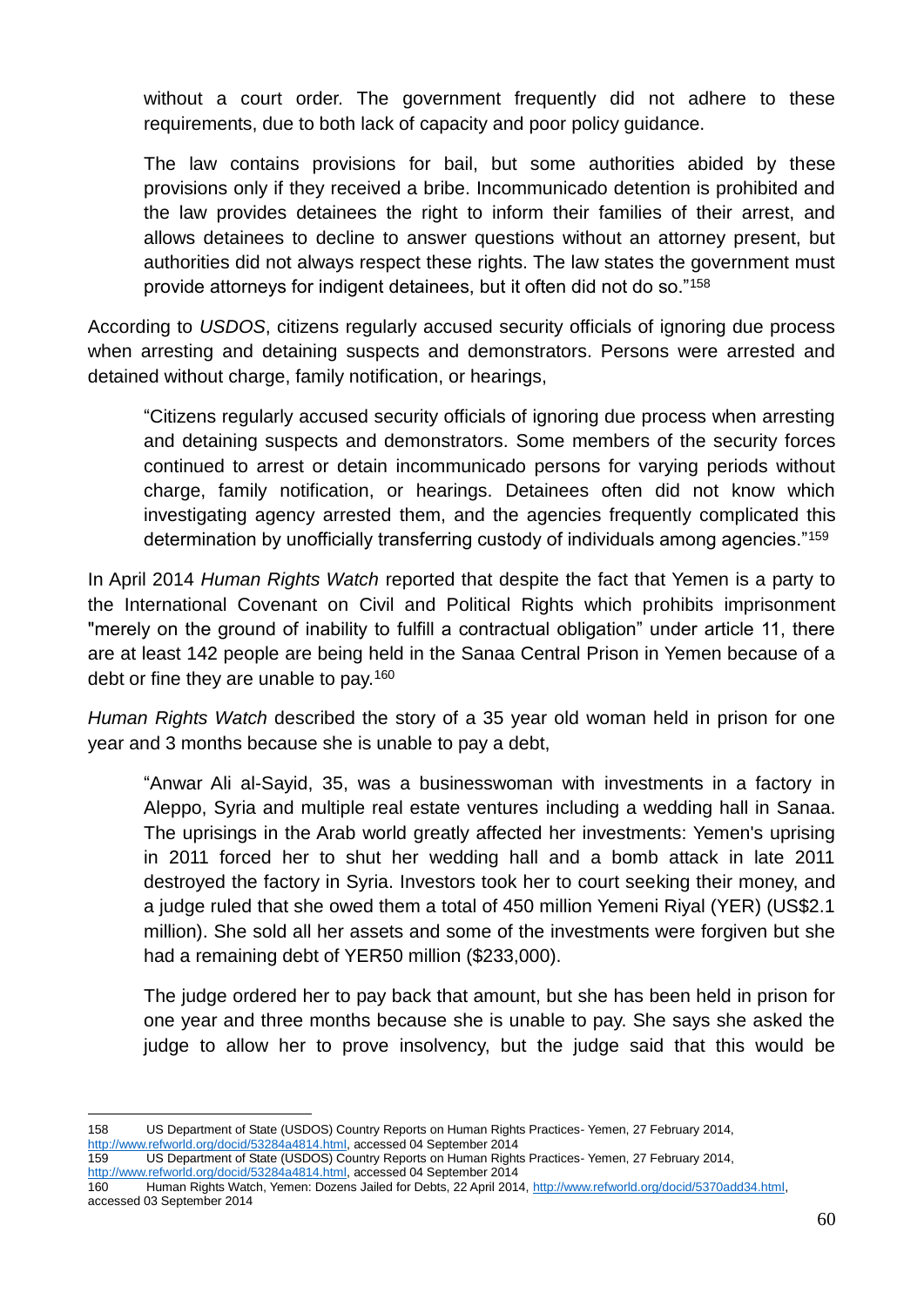reviewed "next time." She made this request every time she appeared in court but received the same response each time."<sup>161</sup>

#### **2.1 Arbitrary arrests and detentions**

In February 2014 the *US Department of State* reported that arbitrary arrest and detention continued to occur and the Yemeni authorities did not enforce the law consistently. The transitional government released most of the protesters detained during the mass arrests of 2011 but an estimated 58 remain detained,

"The law prohibits arbitrary arrest and detention, but authorities enforced the law inconsistently. In cases involving suspected security offenders and those affiliated with human rights NGOs or members of groups challenging the government, such as Hirak, arbitrary arrest and detention continued to occur.

In 2012 the transitional government released most of the thousands of protesters detained during the mass arrests of 2011; however, an estimated 58 detainees continued to be held without charge in Sana'a Central Prison. As a result of a hunger strike launched by the group in May, which was joined by Minister of Human Rights Hooria Mashour, authorities released all but five detainees in June following a presidential order. The remaining five were awaiting trial at year's end."<sup>162</sup>

In June 2013 *Amnesty International* reported that hundreds, possibly thousands of people have been subjected to arbitrary arrest in recent years. Many were held for prolonged periods without charge or trial, including periods of incommunicado detention and accounts of being subjected to torture or other ill-treatment,

"Hundreds, possibly thousands, of people suspected of involvement in antigovernment protests in 2011 or ongoing protests in the south or of links with the Huthi armed group or armed Islamist groups have been subjected to arbitrary detention in recent years. While many were released without charge soon after their arrest, many others have been held for prolonged periods without charge or trial, including weeks or months in incommunicado detention, where they have been subjected to torture or other ill-treatment. Some have been convicted and sentenced to prison terms, often after unfair trials in Specialized Criminal Courts and remain imprisoned. Most of the detainees held in relation to the protests in 2011 were released without charge, many soon after arrest, but some only after long periods of incommunicado detention. However, the fate and whereabouts of

1

<sup>161</sup> Human Rights Watch, Yemen: Dozens Jailed for Debts, 22 April 2014[, http://www.refworld.org/docid/5370add34.html,](http://www.refworld.org/docid/5370add34.html) ,accessed 03 September 2014

<sup>162</sup> US Department of State (USDOS) Country Reports on Human Rights Practices- Yemen, 27 February 2014, [http://www.refworld.org/docid/53284a4814.html,](http://www.refworld.org/docid/53284a4814.html) accessed 24 August 2014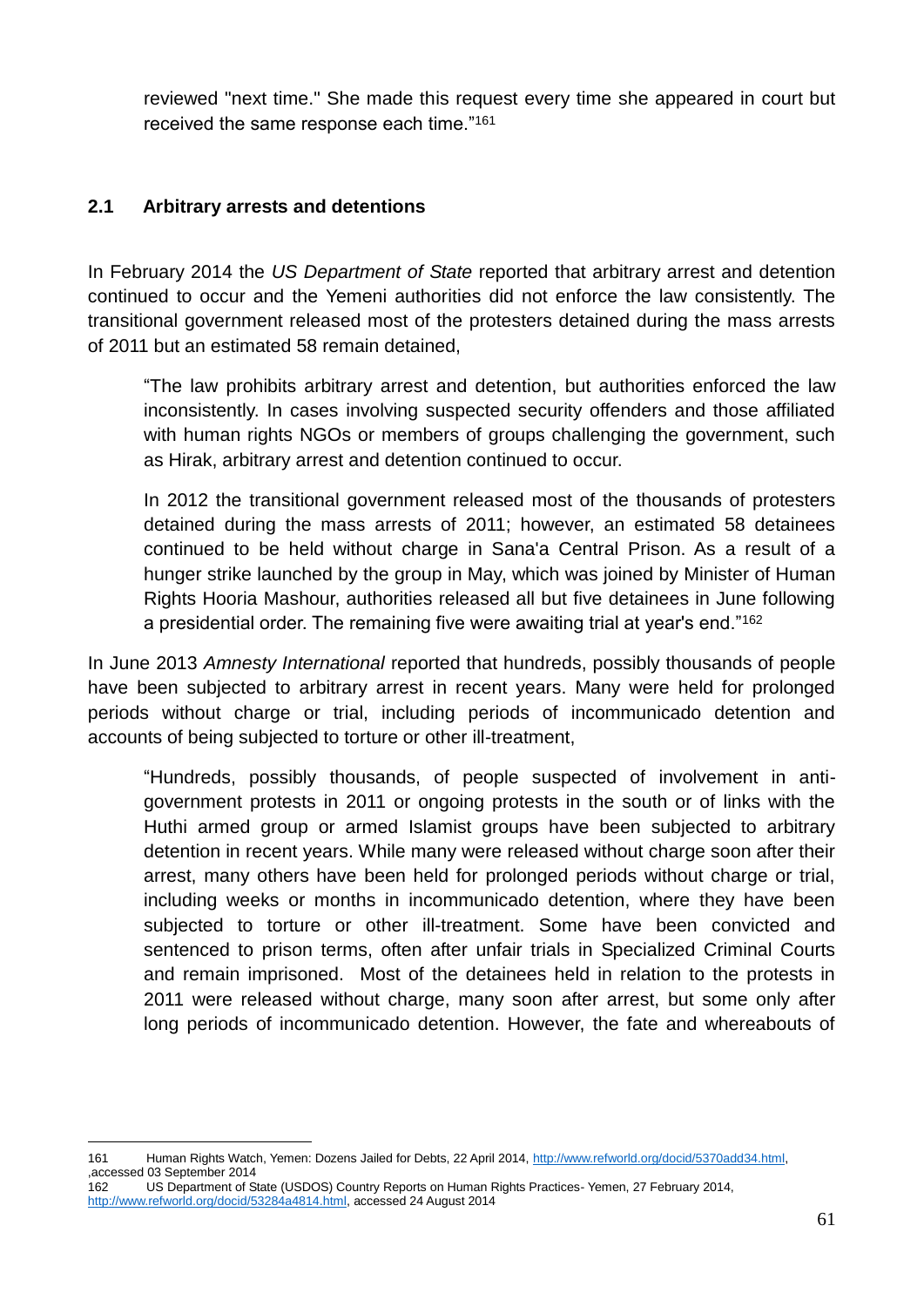some of them remains unknown and Amnesty International is concerned that they may be subject to enforced disappearance."<sup>163</sup>

*Amnesty International* further reported that many were arrested and detained by National security forces, who operate their own detention centres. Certain legal safeguards are generally ignored,

"Many were arrested and detained by Political Security and National Security agents, who operate their own detention centres and rarely comply with the legal requirement under Yemeni law to produce a warrant prior to carrying out an arrest. They also generally ignore other legal safeguards,including the right to challenge the legality of one's detention and the right to contact one's familyand have a lawyer present during interrogation. Others were detained by the Central Security Forces, the Criminal Investigation Department and the Republican Guard."<sup>164</sup>

*Amnesty International* further reported that the armed forces and security forces have killed scores of people suspected of links to Al Qaeda; some circumstances suggesting the killings amounted to extrajudicial executions,

"Since 2009, the armed forces and security forces have killed scores of people suspected of links to al-Qa'ida or other armed groups outside of armed conflict situations, some in circumstances suggesting that no attempt was made to arrest them and that the killings amounted to extrajudicial executions. Security forces also appear to have resorted to summary killings of several Southern Movement activists; Amnesty International documented four such cases in 2009-2010."<sup>165</sup>

### **3. Prison conditions (including ill-treatment, torture, overcrowding, health care in prison)**

In February 2014 the *US Department of State* reported that prison conditions in Yemen were poor and did not meet international standards, with prisoners lacking many basic needs,

"There were approximately 14,000 individuals held in the country's prisons, 92 percent of whom were men between the ages of 18 and 35. Political prisoners reportedly faced torture, abuse, and other forms of mistreatment, while all prisoners experienced harsh physical conditions. Many prisoners also faced prolonged stays in detention beyond their sentences if they or their families were unable to pay fines or expected bribes. Many prisons, particularly in rural areas, were described as

<sup>1</sup> 163 Amnesty International, Yemen: Submission to the UN Universal Period Review 18th Session of the UPR Working Group,<br>January – February 2014 , 01 June 2013, MDE 31/002/2014, http://www.refworld.org/docid/52eb7e2f4.html, a February 2014 , 01 June 2013, MDE 31/002/2014, [http://www.refworld.org/docid/52eb7e2f4.html,](http://www.refworld.org/docid/52eb7e2f4.html) accessed 28 August 2014 164 Amnesty International, Yemen: Submission to the UN Universal Period Review 18th Session of the UPR Working Group, January – February 2014 , 01 June 2013, MDE 31/002/2014, [http://www.refworld.org/docid/52eb7e2f4.html,](http://www.refworld.org/docid/52eb7e2f4.html) accessed 28 August 2014

<sup>165</sup> Amnesty International, Yemen: Submission to the UN Universal Period Review 18th Session of the UPR Working Group, January - February 2014, 01 June 2013, MDE 31/002/2014, [http://www.refworld.org/docid/52eb7e2f4.html,](http://www.refworld.org/docid/52eb7e2f4.html) accessed 28 August 2014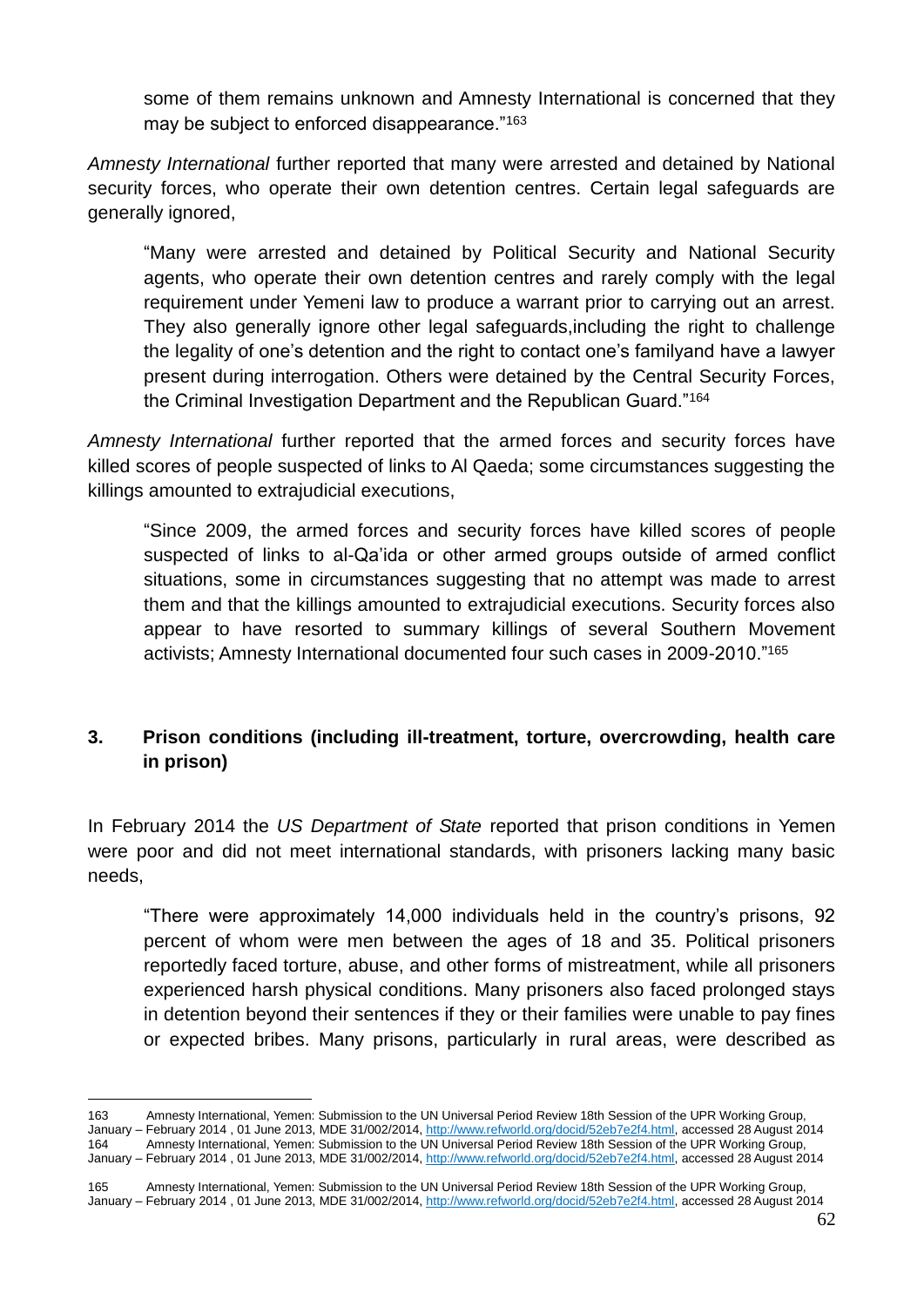overcrowded, with poor sanitary conditions, inadequate food, and inadequate medical care.<sup>166</sup>

In April 2014 the *Yemen Times* reported that a prisoner had committed suicide in his cell, highlighting the poor prison conditions in Yemen. A fellow inmate told the Yemen Times how he had tried to commit suicide several times and another said that prison authorities pay no attention to the grievances of prisoners,

"Abdulla Ghudain, a prisoner who was being held in Ibb Central Prison, committed suicide in his cell on Thursday. His death has highlighted the poor conditions of prisons in Yemen.

Speaking on the phone with a number of prisoners in Ibb Central Prison, the Yemen Times was told that mistreatment was the major reason behind Ghudain's suicide.

One prisoner, whose name has been withheld for his own safety, said that "one of the officers was provocatively mistreating the prisoners including Ghudain. This led Ghudain to commit suicide."

He told the Yemen Times, "I tried myself to commit suicide many times over the past six months but my friends stopped me."

Another prisoner, speaking on condition of anonymity, said that prison authorities pay no attention to the grievances of prisoners and turn a blind eye to frequent abuses."<sup>167</sup>

The *Yemen Times* reported that in December 2012, the prisoners at Ibb Central Prison set the prison on fire to protest alleged abuses. Eleven inmates were left dead, and as a consequence, the prison director was replaced.<sup>168</sup>

In January 2013 *Amnesty International* reported that a group of 77 children held at Sana'a central prison went on hunger strike to protest at their conditions and about a fellow inmate's recent death sentence,

"Despair and hopelessness pervade in a Yemeni prison where scores of children are on hunger strike to protest at their conditions and about a fellow inmate's recent death sentence, activists have told Amnesty International.

Since Sunday, 77 alleged juvenile offenders have refused to eat their prison meals at the central prison in the capital Sana'a until the authorities comply with a list of demands made in a handwritten signed statement.

They launched the hunger strike in response to the sentencing to death of Nadim al-'Azaazi on 26 January for a crime he is accused of committing when he was reportedly 15.

<sup>1</sup> 166 US Department of State (USDOS) Country Reports on Human Rights Practices- Yemen, 27 February 2014, [http://www.refworld.org/docid/53284a4814.html,](http://www.refworld.org/docid/53284a4814.html) accessed 24 August 2014

<sup>167</sup> Yemen Times, IBB Prison Suicide Highlights Poor Prison Conditions, 08 April 2014,

[http://www.yementimes.com/en/1770/news/3696/Ibb-prison-suicide-highlights-poor-prison-conditions.htm,](http://www.yementimes.com/en/1770/news/3696/Ibb-prison-suicide-highlights-poor-prison-conditions.htm) accessed 02 September 2014 168 Yemen Times, IBB Prison Suicide Highlights Poor Prison Conditions, 08 April 2014,

[http://www.yementimes.com/en/1770/news/3696/Ibb-prison-suicide-highlights-poor-prison-conditions.htm,](http://www.yementimes.com/en/1770/news/3696/Ibb-prison-suicide-highlights-poor-prison-conditions.htm) accessed 02 September 2014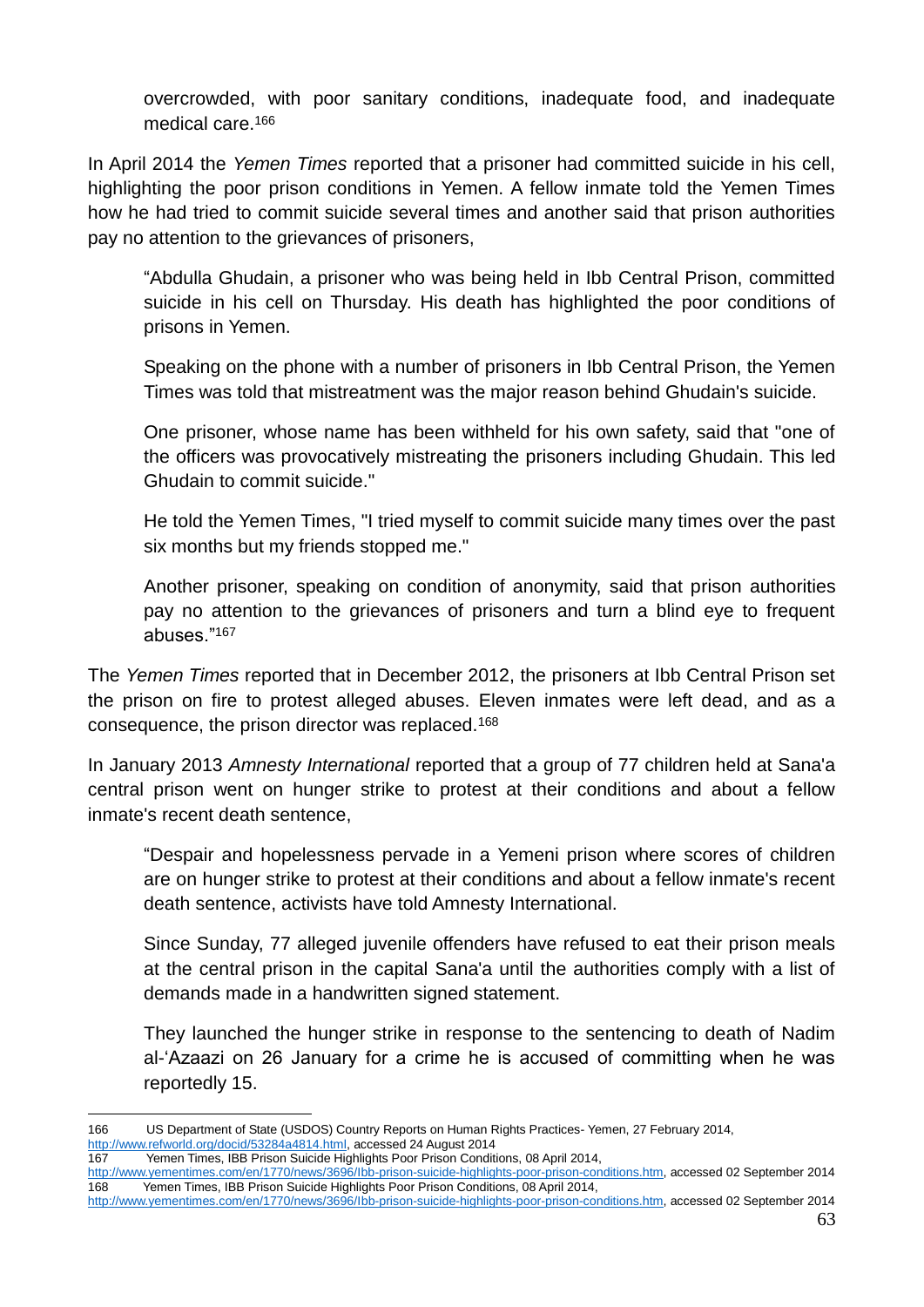"Executing juvenile offenders is expressly prohibited in Yemen's Penal Code and international human rights law – the Yemeni authorities must live up to their obligations and overturn this death sentence immediately," said Philip Luther, Middle East and North Africa Programme Director at Amnesty International.

"The reports we've received from inside Sana'a Central Prison point to truly appalling conditions faced by juvenile offenders, and we urge the authorities to act immediately to ensure children are treated humanely and not kept behind bars for longer than their sentences."<sup>169</sup>

### **4. Corruption**

Yemen was ranked 167 out of 177 in Transparency International's Corruption Perception Index (177 being most corrupt).<sup>170</sup>

In February 2014 the *US Department of State* (USDOS) reported that the Yemeni government did not implement the law for corruption effectively. Corruption was a serious problem in every branch and level of the government, and the culture of corruption was pervasive,

"The law provides criminal penalties for official corruption; however, the government did not implement the law effectively, and officials frequently engaged in corrupt practices with impunity.

 $\lceil$   $\rceil$ 

Analyses by impartial international and local observers, including Transparency International, agreed that corruption was a serious problem in every branch and level of government, including the executive, legislative, and judicial branches, and especially the security sector. International observers presumed government officials and parliamentarians benefited from insider arrangements, embezzlement, and bribes. Political leaders and most government agencies took negligible action to combat corruption.

The culture of corruption was pervasive, and petty corruption was widely reported in nearly every government office. Job candidates often were expected to purchase their positions. Tax inspectors were believed to undervalue assessments and pocket the difference. Many government officials and civil service employees received salaries for jobs they did not perform or multiple salaries for the same job.

*USDOS* reported that the independent Supreme National Authority for Combating Corruption (SNACC) was formed in 2007 to receive complaints and develop programs to

<sup>&</sup>lt;u>.</u> 169 Amnesty International, Yemen: Scores of children on prison hunger strike after minor sentenced to die, 30 September 2013, [http://www.amnesty.org/en/news/yemen-scores-children-prison-hunger-strike-after-minor-sentenced-die-2013-01-30,](http://www.amnesty.org/en/news/yemen-scores-children-prison-hunger-strike-after-minor-sentenced-die-2013-01-30) accessed 02 September 2014

<sup>170</sup> Transparency International, Corruption by Country / Territory: Yemen[, http://www.transparency.org/country#YEM,](http://www.transparency.org/country#YEM) accessed 25 August 2014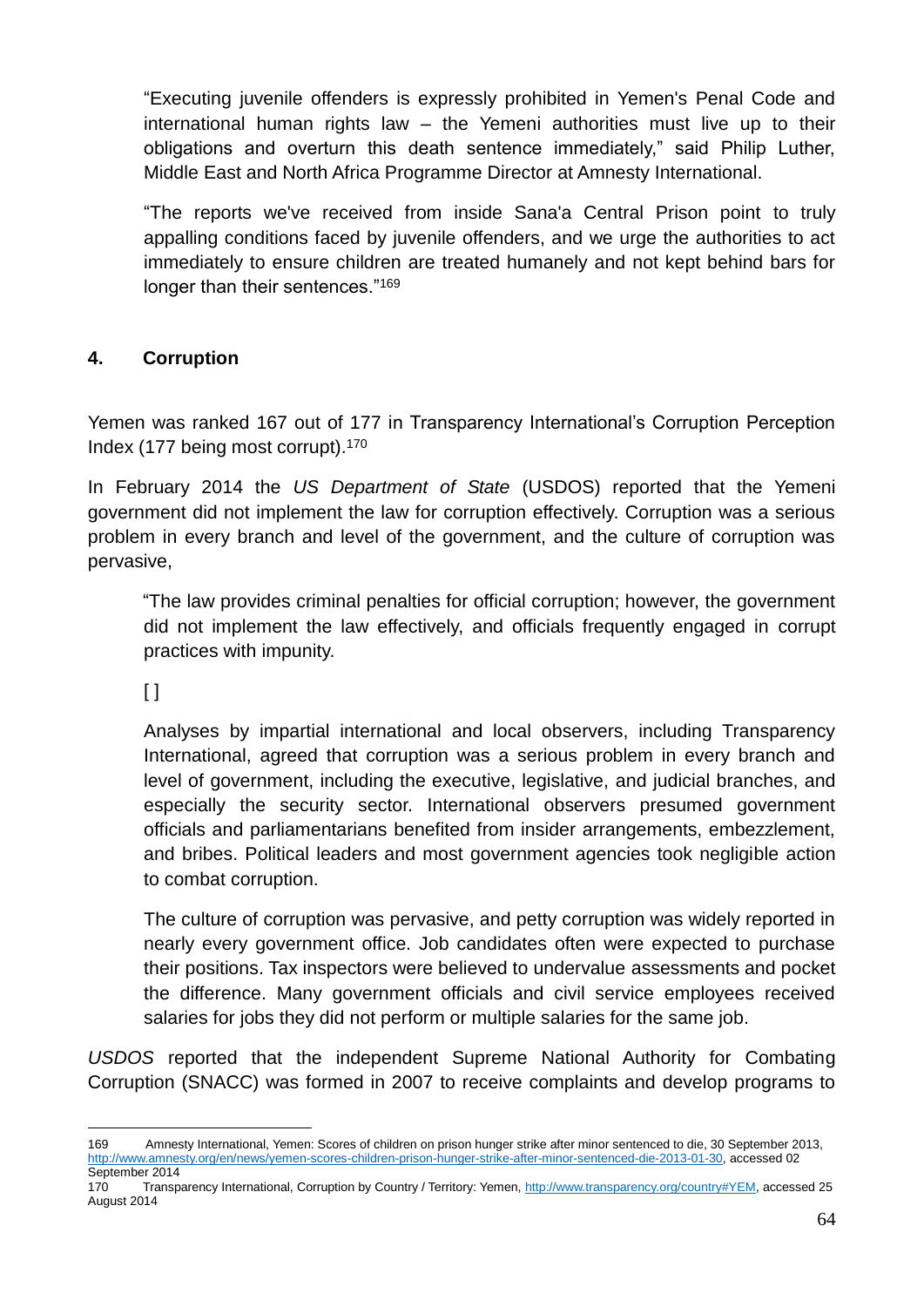raise awareness of corruption, and included a council of government, civil society, and private sector representatives.<sup>171</sup> According to SNACC officials, 100 corruption cases were referred for prosecution during the year, but no sentences were pronounced by year's end.<sup>172</sup>

UDSOS reported that as a part of the pledge by the transitional government to maintain transparency throughout the course of the National Dialogue, live coverage of NDC meetings was televised, and the NDC Secretariat established a website providing background information and daily updates of working group activities and other NDC news."<sup>173</sup>

In April 2014 *Integrated Regional Information Networks* reported that the anti-corruption agenda in Yemen is struggling against a culture of impunity,

"The 2011 street revolts that drove Yemeni President Ali Abdullah Saleh from office and spurred an internationally-monitored democratic political transition were considered a boon for anti-corruption activists, who had spent the past decade trying to foster good governance reforms in a prevailing system of graft to little effect.

But more than two years into the process and despite the impetus given to the new democratization era by interim President Abd Rabu Mansur Hadi, the anti-corruption agenda is still grappling with a culture of impunity in which people are reluctant to blow the whistle out of fear of losing their jobs, donor funding or worse.

The founder of a local human rights foundation, who requested anonymity, said Saleh's overthrow dismantled one patronage system only to create a plethora of opportunities for new actors to exploit, increasing the competition.

"Under Saleh, bribery was more standardized - there was a limit to how much a soldier would demand," he told IRIN. "Now, with no central authority, each group has its own price."<sup>174</sup>

In August 2014 *Freedom House* stated that Corruption is "endemic" in Yemen,

"Corruption is endemic. Despite recent efforts by the government to fight graft, Yemen lacks most legal safeguards against conflicts of interest. Auditing and investigative bodies are not sufficiently independent of executive authorities."<sup>175</sup>

# **F. Human Rights Situation**

<sup>1</sup> 171 US Department of State (USDOS) Country Reports on Human Rights Practices- Yemen, 27 February 2014,

[http://www.refworld.org/docid/53284a4814.html,](http://www.refworld.org/docid/53284a4814.html) accessed 24 August 2014 172 US Department of State (USDOS) Country Reports on Human Rights Practices- Yemen, 27 February 2014,

[http://www.refworld.org/docid/53284a4814.html,](http://www.refworld.org/docid/53284a4814.html) accessed 24 August 2014<br>173 US Department of State (USDOS) Country Reports on Human R

<sup>173</sup> US Department of State (USDOS) Country Reports on Human Rights Practices- Yemen, 27 February 2014, [http://www.refworld.org/docid/53284a4814.html,](http://www.refworld.org/docid/53284a4814.html) accessed 24 August 2014

<sup>174</sup> Integrated Regional Information Networks, Despite new era, anti-corruption agenda struggles in Yemen, 29 April 2014, [http://www.refworld.org/docid/538dc7974.html,](http://www.refworld.org/docid/538dc7974.html) accessed 29 August 201

<sup>175</sup> Freedom House, Freedom in the World – Yemen, 22 August 2014, [http://www.refworld.org/docid/53fc364b9.html,](http://www.refworld.org/docid/53fc364b9.html) accessed 25 August 2014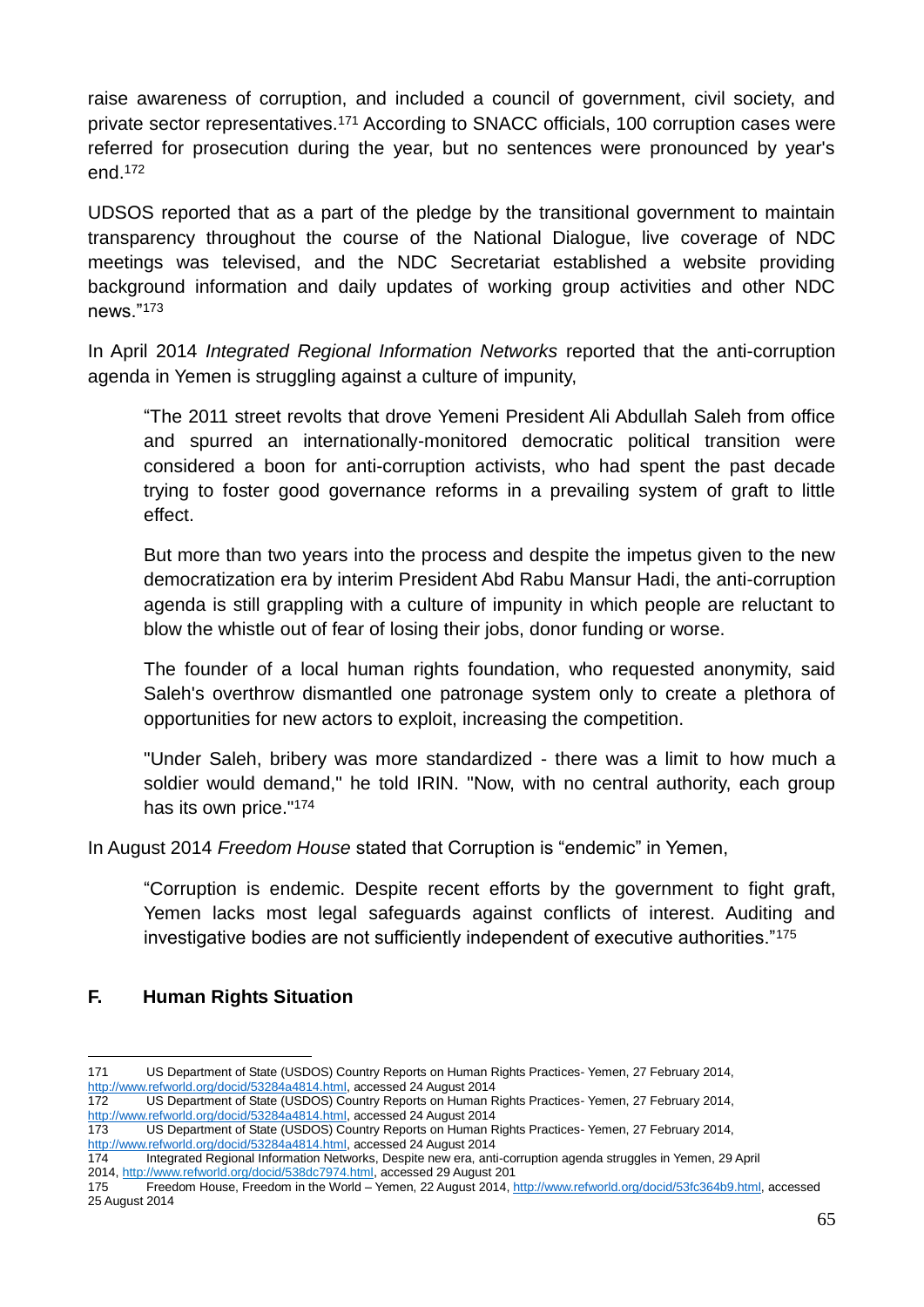### **1. Women and children**

During its Universal Periodic Review (UPR) on June 19, 2014, Yemen made commitments to address a range of human rights recommendations raised by other UN member countries. In June 2014 *Human Rights Watch* urged Yemen to uphold its comments made during its review by the UN Human Rights Council,

"Yemen should uphold the commitments it made during its rights review before the United Nations Human Rights Council in Geneva. These include ratifying the Rome Statute to join the International Criminal Court (ICC), establishing a commission of inquiry into rights violations committed during the 2011 uprising, and adopting measures to promote the equality of women."<sup>176</sup>

### **1.1 Legally sanctioned discrimination against women**

In June 2013 *Amnesty International* reported that women and girls in Yemen face severe and widespread discrimination in law and practice,

"Women and girls in Yemen face severe and widespread discrimination in law and practice. Discriminatory provisions in Yemeni law require amendment to ensure conformity with Yemen's international human rights obligations. These include provisions in the Personal Status Law (Law No. 20 of 1992, as amended in 1997 and 1999) relating to marriage, divorce, custody of children and inheritance. The law also contains numerous discriminatory provisions that severely constrain women's lives and facilitate early and forced marriage and other abuses against women and girls. It allows girls under the age of 15 to be married with their guardian's consent as long as the marriage is not consummated before they reach puberty.

The Penal Code also reinforces the very low status that women and girls endure in Yemen. For example, it provides lenient punishments for men who commit "honour killings", the murder of a female relative for perceived "immoral" behaviour, including zina (sexual relations outside of marriage). Article 232 provides that a man who murders or injures his wife or her partner having caught them committing adultery should receive a maximum prison sentence of only one year or a fine. In most other murder cases, the punishment is death."177

In its 2014 world report *Human Rights Watch* reported that women faced severe discrimination and lacked legal protection,

"Women in Yemen face severe discrimination in law and in practice. Women cannot marry without the permission of their male guardians; they do not have equal rights

<sup>1</sup> 176 Human Rights Watch, Yemen: Keep UN Rights Review Commitments, 22 June

<sup>2014,</sup> [http://www.refworld.org/docid/53aa7dd54.html,](http://www.refworld.org/docid/53aa7dd54.html) accessed 02 August 2014<br>177 Amnesty International, Yemen: Submission to the UN Universal Period

Amnesty International, Yemen: Submission to the UN Universal Period Review 18th Session of the UPR Working Group,

January - February 2014, 01 June 2013, MDE 31/002/2014, [http://www.refworld.org/docid/52eb7e2f4.html,](http://www.refworld.org/docid/52eb7e2f4.html) accessed 28 August 2014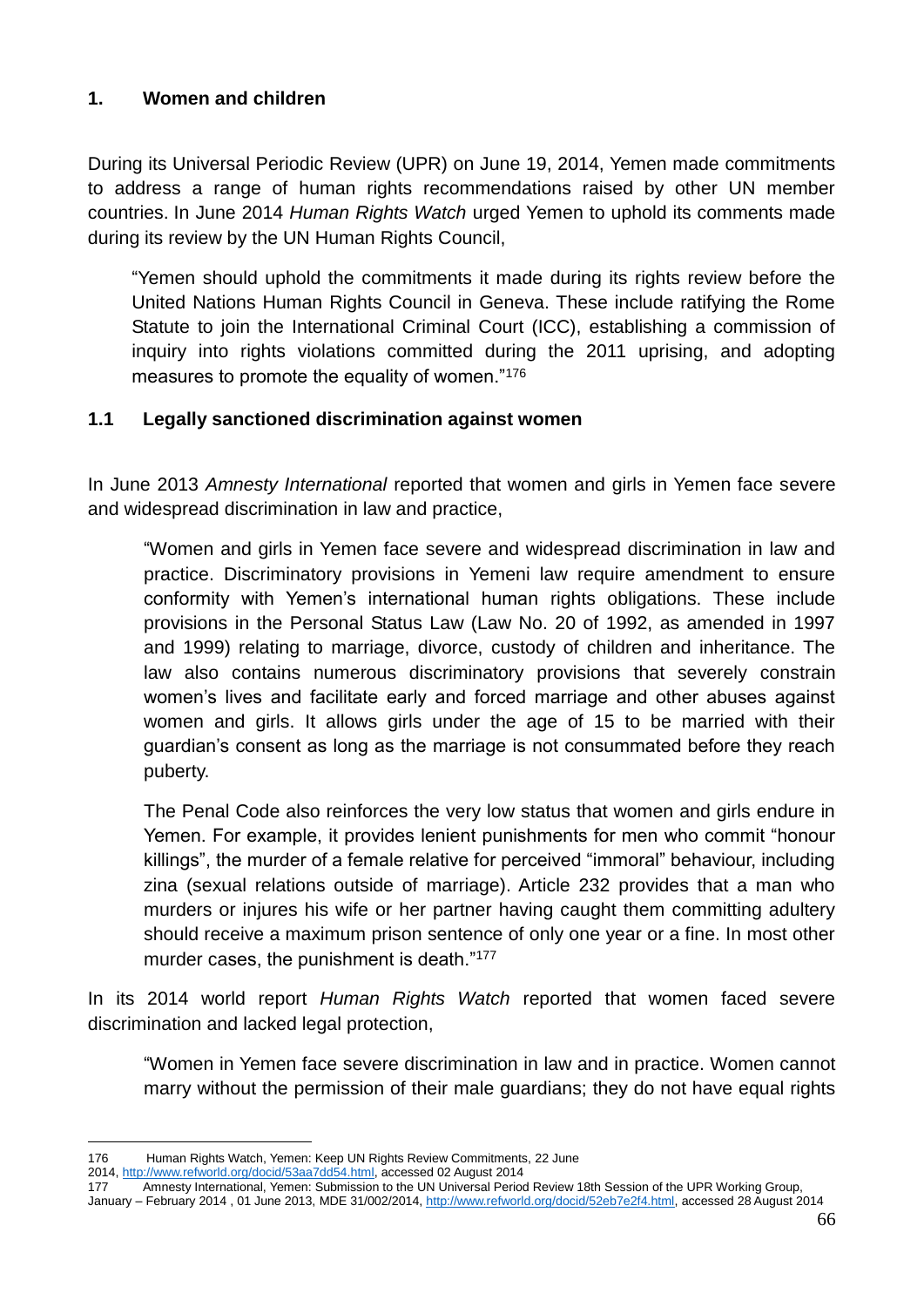to divorce, inheritance or child custody; and a lack of legal protection leaves them exposed to domestic and sexual violence."<sup>178</sup>

The Yemen constitution states that Shari'a (Islamic law) is the source of all legislation. Many laws contain provisions that discriminate against women, including the personal status law, the penal code, the citizenship law and the evidence law. In front of the court, a woman is not considered a full person; in some cases a woman's testimony is not accepted at all (e.g. in cases of adultery and retribution), and in some other cases a woman's testimony will be worth half of that of a man.<sup>179</sup>

Yemen acceded to the Convention on the Elimination of All Forms of Discrimination against Women (CEDAW) in 19842 and maintains the reservation made upon accession to article 29 (1), which relates to the settlement of disputes concerning the application and interpretation of the convention.<sup>180</sup> While Yemen has not made any reservations to the articles that concern gender equality, the CEDAW Committee expressed concern in its concluding observations to Yemen's sixth periodic report (2007) about the unclear status of the convention in the national legal system and the lack of compliance with its provisions.<sup>181</sup>

In February 2014 the *US Department of State* reported that women in Yemen face deeply entrenched discrimination in both law and practice,

"Women faced deeply entrenched discrimination in both law and practice in all aspects of their lives. Women cannot marry without permission of their male guardians, do not have equal rights in inheritance, divorce, or child custody, and have little legal protection. Women did not enjoy the same legal status as men under family law, property law, inheritance law, and in the judicial system. They experienced discrimination in areas such as employment, credit, and pay, owning or managing businesses, education, and housing. This discrimination was accentuated by the 52 percent female illiteracy rate. In higher education women accounted for 30.5 percent of university students countrywide. A 30-percent quota for the admission of women to institutions of higher education was adopted by the National Dialogue Conference, and the NDC recommended a 30-percent quota for women in all government agencies be included in the new constitution.

Women also faced unequal treatment in courts, where the testimony of one man equates to that of two women. In calculating accidental death or injury compensation based on sharia, female relatives receive 50 percent of what male relatives receive. Female parties in court proceedings such as divorce and other family law cases normally deputized male relatives to speak on their behalf, although they have the option to speak for themselves.

<sup>1</sup> 178 Human Rights Watch, World Report, 2014, Yemen[, http://www.hrw.org/world-report/2014/country-chapters/yemen,](http://www.hrw.org/world-report/2014/country-chapters/yemen) accessed 14 August 2014

<sup>179</sup> Amnesty International, Yemen: Submission to the UN Universal Period Review 18th Session of the UPR Working Group, January - February 2014, 01 June 2013, MDE 31/002/2014, [http://www.refworld.org/docid/52eb7e2f4.html,](http://www.refworld.org/docid/52eb7e2f4.html) accessed 28 August 2014 180 See United Nations Treaty Collection (http://treaties.un.org) for declarations and reservations made by State Parties 181 See Committee on the Elimination of Discrimination against Women, Concluding observations of the Committee on the Elimination of Discrimination against Women: Yemen, CEDAW/C/YEM/CO/6, 2008,

<http://www2.ohchr.org/english/bodies/cedaw/docs/co/CEDAW-C-YEM-CO-6.pdf>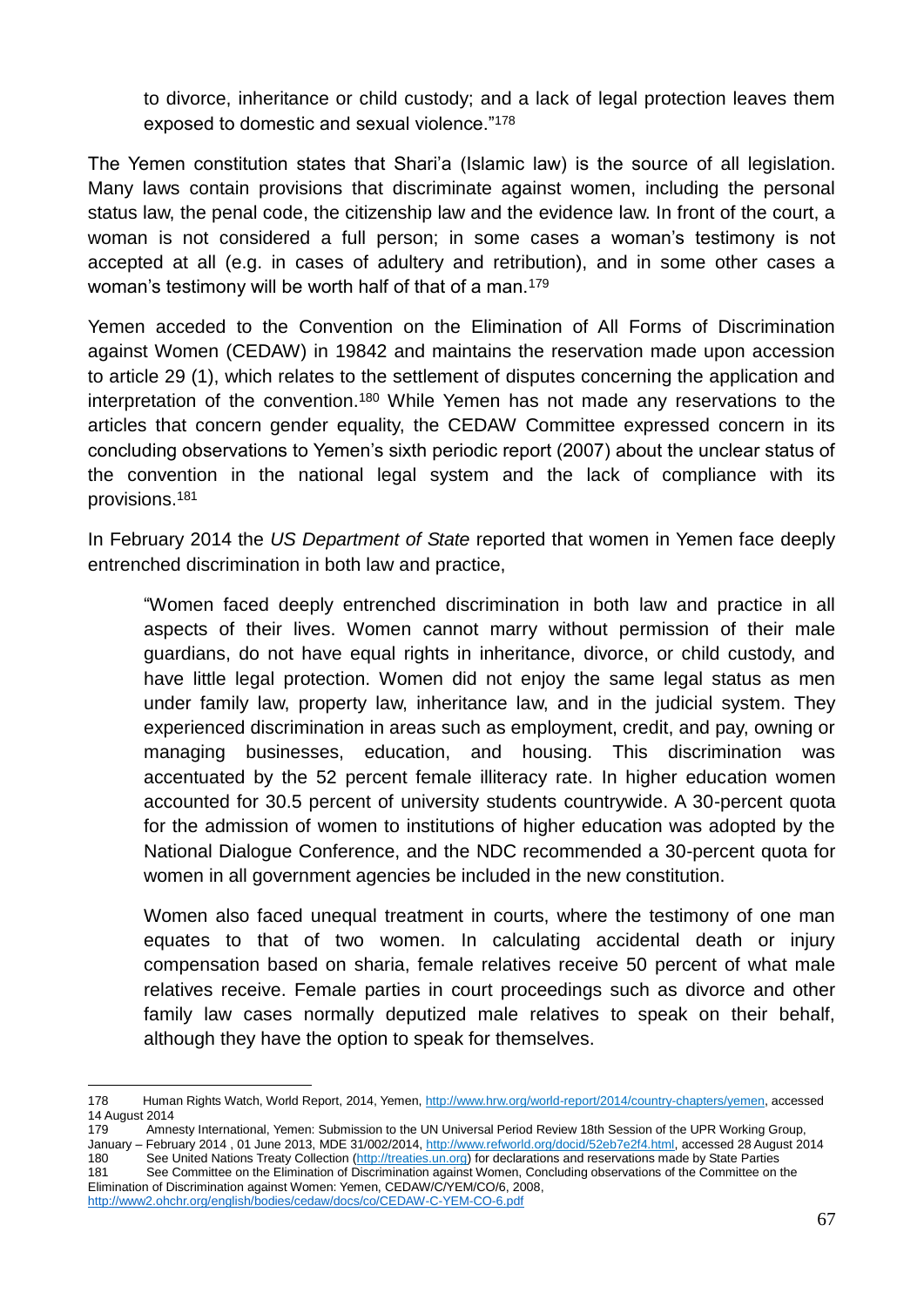A husband may divorce a wife without justifying the action in court. Under the formal court system, a woman must provide a justification. Under tribal customary law, however, a woman has the right to divorce without justification.

Some interpretations of sharia in the country prohibit a Muslim woman from marrying a non-Muslim man, although other interpretations permit marrying a Christian or Jewish man. A Muslim man is allowed to marry a non-Muslim woman. The foreign wife of a male citizen must remain in the country for two years to obtain a residency permit."<sup>182</sup>

In February 2014 the *US Department of State* reported that women do not have the right to confer citizenship on their foreign-born spouses,

"Citizenship is derived from one's parents. A child of a Yemeni father is a citizen. Yemini women may confer citizenship on children born of a foreign-born father if the child is born in the country. If the child is not born in the country, the Ministry of Interior may, in rare cases, permit a woman to confer citizenship on the child if the father died or abandoned the child. The NDC recommended that a parent of either sex be able to pass on citizenship to a child. Women do not have the right to confer citizenship on their foreign-born spouses."<sup>183</sup>

*1.1.1 Personal Status Law concerning marriage, divorce, child custody, and inheritance*

In August 2014 *Freedom House* reported that Yemen's penal code allows lenient sentences for those convicted of "honor crimes". FGM is prohibited but is still prevalent,

"Yemen's penal code allows lenient sentences for those convicted of "honor crimes" – assaults or killings of women by family members for alleged immoral behavior. Although the law prohibits female genital mutilation, it is still prevalent."<sup>184</sup>

*Freedom House* further reported that Women continue to face discrimination in several aspects of life. A woman must obtain permission from her husband or father to receive a passport and travel abroad, cannot confer citizenship on a foreign-born spouse, and can transfer Yemeni citizenship to their children only in special circumstances. Women are vastly underrepresented in elected office; there is just one woman in the lower house of parliament. School enrollment and educational attainment rates for girls fall far behind those for boys."<sup>185</sup>

In February 2014 the US *Department of State* reported that the laws on divorce and marriage apply differently to men and women,

<sup>1</sup> 182 US Department of State (USDOS) Country Reports on Human Rights Practices- Yemen, 27 February 2014, [http://www.refworld.org/docid/53284a4814.html,](http://www.refworld.org/docid/53284a4814.html) accessed 24 August 2014<br>183 US Department of State (USDOS) Country Reports on Human R

<sup>183</sup> US Department of State (USDOS) Country Reports on Human Rights Practices- Yemen, 27 February 2014, [http://www.refworld.org/docid/53284a4814.html,](http://www.refworld.org/docid/53284a4814.html) accessed 24 August 2014

<sup>184</sup> Freedom House, Freedom in the World – Yemen, 22 August 2014, [http://www.refworld.org/docid/53fc364b9.html,](http://www.refworld.org/docid/53fc364b9.html) accessed 27 August 2014

<sup>185</sup> Freedom House, Freedom in the World – Yemen, 22 August 2014, [http://www.refworld.org/docid/53fc364b9.html,](http://www.refworld.org/docid/53fc364b9.html) accessed 27 August 2014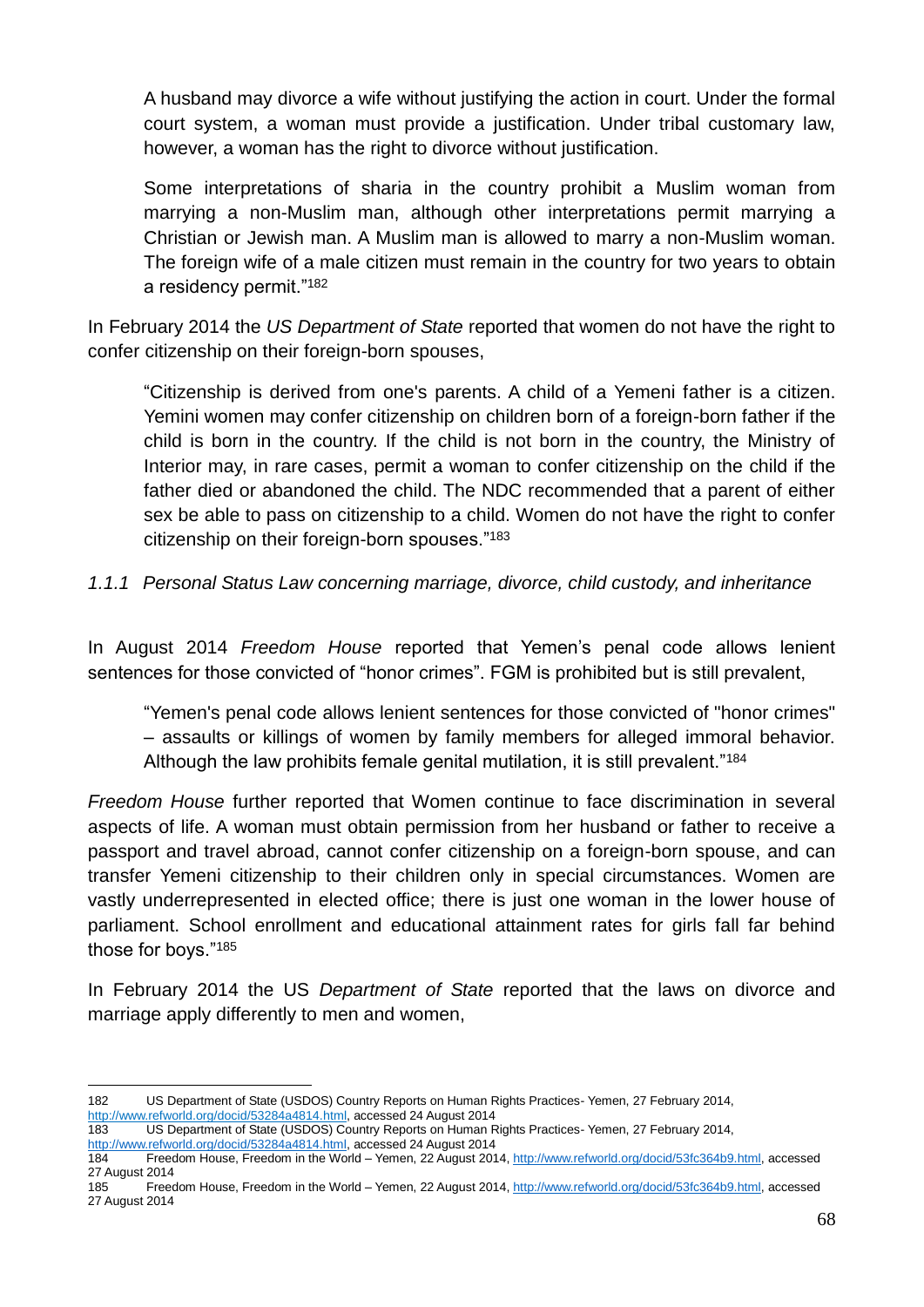"A husband may divorce a wife without justifying the action in court. Under the formal court system, a woman must provide a justification. Under tribal customary law, however, a woman has the right to divorce without justification.

Some interpretations of sharia in the country prohibit a Muslim woman from marrying a non-Muslim man, although other interpretations permit marrying a Christian or Jewish man. A Muslim man is allowed to marry a non-Muslim woman. The foreign wife of a male citizen must remain in the country for two years to obtain a residency permit."<sup>186</sup>

In its 2014 world report *Human Rights Watch* reported that legal protections with regard to marriage, child custody and divorce,

"Women in Yemen face severe discrimination in law and in practice. Women cannot marry without the permission of their male guardians; they do not have equal rights to divorce, inheritance or child custody; and a lack of legal protection leaves them exposed to domestic and sexual violence."<sup>187</sup>

#### *1.1.2 Level of protection for women who suffer from domestic violence*

In February 2014 the *US Department of State* reported that the law provides women with protection from domestic violence, but authorities did not enforce this provision effectively. Violence against women was usually handled though tribal legal systems. The large majority of women in rural areas had little access to shelters of other assistance,

"The law provides women with protection against domestic violence except spousal rape under the general rubric of protecting persons against violence, but authorities did not enforce this provision effectively. Courts were largely viewed as corrupt or inefficient. Criminal sanction for spousal violence was rare. Violence against women was usually handled through the tribal arbitration process rather than through the criminal courts. Local female tribal experts have argued that tribal arbitration is fairer for women, and it often was preferred to the courts for that reason. Spousal abuse generally was undocumented but was considered a major problem by women's groups. Violence against women and children was considered a family affair and was more likely to be handled through tribal arbitration than be reported to police. Due to social pressures, an abused woman was expected to take her complaint to a male relative, rather than to authorities, to intercede on her behalf or provide sanctuary.

Small shelters for battered women in Sana'a and Aden assisted victims, and telephone hotlines operated with moderate success in major cities, but the large

186 US Department of State (USDOS) Country Reports on Human Rights Practices- Yemen, 27 February 2014, [http://www.refworld.org/docid/53284a4814.html,](http://www.refworld.org/docid/53284a4814.html) accessed 24 August 2014

1

<sup>187</sup> Human Rights Watch, World Report, 2014, Yemen[, http://www.hrw.org/world-report/2014/country-chapters/yemen,](http://www.hrw.org/world-report/2014/country-chapters/yemen) accessed 14 August 2014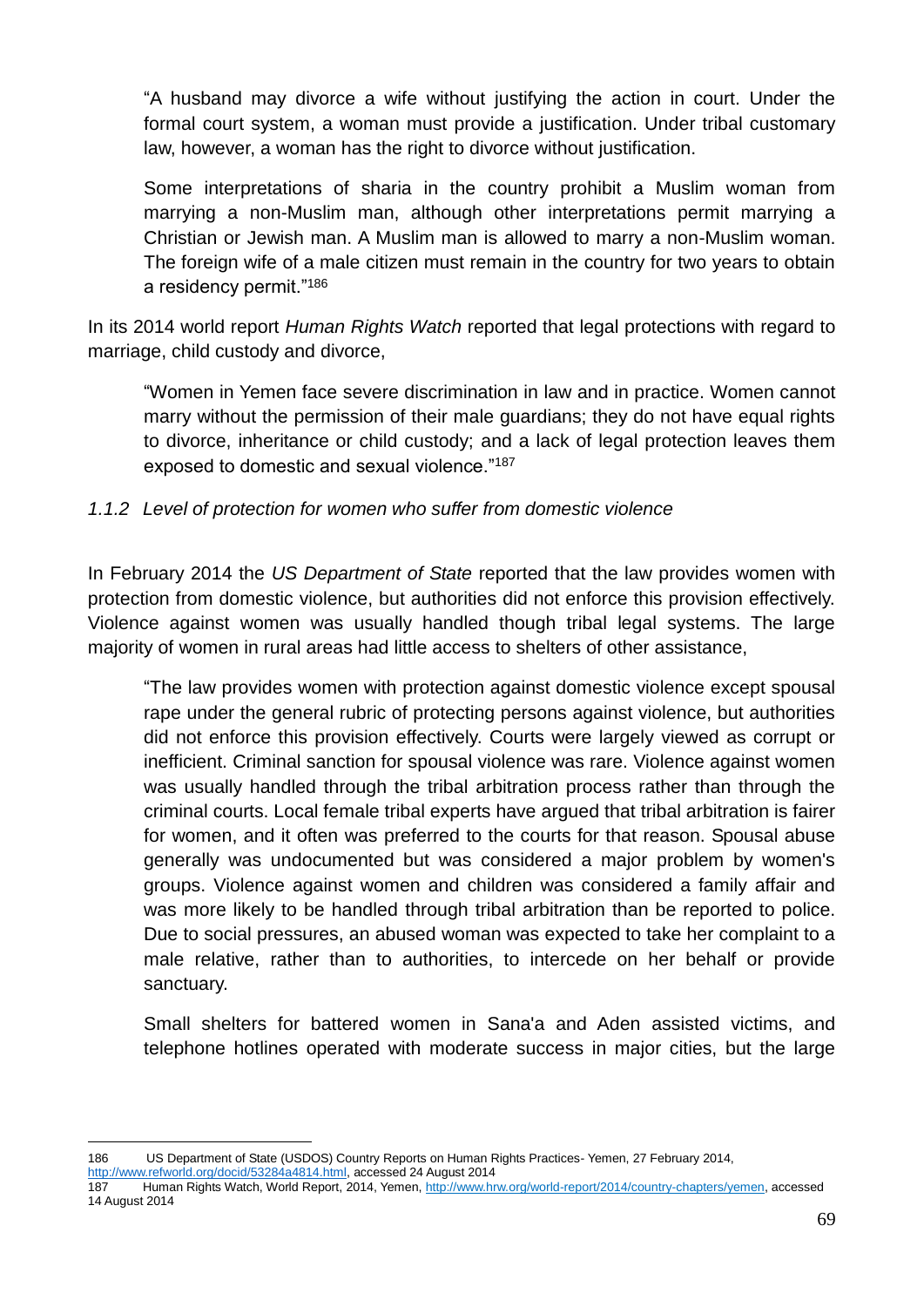majority of women in rural areas had little access to shelters or other assistance."188

#### *1.1.3. Legality of marital rape*

In February 2014 the *US Department of State* reported that the law criminalizes rape, although spousal rape is not criminalized because a woman may not legally refuse sexual relations with her husband.<sup>189</sup>

### *1.1.4 Instances and impunity of honour killings*

In February 2014 the *US Department of State* reported that the Yemeni penal code allows lenieny for persons guilty of committing an hour crime,

"The law regarding violence against women states that a man should be executed if convicted of killing a woman. The penal code, however, allows leniency for persons guilty of committing an honor crime or violently assaulting or killing a woman for perceived "immodest" or "defiant" behavior. The law does not address other types of honor crimes, including beatings, forced isolation, imprisonment, and forced and early marriage. The penal code also allows for a substantially reduced sentence when a husband kills his wife and a man he believes to be her lover."<sup>190</sup>

In October 2013 the *BBC* reported that a fifteen year old girl was burned to death by her father for contacting her fiancé before the wedding.<sup>191</sup>

# **1.2. FGM practices**

In January 2014 the *United Nations Committee on the Rights of the Child* (CRC) expressed its concern at the high incidence of FGM in the coastal governates,

"The Committee is deeply concerned that despite efforts of the State party to combat female genital mutilation (FGM), such as the adoption of the National Plan to Combat FGM (2008), there is still a high incidence of this harmful practice in the coastal governorates. It is concerned at reports indicating that FGM is also prevalent in other governorates"<sup>192</sup>

<sup>1</sup> 188 US Department of State (USDOS) Country Reports on Human Rights Practices- Yemen, 27 February 2014,

[http://www.refworld.org/docid/53284a4814.html,](http://www.refworld.org/docid/53284a4814.html) accessed 01 August 2014 189 US Department of State (USDOS) Country Reports on Human Rights Practices- Yemen, 27 February 2014,

[http://www.refworld.org/docid/53284a4814.html,](http://www.refworld.org/docid/53284a4814.html) accessed 01 August 2014<br>190 US Department of State (USDOS) Country Reports on Human R

US Department of State (USDOS) Country Reports on Human Rights Practices- Yemen, 27 February 2014, [http://www.refworld.org/docid/53284a4814.html,](http://www.refworld.org/docid/53284a4814.html) accessed 01 August 2014

<sup>191</sup> BBC, Yemeni 'burns daughter to death for contacting fiance', 23 October 2013, [http://www.bbc.com/news/world-middle-east-](http://www.bbc.com/news/world-middle-east-24638059)[24638059,](http://www.bbc.com/news/world-middle-east-24638059) accessed 20 August 2014

<sup>192</sup> UN Committee on the Rights of the Child (CRC), Concluding observations on the fourth periodic report of Yemen, 31 January 2014, CRC/C/YEM/CO/4, para. 47,<http://www.refworld.org/docid/52f89d5c4.html>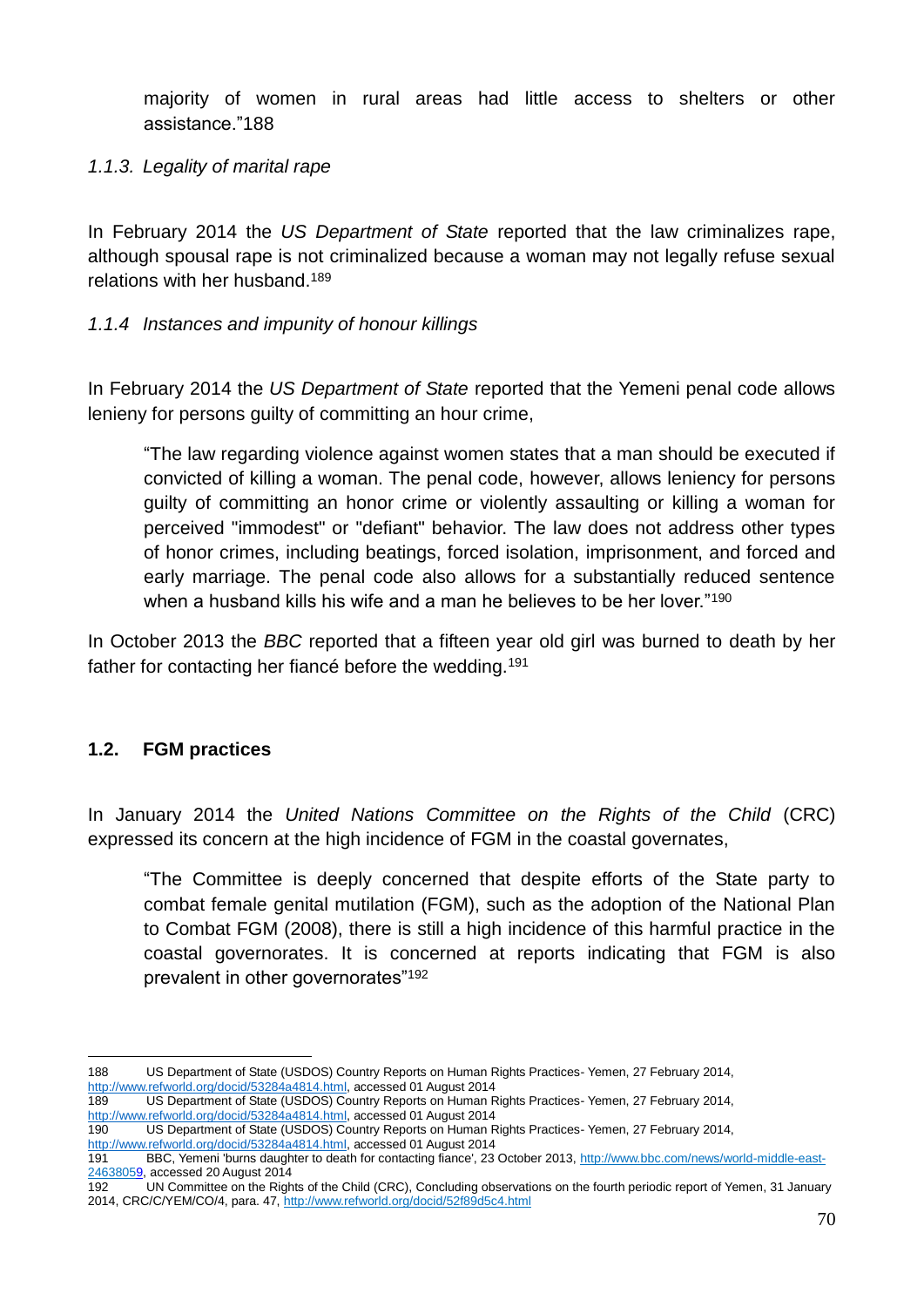# **1.3. Forced recruitment of child soldiers by Yemini armed forces and other armed groups**

In June 2014 the *US Department of State* reported that despite legislation that members of the armed forces must be at least 18 years of age, the number of child soldiers increased in 2013. Official government armed forces and militias recruited minors,

"Despite a 1991 law requiring that members of the armed forces be at least 18 years of age, credible reports indicated that children under 18 joined the official government armed forces – as well as militias – during the country-wide civil unrest in 2011. The number of child soldiers reportedly increased in 2013 as armed groups continued to recruit minors into their ranks. Some families supportive of Houthi rebels, including those residing in locations outside Houthi control, send their children to Sa'ada to be trained by the Houthis in the use of arms to serve in their militias. During the reporting period, there were reports of underage recruits in military uniforms manning military checkpoints and carrying weapons. The Popular Committees in the Abyan Governorate used boys between the ages of 13 and 17 to guard checkpoints, while in the north, NGOs reported that children were being recruited in the Sa'ada Governorate by both Houthi and Salafi factions. Al-Qa'ida in the Arabian Peninsula (AQAP) recruited boys for combat operations against military and security forces."<sup>193</sup>

In January 2014 the *UN Committee on the Rights of the Child* expressed its serious concern that the recruitment and use of children in hostilities has been a long practice within the armed forces,

"The Committee is seriously concerned that the State party, through its armed forces, bears direct responsibility for the recruitment and use of children in hostilities, as reported by the United Nations Secretary-General (S/2012/261 para. 164 and S/2013/383 paras. 24, 25). It is particularly concerned that this has long been a practice within the armed forces which is exacerbated by poverty, as families enlist their children in the armed forces for financial reasons, as well as by the belief that bearing arms, including by children, is linked to masculinity and tribal honour. The Committee expresses its serious concern about the presence of children within the armed forces, the abolished First Armoured Division (FAD) and the Republican Guard, which constitutes a grave breach of the State party's obligations under the Optional Protocol."<sup>194</sup>

The *UN Committee on the Rights of the Child* also expressed concern that progovernment tribal militias and armed groups are directly involved in the recruitment and use of children in hostilities,

[http://www.refworld.org/docid/53aab98014.html,](http://www.refworld.org/docid/53aab98014.html) accessed 04 August 2014

<sup>&</sup>lt;u>.</u> 193 United States Department of State, 2014 Trafficking in Persons Report - Yemen, 20 June 2014, :

<sup>194</sup> UN Committee on the Rights of the Child, Concluding observations on the report submitted by Yemen under article 8, paragraph 1, of the Optional Protocol to the Convention on the Rights of the Child on the involvement of children in armed conflict, 31 January 2014[, http://tbinternet.ohchr.org/Treaties/CRC-OP-AC/Shared%20Documents/YEM/CRC\\_C\\_OPAC\\_YEM\\_CO\\_1\\_16310\\_E.pdf,](http://tbinternet.ohchr.org/Treaties/CRC-OP-AC/Shared%20Documents/YEM/CRC_C_OPAC_YEM_CO_1_16310_E.pdf) accessed 29 August 2014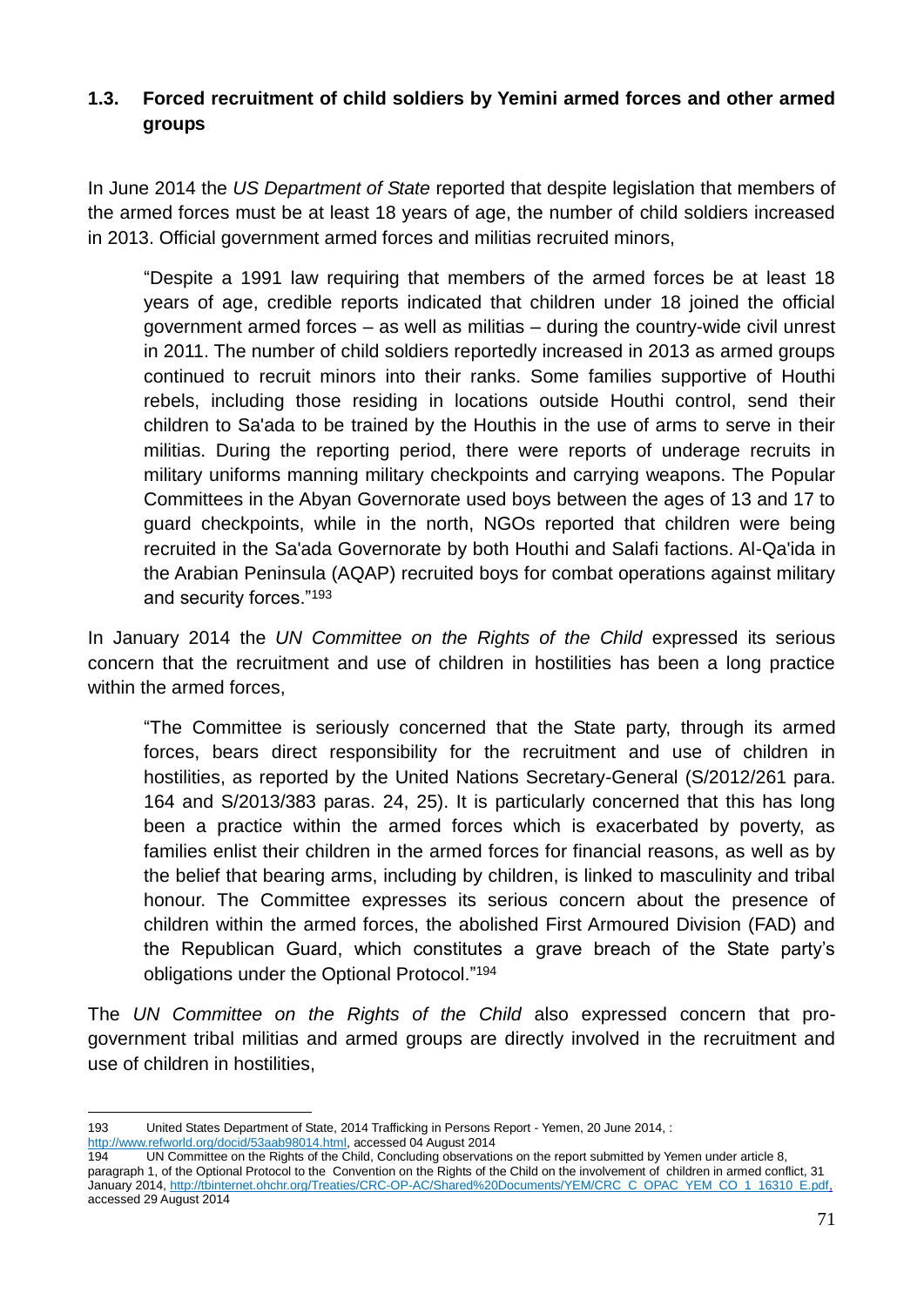"The Committee is deeply concerned that pro-government tribal militias and armed groups are directly involved and rely on the recruitment and use of children in hostilities. It is particularly concerned that, in 2011, children represented approximately 15% of the recruits of the pro-government tribal militias, including girls who were used as spies, cooks or to carry detonators as reported by the United Nations Secretary-General (S/2011/250, para. 197)."<sup>195</sup>

In relation to recruitment by non-State armed groups, the *UN Committee on the Rights of the Child* expressed concern about the continued recruitment and use of children in hostilities by the Al Houthi and Ansar al-Sharia armed groups. It also expressed concern at reports of sexual exploitation, abuse and violence against boys and girls, by Ansar al-Sharia,

"The Committee welcomes the pledge made by the Al-Houthi armed group to bring to an end grave violations against children as well as to release children within its ranks and reintegrate them into civilian life, following the visit of the Special Representative of the United Nations Secretary-General on children and armed conflict in November 2012.However it expressed deep concern about the continued recruitment and use of children in hostilities by the group to, inter alia, man checkpoints, or to combat against pro-government tribal militias. It is further concerned that children's involvement with Al Houthi is accepeted by children's family members and local communities in areas controlled by the armed group, as this is perceived, including by the children, as an obligation to protect land and family.

The Committee expresses its deep concern about the continuous recruitment and use of children in hostilities by Ansar al-Sharia armed group. It is very concerned at reported instances of recruitment cases of boys for the purpose of sexual exploitation and abuse, as well as about cases of sexual violence, including rape against girls who have been forced into marriage with members of Ansar al-Sharia."<sup>196</sup>

The *UN Committee on the Rights of the Child* expressed concern that the recruitment and use of children under 18 by non-State armed groups is not prohibited under national legislation,

"The Committee is concerned that the national legislation does not prohibit and criminalize the recruitment or use in hostilities of children under the age of 18 years by non-State armed groups in any circumstances. It regrets that the State party's

<sup>1</sup> 195 UN Committee on the Rights of the Child, Concluding observations on the report submitted by Yemen under article 8, paragraph 1, of the Optional Protocol to the Convention on the Rights of the Child on the involvement of children in armed conflict, 31 January 2014[, http://tbinternet.ohchr.org/Treaties/CRC-OPAC/Shared%20Documents/YEM/CRC\\_C\\_OPAC\\_YEM\\_CO\\_1\\_16310\\_E.pdf,](http://tbinternet.ohchr.org/Treaties/CRC-OPAC/Shared%20Documents/YEM/CRC_C_OPAC_YEM_CO_1_16310_E.pdf) accessed 29 August 2014

<sup>196</sup> UN Committee on the Rights of the Child, Concluding observations on the report submitted by Yemen under article 8, paragraph 1, of the Optional Protocol to the Convention on the Rights of the Child on the involvement of children in armed conflict, 31 January 2014[, http://tbinternet.ohchr.org/Treaties/CRC-OP-AC/Shared%20Documents/YEM/CRC\\_C\\_OPAC\\_YEM\\_CO\\_1\\_16310\\_E.pdf,](http://tbinternet.ohchr.org/Treaties/CRC-OP-AC/Shared%20Documents/YEM/CRC_C_OPAC_YEM_CO_1_16310_E.pdf) accessed 29 August 2014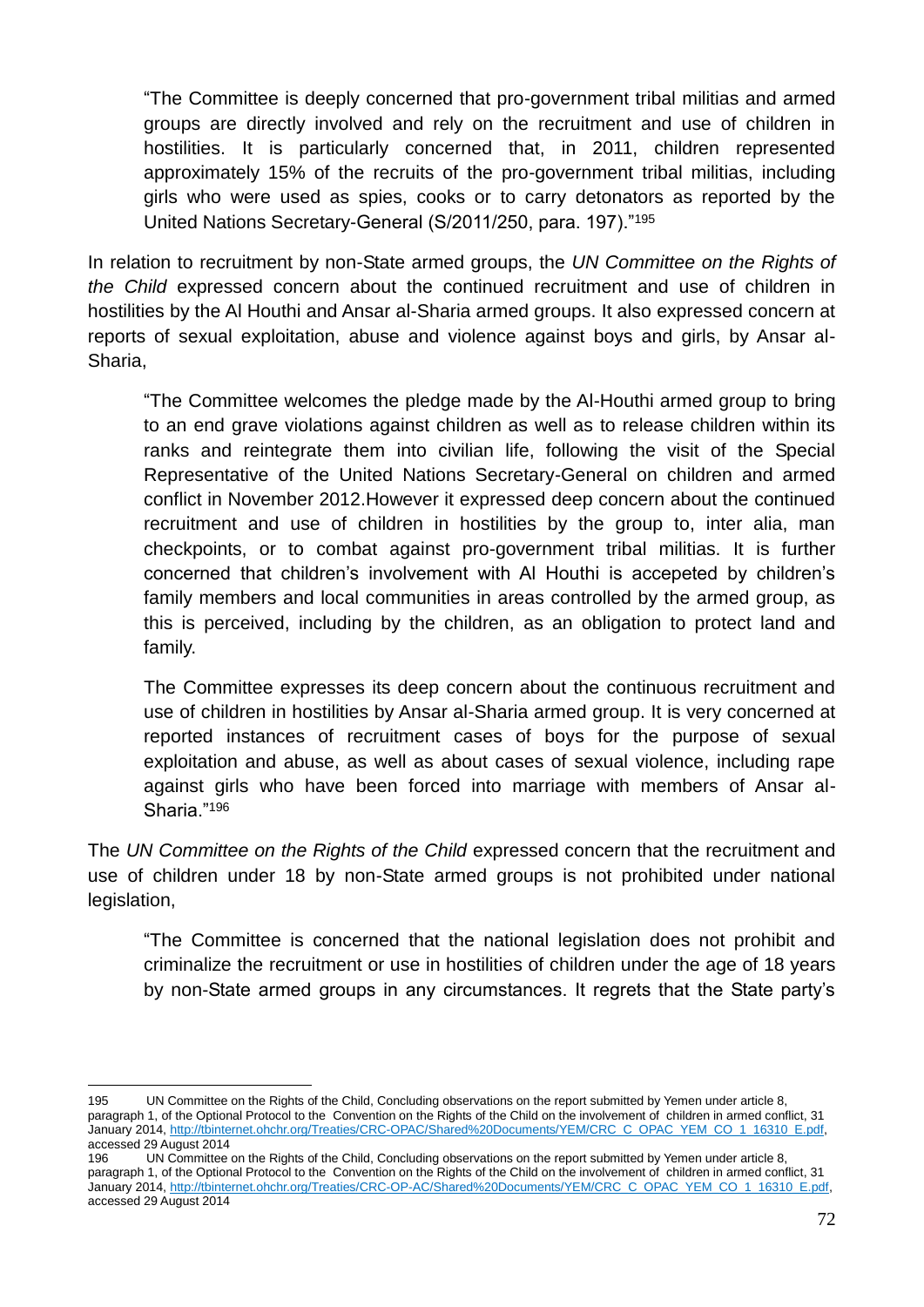legislation does not contain an explicit provision criminalizing recruitment and use of children under 18 years in the national Armed Forces in war or peace time."<sup>197</sup>

Inits 2014 world report *Human Rights Watch* reported that it had children were recruited by the Temini armed forces, First Armoured Division, Republican Guard and armed group Ansar al-Sharia and that children were used in civil disobedience campaigns by the Southern Movement,

"In recent years, Human Rights Watch has documented cases of children participating in combat with both the First Armored Division and the Republican Guard. In June 2012, UNICEF Yemen reported several incidents of child recruitment by the Yemeni armed forces and by the armed group Ansar al-Sharia, an offshoot of AQAP. In September, the United Nations special rapporteur on children in armed conflict announced that the government had approved an action plan to end the recruitment and use of children in government armed forces.

In Aden, from February until June, the Southern Movement (or Hirak), an umbrella group seeking independence or greater autonomy for southern Yemen, prevented nearly 50,000 children from going to school on Wednesdays and Saturdays so that they could participate in a civil disobedience campaign. At least a dozen schools in Aden came under armed attack during the campaign from Hirak forces, some several times. In September, the civil disobedience campaign resumed, but campaigners agreed to exempt schools, allowing students to attend even on the weekly day of general strike."<sup>198</sup>

### **1.4 Child labour**

In June 2014 the *US Department of State* reported that there are approximately 1.7 million child laborers under the age of 14 in Yemen. Girls are exploited for commercial sex work,

"The Yemeni government and international NGOs estimate that there are approximately 1.7 million child laborers under the age of 14 in Yemen, some of whom are subjected to forced labor. Yemeni girls are subjected to sex trafficking within the country and in Saudi Arabia. Girls as young as 15-years-old are exploited for commercial sex in hotels and clubs in the governorates of Sana'a, Aden, and Taiz."<sup>199</sup>

In January 2014 the *UN Committee on the Rights of the Child* expressed concern at the percentage of child laborers in Yemen and inconsistencies in national legislation with the international standards regarding the minimum age for employment,

<sup>1</sup> 197 UN Committee on the Rights of the Child, Concluding observations on the report submitted by Yemen under article 8, paragraph 1, of the Optional Protocol to the Convention on the Rights of the Child on the involvement of children in armed conflict, 31 January 2014[, http://tbinternet.ohchr.org/Treaties/CRC-OP-AC/Shared%20Documents/YEM/CRC\\_C\\_OPAC\\_YEM\\_CO\\_1\\_16310\\_E.pdf,](http://tbinternet.ohchr.org/Treaties/CRC-OP-AC/Shared%20Documents/YEM/CRC_C_OPAC_YEM_CO_1_16310_E.pdf) accessed 29 August 2014

<sup>198</sup> Human Rights Watch, World Report, 2014, Yemen[, http://www.hrw.org/world-report/2014/country-chapters/yemen,](http://www.hrw.org/world-report/2014/country-chapters/yemen) accessed 14 August 2014

<sup>199</sup> United States Department of State, 2014 Trafficking in Persons Report - Yemen, 20 June 2014, [http://www.refworld.org/docid/53aab98014.html,](http://www.refworld.org/docid/53aab98014.html) accessed 04 August 2014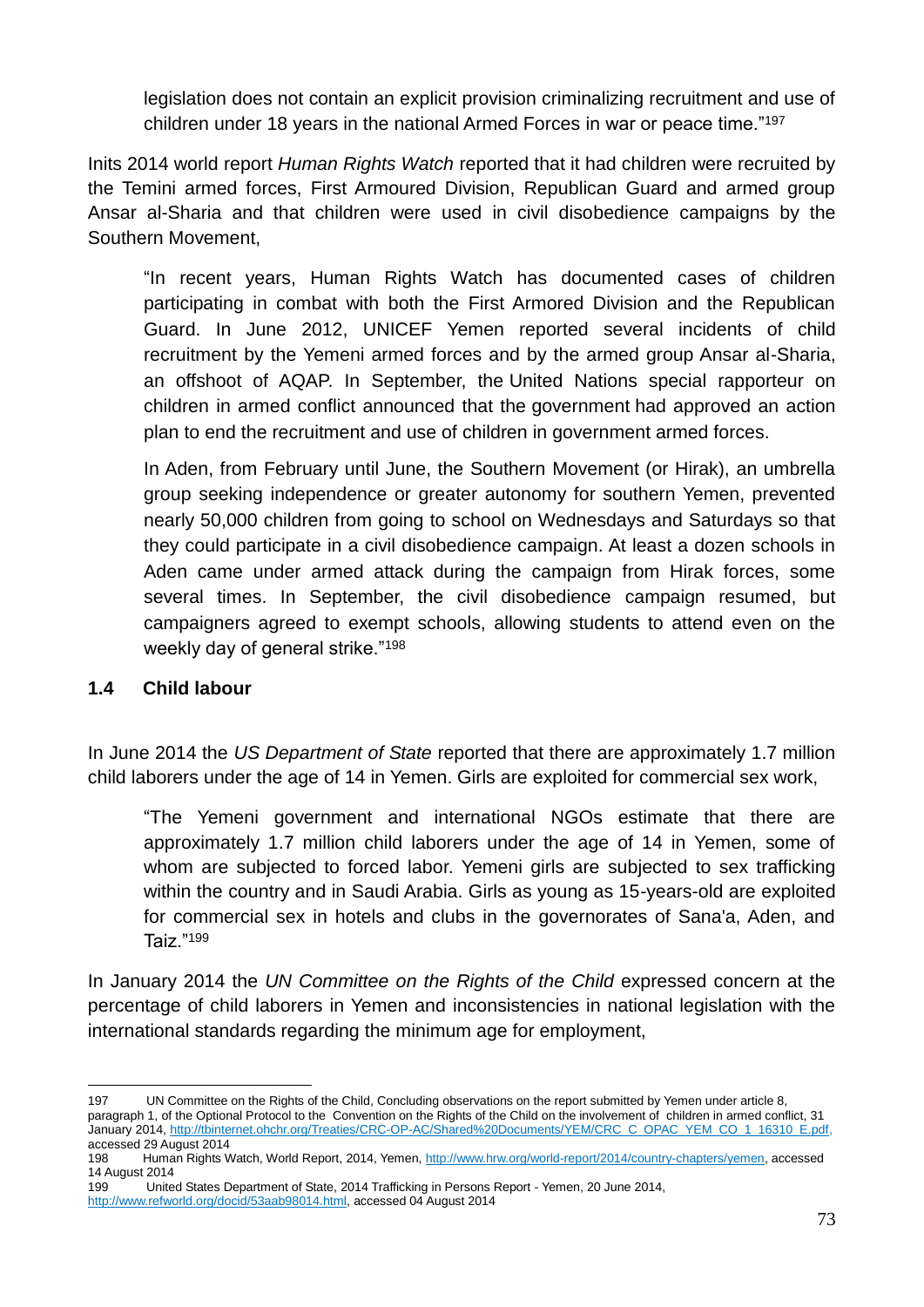"The Committee notes the adoption of Ministerial Decree No. 11 (2013) which updates the list of hazardous occupations for children. However, it is seriously concerned at the information provided by the State party, according to which the percentage of child labourers in the age group 5 to 11 years is 11% of the total child labourers in the State party and that this percentage increases up to 28.5% in the age group 12-14 years. It is also concerned at inconsistencies in the State party's legislation with the international standards regarding the minimum age for employment, in particular because the Child Rights Act (2002) sets the minimum age for admission to employment at a lower age (14 years) than the age of completion of basic education, set at 15 years in the Public Education Act (1992). It is further concerned that the majority of children work in the agriculture and fishing sectors or as domestic servants as well as at the fact that these children are forced to carry out hazardous work. The Committee is also concerned about the lack of protection measures for children labourers from abuse, including sexual abuse."<sup>200</sup>

### **1.5 Child marriages**

In June 2013 *Amnesty International* reported that early marriage was common and sometimes women and girls were forced into marriage through the threat of violence,

"Marriage of girls under 18 is common and has included girls as young as eight. Such marriages typically lead to the girl's withdrawal from school and, in some cases, have led to death or injury because of complications during childbirth. Women who assert their right to marry a partner of their own choice against the wishes of their family risk physical violence and restrictions on their freedom of movement. In some cases, women and girls, particularly those living in rural areas, are forced into marriage, sometimes through the threat of violence"<sup>201</sup>

In its 2014 world report *Human Rights Watch* reported that child marriage was widespread, including girls as young as 8,

"Child marriage remains widespread with doctors and the media reporting the deaths of child brides as young as 8 years old following their wedding night or childbirth. Yemen has not legislated a minimum age of marriage."<sup>202</sup>

In January 2014 the *United Nations Committee on the Rights of the Child* expressed its serious concern at the high prevalence of child marriage,

"The Committee expresses its serious concern at the high prevalence of child marriage as well as at the widespread perception among families that marrying their daughters at a young age would preserve the family's "honour". It is further

<sup>1</sup> 200 UN Committee on the Rights of the Child (CRC), Concluding observations on the fourth periodic report of Yemen, 31 January 2014, CRC/C/YEM/CO/4, [http://www.refworld.org/docid/52f89d5c4.html,](http://www.refworld.org/docid/52f89d5c4.html) accessed 04 August 2014

<sup>201</sup> Amnesty International, Yemen: Submission to the UN Universal Period Review 18th Session of the UPR Working Group, January – February 2014 , 01 June 2013, MDE 31/002/2014, [http://www.refworld.org/docid/52eb7e2f4.html,](http://www.refworld.org/docid/52eb7e2f4.html) accessed 28 August 2014 202 Human Rights Watch, World Report, 2014, Yemen[, http://www.hrw.org/world-report/2014/country-chapters/yemen,](http://www.hrw.org/world-report/2014/country-chapters/yemen) accessed 14 August 2014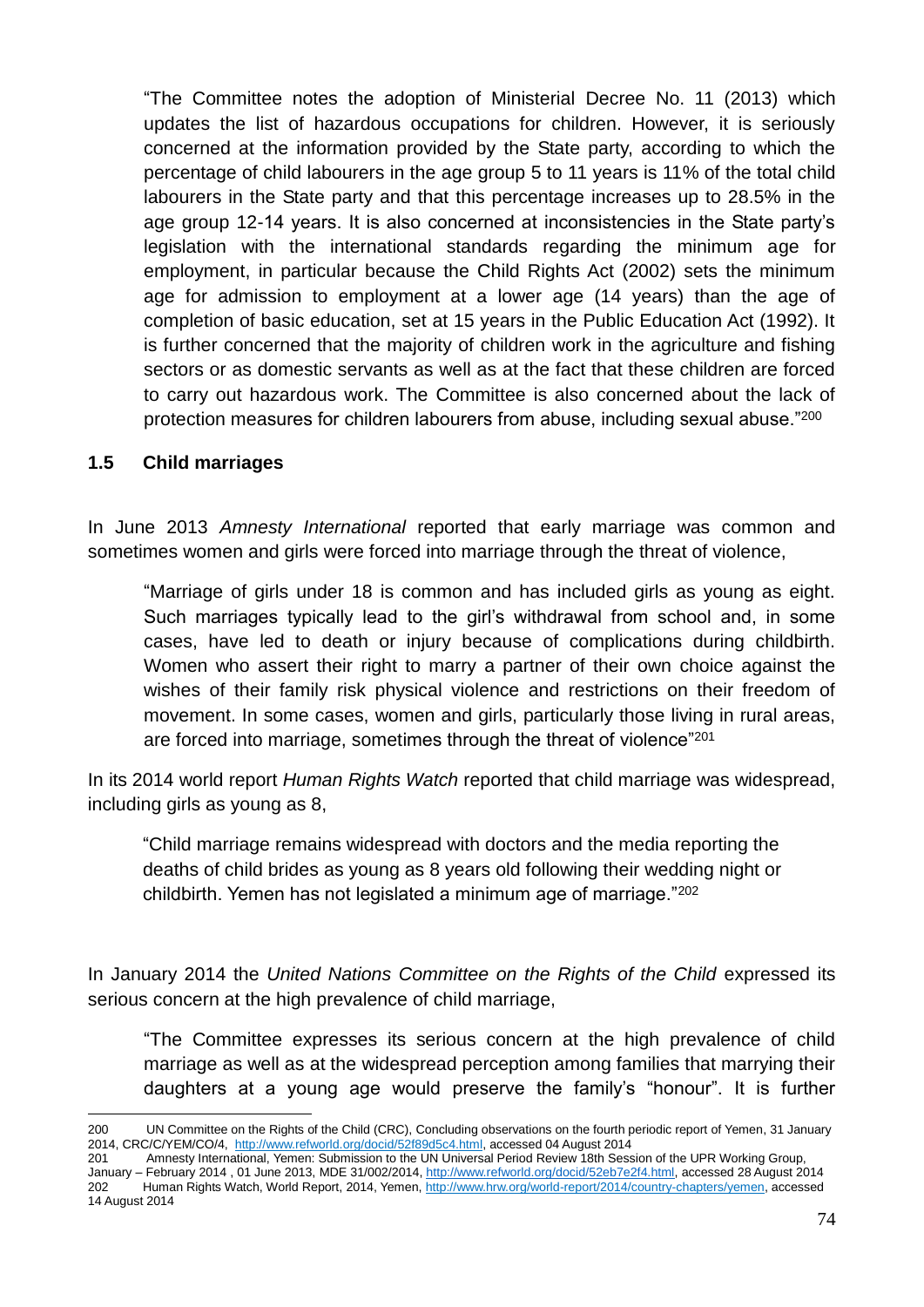concerned at reports indicating that girls as young as 8 years have been given into marriage by their families, particularly in rural areas, as well as at reports stating that during 2012, girls have been forcibly married to members of Ansar al-Sharia armed group, in conflict-affected areas. It regrets the lack of information with respect to the causes and extent of crimes committed in the name of so-called honour in the State party."<sup>203</sup>

In an interview with Al Jazeera in July 2014, the *Yemeni Human Rights Minister* was asked what she had done to stop child marriage in Yemen,

"We have worked for many years to fix a legal marriage age, but were confronted by a handful of MPs and influential figures. Frankly, this issue has a political dimension. The former president's party [the General People's Congress], which has most of the seats in the parliament, has been unenthusiastic to pass the law, in order to embarrass the opposition and try to paint them as supporting child marriage.

We are now discussing in the cabinet another law called the Child Rights Law, which includes … fixing a minimum age for marriage at 18."204

In its 2014 world report *Human Rights Watch* reported a sub committee of the national dialogue had proposed that the minimum age of marriage be raised to 18 years,

"The national dialogue presented an important opportunity to secure protection for women and girls' rights. The rights and freedoms committee within the national dialogue made positive recommendations on equality of men and women and nondiscrimination, including a recommendation that the minimum age of marriage should be set at 18."205

### **1.6 Access to education**

In January 2014 the *UN Committee on the Rights of the Child* noted the effort of Yemen in the field of education however it remained concerned at,

"(a) The low quality of education;

(b) The lack of adequate school infrastructure, in particular the lack of sanitation facilities in most schools;

<sup>1</sup> 203 UN Committee on the Rights of the Child (CRC), Concluding observations on the fourth periodic report of Yemen, 31 January 2014, CRC/C/YEM/CO/4, [http://www.refworld.org/docid/52f89d5c4.html,](http://www.refworld.org/docid/52f89d5c4.html) accessed 04 August 2014

<sup>204</sup> Al Jazeera, Q & A; Yemen's Human Rights Minister, 16 July 2014[, http://m.aljazeera.com/story/2014715135235852776,](http://m.aljazeera.com/story/2014715135235852776)  accessed 14 August 2014

<sup>205</sup> Human Rights Watch, World Report, 2014, Yemen[, http://www.hrw.org/world-report/2014/country-chapters/yemen,](http://www.hrw.org/world-report/2014/country-chapters/yemen) accessed 14 August 2014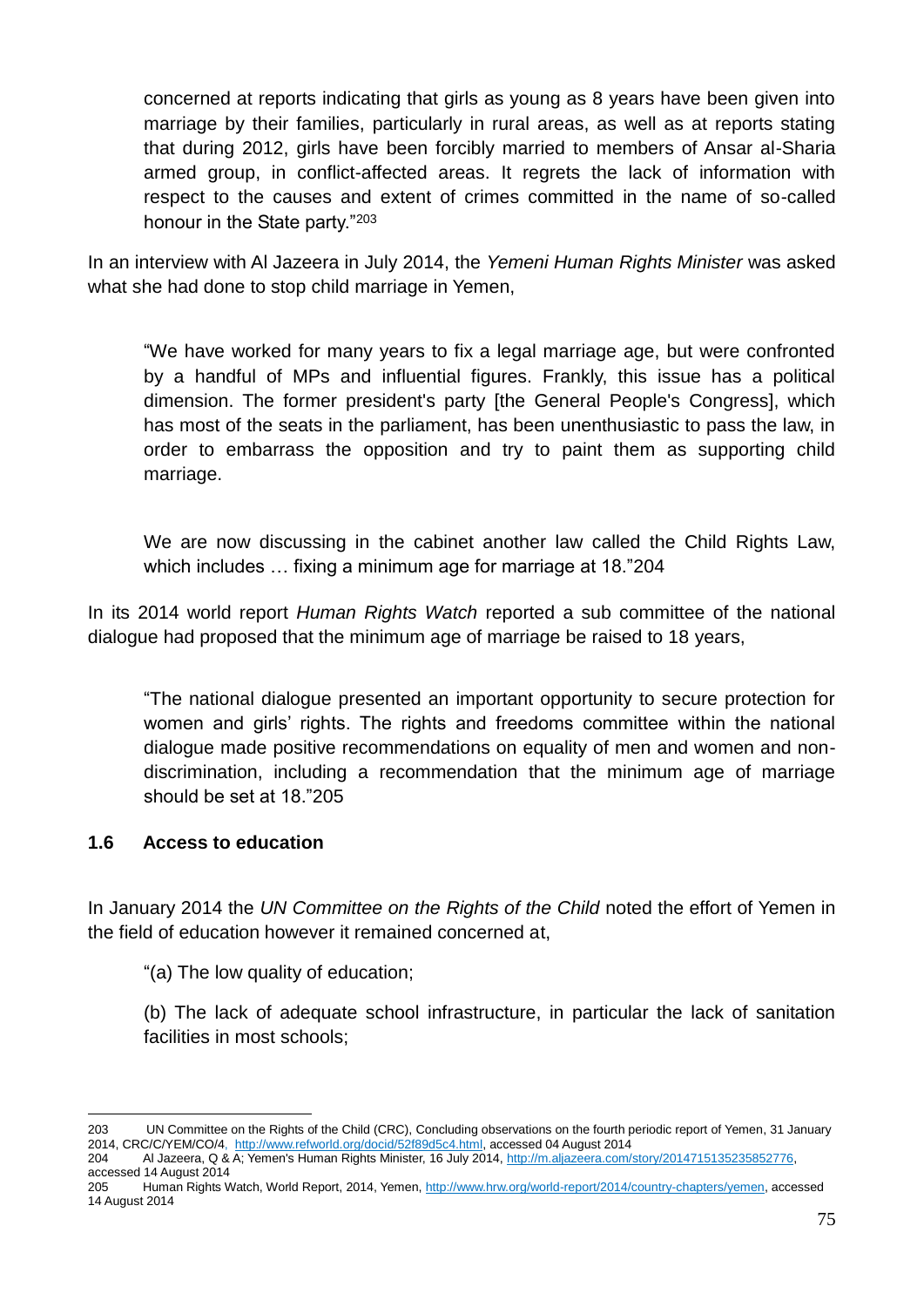(c) Reports indicating that school fees are requested to be paid in some public schools, despite the provisions in law stating that basic education is free;

(d) The significant disparities in the enrolment rates of girls to basic education among the governorates of the State party and about the gender gap in school enrolment rates;

(e) The persistence of traditional attitudes and beliefs against girls' education in particular in rural areas, child marriage and low number of female teachers, all of which contribute to the high dropout of school rates of girls;

(f) The widening gap in the rate of school enrolment of children with disabilities and children addressed as Muhamasheen children when compared with the nationwide rates; and

(g) The limited number of schools offering vocational and technical education."<sup>206</sup>

The *UN Committee on the Rights of the Child* also expressed concern over attacks on school facilities and their occupation by the armed forces or non-State armed groups. Schools have been used to provide shelter for IDPs which has prevented children from continuing their education,

"The Committee expresses its serious concern over attacks on schools facilities and their occupation by the armed forces or non-State armed groups involved in the conflict, which have led to the partial or whole damage of school facilities and their closure since 2011. It is concerned that authorities of the State party have used schools to provide shelter to internally displaced persons, situation which have prevented children enrolled in such schools to continue their education."<sup>207</sup>

# **2. Human trafficking**

In June 2014 the *US Department of State* reported that Yemen is a country of origin, and to a lesser extent, a transit and destination country for men, women and children subjected to forced labour and women and children subjected to sex trafficking,

"Yemen is a country of origin and, to a lesser extent, a transit and destination country for men, women, and children subjected to forced labor, and women and children subjected to sex trafficking. Some Yemeni children, mostly boys, migrate to the Yemeni cities of Aden and Sana'a, or travel across the northern border to Saudi Arabia and, to a lesser extent, to Oman, where they are subjected to forced labor in domestic service, small shops, or as beggars. Some of these children are forced into prostitution by traffickers, border patrols, other security officials, and their

<sup>1</sup> 206 UN Committee on the Rights of the Child (CRC), Concluding observations on the fourth periodic report of Yemen, 31 January 2014, CRC/C/YEM/CO/4, [http://www.refworld.org/docid/52f89d5c4.html,](http://www.refworld.org/docid/52f89d5c4.html) accessed 04 August 2014

<sup>207</sup> UN Committee on the Rights of the Child (CRC), Concluding observations on the fourth periodic report of Yemen, 31 January 2014, CRC/C/YEM/CO/4, [http://www.refworld.org/docid/52f89d5c4.html,](http://www.refworld.org/docid/52f89d5c4.html) accessed 04 August 2014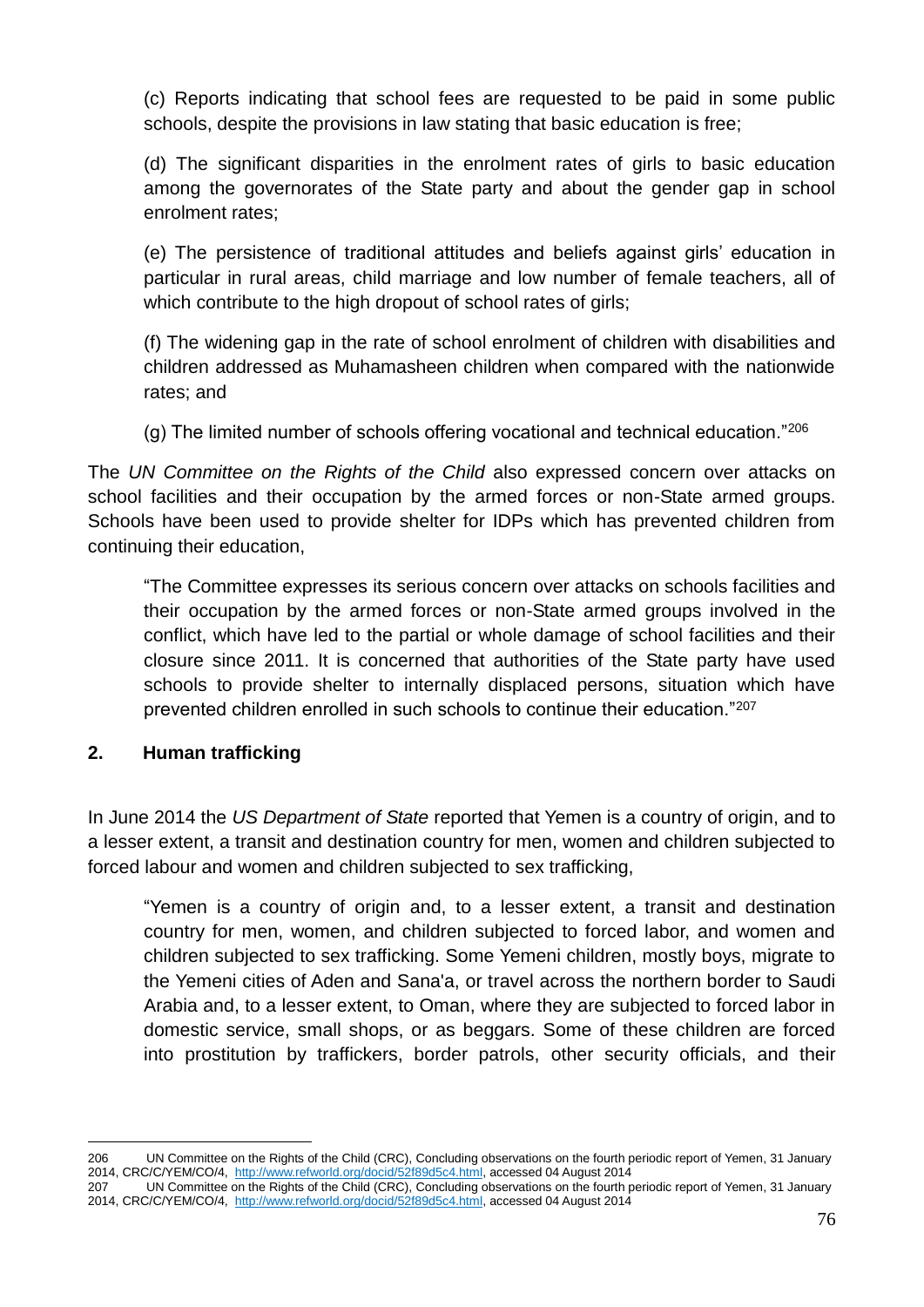employers once they arrive in Saudi Arabia; some children are forced to smuggle drugs into Saudi Arabia.<sup>208</sup>

*USDOS* reported that Yemeni girls are subjected to sex trafficking within the country and in Saudi Arabai. Some Saudi men used legally-contracted "temporary marriages" for the purpose of sexually exploiting Yemeni girls,

"Yemeni girls are subjected to sex trafficking within the country and in Saudi Arabia. Girls as young as 15-years-old are exploited for commercial sex in hotels and clubs in the governorates of Sana'a, Aden, and Taiz. The majority of child sex tourists in Yemen are from Saudi Arabia, with a smaller number possibly originating from other Gulf nations. Some Saudi men used legally-contracted "temporary marriages" for the purpose of sexually exploiting Yemeni girls – some reportedly as young as 10 years-old; some are subjected to sex trafficking or abandoned on the streets of Saudi Arabia. Civil society organizations report that as a result of the dire economic situation in Yemen, particularly in the north, sex trafficking of Yemeni children increased during 2012 and 2013. In addition, some sources report that the practice of chattel slavery continues in Yemen. While no official statistics exist detailing this practice, sources report that there could be 300 to 500 men, women, and children sold or inherited as slaves in Yemen, including in the Al-Zohrah district of Al-Hudaydah Governorate, west of Sana'a, and the Kuaidinah and Khairan Al-Muharraq districts of the Hajjah Governorate, north of the capital. While there is no clear evidence of the use of force for this recruitment, poverty, lack of education, and cultural mores increase vulnerability for trafficking."<sup>209</sup>

*USDOS* reported that the Government of Yemen does not fully comply with the minimum standards for the elimination of trafficking and is not making significant efforts to do so."<sup>210</sup>

In May 2014 *Human Rights Watch* reported that human traffickers tortured African migrants with the involvement of of members of the security forces,

"Traffickers in Yemen hold African migrants in detention camps, torturing them to extort payment from their families, with the complicity of local officials [ ] Sometimes the torture ends in death."211

### **3. Freedom of the press, including attacks on journalists**

In its 2014 world report *Human Rights Watch* reported that there has been an increase in asaults on journalists and bloggers and that the government has not taken action to protect journalists,

<sup>1</sup> 208 United States Department of State, 2014 Trafficking in Persons Report - Yemen, 20 June 2014, [http://www.refworld.org/docid/53aab98014.html,](http://www.refworld.org/docid/53aab98014.html) accessed 04 August 2014<br>209 United States Department of State. 2014 Trafficking in Persons R

<sup>209</sup> United States Department of State, 2014 Trafficking in Persons Report - Yemen, 20 June 2014, [http://www.refworld.org/docid/53aab98014.html,](http://www.refworld.org/docid/53aab98014.html) accessed 04 August 2014

<sup>210</sup> United States Department of State, 2014 Trafficking in Persons Report - Yemen, 20 June 2014,

[http://www.refworld.org/docid/53aab98014.html,](http://www.refworld.org/docid/53aab98014.html) accessed 04 August 2014

<sup>211</sup> Human Rights Watch, Yemen: Migrants held at 'Torture Camps,' 25 May 2014, [http://www.hrw.org/news/2014/05/25/yemen](http://www.hrw.org/news/2014/05/25/yemen-migrants-held-torture-camps)[migrants-held-torture-camps,](http://www.hrw.org/news/2014/05/25/yemen-migrants-held-torture-camps) accessed 2 August 2014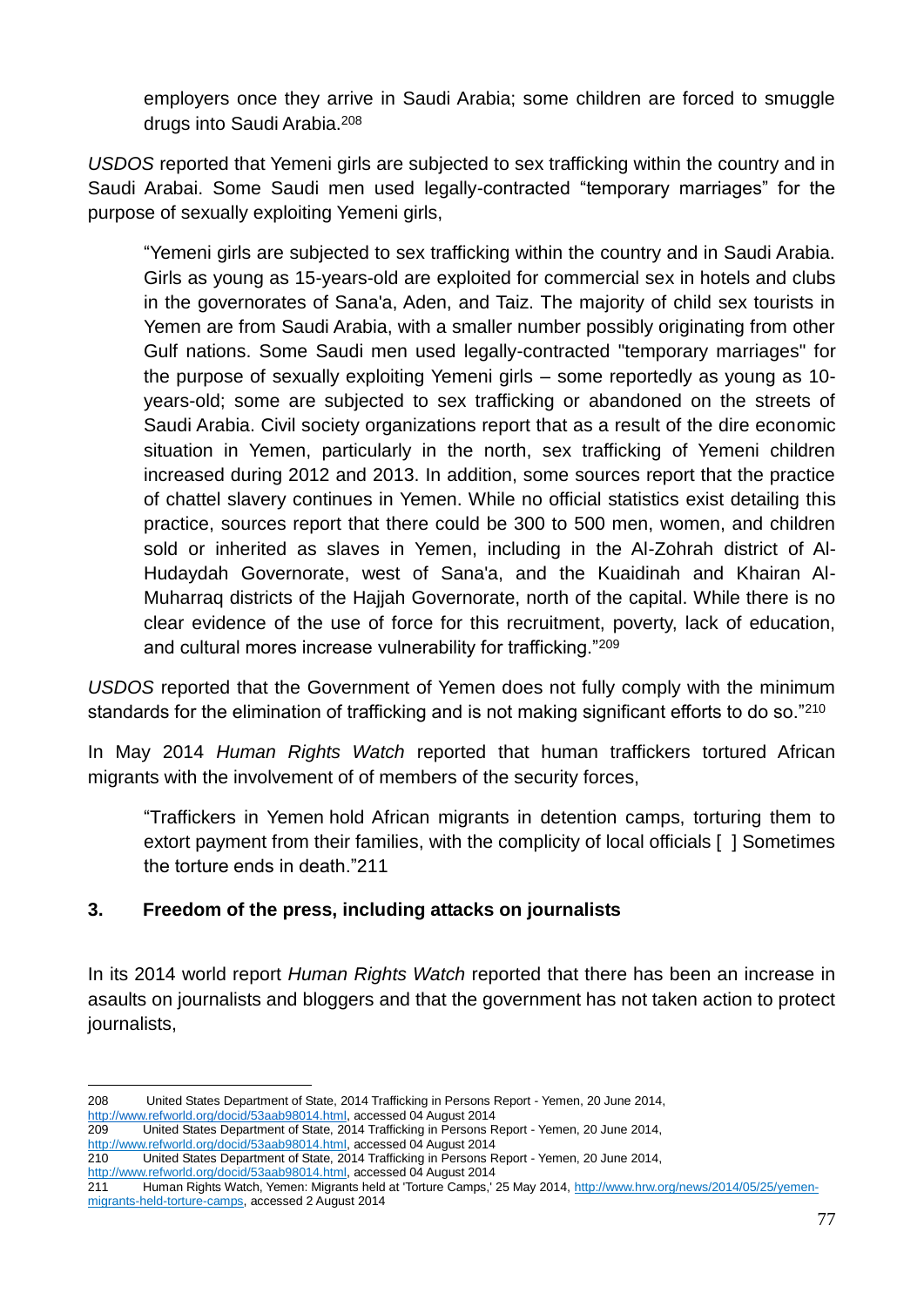"Since President Hadi took office, the authorities have eased formal controls on media, though legal restrictions remain. However there has been an increase in assaults on journalists and bloggers by the authorities and their supporters, and by militant groups, including Saleh loyalists, Huthis, and religious conservatives.

In the first half of 2013, the Freedom Foundation, a Yemeni organization that monitors press freedom, recorded 144 attacks affecting 205 media members, including verbal harassment, confiscations, politicized prosecutions, enforced disappearances, and killings.

The government generally has not condemned these attacks, investigated them, held those responsible to account, or taken measures to protect journalists."<sup>212</sup>

In its 2013 attacks on the press report the *Committee to Protect Journalists* reported that the journalists faced threats from state and non-state actors, reporting that at least 7 journalists were abducted over the year,

"The state of press freedom in Yemen in 2013 reflected the overall uncertainty and insecurity of a country in transition after decades of rule under President Ali Abdullah Saleh. The press faced serious consequences for failing to navigate a complicated web of red lines from the government, tribal groups, and political factions. Many journalists received death threats after crossing those red lines, and several were threatened or attacked by various assailants. CPJ documented at least seven journalists who were abducted over the year, all of whom were later released. Journalists covering protests related to the anniversary of the brief civil war in the country were assaulted by demonstrators, unidentified gunmen, and government security forces. The government continued to prosecute journalists for a range of charges, including defamation and insulting public officials. Still, there were some reasons for optimism. Freelance journalist Abdulelah Hider Shaea was freed in July after three years' imprisonment, and CPJ documented no Yemeni journalists in prison for the first time since 2009. For the second year in a row, CPJ documented no journalists killed in relation to their work."<sup>213</sup>

In March 2014 *Reporters Without Borders* stated that "two years after Abd Rab Mansour Hadi became president, the situation of freedom of information in Yemen continues to be very worrying, especially as regards violence against media personnel."<sup>214</sup> With the help of reporting by the Freedom Foundation, a Yemeni NGO, and the Union of Journalists, *Reporters Without Borders* has registered more than 20 cases of harassment and violence against journalists, not only by armed individuals and groups but also by members of the security forces. All have gone unpunished.<sup>215</sup>

<sup>1</sup> 212 Human Rights Watch, World Report, 2014, Yemen[, http://www.hrw.org/world-report/2014/country-chapters/yemen,](http://www.hrw.org/world-report/2014/country-chapters/yemen) accessed 14 August 2014

<sup>2214.&</sup>lt;br>The Committee to Protect Journalists, Attacks on the Press in 2013, [https://cpj.org/2014/02/attacks-on-the-press-in-2013](https://cpj.org/2014/02/attacks-on-the-press-in-2013-yemen.php) [yemen.php,](https://cpj.org/2014/02/attacks-on-the-press-in-2013-yemen.php) accessed 4 August 2014

<sup>214</sup> Reporters Without Borders, Journalists constantly harassed and attacked in Yemen, 13 March 2014, available at: [http://www.refworld.org/docid/532302e04.html,](http://www.refworld.org/docid/532302e04.html) accessed 04 August 2014

<sup>215</sup> Reporters Without Borders, Journalists constantly harassed and attacked in Yemen, 13 March 2014, available at: [http://www.refworld.org/docid/532302e04.html,](http://www.refworld.org/docid/532302e04.html) accessed 04 August 2014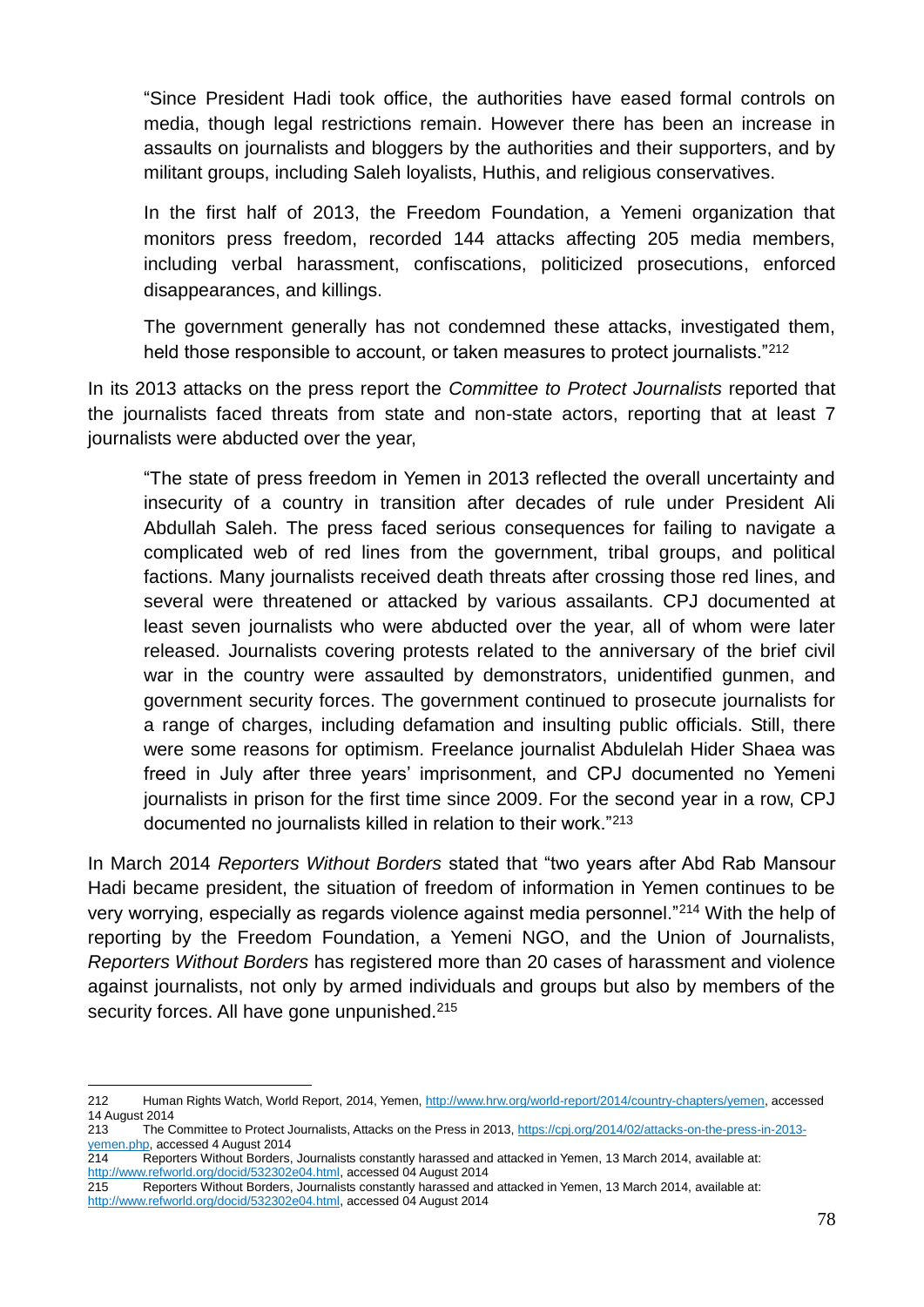In June 2014 *Human Rights Watch* reported the confiscation of equipment of the private TV station Yemen Today by Yemeni authorities,

"Yemeni authorities should immediately return the broadcasting equipment of the private TV station Yemen Today and permit it to resume broadcasting. Military forces raided the station, owned by former president Ali Abdullah Saleh, on June 11, 2014, following its coverage of protests in the streets of Sanaa, the capital."<sup>216</sup>

*Human Rights Watch* also reported that this follows on from other incidents restricting media freedom in Yemen,

"In a separate incident, Muhammad al-Qadhi, a reporter for London-based Sky News, told Human Rights Watch that on June 12, 2014, he was on a street in Sanaa photographing passers-by for a piece about the Muslim holiday Ramadan. A soldier approached him, ordered him to stop taking photos, and tried to confiscate his camera. Al-Qadhi says he refused to hand over his camera. The soldier finally let him go, al-Qadhi said, adding that the soldier told him that given the tense atmosphere caused by the protests, troops apparently had orders to stop all journalists from reporting in the streets that day.

In May, the government prevented Al Jazeera reporters from covering the ongoing fighting in the governorates of Abyan, Shabwa, and al-Bayda.

The incidents indicate an escalation of government restrictions on media coverage in the country since President Hadi took office in early 2012. A September 2013."<sup>217</sup>

In June 2014 *Reporters Without Borders* reported that the Yemeni government closed two news media, and the attack of journalists covering demonstrations,

"Two news media owned by former President Ali Abdallah Saleh that have a reputation for tendentious news reporting – Al-Yemen Al-Youm TV and the Al-Yemen Al-Youm newspaper –were raided and closed on 11 June by members of the presidential guard.

For no apparent reason, members of the security forces attacked Sky News correspondent Mohamed Al-Kadhi, smashing his equipment, while he was doing a report on the month of Ramada on 12 June.

Riot police used teargas and live rounds to disperse journalists who were demonstrating outside the "14 October" printing press in Aden in 7 June in protest against the manager's alleged corruption.

The police also targeted journalists who were there just to cover the protest. According to Marwan Al-Janzir, the head of the Aden branch of the Journalists' Union, and Workers' Union general secretary Nawfel Rajah, 15 journalists and 20 employees of the printing press were beaten and threatened at gunpoint by riot

<sup>1</sup> 216 Human Rights Watch, Human Rights Watch, Yemen: Stop Blocking News Coverage, 23 June 2014,

[http://www.refworld.org/docid/53aa7ea64.html,](http://www.refworld.org/docid/53aa7ea64.html) accessed 04 August 2014

<sup>217</sup> Human Rights Watch, Human Rights Watch, Yemen: Stop Blocking News Coverage, 23 June 2014,

[http://www.refworld.org/docid/53aa7ea64.html,](http://www.refworld.org/docid/53aa7ea64.html) accessed 04 August 2014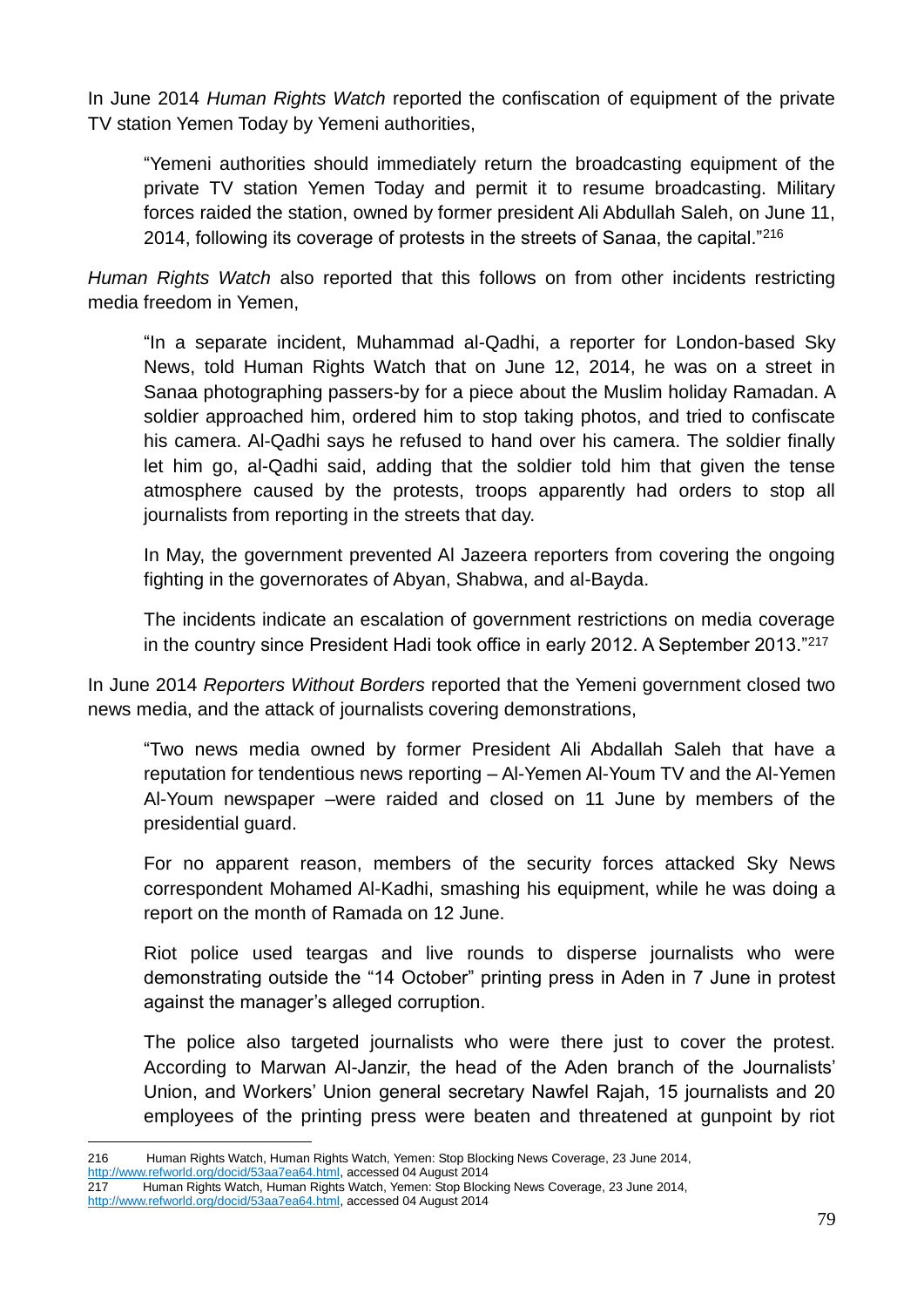police before being forced to leave. One journalist, Hani Al-Mohtadi, was detained for an hour.

Police threatened and attacked TV cameramen who were in the Aser district of the capital on 4June to cover a demonstration demanding an end it the war in Amran, the governorate to the north of Sanaa governorate. Al-Jazeera Musbasher's Mansour Allaw, Sky News Arabia's Mohamed Sallama and Al-Arabiya's Abdullah Al-Sofi were all beaten by police and forbidden to cover the demonstration.<sup>218</sup>

In August 2014 *Freedom House* reported several attacks on journalists,

"Although they have diminished in scale as the 2011 protest movement receded, attacks on journalists have continued. In February Wagdi al-Shabi, who previously worked for the Yemeni daily *Al-Ayyam*, was killed by unknown assailants wearing military uniforms in his home in Aden. In April an explosive device was found in the offices of Shabab TV in Sanaaand disarmed before it could detonate. Mansoor Noor, a correspondent for "September 26" newspaper was shot in Aden and had to have his leg amputated. Also in April two Al Jazeera journalists were attacked by members of the Southern secessionist movement."<sup>219</sup>

In August 2014 the Committee to Protect Journalists reported a series of attacks against journalists working for state-run outlets**,** 

"The Committee to Protect Journalists is alarmed by a string of attacks on Yemeni journalists working for state-run outlets in the past week. At least one journalist has been killed and another survived an assassination attempt, according to the Ministry of Information and news reports.

Abdul Rahman Hamid al-Din, a director and producer for the state-run Sanaa Radio, succumbed to his wounds in a hospital on August 16 after being shot in the head the day before, the Ministry of Information said. News reports said al-Din was shot in Sanaa on Friday by unknown gunmen.[ ] On the same day that al-Din died, an explosive device was discovered underneath the car of Ibrahim al-Abiad, the director for the state-run Yemen TV, the ministry said. "220

### **4. Attacks on health workers, and humanitarian workers**

In its 2014 world report *Human Rights Watch* reported that health workers have been subjected to shootings, threats and physical attacks by armed groups,

<sup>1</sup> 218 Reporters Without Borders, Government closes two news media, police attack journalists, 13 June 2014, [http://www.refworld.org/docid/53a01e9c4.html,](http://www.refworld.org/docid/53a01e9c4.html) accessed 04 August 2014

<sup>219</sup> Freedom House, Freedom in the World – Yemen, 22 August 2014, [http://www.refworld.org/docid/53fc364b9.html,](http://www.refworld.org/docid/53fc364b9.html) accessed 25 August 2014

<sup>220</sup> Human Rights Watch, World Report, 2014, Yemen[, http://www.hrw.org/world-report/2014/country-chapters/yemen,](http://www.hrw.org/world-report/2014/country-chapters/yemen) accessed 14 August 2014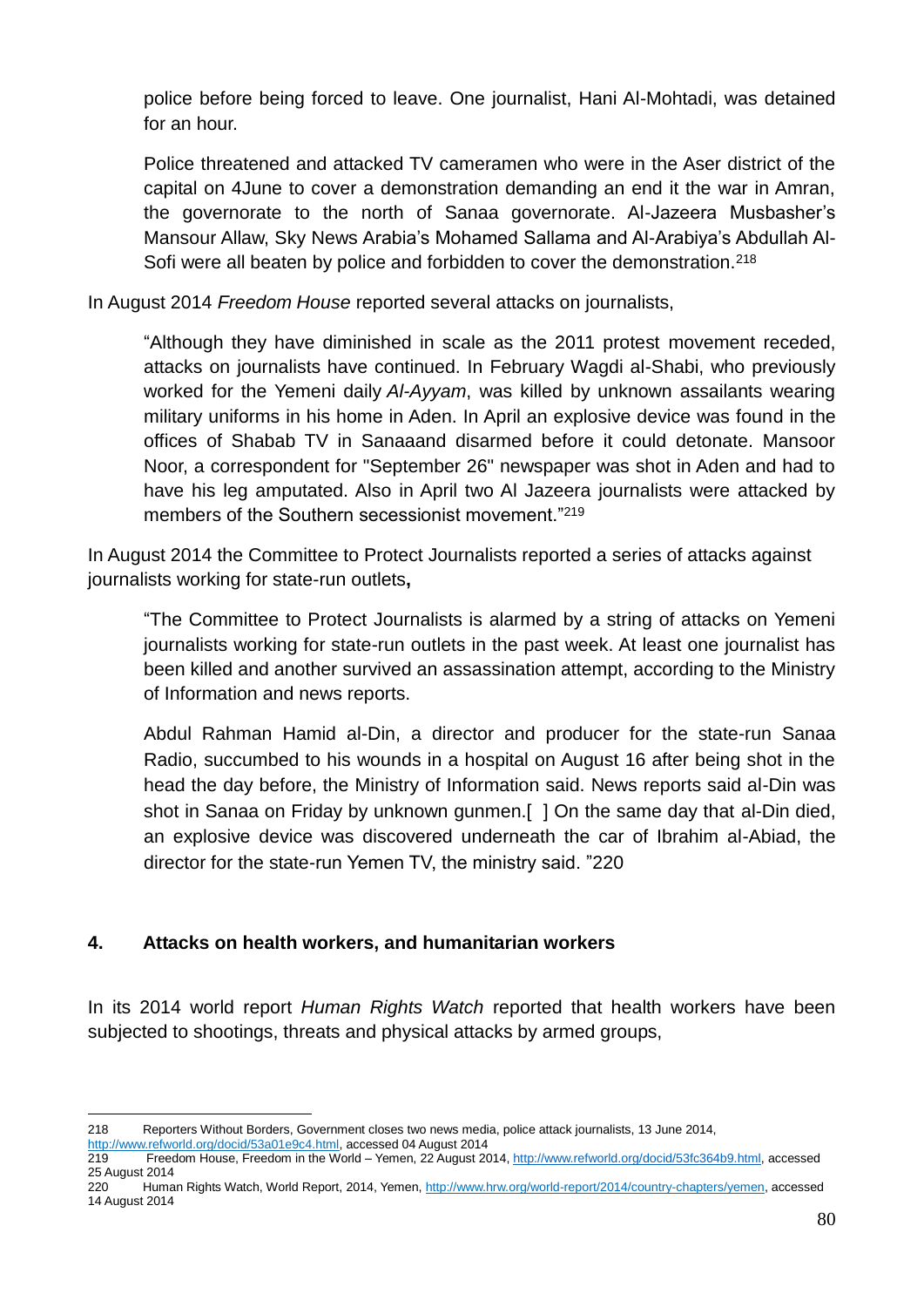"Health workers and facilities are struggling to protect themselves from armed groups. Medecins Sans Frontieres reported 18 different attacks against their staff in Amran in the past year, including shootings, threats, and physical attacks on health workers<sup>"221</sup>

Forty-five incidents of attacks on health services or staff have been documented by MSF from 2010-2013.<sup>222</sup> In September 2013 the *Yemen Times* reported that little is being done to mitigate the problem,

"All over Yemen, health care workers are struggling to protect themselves against attacks varying from threats on their lives to kidnappings to the robbery of vital medical supplies, and little seems to being done to mitigate the problem."<sup>223</sup>

Since 16 January 2014, the *UN High Commissioner for Human Rights* has documented a series of eight attacks wherein four hospitals and clinics as well as an institution for people with disabilities were shelled.<sup>224</sup>

In January 2014 the *UN Office for the Coordination of Humanitarian Affairs* reported that amidst a fragile political process, the security situation remains unpredictable in Yemen and kidnappings, including of humanitarian workers, continue to be a serious concern. Such security concerns will impact on humanitarian organisation's ability to deliver assistance,

"The political process, however, remains fragile and despite increased stability and improved security in many parts of the country, the security situation remains unpredictable. 2013 saw small scale and localized conflict both in the north and the south of the country, as well as politically motivated assassinations and sabotage of infrastructure. Kidnappings, including of humanitarian workers, continue to be a serious concern."<sup>225</sup>

In December 2013 US based news agency the *Global Post* reported that two German aid workers and a local colleague were killed in the terrorist attacks against Yemen's Ministry of Defense which has reportedly claimed lives of at least 52 people.<sup>226</sup>

# **5. Sexual Orientation and Gender Identity**

1

222 Yemen Times, With No Specific Law to Protect Them, Health Care Workers are at Risk, 10 September 2013, [http://www.yementimes.com/en/1710/health/2869/With-no-specific-law-to-protect-them-health-care-workers-are-at-risk.htm,](http://www.yementimes.com/en/1710/health/2869/With-no-specific-law-to-protect-them-health-care-workers-are-at-risk.htm) accessed 29 August 2014

223 Yemen Times, With No Specific Law to Protect Them, Health Care Workers are at Risk, 10 September 2013, [http://www.yementimes.com/en/1710/health/2869/With-no-specific-law-to-protect-them-health-care-workers-are-at-risk.htm,](http://www.yementimes.com/en/1710/health/2869/With-no-specific-law-to-protect-them-health-care-workers-are-at-risk.htm) accessed 29 August 2014

<sup>221</sup> Human Rights Watch, World Report, 2014, Yemen[, http://www.hrw.org/world-report/2014/country-chapters/yemen,](http://www.hrw.org/world-report/2014/country-chapters/yemen) accessed 14 August 2014

<sup>224</sup> Office of the UN High Commissioner for Human Rights (OHCHR) Pillay condemns attacks on civilians by Yemen's armed forces; calls for humanitarian access in Al Dhale Governorate, 26 February 2014,

[http://www.ohchr.org/EN/NewsEvents/Pages/DisplayNews.aspx?NewsID=14283&#sthash.GWwDms4l.dpuf,](http://www.ohchr.org/EN/NewsEvents/Pages/DisplayNews.aspx?NewsID=14283&#sthash.GWwDms4l.dpuf) accessed 29 August 2014<br>225 UN Office for the Coordination of Humanitarian Affairs (UNOCHA) Humanitarian Response Plan Yemen 201 225 UN Office for the Coordination of Humanitarian Affairs (UNOCHA) Humanitarian Response Plan Yemen 2014, Period: January 2014 – December 2015, 12 February 2014, [https://docs.unocha.org/sites/dms/CAP/HRP\\_2014\\_Yemen.pdf,](https://docs.unocha.org/sites/dms/CAP/HRP_2014_Yemen.pdf) accessed 29

August 2014 226 The Global Post, Two German aid workers killed in Yemen: FM, 05 December 2013,

[http://www.globalpost.com/dispatch/news/xinhua-news-agency/131205/two-german-aid-workers-killed-yemen-fm,](http://www.globalpost.com/dispatch/news/xinhua-news-agency/131205/two-german-aid-workers-killed-yemen-fm) accessed 29 August 2014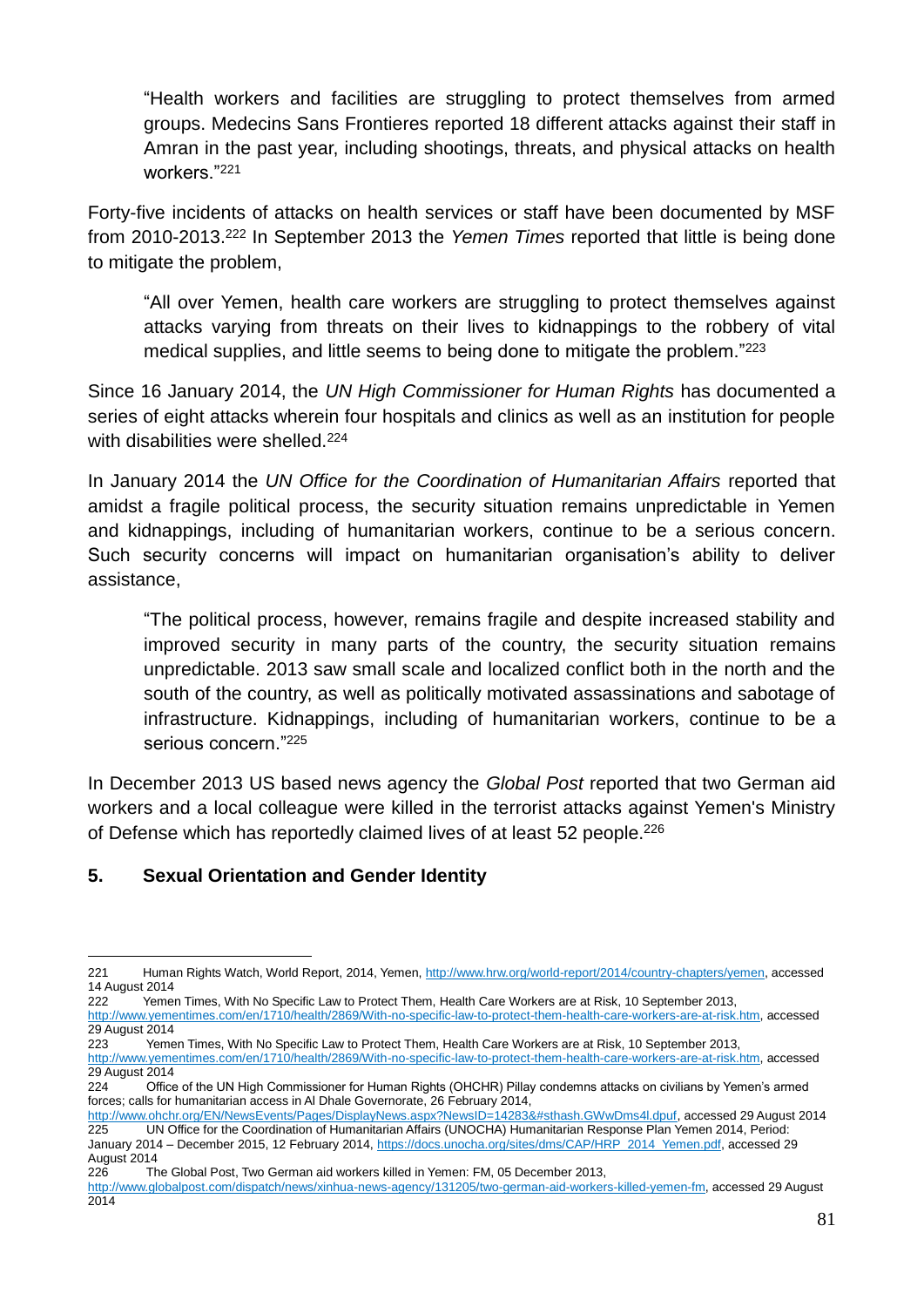# **5.1 Domestic legal framework relating to LGBTI individuals**

In February 2014 the *US Department of State* reported that the LGBT community faced discrimination and attacks,

"Lesbian, gay, bisexual, and transgender (LGBT) persons faced discrimination and could face the death penalty, although no executions have been held in more than a decade. The penal code criminalizes consensual same-sex sexual conduct, with the death penalty as a sanction, under the country's interpretation of Islamic law."<sup>227</sup>

### **5.2 Treatment of LGBTI individuals**

In February 2014 the *US Department of State* reported that the LGBT community faced discrimination and attacks,

"There were reports that members of AQAP killed four men accused of homosexual activity in Huta. At least two other similar attacks reportedly occurred during the year.

On September 29, suspected AQAP gunmen shot and killed a young man in the south, claiming that he was gay and thus an apostate. Police stated the incident represented the sixth murder targeting alleged gays during the year.

Due to the illegality of and possibly severe punishment for consensual same-sex sexual conduct, there were no LGBT organizations. As the law does not prohibit discrimination, LGBT issues were not considered "relevant" for official reporting by the government, and few LGBT persons were open about their sexual orientation or gender identity."<sup>228</sup>

In August 2014 *Freedom House* reported that same-sex sexual activity is illegal and punishable by death. There were credible reports of Al Qaeda in the Arabian Peninsula killing men for being gay,

"Same-sex sexual activity is illegal and punishable by death. In 2013 there were credible reports of AQAP killing men for allegedly being gay. Due to the severe threat against them, few LGBT Yemenis reveal their sexuality or gender identity."<sup>229</sup>

# **G. Humanitarian Situation**

<sup>1</sup> 227 US Department of State (USDOS) Country Reports on Human Rights Practices- Yemen, 27 February 2014, [http://www.refworld.org/docid/53284a4814.html,](http://www.refworld.org/docid/53284a4814.html) accessed 04 August 2014

<sup>228</sup> US Department of State (USDOS) Country Reports on Human Rights Practices- Yemen, 27 February 2014, [http://www.refworld.org/docid/53284a4814.html,](http://www.refworld.org/docid/53284a4814.html) accessed 04 August 2014

<sup>229</sup> Freedom House, Freedom in the World – Yemen, 22 August 2014[, http://www.refworld.org/docid/53fc364b9.html,](http://www.refworld.org/docid/53fc364b9.html) accessed 27 August 2014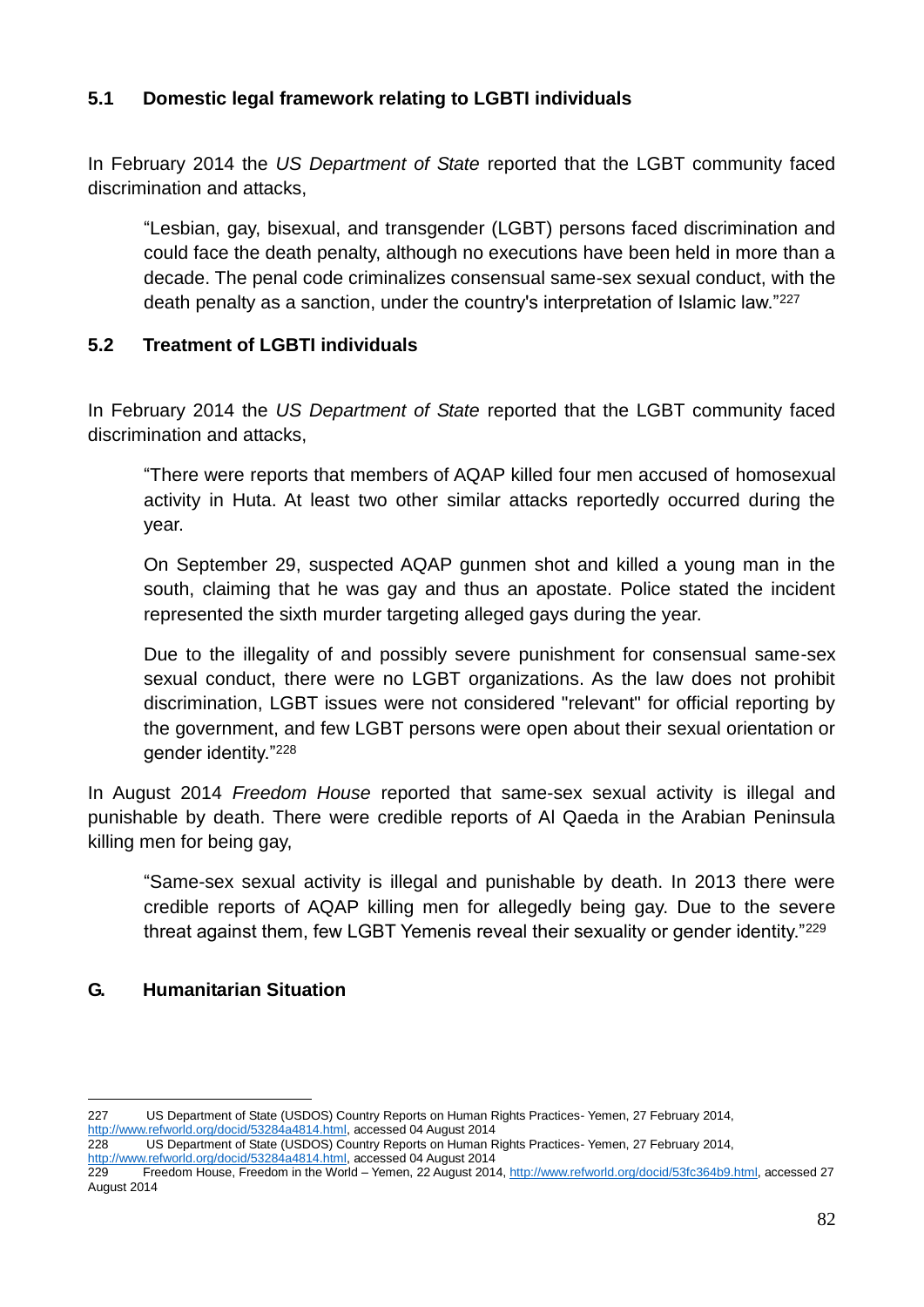### **1. Food and water insecurity (highlighting worst affected provinces/areas)**

In its 2014 world report *Human Rights Watch* reported that according to UN sources "Yemen faces a growing humanitarian crisis, with nearly half the population lacking sufficient food."<sup>230</sup>

In August 2014 the *UN Office for the Coordination of Humanitarian Affairs* reported that 14.7million are in need of humanitarian aid in Yemen, 10.6 million are food insecure, and 13.1 million people do not have access to safe water and sanitation.<sup>231</sup>

In July 2014, a joint survey by the *United Nations Children's Fund (UNICEF)* and the *United Nations World Food Programme* survey found that over 10 million Yemenis (41%) are food insecure. There were huge variations among different governates, for example almost 70% in the northern governate of Sa'da were food insecure,

"Around five million people were found to be severely food insecure, suffering from levels of hunger where external food assistance is generally required and the prevalence of chronic malnutrition among children under the age of five is beyond the international benchmark of "critical." The Comprehensive Food Security Survey, which is usually held every two years, also shows that Global Acute Malnutrition (GAM) rates in Yemen are serious across most of the country and at emergency levels in some areas. The survey is carried out with the support of Yemen's Central Statistical Office and funding from the United States government.

Levels of food insecurity across the country showed a slight decline from 45 per cent to 41 per cent, since the last similar survey in 2011, but there were huge variations among different governorates. In the northern governorate of Sa'ada, almost 70 per cent of people were food-insecure, compared with fewer than 10 per cent in Al Mahra in the east. Rural areas are worst affected.

Similar disparities are evident in malnutrition rates in different parts of the country, with global acute malnutrition rates ranging from critical, denoting an emergency, in the western coastal governorates of Taiz, Hodeidah and Hajja, to serious or poor in almost all other governorates.[ ]

Twelve governorates have critical levels of stunting, a condition caused by chronic malnutrition, where children fail to grow properly over time and never reach their physical and mental potential. Worst-affected is the governorate of Al Mahweet, west of Sana'a, where more than 60 percent of children are stunted, or short for

<sup>1</sup> 230 Human Rights Watch, World Report, 2014, Yemen[, http://www.hrw.org/world-report/2014/country-chapters/yemen,](http://www.hrw.org/world-report/2014/country-chapters/yemen) accessed 14 August 2014

<sup>231</sup> UN Office for the Coordination of Humanitarian Affairs (UNOCHA) Humanitarian Bulletin, Yemen, Issue 29 | 10 July – 10 August 2014,

[https://yemen.humanitarianresponse.info/system/files/documents/files/OCHA%20Yemen%20Humanitarian%20Bulletin%20Issue%2029](https://yemen.humanitarianresponse.info/system/files/documents/files/OCHA%20Yemen%20Humanitarian%20Bulletin%20Issue%2029%20-%2010%20July%20to%2010%20August%202014.pdf) [%20-%2010%20July%20to%2010%20August%202014.pdf,](https://yemen.humanitarianresponse.info/system/files/documents/files/OCHA%20Yemen%20Humanitarian%20Bulletin%20Issue%2029%20-%2010%20July%20to%2010%20August%202014.pdf) accessed 29 August 2014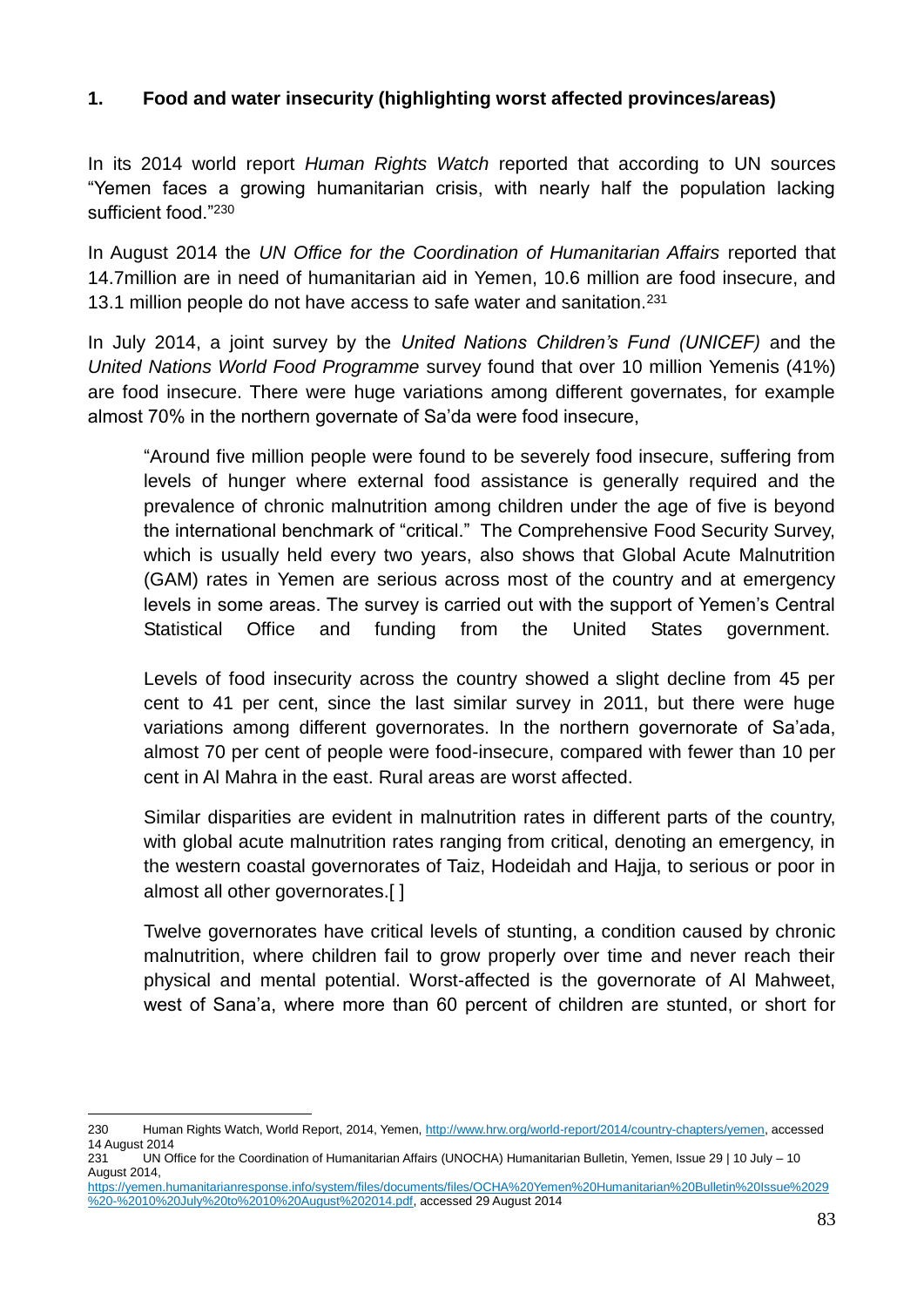their age. Seven governorates have serious levels (between 30 per cent and 39.9 per cent) and two are classified as poor (20-29.9 per cent).<sup>232</sup>

The survey illustrated that there was some improvement in food security and a decrease in hunger levels in Ibb, Sana'a, Mareb and Rayma but a severe deterioration in the central governorate of Shabwa, from nearly 38 percent food insecure in 2011 to more than 57 percent in 2014. The data was gathered from all 22 of Yemen's governorates, based on more than 10,500 household interviews and measurements taken from some 14,000 women and 13,500 children."<sup>233</sup>

In July 2014 *UNICEF* reported that one in five Yemeni children is underweight, 58% are stunted. Yemen has the second highest level of chronic malnutrition:

"One in five Yemeni children is underweight, 58 per cent are stunted. After Afghanistan, Yemen has the second highest level of chronic malnutrition," he said, adding that other protection concerns include keeping children in school, as well as reducing child marriage and child labour.

Overall, there are 14.7 million people in need of humanitarian assistance in Yemen or 58 per cent of the population; 10.5 million of them are food insecure; and there are 320,000 registered internally displaced persons. The country is also plagued by ongoing instability, lacks basic social services and is on "the brink of economic collapse," warned the two officials.

"This is one of the largest humanitarian challenges in terms of scale and scope that we face in the world. It is extremely fragile there at the moment," said Mr. Ging.

"The humanitarian response is not the solution for Yemen. Yet, the humanitarian component of the international intervention is the one that's having to pick up the pieces most immediately."

Adding to the country's woes, said Mr. Ging, is the "curse of khat," a drug that is undermining health as well as the economy and development of Yemen. He stressed the need for a plan to address this scourge, noting that 70 per cent of the water resources are estimated to be used for the growing of this drug.

Despite the constraints, he went on to highlight the important humanitarian work that is being carried out in Yemen. One million people are in receipt of food assistance; 300,000 people have received nutritional support; 200,000 have benefited from water and sanitation support; 1.5 million are receiving health care

1

<sup>232</sup> United Nations Children's Fund (UNICEF) Over 10 million Yemenis struggle for food, UNICEF and WFP food security survey shows, 15 July 2014[, http://www.unicef.org/media/media\\_74283.html,](http://www.unicef.org/media/media_74283.html) accessed 02 August 2014; See also UN News Service, New UN survey shows 10 million Yemenis still struggle for food, 15 July 2014[, http://www.refworld.org/docid/53c8fc9b4.html,](http://www.refworld.org/docid/53c8fc9b4.html) accessed 02 August 2014

<sup>233</sup> United Nations Children's Fund (UNICEF) Over 10 million Yemenis struggle for food, UNICEF and WFP food security survey shows, 15 July 2014[, http://www.unicef.org/media/media\\_74283.html,](http://www.unicef.org/media/media_74283.html) accessed 02 August 2014; See also UN News Service, New UN survey shows 10 million Yemenis still struggle for food, 15 July 2014[, http://www.refworld.org/docid/53c8fc9b4.html,](http://www.refworld.org/docid/53c8fc9b4.html) accessed 02 August 2014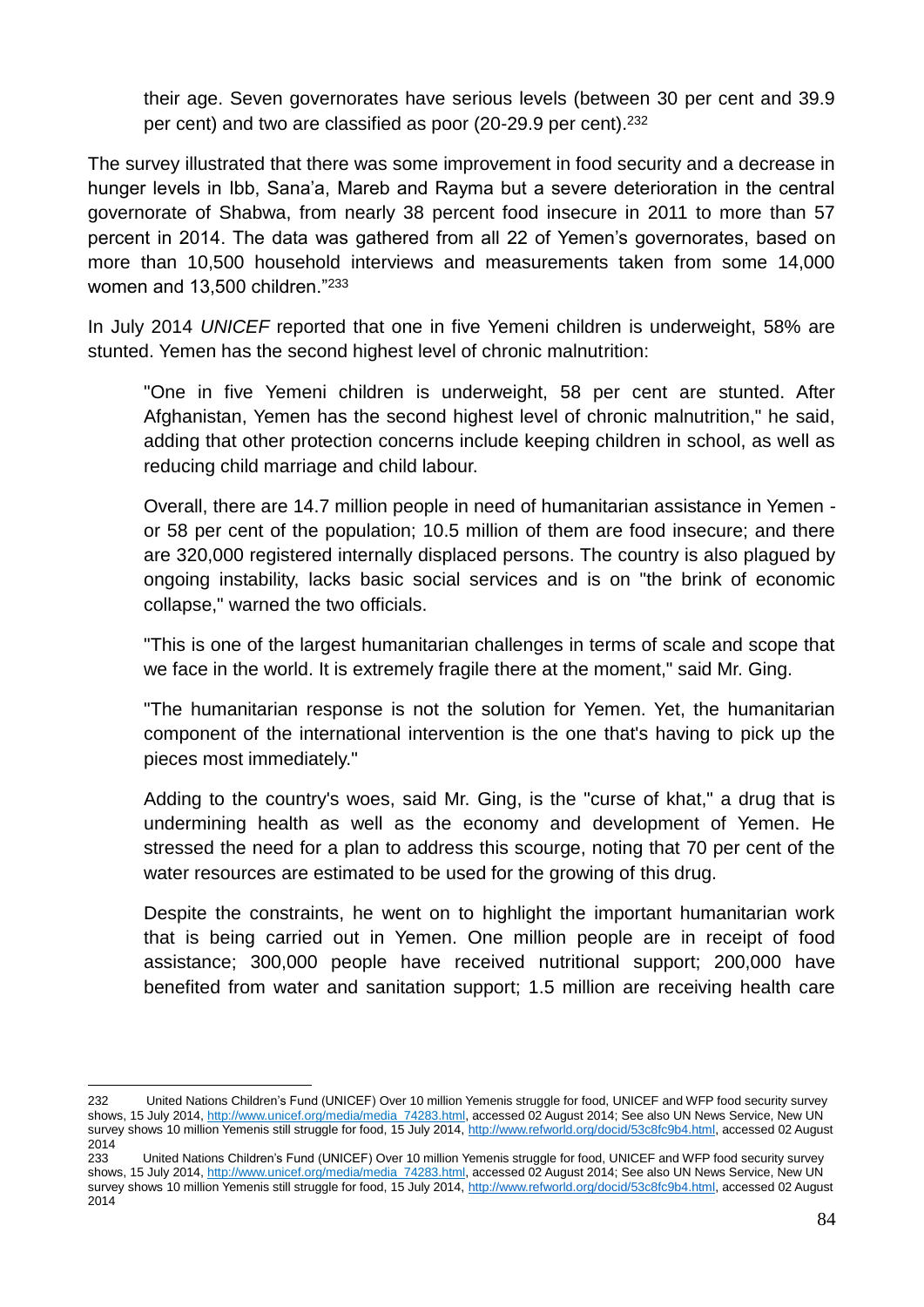support; and 400,000 vulnerable and conflict-affected people are receiving protection services."<sup>234</sup>

In May 2014 the *Norwegian Refugee Council/the Internal Displacement Monitoring Centre* reported that Yemen remained in the grip of a major humanitarian crisis during 2013,

"More than 10 million people faced severe food insecurity, and around 12 million lacked access to clean drinking water or sanitation facilities. Despite its extremely dry climate, Yemen is also prone to flash floods and landslides when rains sweep across the southwestern tip of the Arabian Peninsula. Natural hazards increase protection risks for IDPs displaced by other causes, and make them vulnerable to further displacement. An estimated 52 per cent of the population lives below the poverty line and gender is a key determinant of vulnerability."<sup>235</sup>

# **2. Poverty (population living below the poverty line)**

The *World Bank* reports that Yemen is one of the poorest countries in the Arab world, 54.5% of the population in 2012,

"Yemen is one of the poorest countries in the Arab world. Poverty, which was already increasing prior to the latest political crisis has risen further from 42% of the population in 2009, to 54.5% in 2012. Yemen has one of the highest population growth rates in the world, and is one of the most food insecure countries globally. Approximately 45% of the population is food insecure and Yemen's scarce water resources are far below the regional average."<sup>236</sup>

In June 2014 *Oxfam* reported that the fuel crisis is driving levels of hunger as food process have increased,

"The fuel crisis is driving rising levels of hunger as food prices soar. Hunger levels before the crisis were already extremely high with 10.5 million going hungry every day.4 In June 2014, an Oxfam market survey found that the price of rice had increased an average of 73 per cent since the fuel crisis hit the western coastal governorate of Al Hodeidah at the beginning of the year. In the most extreme cases, families that paid YR250 (\$1.16) for one kilogramme of rice at the beginning of the year, by June were paying YR650 (\$3.02) for the same amount. The survey also found that the price of flour had increased by an average of 49 per cent and the price of vegetables by 100 per cent in some rural areas."237

<sup>1</sup> 234 UN News Service, UN News Service, Urgent efforts needed to avert further crises in Somalia, Yemen – UN relief officials, 2 July 2014[, http://www.refworld.org/docid/53ba52584.html,](http://www.refworld.org/docid/53ba52584.html) accessed 02 August 2014<br>235 **Norwegian Refugee Council Internal Displacement Monitoring Centre (NR** 

<sup>235</sup> Norwegian Refugee Council Internal Displacement Monitoring Centre (NRC/IDMC), Global Overview 2014: people internally displaced by conflict and violence - Yemen, 14 May 2014, [http://www.refworld.org/docid/53747466d.html,](http://www.refworld.org/docid/53747466d.html) accessed 24 August 2014 236 World Bank, Yemen Overview, last updated 17 March 2014[, http://www.worldbank.org/en/country/yemen/overview,](http://www.worldbank.org/en/country/yemen/overview) accessed 18 August 2014

<sup>237</sup> Oxfam, Oxfam Briefing Note: Yemen in Crisis, How Yemen can survive the fuel crisis and secure its future,24 June 2014, [file:///C:/Users/Adrienne/Downloads/bn-yemen-fuel-crisis-diesel-reactive-240614-en.pdf,](../../Adrienne/Downloads/bn-yemen-fuel-crisis-diesel-reactive-240614-en.pdf) accessed 29 August 2014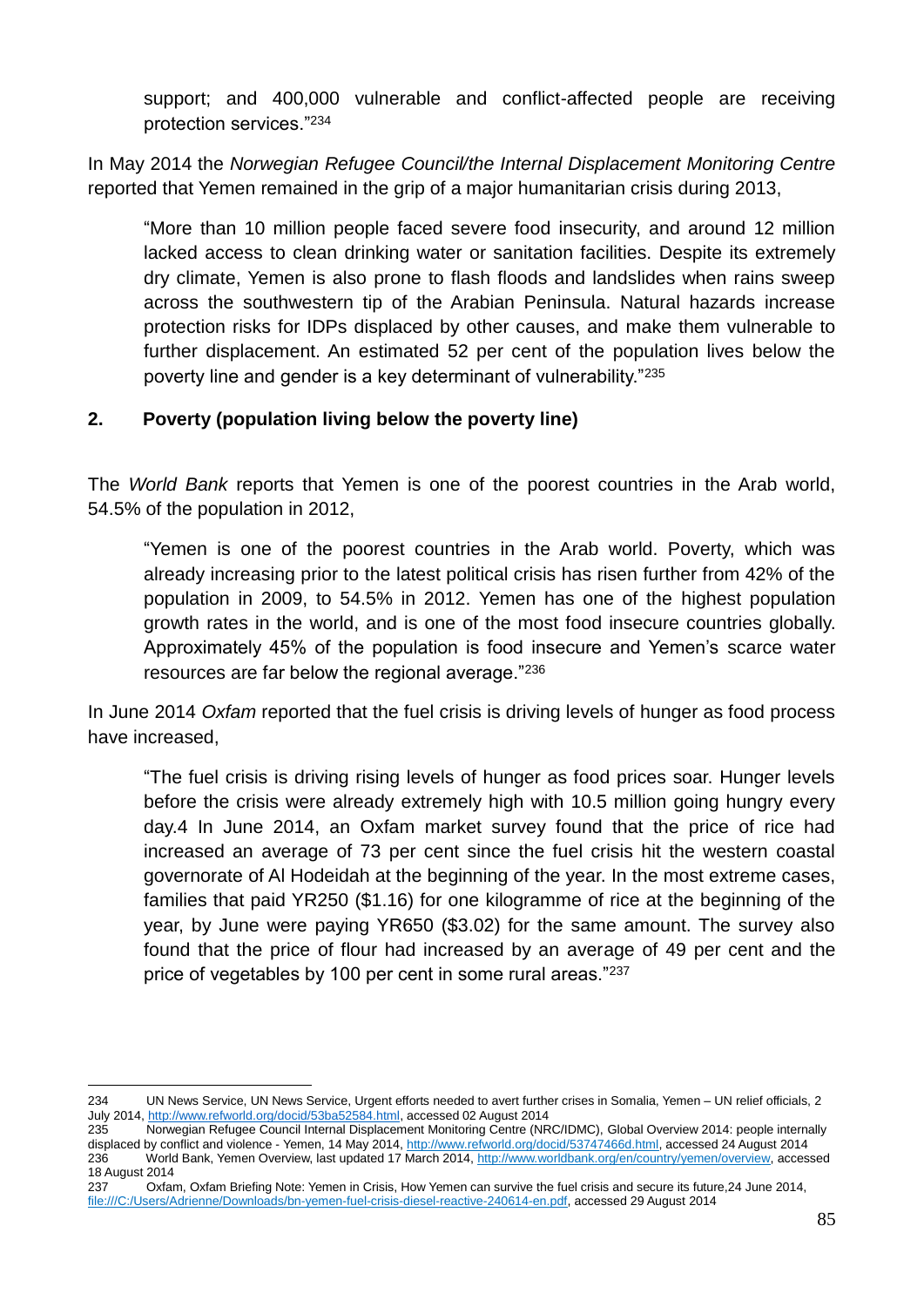# **3. Access to health care and other services (including for the displaced population)**

In August 2014 the *UN Office for the Coordination of Humanitarian Affairs* reported 8.6 million people do not access to adequate healthcare in Yemen.<sup>238</sup>

## **4. Access of humanitarian workers in areas of high conflict**

In January 2014 the *UN Office for the Coordination of Humanitarian Affairs* reported that amidst a fragile political process, the security situation remains unpredictable in Yemen and kidnappings, including of humanitarian workers, continue to be a serious concern. Such security concerns will impact on humanitarian organisation's ability to deliver assistance,

"The political process, however, remains fragile and despite increased stability and improved security in many parts of the country, the security situation remains unpredictable. 2013 saw small scale and localized conflict both in the north and the south of the country, as well as politically motivated assassinations and sabotage of infrastructure. Kidnappings, including of humanitarian workers, continue to be a serious concern. It can be expected that conflicts over natural resources (as described in the Humanitarian Needs Overview (HNO) - primarily over land and water - will increase, unless mitigating measures are introduced. Displacement from conflict and political unrest in 2013 was, however, limited in scale and short-term. It is expected that even with a successful outcome of the political process, these security concerns will continue in 2014 and possibly into 2015. Insecurity and conflict will not only continue to cause human suffering, but also impact on humanitarian organizations' ability to deliver assistance."<sup>239</sup>

*UNOCHA* reported that humanitarian access constraints in Yemen in 2013 varied from problems with visas to access constraints caused by conflict. They were also direct access denials from non-state actors and overall conflict put humanitarian workers at risk,

"Humanitarian access constraints in Yemen in 2013 varied from problems associated with obtaining visas for humanitarian workers and bringing in security related equipment to the country to access constraints caused by insecurity and conflict. There were also direct access denials from non-state actors. In the north of the country there have been problems with assessments, distributions and other aspects of delivering assistance in line with the humanitarian principles. In the south, there are problems related to the lack of rule of law institutions and security for humanitarian organizations. Inter-tribal conflict and conflict between political and

1

<sup>238</sup> UN Office for the Coordination of Humanitarian Affairs (UNOCHA, Humanitarian Bulletin, Yemen, Issue 29, 10 July – 10 August 2014,

[https://yemen.humanitarianresponse.info/system/files/documents/files/OCHA%20Yemen%20Humanitarian%20Bulletin%20Issue%2029](https://yemen.humanitarianresponse.info/system/files/documents/files/OCHA%20Yemen%20Humanitarian%20Bulletin%20Issue%2029%20-%2010%20July%20to%2010%20August%202014.pdf) [%20-%2010%20July%20to%2010%20August%202014.pdf,](https://yemen.humanitarianresponse.info/system/files/documents/files/OCHA%20Yemen%20Humanitarian%20Bulletin%20Issue%2029%20-%2010%20July%20to%2010%20August%202014.pdf) accessed 29 August 201

<sup>239</sup> UN Office for the Coordination of Humanitarian Affairs (UNOCHA) Humanitarian Response Plan Yemen 2014, Period: January 2014 – December 2015, 12 February 2014, [https://docs.unocha.org/sites/dms/CAP/HRP\\_2014\\_Yemen.pdf,](https://docs.unocha.org/sites/dms/CAP/HRP_2014_Yemen.pdf) accessed 29 August 2014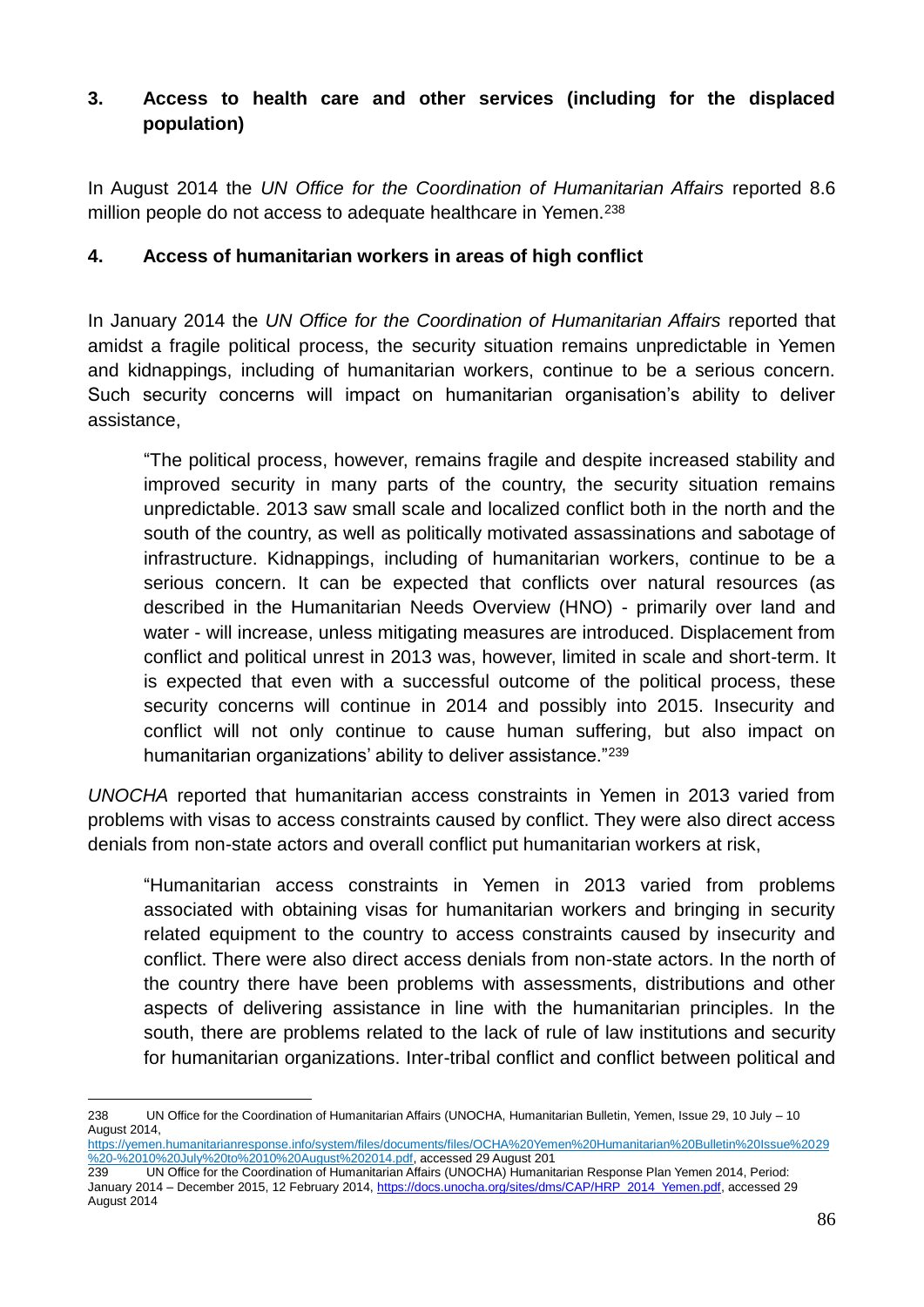religious groups continue to put local people and humanitarian workers at risk. Broadly, access constraints in Yemen fall into three categories:

- Restriction of movement of agencies, personnel or goods into Yemen.
- Military operations and ongoing hostilities impeding humanitarian operations.
- Violence against humanitarian personnel, assets and facilities."<sup>240</sup>

### **H. Internal Displacement**

<u>.</u>

### **1. Government IDP policy and engagement**

In May 2014 the *Norwegian Refugee Council/the Internal Displacement Monitoring Centre* reported that,

"The government adopted a national policy on internal displacement in June 2013. It was the result of an extensive consultative process, including IDPs. It aims to prevent arbitrary displacement, support both IDPs and host communities and create the conditions for durable solutions. It is vital that the policy be implemented, because the achievement of durable solutions is critically important not only for IDPs but also for improving stability in the country as a whole."<sup>241</sup>

In August 2014 *Integrated Regional Information Networks* reported that some IDPs from Yemen's black Muhamasheen community accused the Yemeni government of preferential treatment,

"Saddam Al-Kamal, spokesperson for the Yemeni government's Executive Unit for IDPs, said they were trying their best to cope with the scale of the crisis and would both help IDPs return and offer support for those that chose to stay in Sana'a. "Both the returnee and the staying IDPs have received food and non-food assistance from the Executive Unit for IDPs' camps and its partners like OCHA, Islamic Relief and Médecins Sans Frontières," Al-Kamal said.

Yet some IDPs dispute this statement, accusing the Yemeni authorities of preferential treatment. In Sana'a IRIN met around 400 families sleeping without cover in a park opposite the mayor's office. They come from Yemen's black Muhamasheen (marginalized) community, often derogatorily referred to as "servants" and discriminated against on account of their dark skin. The families say that since their displacement they have no support from the state.

"We have black skin, hence [the Yemeni authorities] think we don't deserve to be treated like the other light skinned IDPs," complained Ahmed Ali Al-Ansi, who fled Amran a few weeks ago. They had been demonstrating outside the presidential

<sup>240</sup> UN Office for the Coordination of Humanitarian Affairs (UNOCHA) Humanitarian Response Plan Yemen 2014, Period: January 2014 – December 2015, 12 February 2014, [https://docs.unocha.org/sites/dms/CAP/HRP\\_2014\\_Yemen.pdf,](https://docs.unocha.org/sites/dms/CAP/HRP_2014_Yemen.pdf) accessed 29 August 2014

<sup>241</sup> Norwegian Refugee Council Internal Displacement Monitoring Centre (NRC/IDMC), Global Overview 2014: people internally displaced by conflict and violence - Yemen, 14 May 2014, [http://www.refworld.org/docid/53747466d.html,](http://www.refworld.org/docid/53747466d.html) accessed 24 August 2014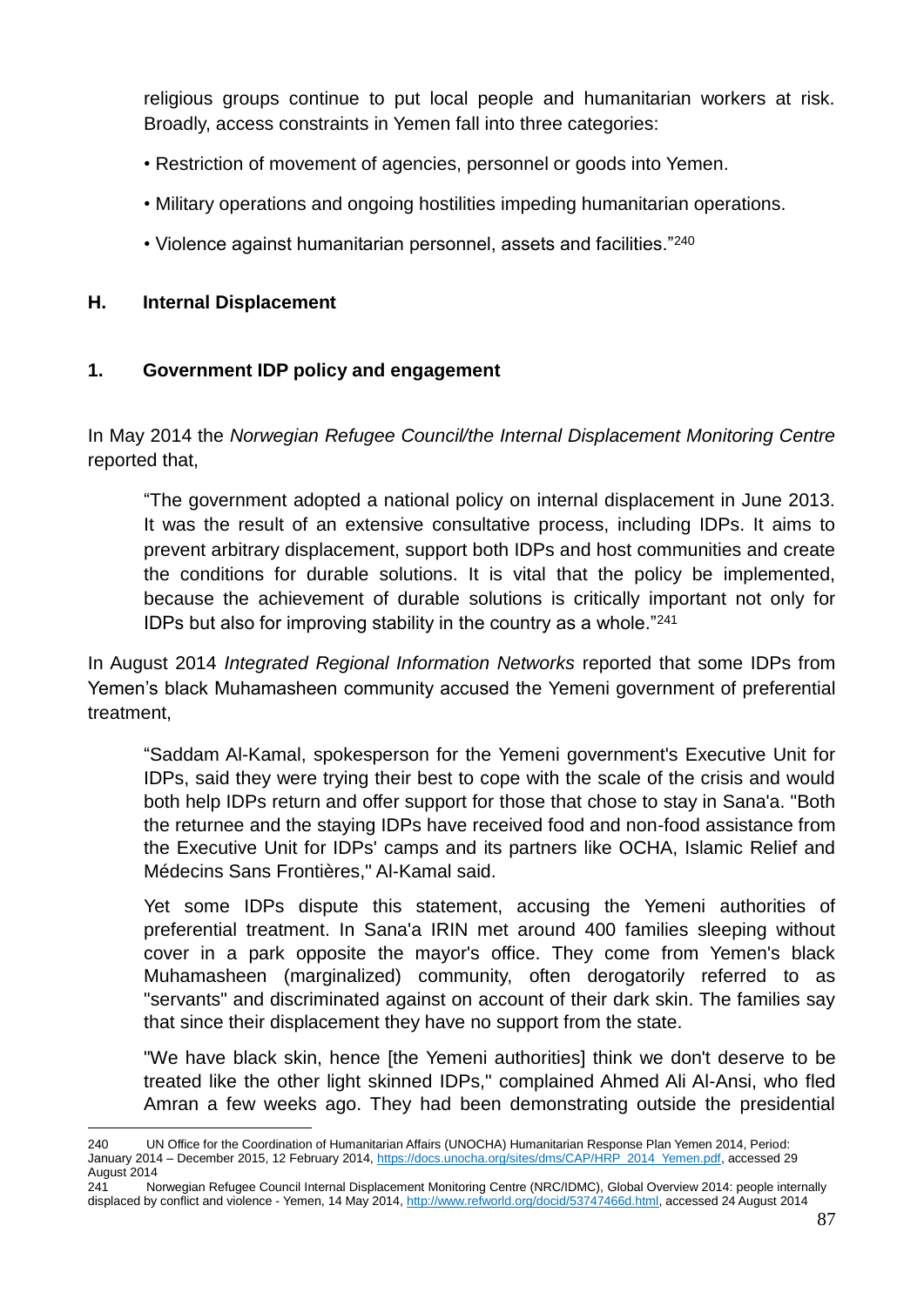palace and the Yemeni government's Executive Unit for IDPs, but say they were chased away by residents brandishing weapons. Kamal denied there had been any discrimination in the government's policies."242

In January 2014 the *UN Committee on the Rights of the Child* expressed concern at the situation of children who have been internally displaced and the lack of information on the implementation of the National Policy on Internally Displaced Persons,

"The Committee is concerned at the situation of children who have been internally displaced from the southern and northern governorates of the State party as a result of the different phases of armed confrontations in the recent years. While noting the adoption of the National Policy on Internally Displaced Persons, in June 2013, the Committee is concerned at the lack of information on the implementation of such policy, in particular the interventions aiming at addressing the needs of internally displaced children. It is particularly concerned at reports indicating the poor living conditions of internally displaced children."<sup>243</sup>

# **2. Situation of IDPs who fled Abyan during the 2012 offensive into neighbouring governorates of Aden and al-Lahij**

In May 2014 the *Norwegian Refugee Council/ the Internal Displacement Monitoring Centre*  reported that

"The vast majority of IDPs live in host communities. Some are living in protracted displacement and are reluctant to return in the absence of a political solution to the conflict, de-mining and the reconstruction of damaged property and infrastructure. By the end of 2013, around 228,000 formerly IDPs had returned to their homes, most of them in Abyan governorate. The sustainability of returns needs to be supported, however, by reconstruction, ensuring access to basic services, rebuilding livelihoods and re-establishing governance and the rule of law."<sup>244</sup>

# **3. IDPs in northern Yemen**

In July 2014 the *United Nations Humanitarian Coordinator in Yemen* voiced alarm at the recent escalation of violence in Amran Governorate which has displaced thousands of families in the past few days,

"I am deeply worried about the safety and welfare of civilians caught up in the conflict," Johannes Van Der Klaauw said in a statement issued yesterday in the capital, Sana'a.

<sup>1</sup> 242 Integrated Regional Networks, (IRIN), Yemen IDPs mull return to Amran after ceasefire, 31 July 2014, available at: [http://www.refworld.org/docid/53e0a5154.htm,](http://www.refworld.org/docid/53e0a5154.htm) accessed 18 August 2014

<sup>243</sup> UN Committee on the Rights of the Child (CRC), Concluding observations on the fourth periodic report of Yemen, 31 January 2014, CRC/C/YEM/CO/4, [http://www.refworld.org/docid/52f89d5c4.html,](http://www.refworld.org/docid/52f89d5c4.html) accessed 04 August 2014

<sup>244</sup> Norwegian Refugee Council Internal Displacement Monitoring Centre (NRC/IDMC), Global Overview 2014: people internally displaced by conflict and violence - Yemen, 14 May 2014, [http://www.refworld.org/docid/53747466d.html,](http://www.refworld.org/docid/53747466d.html) accessed 24 August 2014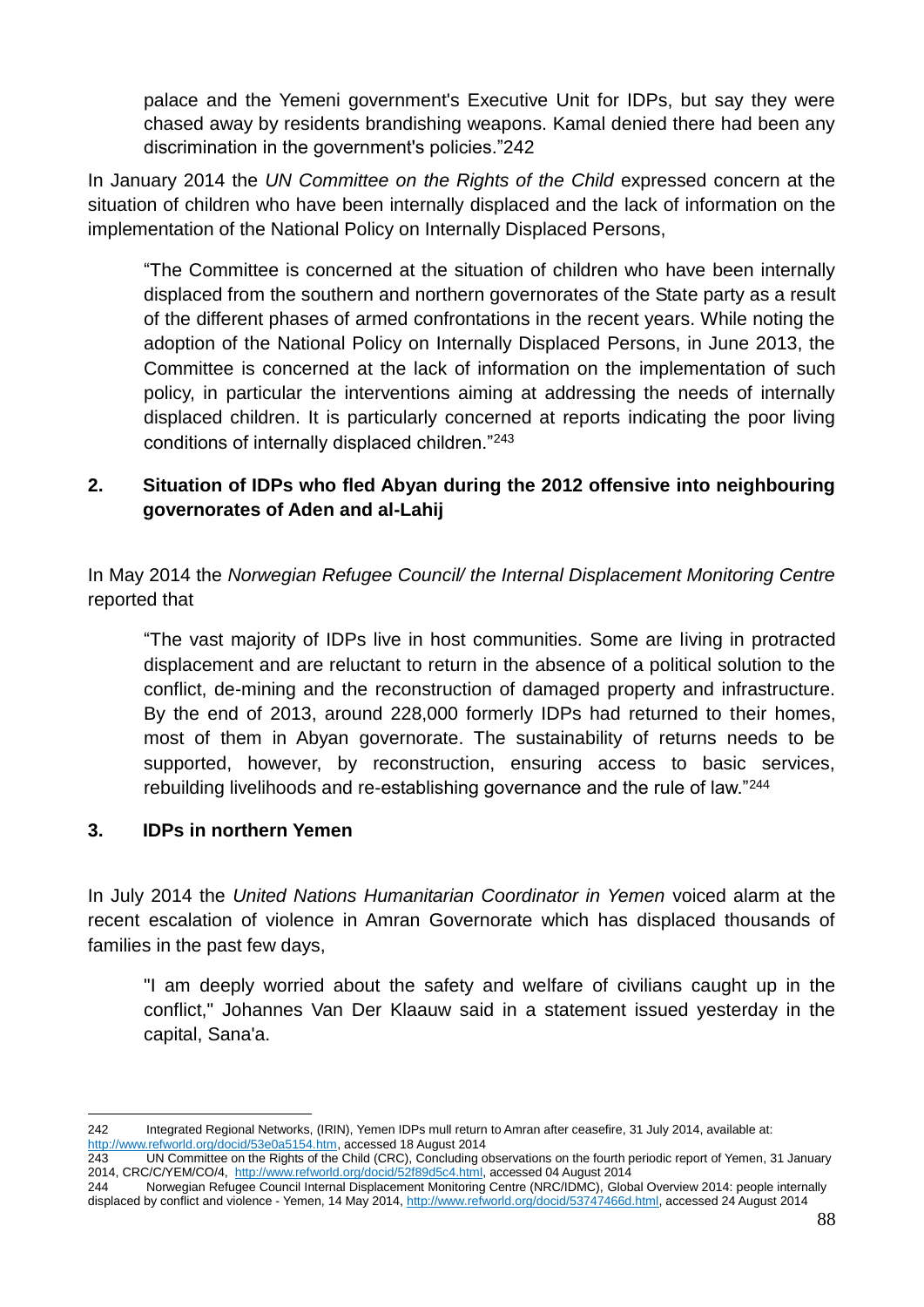"All parties to the conflict have a responsibility to make sure that civilians are spared from the fighting and that those who are affected by conflict are able to move to more secure areas."

There are reports of more than 200 civilians, including women and children, having been killed, and thousands of people are reportedly trapped inside the conflict zone in Amran City, unable to flee the fighting, according to the statement.

The latest escalation follows a ceasefire that came into force in Amran Governorate on 4 June after several days of heavy fighting between Government forces and Al Houthi militants in areas surrounding Amran City.

Mr. Van Der Klaauw said that reports of the seizure of humanitarian assets and the targeting of civilian infrastructure, including schools and hospitals, are "very upsetting," adding that there is no excuse for direct attacks on civilian infrastructure or on humanitarian assets.

Humanitarian partners are providing life-saving services, including food, water and sanitation, shelter and emergency healthcare in accessible areas, he stated. However, humanitarian access is constrained by ongoing fighting, roadblocks and other restrictions.

"I call on all parties to facilitate aid agencies' access to civilians, and to protect and respect humanitarian activities, workers, and property at all times to ensure that aid can reach vulnerable people who are in desperate need of assistance."

The Humanitarian Coordinator said he is seeking dialogue with the parties to the conflict to ensure rapid and unimpeded humanitarian access to people in need.

He also fully supported the statement made by the Secretary General's Special Advisor to Yemen, Jamal Benomar, urging the parties to observe the ceasefire, find a peaceful resolution to their grievances, and allow delivery of assistance to all populations in need.

Nearly 15 million people in Yemen - over half the population - are in need of some form of humanitarian aid this year. The UN and its partners have launched a \$592 million response plan that remains woefully underfunded."<sup>245</sup>

In May 2014 the *Norwegian Refugee Council/Internal Displacement Monitoring Centre* reported there were 307,000 IDPs in Yemen, mainly in the north of the country.<sup>246</sup>

### **4. IDPs' access to shelter, healthcare, and other basic needs, as well as durable solutions**

<sup>1</sup> 245 UN News Service, Yemen: UN relief official alarmed as renewed clashes displace thousands in country's north, 9 July 2014, [http://www.refworld.org/docid/53bfda0b4.html,](http://www.refworld.org/docid/53bfda0b4.html) accessed 02 August 2014

<sup>246</sup> Norwegian Refugee Council Internal Displacement Monitoring Centre (NRC/IDMC), Global Overview 2014: people internally displaced by conflict and violence - Yemen, 14 May 2014, [http://www.refworld.org/docid/53747466d.html,](http://www.refworld.org/docid/53747466d.html) accessed 24 August 2014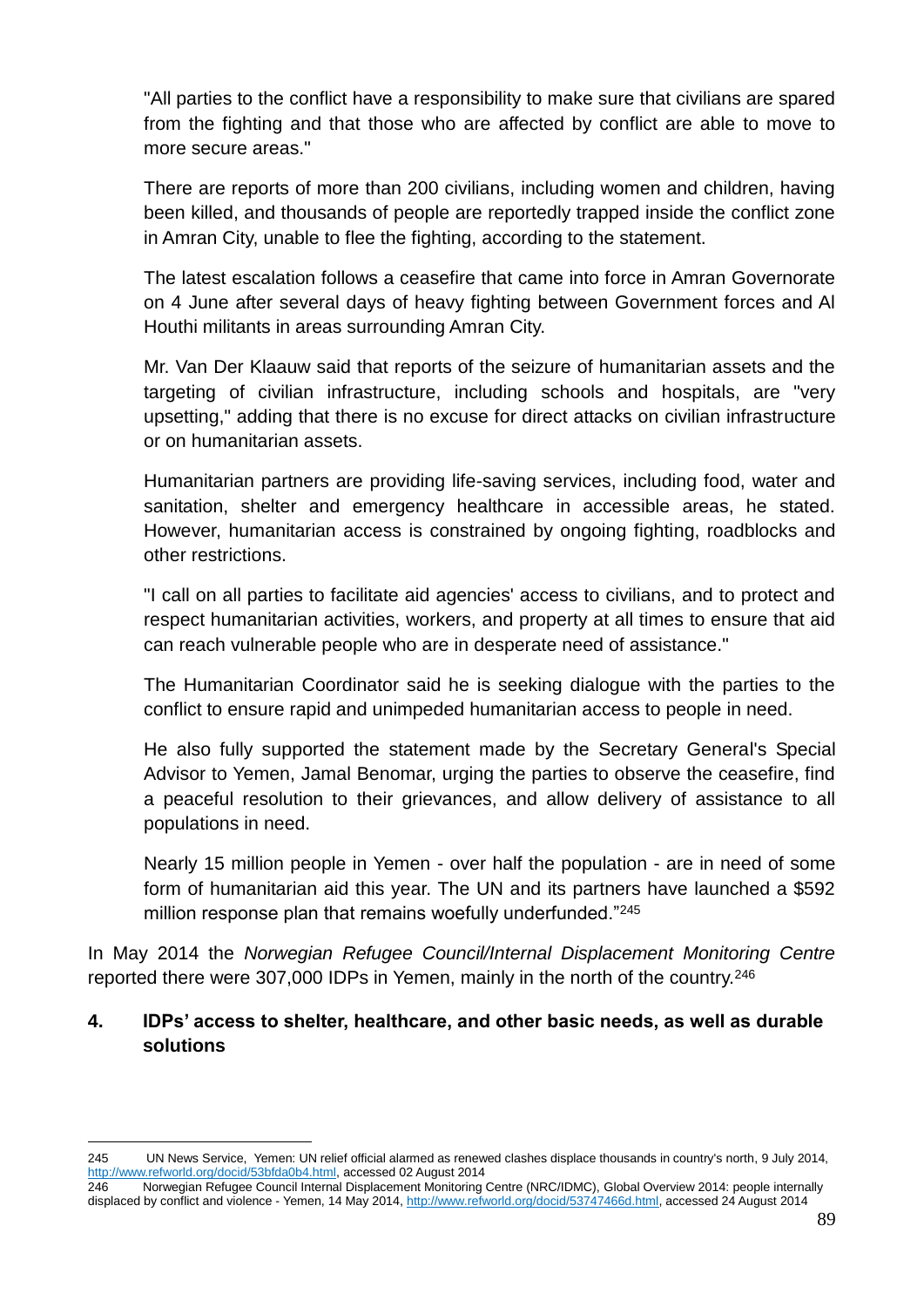In January 2014 the *UN Office for the Coordination of Humanitarian Affairs* (UNOCHA) reported there are 307,000 IDPs in Yemen. 38,000 families are in immediate need of shelter and continuous supports,

"Yemen experiences continuous displacement, in addition to the protracted displacement of some 307,000 IDPs all over the country. While many IDPs have achieved some level of integration and self-reliance, about 38,000 families are in immediate need of shelter and continuous support in terms of non-food items (NFIs). In cases of new displacement, providing shelter is, at times, when no adequate accommodation within the host community is possible, essential. The assistance in terms of NFIs and shelter allows new IDPs to seek safety and reclaim some level of normalcy in the location of displacement."247

In August 2014 *Integrated Regional Information Networks* reported that thousands of people displaced in Northern Yemen are looking to return to their homes, but face significant challenges,

"Thousands of people displaced by recent heavy fighting between Houthi rebels and government forces in the city of Amran in northern Yemen are looking to return to their homes following a recent Houthi withdrawal, but they face significant challenges.

 $\lceil$ 

The militarized atmosphere in Amran is not the only cause for concern for humanitarians. Yemen is facing a crippling long-term fuel shortage, while a decision to remove fuel subsidies has led to mass protests in Sana'a in recent days in which at least one person has been killed.

Many aid workers have been forced to cancel or suspend fieldwork, resulting in delays to support for vulnerable groups, while the health sector in Amran is suffering from a lack of medicines, fuel and human resources.

 $[ ]$ 

Yahya Shouai and his family are among thousands of dispossessed from Amran currently in the capital Sana'a awaiting the opportunity to return home. "There is no food, no shelter, no tents and no latrines either," Shouai said. "Even the park toilets were closed and we were not given access to use them."<sup>248</sup>

# **5. Livelihood opportunities**

In February 2014 the *UN Office for the Coordination of Humanitarian Affairs* (UNOHA) estimated that 5,500 people remain displaced in the south of Yemen. Returnees face

<sup>&</sup>lt;u>.</u> 247 UN Office for the Coordination of Humanitarian Affairs (UNOCHA) Humanitarian Response Plan Yemen 2014, Period: January 2014 – December 2015, 12 February 2014, [https://docs.unocha.org/sites/dms/CAP/HRP\\_2014\\_Yemen.pdf,](https://docs.unocha.org/sites/dms/CAP/HRP_2014_Yemen.pdf) accessed 29 August 2014

<sup>248</sup> Integrated Regional Networks, (IRIN), Yemen IDPs mull return to Amran after ceasefire, 31 July 2014, available at: [http://www.refworld.org/docid/53e0a5154.htm,](http://www.refworld.org/docid/53e0a5154.htm) accessed 18 August 2014